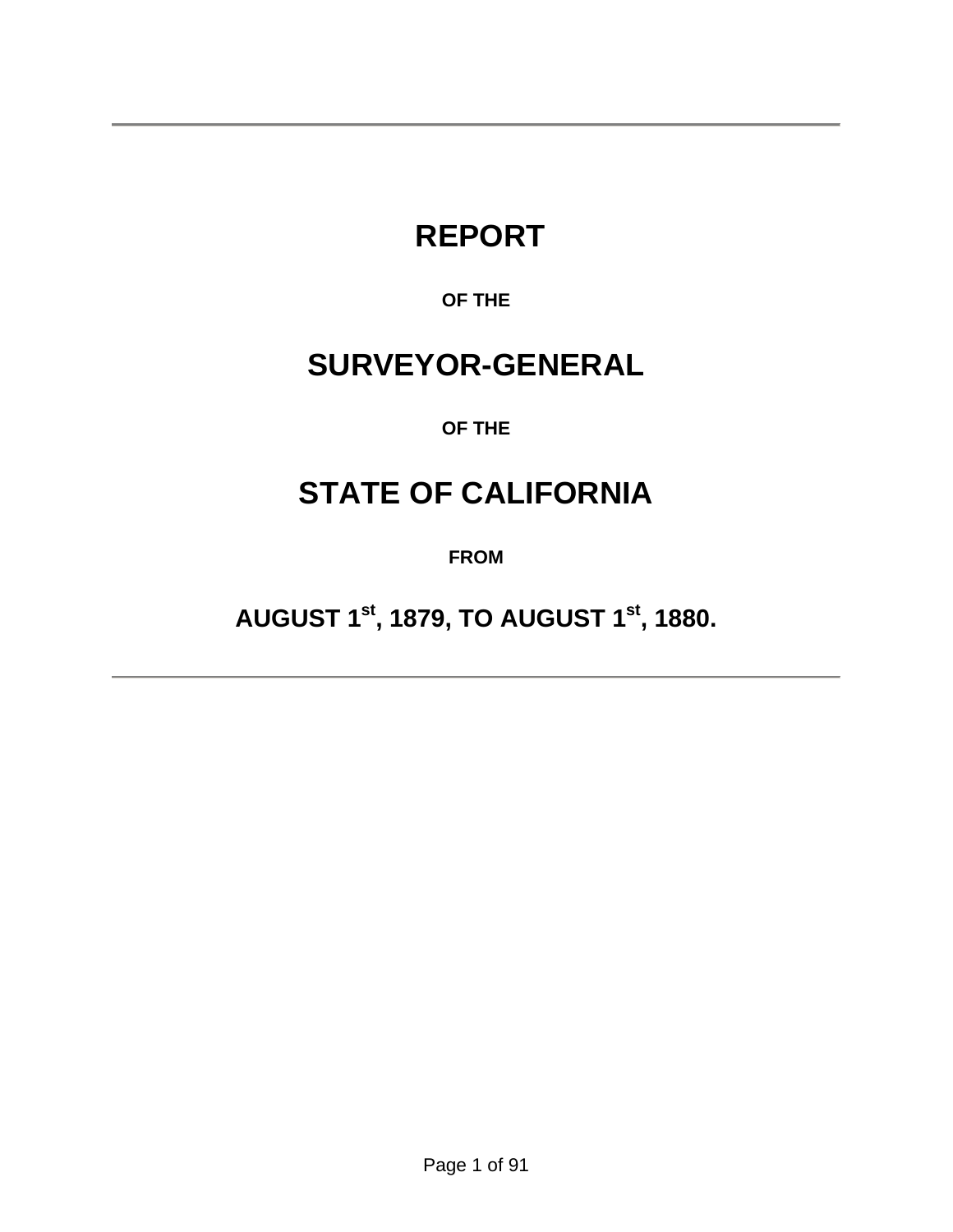#### ERRATA.

 On page 19, between "Coyotes, Los," etc., and "Cuca," insert "Cruces, Las, F. Cordero et al., 8,888.00, not surveyed, Santa Barbara."

 On page 29, on third line from bottom, for "Sacramento," read "San Joaquin and Sacramento."

 On page 43, under "Sacramento County" and opposite "Sanjon de los Moquelumnes," etc., instead of "25,508.14" read "33,258.14."

 On page 45, under "San Joaquin County," add "Sanjon de los Moquelumnes, Heirs of A. Chabolla, 2,250.00."

 On page 48, between "Corral de Cuati," etc., and "Dos Pueblos," insert "Cruces, Las, F. Cordero et al., 8,888.00."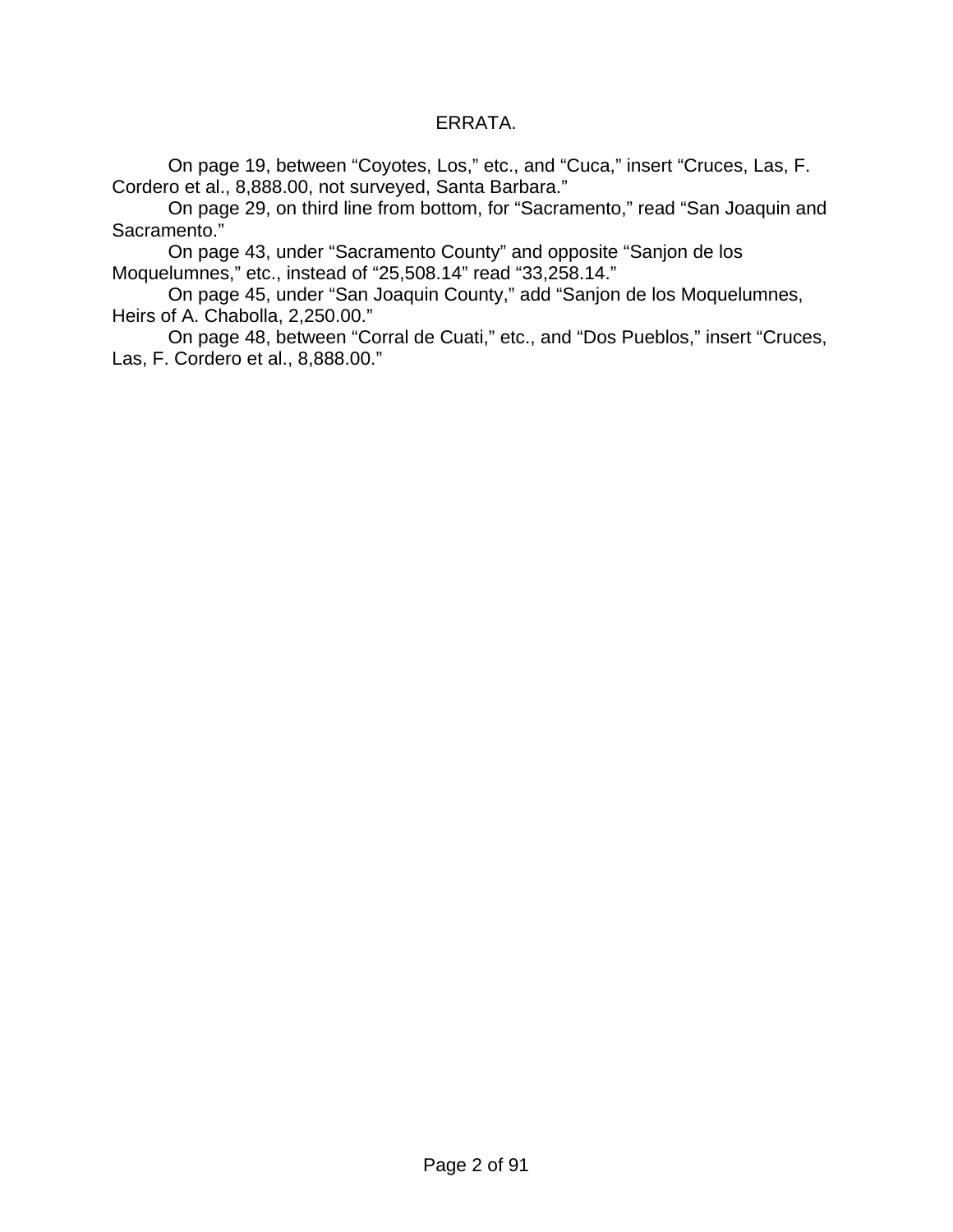# **REPORT.**

STATE OF CALIFORNIA, OFFICE OF SURVEYOR-GENERAL, SACRAMENTO, August 1<sup>st</sup>, 1880.

*To his Excellency* GEORGE C. PERKINS, *Governor of California:*

 Dear Sir: In accordance with the requirements of Section 483 of the Political Code, relating to the office of the Surveyor-General, I have the honor to submit the following report of the transactions of this office from August  $1<sup>st</sup>$ , 1879, to August  $1<sup>st</sup>$ , 1880.

> JAMES W. SHANKLIN, Surveyor-General, and ex officio Register of the State Land Office.

 The United States Surveyor-General for California has kindly furnished me the data concerning the surveys of public land made during the past year under his direction, thus enabling me to make the corrections in the following statement of the different classes or subdivisions of lands in the States. He has also allowed me to examine the archives of his office, and to obtain, therefrom a statement of the Mexican grants confirmed and surveyed to date, in order to show the area of land so held, and in which counties such grants are situated.

\_\_\_\_\_

#### AREA OF THE STATE OF CALIFORNIA.

 The area of the State of California is estimated at 100,500,000 acres, apportioned as follows:

| SUBDIVISION. | Area – Acres. |
|--------------|---------------|
|              | 53.784.416    |
|              | 34.281.352    |
|              | 8,261,140     |
|              | 479.010       |
|              | 318.631       |
|              | 1.531.700     |
|              | 1.610.037     |
|              | 110.714       |
|              | 100.000       |
|              | 5.000         |
|              | 100.500.000   |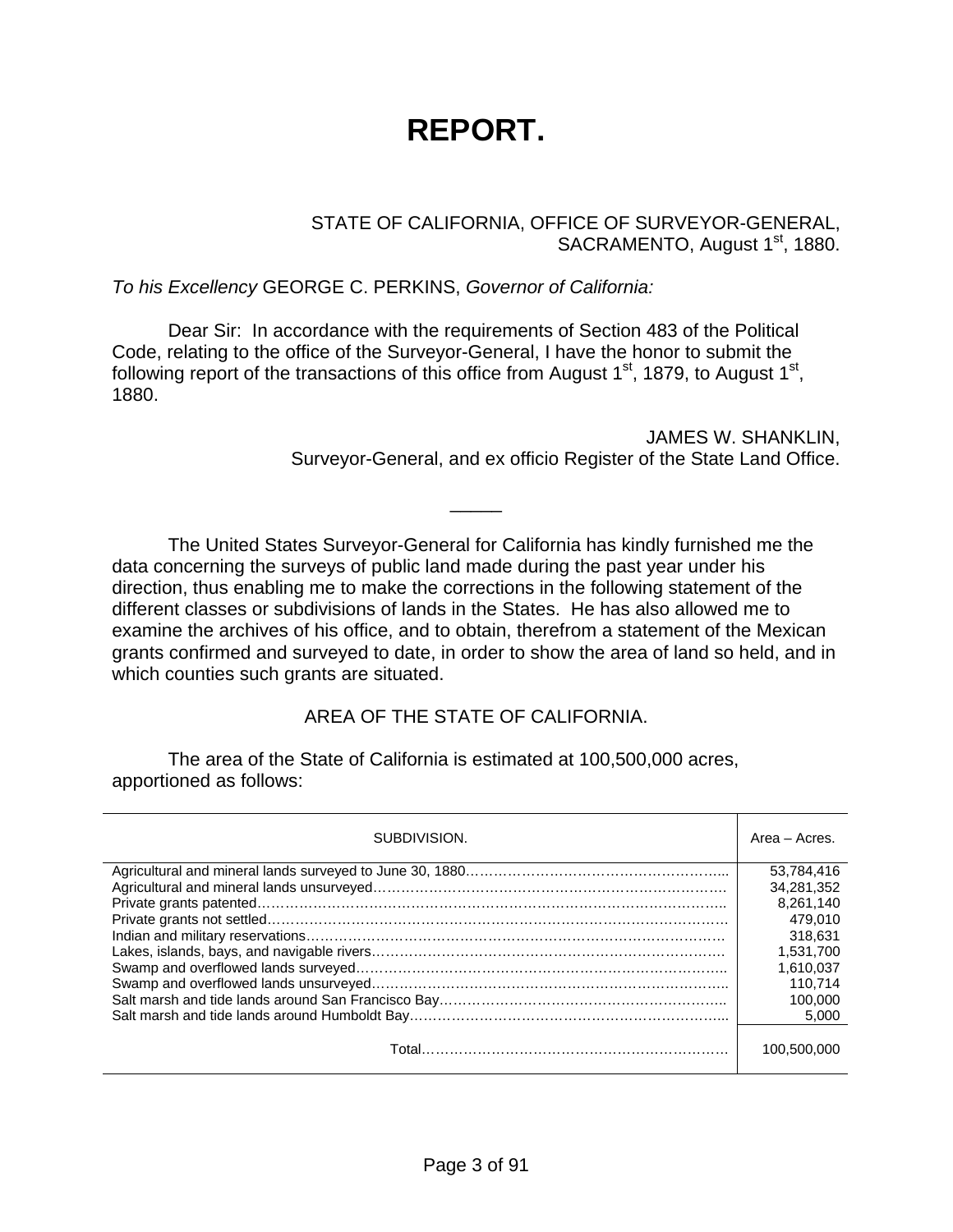#### GENERAL OFFICE BUSINESS.

From August  $1<sup>st</sup>$ , 1879, to August  $1<sup>st</sup>$ , 1880, 265 certificates of purchase have been issued, embracing the following numbers of acres under the different grants:

|       | Acres.    |
|-------|-----------|
|       | 46,998.14 |
|       | 42275     |
|       | 9,527.35  |
| Total | 56.948.24 |

 During the same time 375 patents have been issued, embracing the following number of acres under different grants:

|       | Acres      |
|-------|------------|
|       | 52.377.53  |
|       | 13.615.41  |
|       | 64,850.61  |
|       | 1.036.20   |
| Total | 131.879.75 |

Since August 1<sup>st</sup>, 1879, there has been received from County Boards of Supervisors, evidence of complete reclamation, or of the expenditure of \$2 per acre upon the works of reclamation of lands embraced in the following named districts, and the statements relating thereto have been sent to the County Treasurers, as required by law:

| Number<br>District<br>$\mathbf{Q}_n$ | COUNTIES.                                                       | Acres.    | Amount of money<br>paid thereon. | Remarks.                           |
|--------------------------------------|-----------------------------------------------------------------|-----------|----------------------------------|------------------------------------|
| 331                                  | Solano                                                          | 675.45    | \$934 00                         | Two dollars per acre expended.     |
| 323                                  | Modoc                                                           | 160.00    | 3988                             | Reclamation complete.              |
| 333                                  | $\mathsf{Modoc}\dots \dots \dots \dots \dots \dots \dots \dots$ | 1,920.00  | 47187                            | Reclamation complete.              |
| 345                                  |                                                                 | 726.72    | 420 10                           | Reclamation complete.              |
| 343                                  | Merced                                                          | 1,015.25  | 431 19                           | Reclamation complete.              |
| 332                                  | Plumas                                                          | 1,160.00  | 708 43                           | Reclamation complete.              |
| 322                                  | Plumas                                                          | 240.00    | 52 65                            | Reclamation complete.              |
| 325                                  | Plumas                                                          | 480.00    | 120 75                           | Reclamation complete.              |
|                                      |                                                                 |           |                                  | Two dollars per acre expended,     |
|                                      |                                                                 |           |                                  | embraces 960 acres of Dist. NO. 9. |
| 104                                  | Solano                                                          | 1,117.81  | 2,061 94                         | already reported on.               |
| 347                                  | Tulare                                                          | 1,920.00  | 872 10                           | Reclamation complete.              |
| 159                                  | Tulare                                                          | 24,640.00 | 5,278 34                         |                                    |
| 350                                  | Sonoma                                                          | 1,655.66  | 411 18                           |                                    |
| 351                                  | Solano                                                          | 340.12    | 403 69                           |                                    |
| 346                                  | Tulare                                                          | 9.680.00  | 2,374 60                         |                                    |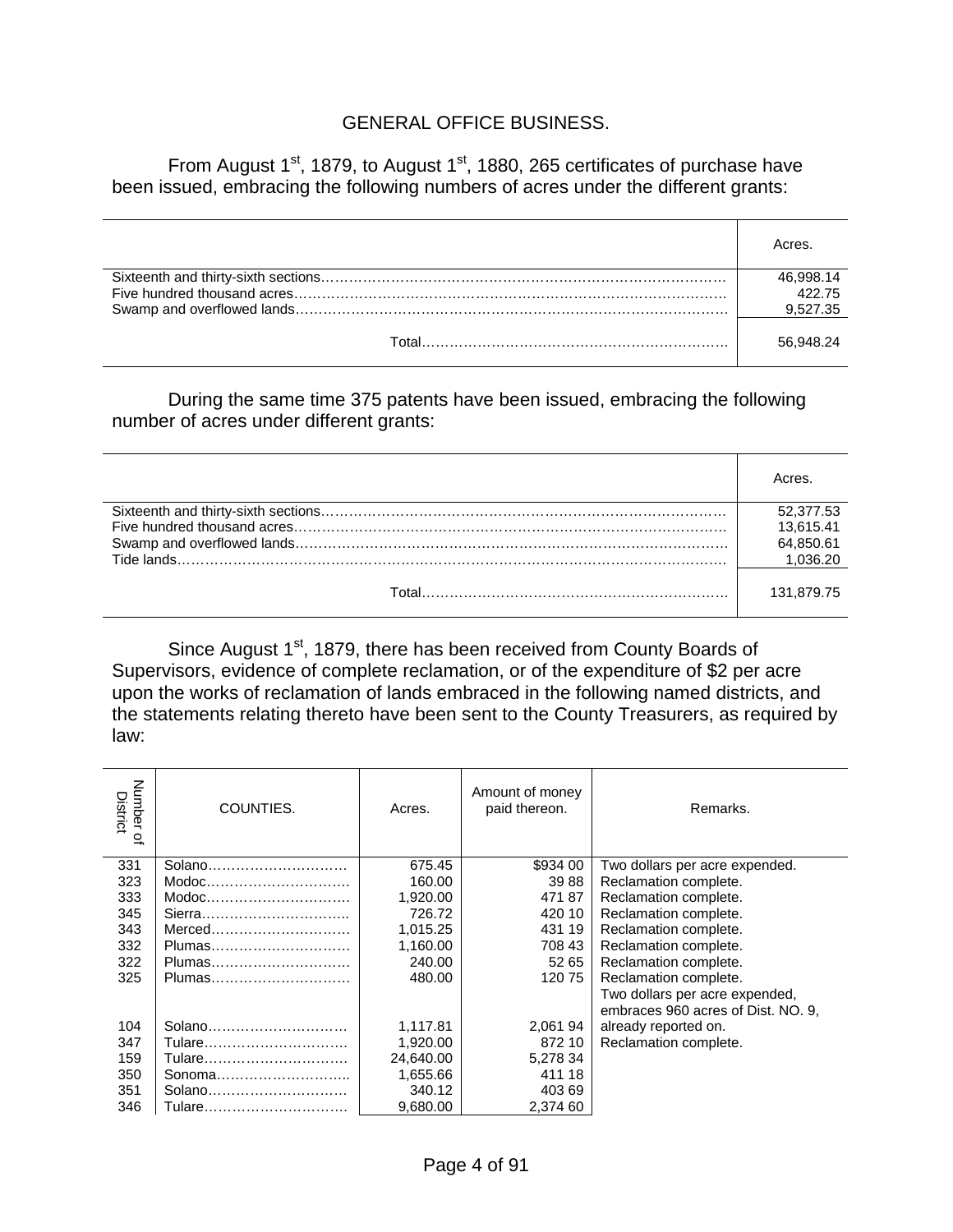| \$14,580 72<br>45,729.41 |
|--------------------------|
|--------------------------|

### FEES.

| Amount collected as Surveyor-General from August 1 <sup>st</sup> , 1879, to August 1 <sup>st</sup> , 1880              | \$3.156 00 |
|------------------------------------------------------------------------------------------------------------------------|------------|
| Amount collected as Register of State Land Office from August 1 <sup>st</sup> , 1879, to August 1 <sup>st</sup> , 1880 | 1.965 35   |
|                                                                                                                        |            |

Total……………………………………………… \$5,121 35

 Since August, 1879, 21 Swamp Land Districts have been organized and reported to this office, as follows:

| Number<br>District<br>$\overline{\sigma}$ | COUNTY.     | Number<br>District<br>$\overline{\sigma}$ | COUNTY.     |
|-------------------------------------------|-------------|-------------------------------------------|-------------|
| 342                                       |             | 353                                       |             |
| 343                                       |             | 354                                       | Humboldt    |
| 344                                       | Merced      | 355                                       | Modoc       |
| 345                                       |             | 356                                       | Modoc       |
| 346                                       |             | 357                                       |             |
| 346                                       |             | 358                                       | Merced      |
| 348                                       | San Joaquin | 359                                       | Merced      |
| 349                                       | Sacramento  | 360                                       | Merced      |
| 350                                       |             | 361                                       |             |
| 351                                       |             | 362                                       | Sacramento. |
| 352                                       |             |                                           |             |
|                                           |             |                                           |             |

 Statement of expenditures, other than salaries, for the fiscal year ending with June 30 $^{\text{th}}$ , 1880.

| PURCHASE OF MAPS.   |          |                    |
|---------------------|----------|--------------------|
|                     |          | \$1040             |
|                     |          | 125 00             |
|                     | \$126 00 |                    |
|                     | 940      |                    |
|                     | \$135 40 | \$13540            |
| <b>COPYING MAPS</b> |          |                    |
|                     |          | \$150 00           |
|                     |          | 150 00             |
|                     | \$165 00 |                    |
|                     | 135 00   |                    |
|                     | \$300 00 | \$300 00           |
| TRAVELING EXPENSES. |          |                    |
|                     |          | \$500 00<br>500 00 |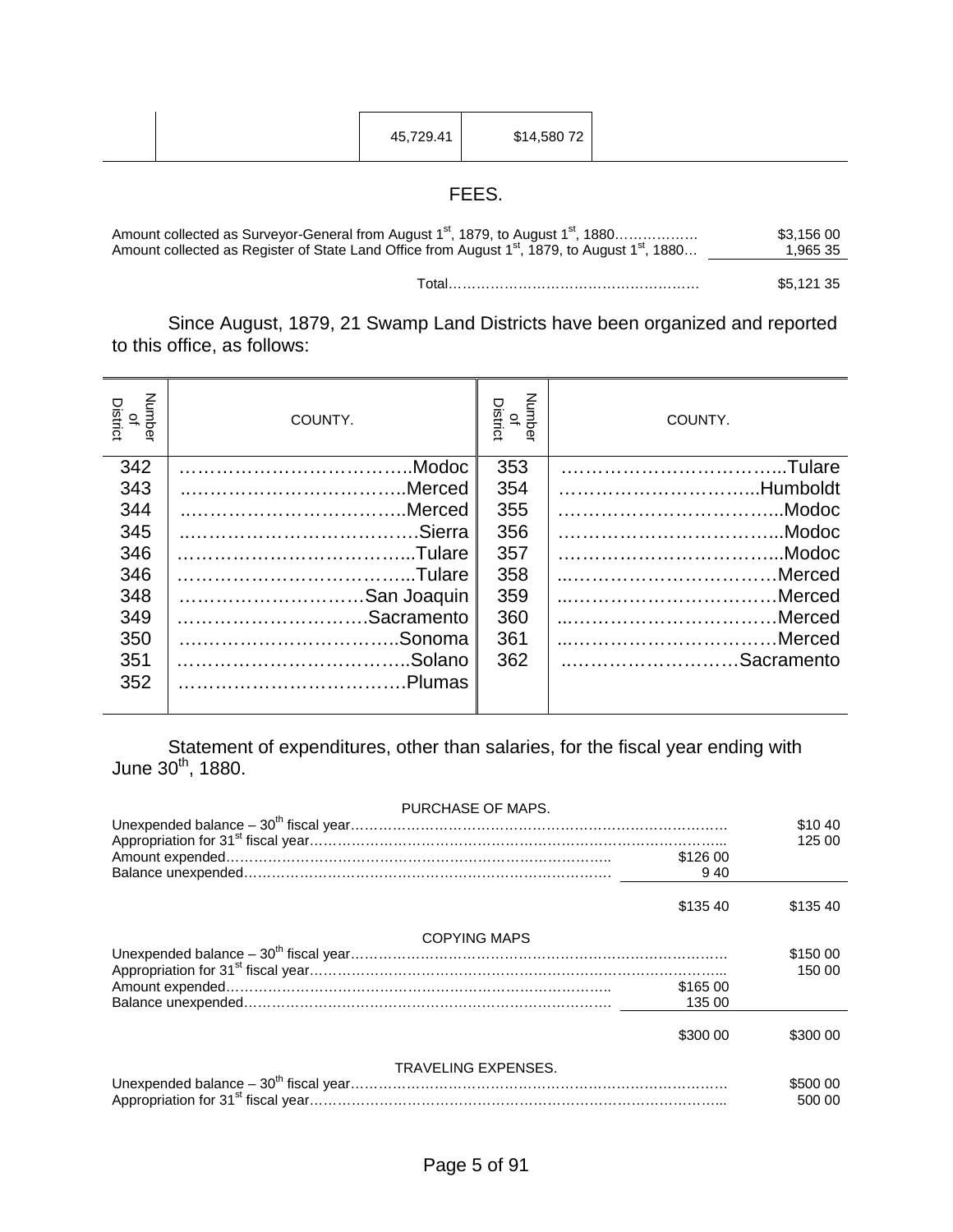| \$583 00<br>417 00                                                                          |             |
|---------------------------------------------------------------------------------------------|-------------|
| \$1,000 00                                                                                  | \$1,000 00  |
| POSTAGE AND EXPRESSAGE - SURVEYOR-GENERAL'S OFFICE.                                         |             |
|                                                                                             | \$10 40     |
| \$126 00                                                                                    | 125 00      |
| 940                                                                                         |             |
|                                                                                             |             |
| \$135 40                                                                                    | \$135 40    |
| POSTAGE AND EXPRESSAGE - STATE LAND OFFICE.                                                 |             |
|                                                                                             | \$275 00    |
|                                                                                             | \$275 00    |
| \$352 36                                                                                    |             |
| 197 64                                                                                      |             |
| \$550 00                                                                                    | \$550 00    |
| EXPENDITURES FOR SALARIES.                                                                  |             |
|                                                                                             | \$2,027 77  |
|                                                                                             | 1,205 70    |
| Deficiency of salary of Surveyor-General, caused by repeal of Section 499 of Political Code | 261 06      |
|                                                                                             | 2,400 00    |
|                                                                                             | 1.800 00    |
|                                                                                             | 2,650 00    |
|                                                                                             | 300 00      |
|                                                                                             | \$10,643 53 |

#### LANDS LISTED TO THE STATE.

 During the year, only one list has been received, and that for 109.51 acres of swamp and overflowed land.

 This meager showing has resulted from the fact that the Commissioner of the General Land Office at Washington, by order of the Secretary of the Interior, issued instructions to the Registers of the various United States Land Offices in the State, not to receive any more applications from the State authorities for lands under the various grants until so ordered.

 The reason alleged for this action on the part of the United States, was that the State had applied for more land under all the grants than was contemplated by law, more especially under the Indemnity, or Lieu Land Grant, charging that 140,000 acres more were listed to the State than the law allowed. My examination of the records since I came into office, shows that the charge is not without foundation; and for lands so improperly listed, the parties have received titles apparently good, but in reality worthless.

 It thus became necessary to stop and ascertain how the accounts do stand between the State and the United States, and the order did not come any too soon to prevent the issuance of more defective titles. Even the enactment of more curative laws, like those of July 23 $^{rd}$ , 1866, and March 1<sup>st</sup>, 1877, on the part of the United States, and of March 24<sup>th</sup>, 1870, and March 27<sup>th</sup>, 1872, on the part of the State, are likely to become necessary before the matter is fully settled and titles perfected.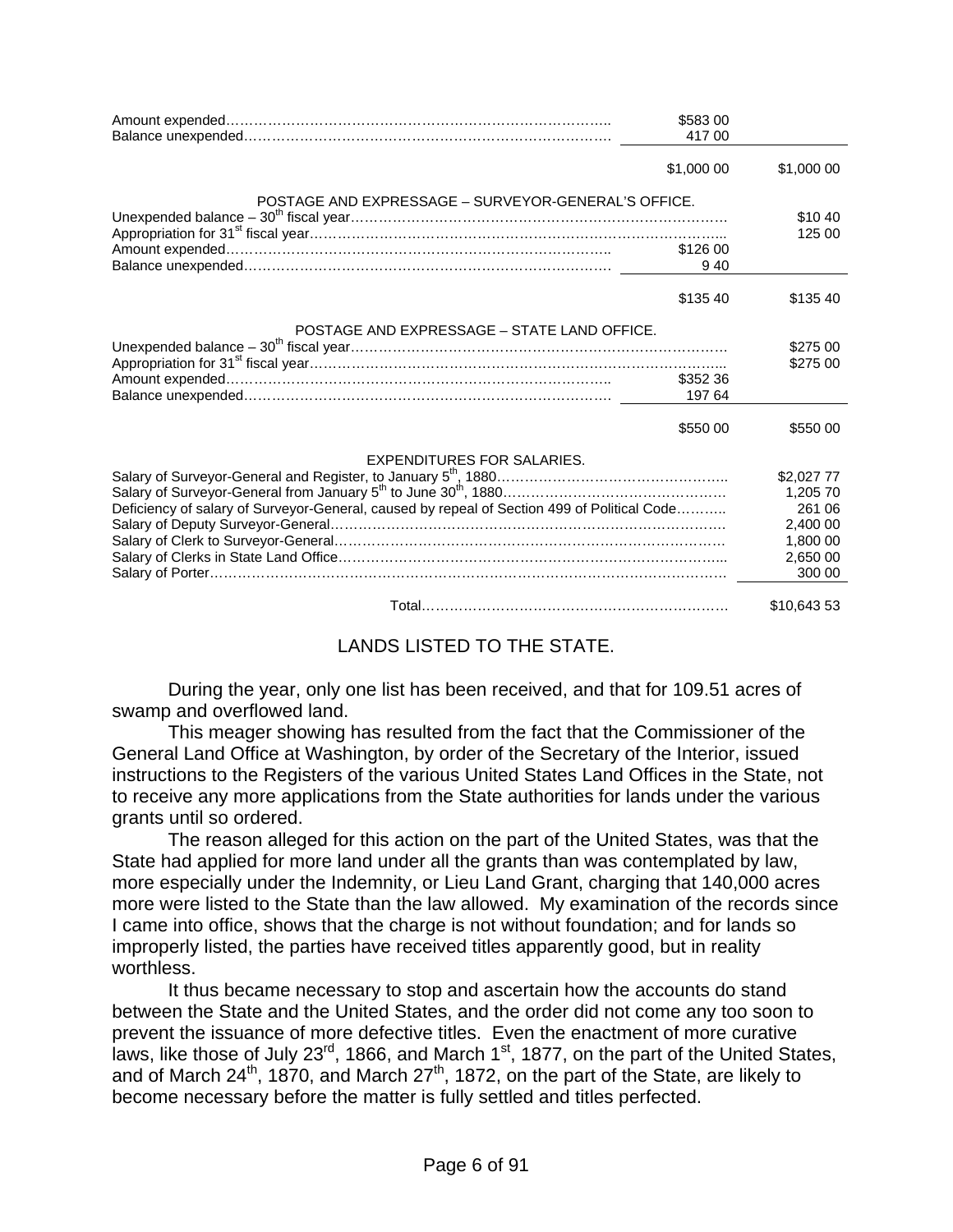To aid in the adjustment of the applications and lists, the late Surveyor-General prepared as full and complete a statement of the condition of the 500,000 acre grant, and of the Seminary and Public Buildings grants, as he could, and they are embodied in his last report; and the Commissioner of the General Land Office is now having a comparison of them made with the records in his office.

 But no systematic work was done toward ascertaining the condition of the Lieu or Indemnity grant. On that I am now engaged, and it will take at least a year to obtain an adjustment of it with the Washington office, so irregularly and loosely was the work allowed to go on between the State and Washington office. My opinion is that when the work connected with the Indemnity lists is prepared, it may become necessary for the Surveyor-General to go in person to make the comparison and adjustment with the Washington records.

 In connection with the adjustment of the Lieu Land grant, I desire to call your, and through you, the attention of the Legislature, to the curative Act, passed by Congress on March 1<sup>st</sup>, 1877, as follows:

#### AN ACT RELATING TO INDEMNITY SCHOOL SELECTIONS IN THE STATE OF CALIFORNIA.

*Be it enacted by the Senate and House of Representatives of the United States of America, in Congress assembled,* That the title to the lands certified to the State of California, known as indemnity school selections, which lands were selected in lieu of sixteenth and thirty-sixth sections lying within Mexican grants, of which grants the final survey had not been made at the date of such selection by said State, is hereby confirmed to said State in lieu of the sixteenth and thirty-sixth sections for which the selections were made.

 SEC. 2. That where indemnity school selections have been made and certified to said State, and said selection shall fail by reason of the land in lieu of which they were taken not being included within such final survey of a Mexican grant, or are otherwise defective or invalid, the same are hereby confirmed, and the sixteenth or thirty-sixth section in lieu of which the selection was made shall, upon being excluded from such final survey, be disposed of as other public lands of the United States; *provided*, that if there be no such sixteenth or thirty-sixth sections, and the land certified therefore shall be held by an innocent purchaser for a valuable consideration, such purchaser shall be allowed to prove such facts before the proper Land Office, and shall be allowed to purchase the same at one dollar and twenty-five cents per acre, not to exceed three hundred and twenty acres for any one person; *provided*, that if such person shall neglect or refuse, after knowledge of such facts, to furnish such proof and make payment for such land, it shall be subject to the general land laws of the United States.

 SEC. 3. That the foregoing confirmation shall not extend to the lands settled upon by any actual settler, claiming the right to enter, not exceeding the prescribed legal quantity under the homestead or preemption laws; *provided*, that such settlement was made in good faith, upon lands not occupied by the settlement or improvement of any other person, and prior to the date of certification of such lands to the State of California by the Department of the Interior; *and provided further*, that the claim of such settler shall be presented to the Register and Receiver of the District Land Office, together with the proper proof of his settlement and residence, within twelve months after the passage of this Act, under such rules and regulations as may be established by the Commissioner of the General Land Office.

 SEC. 4. That this Act shall not apply to any mineral lands, nor to any lands in the City and County of San Francisco, nor to any incorporated city or town, not to any tide, swamp, or overflowed lands.

Approved March 1<sup>st</sup>, 1877.

 It will be noticed that the second section of the foregoing Act confirms to the State those indemnity selections which were based on 16<sup>th</sup> and 36<sup>th</sup> sections, or parts thereof, which were not lost to the State, though supposed to be when the selections were made and listed, the United States agreeing to take the 16<sup>th</sup> and 36<sup>th</sup> sections on which they were based, and disposed of them as other public lands. The disposition of the  $16<sup>th</sup>$  and  $36<sup>th</sup>$  sections in place will operate as a modification of the grant of said sections to the State, and will have to be acquiesced in by legislative action, if it is to become effective.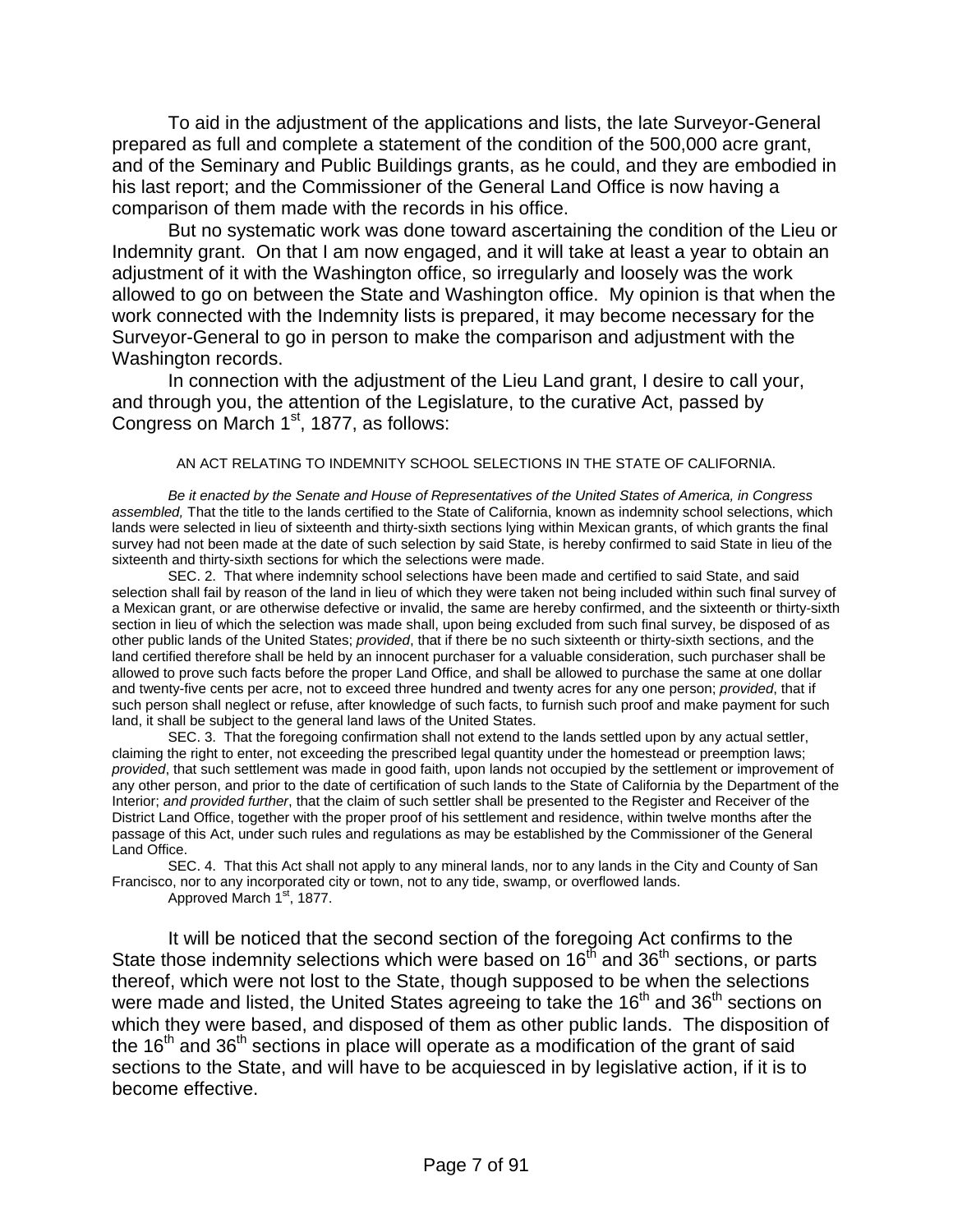But it is also found that this disposition of the matter will interfere with many State titles; for the State has not only sold the indemnity obtained, but also the  $16<sup>th</sup>$  and  $36<sup>th</sup>$ sections in place on which the indemnity claim was based; and the Supreme Court intimates in the case of Figgs vs. Handley, 52 Cal. 244, that the purchasers of the land in place will be protected in their rights. See also Sherman vs. Buick, 45 Cal. 656.

 In view of this conflict, and from the fact that the State cannot be entitled to a double quantity of land under the same grant, I invite the consideration of the Legislature to the subject, and recommend that where such  $16<sup>th</sup>$  and  $36<sup>th</sup>$  sections were improperly used as the basis of selection for lands which have been listed to the State, the State shall surrender the basis, in accordance with the second section of the United States Act of March 1<sup>st</sup>, 1877; and that when such sections used as the basis of selection have been sold, the State shall pay the purchase money, \$1 25 per acre, to the United States, or else repay the purchase money and surrender the indemnity land to the United States, so that the purchaser may obtain title from the United States according to the first proviso of section two of said Act.

 To further aid in this matter, I deem it necessary that Section 3398 of the Political Code be amended so that the Surveyor-General shall have authority as the agent of the State, not only to make the locations named in said section, but that he shall also have authority to abandon selections or locations improperly or inadvertently made, if the land so selected has not been sold by the State, or that he may do so in cases of sale by the State when the purchaser voluntarily surrenders the outstanding title.

 I also recommend that Sections 3519 and 3520 of the Political Code be so amended as to authorize the Governor to make deeds of reconveyance to the United States of all lands improperly listed or patented to the State where the State has not sold the same, or that he may do so in case of sales when the purchaser voluntarily surrenders the outstanding title.

#### ACT OF APRIL FOURTH, EIGHTEEN HUNDRED AND SEVENTY.

 Previous to 1868, the State land limited the quantity of lieu or indemnity land which one person could purchase, to 320 acres; that year, however, the Legislature saw fit to so change the law that a person could apply for as much indemnity land as he chose. In 1870 the Legislature attempted to restore the original limit of 320 acres, and the bill passed both houses of the Legislature, but it was found that the limitation was no in the bill signed by the Governor on the  $4<sup>th</sup>$  of April, 1870, and no change was made until the Codes took effect, on January 1<sup>st</sup>, 1873. During this interval about 180,000 acres were applied for under the indemnity grant and unsold portion of the 500,000 acre grant, about one half of said amount was sold by the State. But the Supreme Court has decided that said Act of April  $4<sup>th</sup>$ , 1870 (commonly known as the Mutilated Act), was void, and, as a consequence, that no valid locations could be made under it.

 I therefore deem legislation on this subject necessary – either the passage of some curative Act like those of March 24<sup>th</sup>, 1870, which cured defective applications, and March 27th, 1872, which cured defective sales, or else that Section 3571 of the Political Code be so amended as to repay the money received by the State; for it is manifestly unjust to both retain the money and refuse to make a good title to the purchaser. To allow this condition of affairs to continue can only bring the State into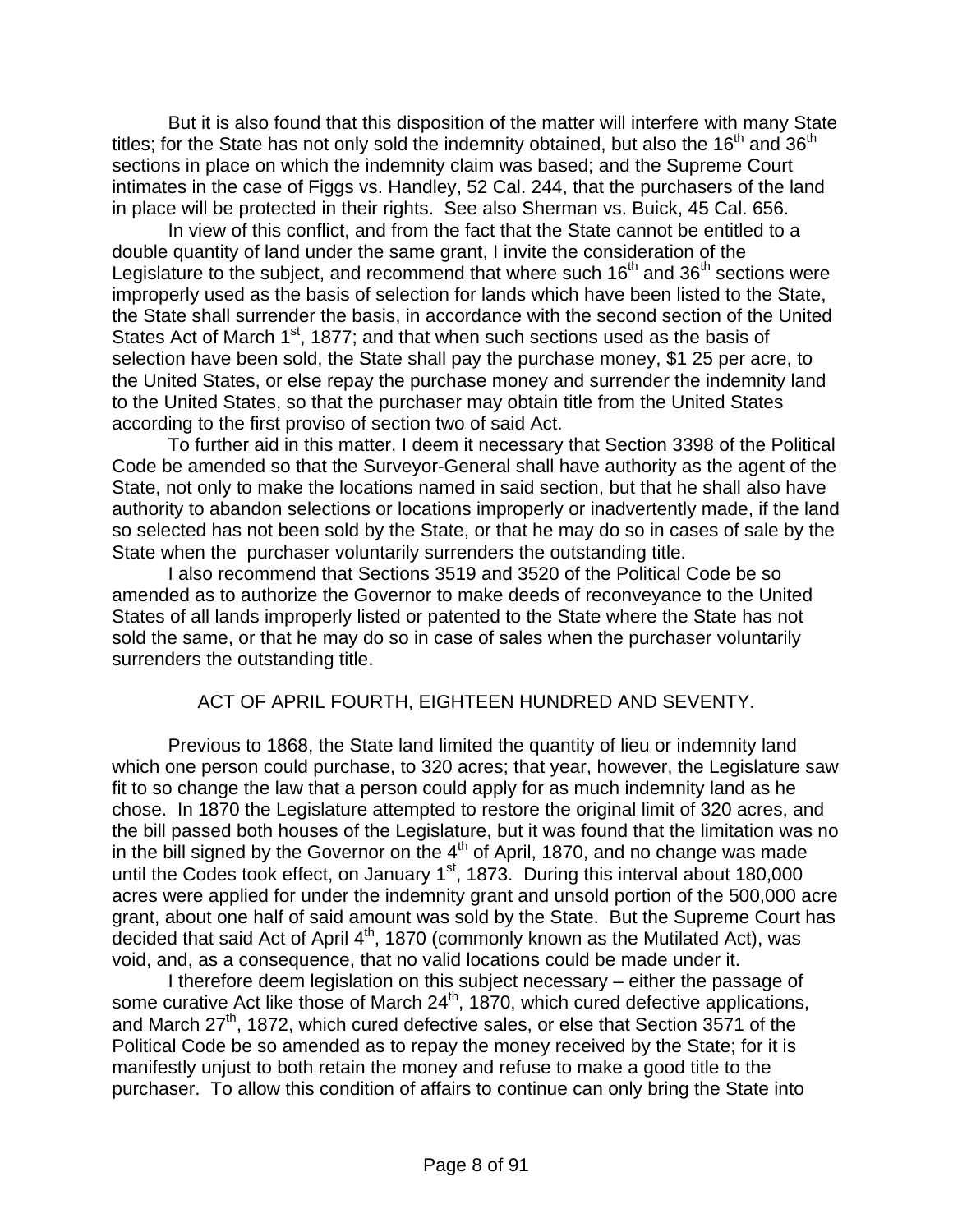disrepute in the management of its land grants. It is a notorious fact that in many cases it has already cost the purchasers, who thought they had a good title, more to defend their claims in the Courts than the original price of the land, and this litigation will continue unless some remedy is provided by the Legislature, who alone has control in framing laws for the sale of State lands, or can validate defective sales.

#### ACT OF APRIL TWENTY-EIGHTH, EIGHTEEN HUNDRED AND EIGHTY.

 I desire also to call your attention to the sixth section of the Act relating to the sale of State lands, approved April  $28<sup>th</sup>$ , 1880, which I find it is impossible to carry into effect without violating, in man cases, Section 3, of Article 17, of the State Constitution. The section referred to requires the Surveyor-General to *approve all applications* on file in his office at the expiration of six months from the date of filing, when there is no conflict with them. But the Constitution prohibits the sale of lands suitable for cultivation *except to actual settlers*.

 Neither the section referred to, nor any other, provides for ascertaining with said six months whether there is an "actual settler" on the land, or whether the land filed for before said law and the Constitution took effect is unsuitable for cultivation. Nor does it declare the forfeiture of any rights under the application if not approved within six months. It merely orders me to approve the applications not in conflict at the expiration of six months.

 To harmonize the law with the Constitution, I recommend that section six of the Act approved April  $28<sup>th</sup>$ , 1880, be so changed as to require of all applicants whose claims were filed *before the approval of said Act* for lands which are the property of the State, and no conflict existing, that within a certain period they make proof of their actual settlement on the land if it is suitable for cultivation; or else that proof be made within the same period when it is not suitable for cultivation, if the applicants are not actual settlers; and in cases of conflict, that the matter be referred within a similar period, to the Courts for determination; otherwise all such claims shall be canceled of record. But when the land is only applied for, and has not become the property of the State by listing or patent, the parties applicant should not be required to make such proof or have the conflicts referred to Court until six months after the State has obtained the title to the land. Then, if no such proceedings have been commenced or proof made, the claims should be canceled on the records.

#### TIDE LANDS.

 I desire also to call your attention to the law relating to the sale of tide lands held by the State by virtue of her sovereignty as a State. As the law stands, it would appear to a casual reader to contemplate the sale of all lands lying between the lines of ordinary low and high tides – the lands regularly covered and uncovered by the ordinary action of the tide – imposing no limitation as to the quantity which one person can apply for, and not requiring, as in other cases, conformity to the United States system of survey. But the Supreme Court has, in a number of cases, decided that it is contrary to the policy of the State to sell such lands; that nothing short of a very explicit provision in the law to that effect will justify the sale of such lands; and that the laws relating to tide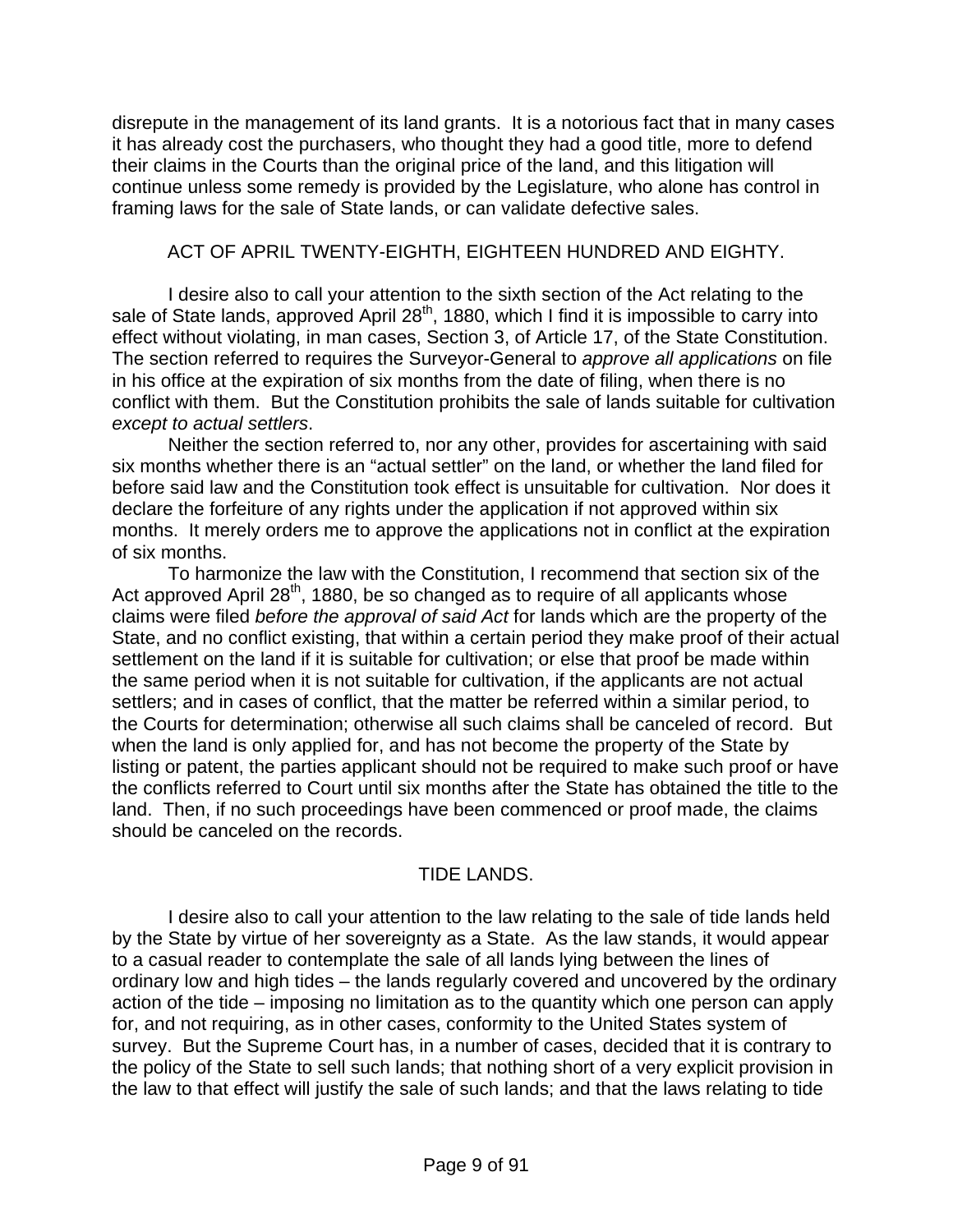lands did not contemplate the sale, except of small tracts lying within a body of marsh land, sold with the view of reclaiming it.

 Not material change has occurred in the law since these decisions were rendered, and since I came into office I have refused to approve applications for such lands, though my predecessors did. The tide lands applied for are not generally sought for reclamation purposes, but for making oyster beds, or with the view of owning the water frontage so as to control commerce at such points, or realize an income from its use by others.

 It must be admitted that the use of such lands for oyster beds would undoubtedly be a great benefit to the State, and could not interfere with commerce, yet it is questionable whether the State should, even if it can, part with the fee-simple title to such lands. But I think encouragement, by granting long leases, should be given as an inducement for parties to engage in such enterprises. To sell tide lands along the water frontage so that commerce may be controlled would be pernicious, and it is well that the Supreme Court has so construed the law as to discountenance it.

#### MINERAL LANDS.

The State of California, by virtue of the grant of the  $16<sup>th</sup>$  and  $36<sup>th</sup>$  sections in each township, made by Act of Congress, March  $3^{10}$ , 1853, claims said sections, whether they are mineral or agricultural in character, holding that the Act makes no distinction, and does not include mineral lands among the exceptions limiting the grant.

 But the United States Land officers claim that the mineral lands were intended to be reserved from all grants to the States, and are treating mineral  $16<sup>th</sup>$  and  $36<sup>th</sup>$  sections as United States land, and selling the same when applied for, under the provisions of the Act of Congress of July 26<sup>th</sup>, 1866, and the Acts amendatory thereof.

The State of California, on March 28<sup>th</sup>, 1874, passed an Act for the sale of its mineral 16<sup>th</sup> and 36<sup>th</sup> sections, thus creating a conflict between the State and United States, concerning the proper source of title for these lands; and not only this, but where the State has indicated its willingness to surrender such tracts, the United States officers have refused to allow indemnity to the State for the loss. If this rule prevails, then the mountain counties where the mineral lands lie, can furnish little or nothing to the State School Fund, while they are receiving constantly their pro rata proportion of the money derived from said grant in the agricultural counties.

The State mineral law, of March 28<sup>th</sup>, 1874, in my opinion, only contemplates sales to individuals, making no provision for sales to companies or corporations, although every one knows that but little mining is now carried on except by organized companies or corporations.

 Because I refused to accept applications for mining claims from corporations, a writ of mandate was issued to compel their acceptance; but the Court sustained my view of the law. Already much litigation has resulted, not only from the conflict between the State and United States claim to said land, but from the fact that the State law confines the sales to individuals; and litigation will continue to increase instead of diminishing, unless the Legislature provides some remedy by extending the privilege to others than individuals.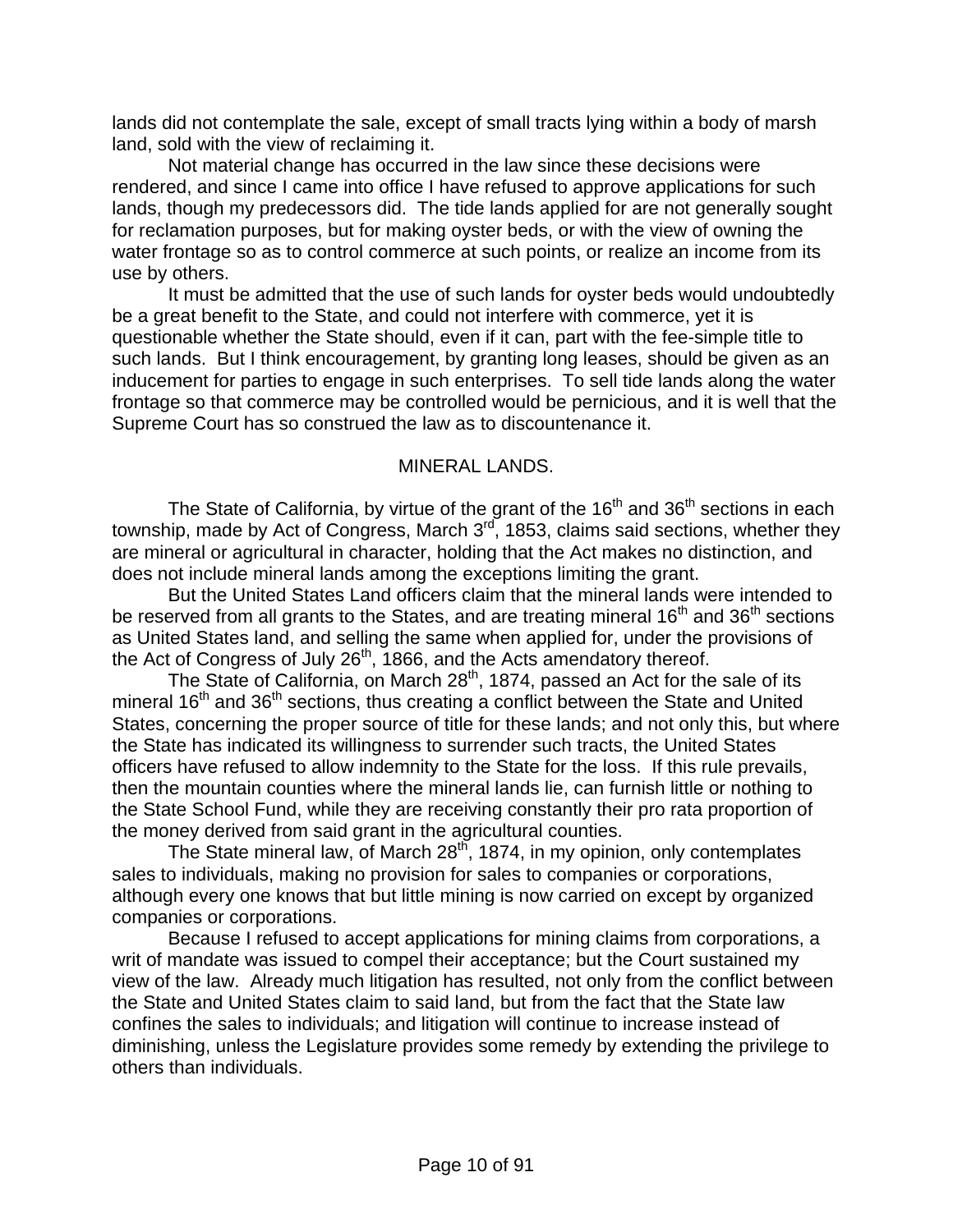NOTE. – Since the above was written, it is reported that the Supreme Curt of the United States, in the case of The Ivanhoe vs. The Keystone Mining Company, has decided that mineral sixteenth and thirty-sixth sections were not intended to be granted to the State of California by the Act of March 3<sup>rd</sup>, 1853. If such is the decision, the repeal of the Act of March 28, 1874, and the Acts amendatory thereof, will be come necessary.

#### CONFLICTS.

 Growing out of this law, as well as the law relating to the sale of non-mineral lands, I have found considerable trouble resulting from the demand of parties to be allowed to file applications for lands during the pendency of contests in the Court for the same land.

 To receive such applications would create new contests, and, in my opinion, would prevent me from complying with the requirements of Section 3416 of the Political Code, yet Sections 3495 and 3500, and the Act of March 28<sup>th</sup>, 1874, seem to allow me no discretion in the matter of filing when the affidavits are correct in form and substance.

 I think no new conflict should be initiated or allowed while the case is in Court, but that a rule should be adopted similar to that set forth in Section 3554, which does not recognize the land as open for entry until the decree of the Court is filed with the State Register. To allow the reception of applications at any and all times, thus creating new contests *ad libitum*, a party could be constantly kept in litigation. From this cause, one man's case was sent to Court three times, notwithstanding his entry was allowed by a decree of the Court, and he had made payment in full.

#### DELINQUENT INTEREST ON STATE SALES.

 The expensive and legal proceedings now attending the foreclosure suits initiated because of non-payment of the annual interest due on the sale of State lands, demands some attention. During the last twelve years the Registers have sent out the delinquent lists only three times, though required to do so annually, because it generally results in more loss than income to the School Fund. I am of the opinion that the law should be changed so as not to require the issuance of delinquent lists oftener than once in four years, or else fix a limit to the cost of foreclosure, so as not to absorb all the money received by the State. The law of 1863 fixed a limit, but the costs now demanded are generally much greater.

#### TAX SALES.

 Tax deeds made to the State on account of lands bid in by the State for nonpayment of taxes, are rapidly accumulating in the Surveyor-General's office. An examination of these deeds shows on their face that the claimants allowed them to be sold for taxes, shows either that they are of little value, or else that the parties to whom they were assessed and whose interest was sold to the State, had no title to them and could lose nothing by the sale.

 But, such as they are, the law makes no provision for their sale, unless the title had been derived from the State. Something should be done in this matter toward providing for the sale of all lands held by the State, so that they may again become taxable property, and a source of revenue to the State and to counties where they lie.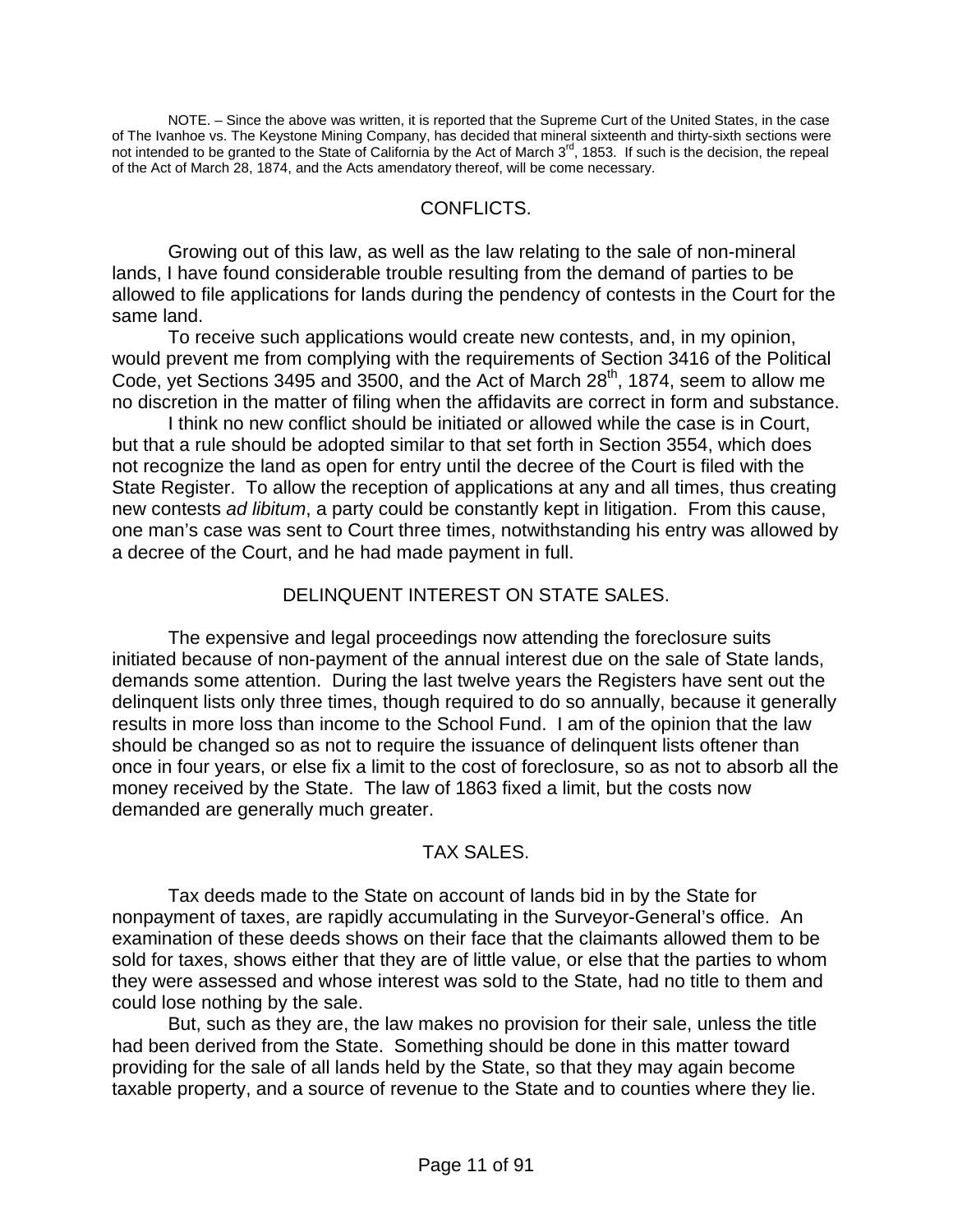#### TIMBER LANDS.

 Wherever timber lands were accessible on the coast, or along interior lines of railroad or water communication, they were eagerly sough a few years ago, and the favorite mode of procuring them was through the indemnity or lieu land grant, or under the unsold portion of the 500,000 acre grant. Payment of only twenty-five cents an acre, with interest at ten percent per annum on the remaining dollar an acre, was all that was required to give title which enabled purchasers to strip the land of all the timber, which alone gave it any value. Having accomplished this, many of the applicants cared no more for the land, and it was immaterial to them whether their interest was foreclosed for non-payment of interest or not, and if the State undertook to foreclose their interest, it cost, generally, as much as the State had received for these lands. By this kind of management, the grants made by Congress for the benefit of schools have been greatly made to help only the spoliation of the accessible timber of the State, thus defrauding the School Fund of what should and could have been made a source of great revenue to it.

 I recommend that, in making applications hereafter for lands, the law be so changed as to require the parties to state in their affidavits whether the land applied for is agricultural or timber land, and if found to be timber land, that either the full price be exacted when the application is approved, or that bonds for its payment be required.

For the protection of the timber in the  $16<sup>th</sup>$  and  $36<sup>th</sup>$  sections in place, I recommend the reenactment of some such law as Sections 17 and 18 of the Act of April  $26^{th}$ , 1858.

 In addition to this, I consider that a general supervision for the protection of timer or prevention of its waste should be given to some of the State departments, an that as much encouragement should be given to or provision made for timber culture in the State as to the preservation of game and the propagation of fish. They are all meritorious, and fit subjects for legislation. The cultivation of timber in our large valleys for fuel, fencing, and wind-breaks, to say nothing of its value for home and farm ornamentation, is not properly appreciated by farmers; and if some encouragement were given in this direction it might prove highly beneficial, by drawing interest in timber culture.

#### SCHOOL LAND WARRANTS.

Under the law of May 3<sup>rd</sup>, 1852, there were sold school land warrants for 237,760 acres, leaving 262,240 acres as the *unsold portion* of the 500,000-acres grant. The warrantees or their assignees were made the agents of the State for the location of the warrants at the United States Land Office, and for the :unsold portion" district locating agents were appointed. But the district agents, instead of confining their operations to the 262,240 acres, made selections or locations far exceeding said amount, and the United States has listed more than 262,240 acres of their selections.

 By this operation it is found the warrants cannot all be located, as the grant is practically exhausted, and from fifteen thousand to twenty thousand are outstanding. In order to give these outstanding warrants some value, I recommend that Section 3502 of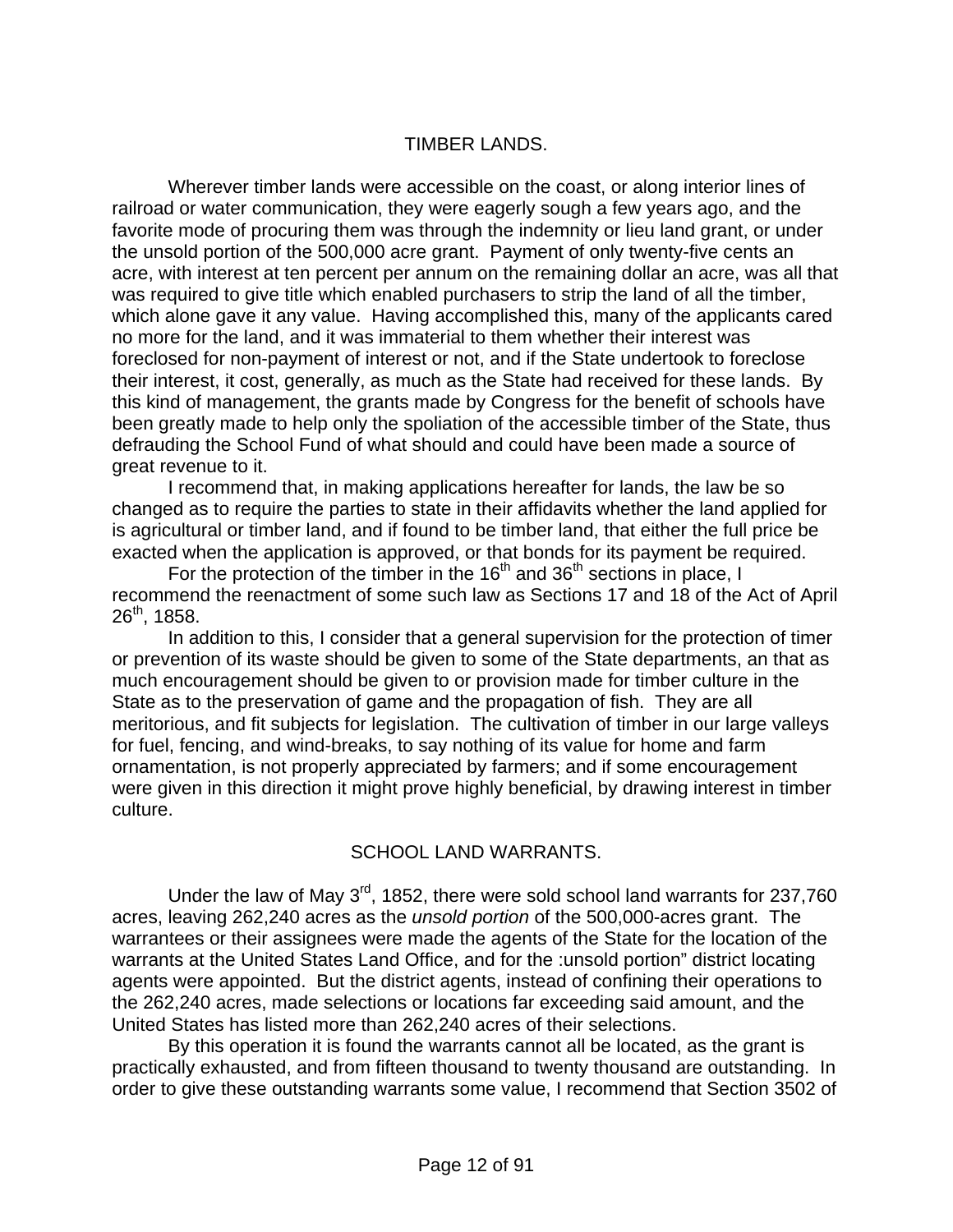the Political Code be amended so as to make them applicable in paying for lands selected under any of the school land grants, instead of confining them, as now, to the grant of 500,000 acres. They should be received in payment, acre for acre, at least; but as two dollars per acre was paid to the State for these warrants, and as the State officers, by exceeding their authority, have made these warrants practically worthless, either the money should be refunded, or the holders be allowed two dollars per acre in purchasing other lands with them.

#### CIRCULARS OF INSTRUCTION.

 For the purpose of informing applicants for State lands of the changes required by the Constitution and the law passed at the last session of the Legislature, I issued the following circulars:

#### [CIRCULAR NO. 1.]

OFFICE OF THE STATE SURVEYOR-GENERAL, SACRAMENTO, CAL., July 7<sup>th</sup>, 1880.

#### PROOF REQUIRED BEOFRE ENTRY OF THE STATE SCHOOL LAND.

 The Legislature of 1880 failed to prescribe the conditions necessary to carry into effect Section 3, of Article 17, of the Constitution, which says: "Lands belonging to this State, *which are suitable for cultivation*, shall be granted *only to actual settlers*, and in quantities not exceeding 320 acres to each settler, *under such conditions as shall be prescribed by law*."

 The nearest approach to prescribing conditions, was the passage of Sections 3495 and 3500 of the Political Code, which took effect April 28<sup>th</sup>, 1880; and they require that all applicants thereafter, desiring to purchase from the State, shall be "actual settlers" on the land. But these sections do not provide any means for ascertaining whether the land applied for *before* April 28<sup>th</sup> 1880, but not sold, is suitable for cultivation, or whether the applicant is an actual settler, in case the land is suitable for cultivation. These sections merely require the applicant to swear that he is an actual settler on the land at the date of his application.

 In my opinion this falls far short of the requirements of the Constitution, which prohibits a conveyance except to those who are actual settlers on the land at the date of sale, in case the land is suitable for cultivation. It is presumable that the intention of the Legislature, by requiring an affidavit of settlement at the time of making application, was not to make sales to any but actual settlers.

 The law now prohibits the approval of any application for 60 days after the filing thereof, and allows 50 days thereafter before consummating the sale, by payment to the County Treasurer, but no provision is made for proof of continuous settlement to date of payment, as under the United States preemption law.

 As the last clause of Section 3, of Article 17, of the Constitution, indicates the necessity for legislation before this section can be carried into effect, because of conflict with the laws relating to the sales of land as they existed on the first day of January, 1880, I have considered that this section did not become operative till July 1<sup>st</sup>, 1880, in accordance with the last clause of Section 1, of Article 22, which says, "that all laws which are inconsistent with such provisions of this Constitution as require legislation to enforce them, shall remain in full force until the first day of July, 1880, unless sooner altered or repealed by the Legislature."

 Taking this view of the law, I have not required proof of settlement, nor of the quality of the land, as to whether suitable or unsuitable for cultivation, before approving applications made prior to April  $28<sup>th</sup>$ , 1880, when the amended Sections 3495 and 3500 took effect. But from July 1<sup>st</sup>, 1880, before approving such applications, I shall require proof that the applicants are residents on the land, or if not residents, that the land is not suitable for cultivation; and as to all applications filed under these amended sections, I shall require proof of actual settlement, not merely at the date of filing, but up to the date of *approval for entry*, which will have to be regarded as the date of sale, or of contract on the part of the State to sell.

 Since proof becomes necessary in order to comply fully with Section 3, of Article 17, of the Constitution, and the Legislature has failed to provide or specify how or what proof shall be taken, I have concluded that it may be done by affidavits, so as to make as little expense as possible, instead of requiring, as the United States laws do, the attendance of the party and his witnesses at the Land Office.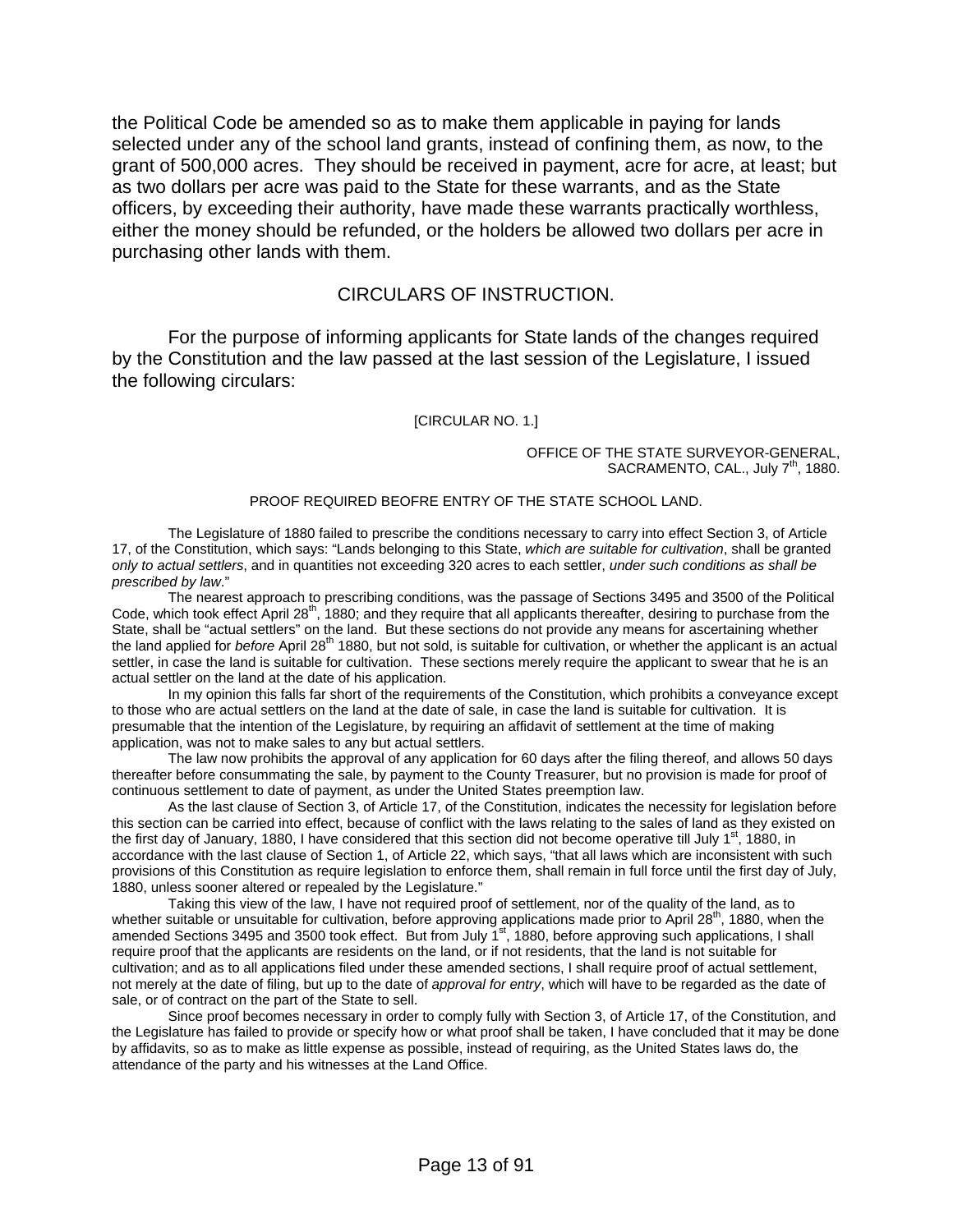#### PROOF.

 The proof required will consist of the affidavit of the applicant, setting forth the date of settlement and facts sufficient to show that the settlement is actual and continuous (not temporary or a sham) up to the date of the affidavit. If the applicant is a married man, the proof must show that his family resides with him. His affidavit must be corroborated by the affidavits of at least two disinterested witnesses acquainted with the land, and who know the facts connected with the applicant's settlement, and the evidence of his good faith in the matter. The affidavits must not state mere conclusions of law, such as that he makes it his home, or that he has no other home, or that he makes it his home off and on, etc., or they will not be received as proof of "*actual settlement*," which does not mean having slept on the land two or three nights.

 This proof cannot be made within sixty (60) days after the application is filed, but must be made within six (6) months thereafter, if there is no conflict, as required by Section 6 of Act of April 28<sup>th</sup>, 1880.

JAMES W. SHANKLIN, Surveyor-General.

[Circular No. 2]

 $\overline{\phantom{a}}$ 

OFFICE OF THE STATE SURVEYOR-GENERAL SACRAMENTO, CAL., July 7<sup>th</sup>, 1880.

 For the purpose of giving information to applicants for the purchase of State lands in matters of contest, I have deemed it best to issue as a circular, the opinion of the Attorney-General, by which this office will be governed in determining the status of the applicants as to who are contestants:

> OFFICE OF THE ATTORNEY-GENERAL OF THE STATE OF CALIFORNIA, SACRAMENTO, June 23<sup>rd</sup>, 1880.

#### JAMES W. SHANKLIN, *State Surveyor-General*:

SIR: Two questions were submitted to me for my opinion, in your letter of the  $22^{nd}$  instant. The facts in the first question as stated by you are that "A. B. and C" have filed applications, proper in form, for the same land. "A's" application for the land was filed first, "B's" second, and "C's" last. "A," who filed the first application, demanded a trial in the Courts of the State, and the officers before whom the contest arose, made an order referring the contest to the proper Court of the proper county. That order was duly entered on the record book of the Surveyor-General's office, and a certified copy thereof was properly produced before the Court to which the reference was made. No action has been commenced by either of the parties, and the time within which that action may have been commenced has elapsed. "A" now demands an approval of his application, on the ground that "B" and "C" are the "contestants" within the meaning of Section 3417 of the Political Code, and that having failed to commence their action within sixty days after the order of reference was made, their rights respectively under their applications have ceased.

 Under our system of land laws, more than one application may be filed for the same land, and when such is done, a *contest* arises; that is, "A" being the first applicant, "B," who filed the second application, contests the right of "A" to purchase the land.

 Section 3414 provides that *when a contest arises* before the Surveyor-General, etc., he *may* in certain cases, and *shall* in other cases, refer the *contest* to the proper Court for determination; and one of the cases in which he must refer the "contest," is where either party to the "contest" demands a trial in the Courts of the State.

 The fact that a contest has arisen, presupposed the existence of more than one party thereto, viz.: the applicant and the contestant or contestants. Either of the parties to the contest, whether he be the applicant or the contestant, may demand a trial in the Courts of the State (Section 3415), but the party making the demand does not thereby change his position in the contest, or his proper designation as a party thereto.

 The object in making the demand is simply to fix the duty of the land officer, and enables the first applicant to force the contestant to commence an action within the statutory time or to forfeit his rights. Section 3417 provides that unless the party "contestant" commences his action within sixty days after the order of reference is made, his rights under his application shall cease. I am, therefore, of the opinion that "B" and "C" were contestants, and that by their failure to bring their own action within the statutory period, they have forfeited their rights under their respective applications.

 In the second case mentioned, it appears that a contest between several applicants for the same land had arisen, and that the Surveyor-General duly made and entered an order referring the case to the proper District Court; that a certified copy of the order was not *filed* in the office of the Clerk of the Court within the sixty days mentioned in 3417, but that the same was *produced* at the trial. The Court dismissed the action, upon the ground that the proper certified copy of the order of reference must be *filed* within the sixty days, and that therefore the Court had not acquired the jurisdiction of the action.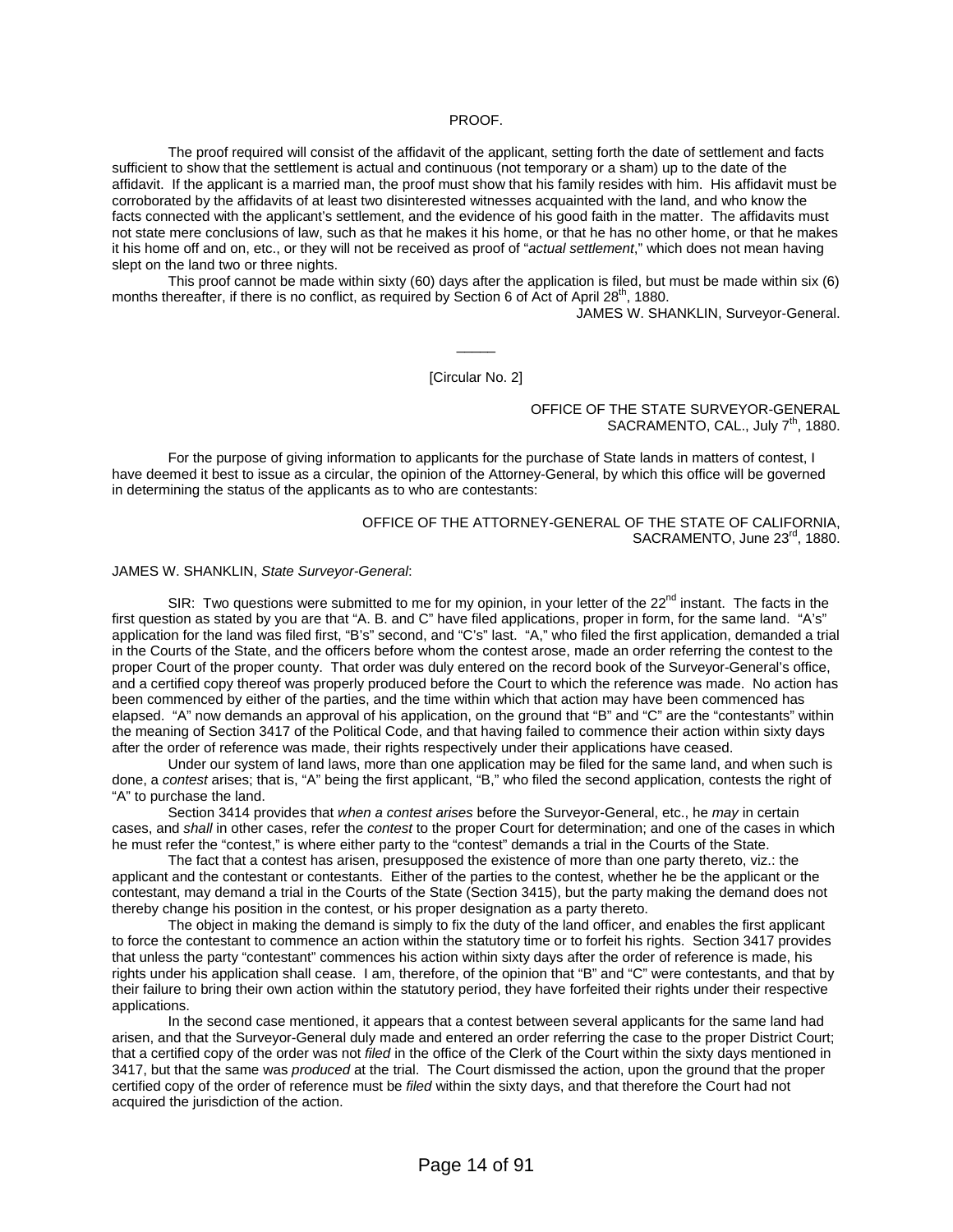This order of dismissal, and the judgment thereon, was afterwards approved by the Supreme Court. I find no provision of the Code requiring the filing of this certified copy. The language of the Code is, that the *production* of a certified copy, etc., gives the Court jurisdiction, etc., and were the question an open one, I should hold that the production at the trial is all that is required; but that question has been determined, and the only remaining question is as to the position in which the several applicants are left. Section 3414 of the Political Code provides that the order of reference shall be made by the proper officer before whom the contest arises, and shall be entered in a record book in his office. Section 3417 of the same Code provides that "unless the party contestant commences his action within sixty days after the order of reference is *made*, his rights under his application shall cease." It will thus be seen that the time commences to run as soon as the order is *made*, and that if it is necessary to file in the order as held by the Court in this case, the filing must be construed to be one step toward the commencement of the action, and it therefore becomes the duty of the contestant to see the proper filing of the order of reference.

 I am, therefore, of the opinion that the reference was complete as soon as the order was made and entered, and that unless an action within the meaning of Section 3417 of the Political Code was commenced within sixty days after the order of reference was made, the rights of the contestants under their respective applications ceased.

 I have the honor to be, yours respectfully, A. L. HART,

Attorney-General.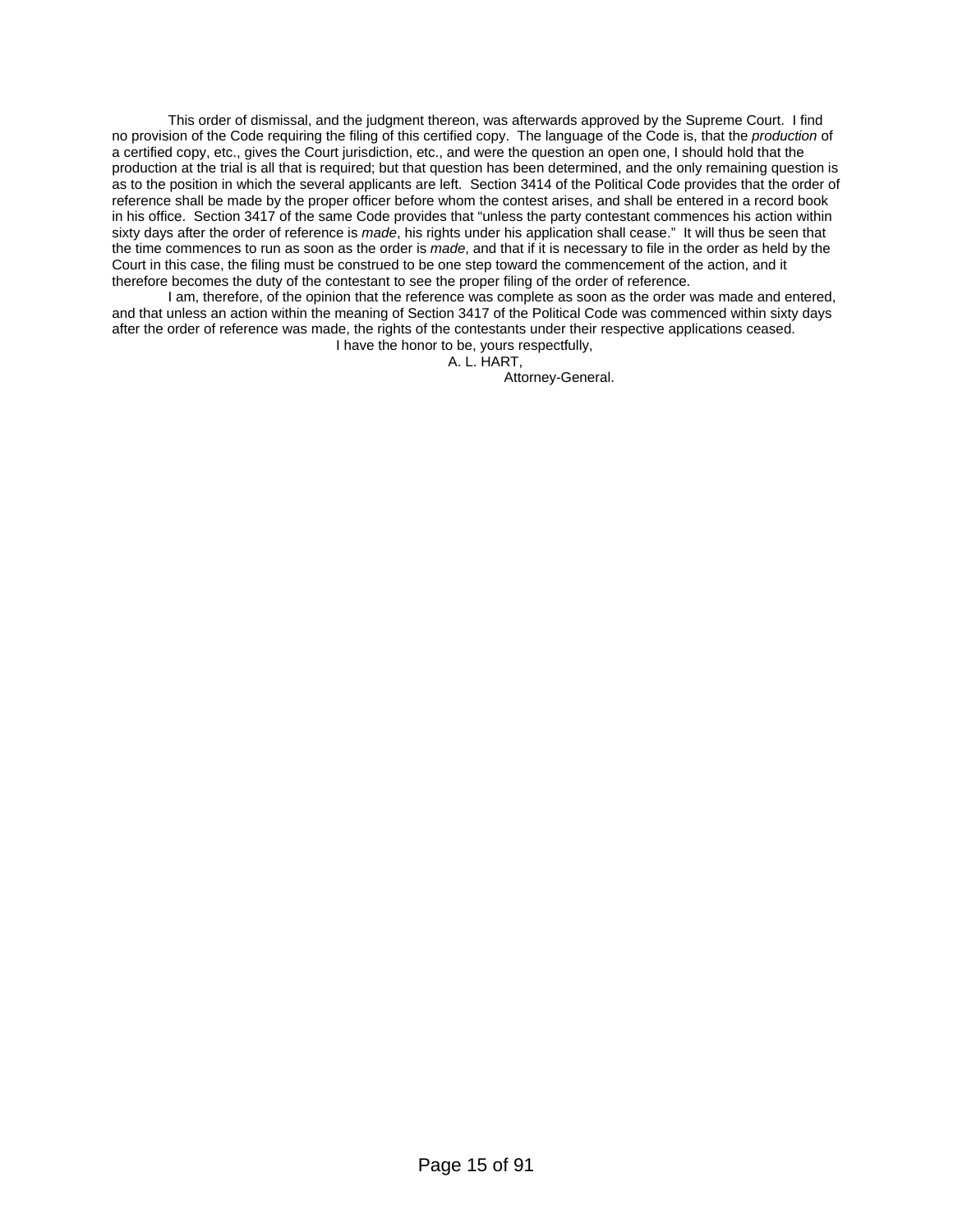## **Report of Spanish or Mexican Grants in California,**

### **PREPARED BY**

# **JAMES T. STRATTON,**

**Late United States Surveyor-General, now Deputy State Surveyor-General.**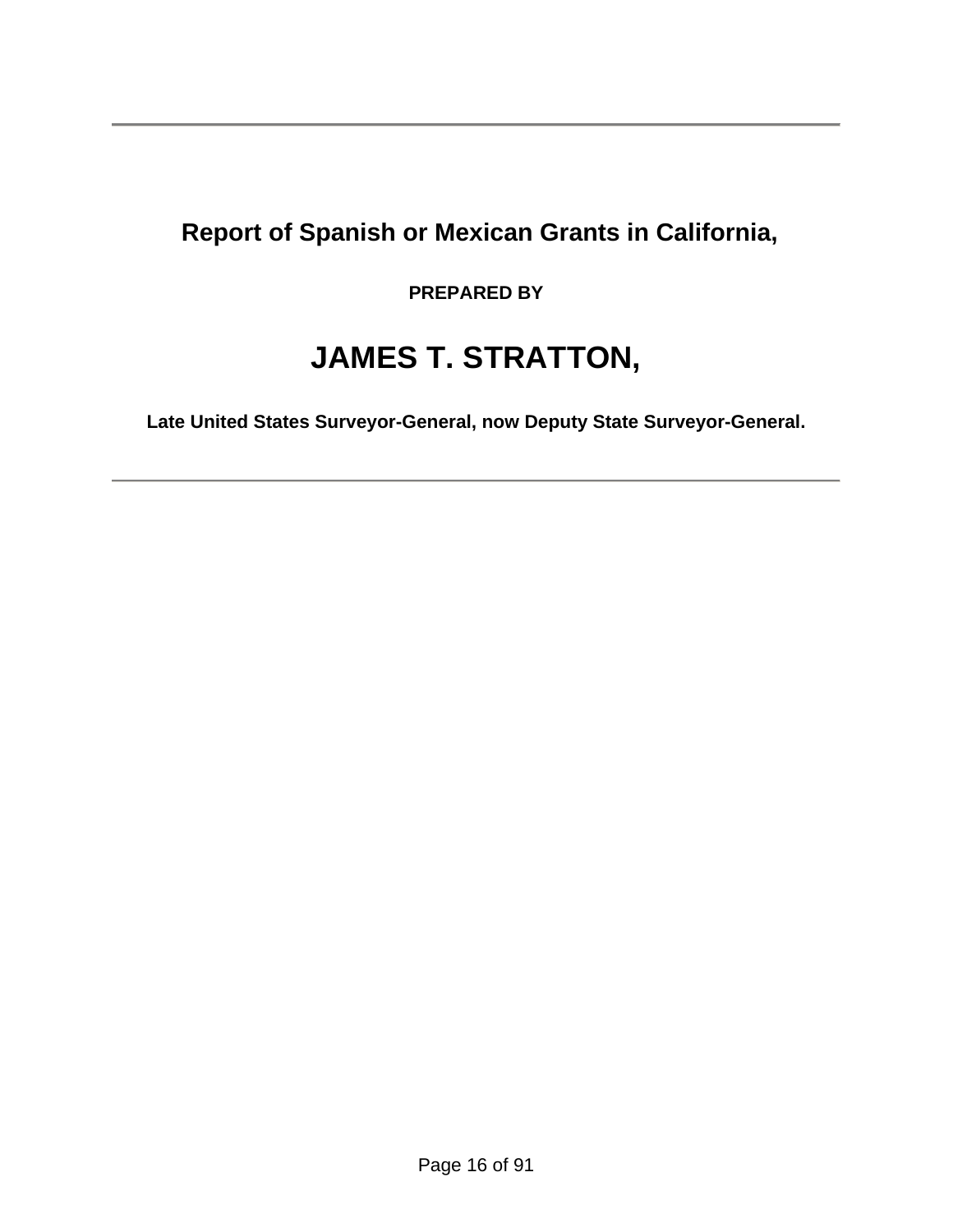#### GRANTS OF LAND IN CALIFORNIA MADE BY SPANISH OR MEXICAN AUTHORITIES.

| $\frac{1}{2}$<br>$O.$ Map<br>on Gen'l | NAME OF GRANT.                         | Confirmee.                | Area.     | Condition of Title.                | Where Located.            |
|---------------------------------------|----------------------------------------|---------------------------|-----------|------------------------------------|---------------------------|
| 124                                   |                                        | Elam Brown                | 3,328.95  | Patented May 18, 1858              | Contra Costa.             |
| 67                                    |                                        | C. P. Stone               | 212.25    | Patented May 7, 1880               | Sonoma.                   |
| 67                                    |                                        | M. G. Vallejo             | 1,864.23  | Patented June 12, 1880             | Sonoma                    |
| 67                                    |                                        | T. M. Leavenworth         | 591.87    | Patented May 7, 1880               | Sonoma                    |
| 67                                    | Agua Caliente, part of                 | Joseph Hooker             | 550.86    | Patented June 9, 1866              | Sonoma                    |
| 136                                   |                                        | F. Higuera                | 9,563.87  | Patented April 17, 1858            | Alameda.                  |
| 521                                   |                                        | J. M. Marron              | 13,311.01 | Patented December 12, 1872         | San Diego.                |
| 206                                   | Agua Puerca y las Trancas              | Rodriguez & Alviso        | 4,421.52  | Patented March 1, 1867             | Santa Cruz.               |
| 13                                    |                                        | S. Todd                   | 26,761.40 | Patented July 19, 1860             | Butte and Colusa.         |
| 437                                   | Aguaje de la Centinella                | B. Abila                  | 2,219.26  | Patented August 23, 1872           | Los Angeles.              |
| 282                                   |                                        | G. Tapia                  | 3,322.56  | Patented March 19, 1868            | Monterey.                 |
| 282                                   |                                        | M. Villagran              | 48.00     | Not surveyed                       | Santa Cruz.               |
| 468                                   |                                        | A. Stearns                | 28,027.17 | Patented August 29, 1874           | Los Angeles.              |
| 358                                   |                                        | J. A. de la Guerra        | 48,803.38 | Patented September 12, 1872        | Santa Barbara.            |
| 346                                   | Alamos (Los) y Agua Caliente           | A. Olivera et al          | 26,626.23 | Patented November 9, 1866          | Kern.                     |
| 265                                   |                                        | B. Bernal                 | 5,941.12  | Patented August 9, 1866            | Monterey.                 |
| 267                                   |                                        | M. G. T. Hartnell         | 2,971.26  | Before Com. Gen'l Land Office      | Monterey.                 |
| 216                                   |                                        | Rafael Castro             | 6,685.91  | Patented April 23, 1860            | Santa Cruz.               |
| 242                                   | Aromitas y Agua Caliente               | F. A. McDougall et al     | 8,659.69  | Patented March 17, 1862            | San Benito and Santa Cruz |
| 224                                   |                                        | J. M. Sanchez             | 26,518.68 | Patented March 15, 1873            | Santa Clara.              |
| 133                                   | Arroyo de la Alameda                   | J. de J. Vallejo          | 17,705.38 | Patented January 1, 1858           | Alameda.                  |
| 540                                   | Arroyo de la Laguna                    | J. & S. Williams          | 4,418.10  | Before Com. Gen'l Land Office      | Santa Cruz.               |
| 115                                   | Arroyo de las Nueces y Bolbones        | Heirs of J. S. de Pacheco | 17,782.48 | Patented April 18, 1866            | Contra Costa.             |
| 169                                   | Arroyo de los Pilarcitos or Miramontes | J. C. Miramontes          | 4,424.11  | Before Com. Gen'l Land Office      | San Mateo.                |
| 214                                   | Arroyo del Rodeo                       | Hames & Daubenbass        | 1,473.07  | Before Com. Gen'l Land Office      | Santa Cruz.               |
| 9                                     |                                        | John Bidwell              | 22,214.47 | Patented April 4, 1860             | Butte.                    |
|                                       |                                        |                           |           | Sold as public land but settled by |                           |
| $\sim$                                | Arroyo de San Antonio                  | T. B. Valentine           | 13,316.00 | issuance of Valentine scrip        | Sonoma.                   |
| 339                                   |                                        | F. Branch                 | 4,437.29  | Patented April 10, 1867            | San Luis Obispo.          |
| 297                                   |                                        | J. de la Torre            | 16,523.75 | Patented June 30, 1859             | Monterey.                 |
|                                       |                                        |                           |           |                                    | Amador, Sacto., and San   |
| 99                                    |                                        | Andres Pico               | 48,857.52 | Patented August 29, 1863           | Joaquin.                  |
| 318                                   |                                        | P. Estrada                | 39,224.81 | Patented March 22, 1866            | San Luis Obispo.          |
| 317                                   |                                        | H. Haight                 | 4,348.23  | Patented June 18, 1860             | San Luis Obispo.          |
|                                       |                                        |                           |           |                                    | San Benito and Santa      |
| 233                                   | Ausaymas y San Felipe                  | F. P. Pacheco             | 35,504.34 | Patented April 18, 1859            | Clara                     |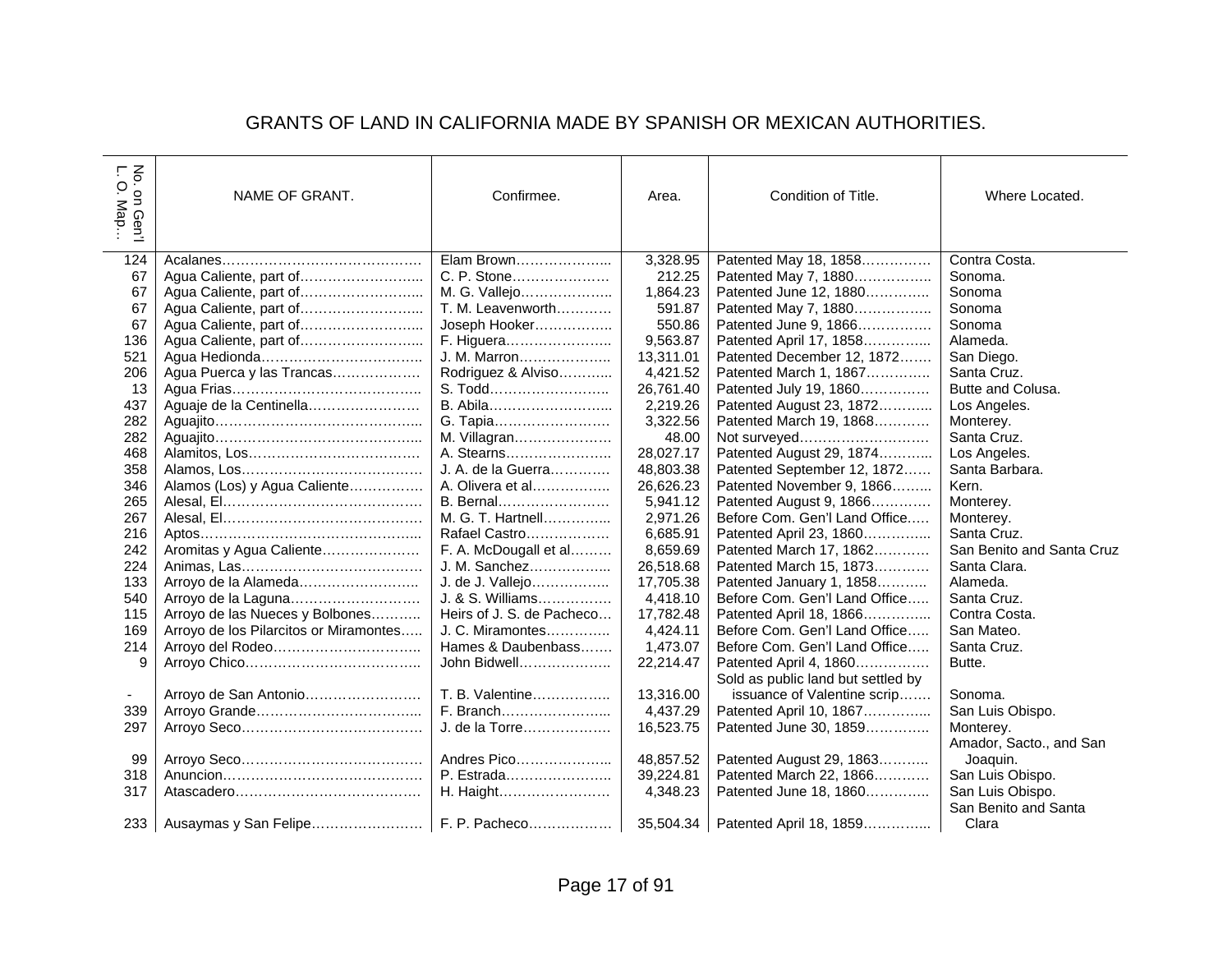| 455 |                                       | A. Duarte                  | 6,595.62  | Patented June 6, 1878         | Los Angeles.          |
|-----|---------------------------------------|----------------------------|-----------|-------------------------------|-----------------------|
| 456 |                                       | Henry Dalton               | 4,431.47  | Patented May 29, 1876         | Los Angeles.          |
| 434 |                                       | A. Machado et al           | 13,919.96 | Patented December 8, 1873     | Los Angeles.          |
| 3   | Barranca (La) Colorado                | W. B. Ide                  | 17,707.49 | Patented July 3, 1860         | Tehama.               |
| 35  |                                       | G. Briones                 | 8,911.34  | Patented January 9, 1866      | Marin.                |
| 29  |                                       | Heirs of S. Smith          | 26,759.42 | Patented June 19, 1858        | Marin and Sonoma.     |
| 539 | Boca de Santa Monica                  | Ysidro Reyes               | 6,658.90  | Before Com. Gen'l Land Office | Los Angeles.          |
| 125 | Boca de la Cañada de Pinole           | M. M. Valencia             | 13,316.26 | Patented November 30, 1878    | Contra Costa.         |
| 502 |                                       | E Vejar                    | 6,067.37  | Patented March 1, 1879        | Los Angeles.          |
| 27  |                                       | M. T. Curtis et al         | 35,487.53 | Patented April 18, 1859       | Sonoma.               |
| 18  |                                       | T. O. Larkin               | 22,184.66 | Patented October 5, 1865      | Butte and Sutter.     |
| 469 |                                       | J. Ruiz                    | 8,107.46  | Patented May 7, 1874          | Los Angeles.          |
| 245 | Bolsa Nueva y Moro Cojo               | M. A. P. de Castro et al   | 30,901.34 | Patented November 20, 1873    | Monterey.             |
| 352 | Bolsa de Chemisal                     | L. T. Burton               | 14,335.22 | Patented August 27, 1867      | San Luis Obispo.      |
| 252 |                                       | S. Espinosa                | 6,415.96  | Patented September 26, 1876   | Monterey.             |
| 221 | Bolsa de San Cayetano                 | J. de J. Vallejo           | 8,866.43  | Patented February 14, 1865    | Monterey.             |
| 231 | Bolsa de San Felipe                   | F. P. Pacheco              | 6.794.76  | Patented January 14, 1871     | San Benito.           |
| 220 |                                       | S. Rodriguez               | 5,496.50  | Patented January 4, 1860      | Santa Cruz.           |
|     | Bolsa del Portero y Moro Cojo, or La  |                            |           |                               |                       |
| 254 | Sagrada Familia                       | J. B. R. Cooper            | 6,915.77  | Patented December 19, 1859    | Monterey.             |
| 471 | Bolsas, Las, one undivided one half   | R. Yorba et al             | 33,460.00 | Patented June 19, 1874        | Los Angeles.          |
| 471 | Bolsas, Las, one undivided one half   | Maria C. Nieto             |           | Patented August 27, 1877      | Los Angeles.          |
| 7   |                                       | P. Lassen                  | 22,206.27 | Patented January 10, 1862     | Butte and Tehama.     |
| 518 |                                       | J. Machado                 | 2,288.00  | Before Com. Gen'l Land Office | San Diego.            |
| 274 |                                       | Malarin, att'y for Estrado | 7.725.56  | Patented September 15, 1869   | Monterey.             |
| 150 |                                       | J. de la C. Sanchez        | 14,639.19 | Patented October 17, 1872     | San Mateo.            |
| 191 |                                       | M. Rodriguez               | 4,438.67  | Patented April 30, 1866       | San Mateo.            |
| 429 |                                       | J. J. Roches et al         | 4,439.07  | Patented April 15, 1873       | Los Angeles.          |
| 63  | Cabeza de Santa Rosa, part of         | Julia Carrello             | 4,500.42  | Patented July 16, 1866        | Sonoma.               |
| 63  | Cabeza de Santa Rosa, part of         | F. Carrello de Castro      | 336.19    | Before Surveyor-General       | Sonoma.               |
| 63  | Cabeza de Santa Rosa, part of         | Jas. Eldridge              | 1,667.68  | Patented January 5, 1880      | Sonoma.               |
| 63  | Cabeza de Santa Rosa, part of         | John Hendley               | 640.14    | Patented December 9, 1879     | Sonoma                |
| 63  | Cabeza de Santa Rosa, part of         | J. de J. Mallagh           | 256.16    | Patented December 11, 1879    | Sonoma                |
| 63  | Cabeza de Santa Rosa, part of         | J. R. Meyer et al          | 1,484.82  | Patented April 9, 1879        | Sonoma                |
| 425 |                                       | D. W. Alexander            | 388.34    | Patented August 2, 1872       | Los Angeles.          |
| 534 |                                       | J. W. Sutherland           | 48,799.85 | Patented April 6, 1876        | San Diego.            |
| 407 |                                       | Gabriel Ruiz               | 9,998.29  | Patented March 22, 1866       | Ventura.              |
| 543 |                                       | Ferdinand Vassault         | 20.47     | Before Com. Gen'l Land Office | San Francisco.        |
| 100 | Campo de las Francesas                | C. M. Weber                | 48,747.03 | Patented March 18, 1861       | San Joaquin.          |
| 414 |                                       | J. R. Scott et al          | 5,832.10  | Patented August 1, 1866       | Los Angeles.          |
| 84  | Cañada de Capay                       | J. O'Farrell et al         | 40,078.58 | Patented February 16, 1865    | Yolo.                 |
| 193 | Cañada de los Capitancillos           | Guadalupe Mining Comp'y.   | 1,109.67  | Patented September 20, 1871   | Santa Clara.          |
|     | Cañada de Guadalupe, la Visitacion, y |                            |           |                               | San Francisco and San |
| 151 |                                       | H. R. Payson               | 5,473.47  | Patented December 15, 1865    | Mateo.                |
|     |                                       |                            |           |                               |                       |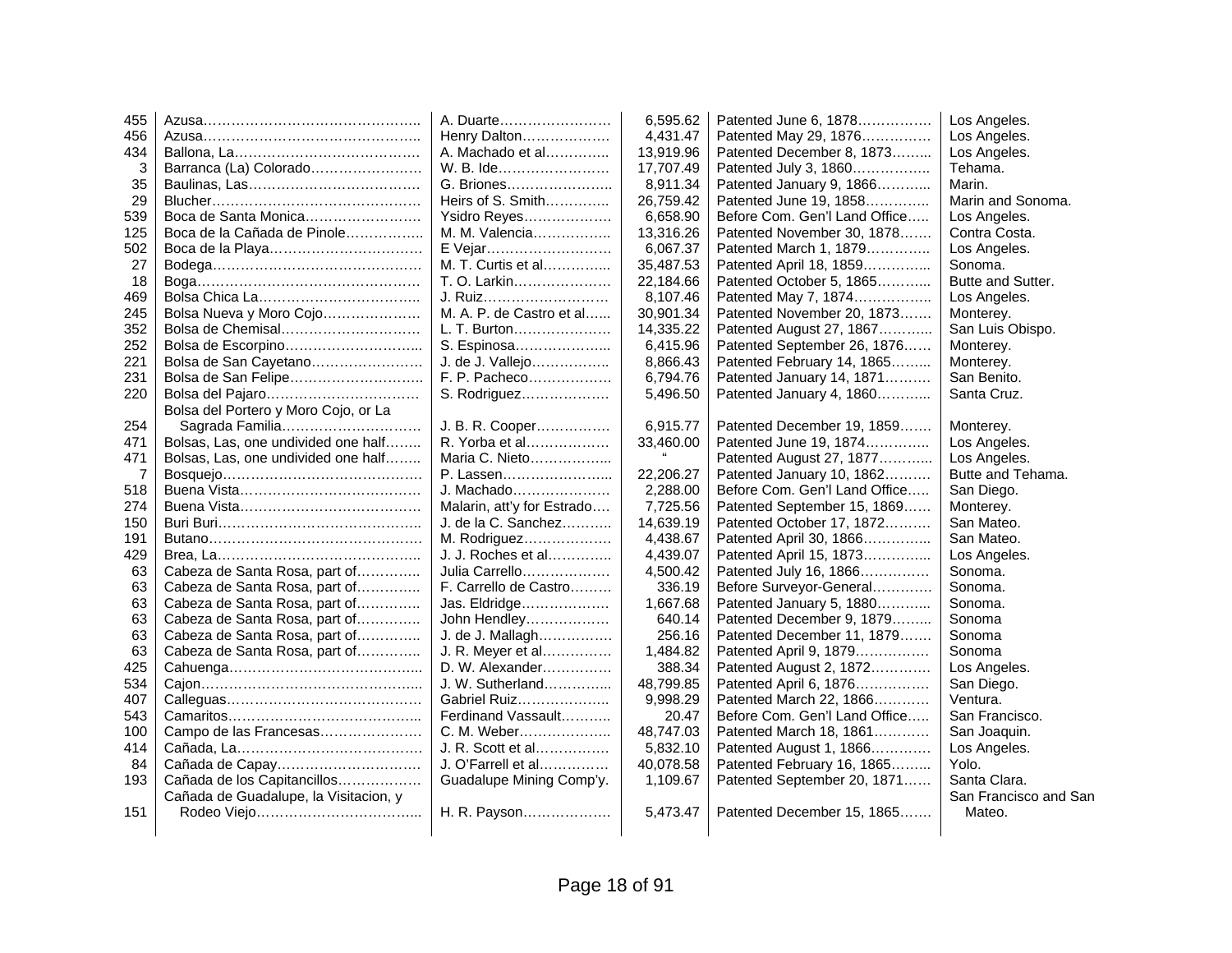|     |                                         |                          |           |                               | San Francisco and San    |
|-----|-----------------------------------------|--------------------------|-----------|-------------------------------|--------------------------|
| 152 | Cañada de Guadalupe y Rodeo Viejo       | Wm. Pierce               | 942.93    | Patented September 22, 1865   | Mateo.                   |
| 40  |                                         | Heirs of D. Sais         | 6,658.45  | Patented June 26, 1876        | Marin.                   |
| 52  | Cañada de Jonive                        | J. O'Farrell             | 10,786.51 | Patented February 18, 1858    | Sonoma.                  |
| 181 |                                         | J. J. Bernal et al       | 15,704.10 | Patented March 19, 1863       | Santa Clara.             |
| 51  | Cañada de Pogolimi                      | M. A. Cazares            | 8,780.81  | Patented November 3, 1858     | Sonoma.                  |
| 168 | Cañada de Raymundo                      | Green & Coppinger        | 12,545.01 | Patented July 19, 1859        | San Mateo.               |
| 377 | Cañada de Saldipuedes                   | John Keyes               | 6,656.21  | Patented February 18, 1874    | Santa Barbara.           |
| 197 | Cañada de San Felipe y Las Animas       | C. M. Weber              | 8,787.80  | Patented August 9, 1866       | Santa Clara.             |
| 391 | Cañada de San Miguelito                 | J. F. de Rodriguez et al | 8,877.04  | Patented June 15, 1871        | Ventura.                 |
|     | Cañada de San Vicente y Mesa del        |                          |           |                               |                          |
| 513 |                                         | Domingo Yorba            | 13,316.13 | Patented November 17, 1873    | San Diego.               |
|     | Cañada de Verde y Arroyo de la          |                          |           |                               |                          |
| 170 |                                         | J. A. Alviso             | 8,905.58  | Patented December 15, 1865    | San Mateo.               |
| 380 | Cañada del Corral                       | J. D. de Ortega          | 8,875.76  | Patented May 30, 1866         | Santa Barbara.           |
|     | Cañada del Corte Madera                 | Thurn & Carpentier       | 3,565.91  | Before Com. Gen'l Land Office | San Mateo.               |
| 114 | Cañada del Hambre y las Bolsas          | Teodora Soto             | 13,353.95 | Patented December 31, 1866    | Contra Costa.            |
|     | Cañada del Rincon en el Rio de San      |                          |           |                               |                          |
| 208 | Lorenzo de Santa Cruz                   | Pedro Sansevain          | 5,862.86  | Patented June 4, 1858         | Santa Cruz.              |
| 243 | Cañada de la Carpenteria                | Heirs of J. Soto         | 2,236.13  | Patented October 10, 1873     | Monterey.                |
| 283 | Cañada de la Segando                    | F. M. Haight             | 4,366.80  | Patented February 4, 1859     | Monterey.                |
| 498 | Cañada de los Alisos                    | J. Serrano               | 10.668.81 | Patented June 27, 1871        | Los Angeles.             |
| 109 | Cañada de los Baqueros                  | Livermore & Noriega      | 17,760.00 | Before Com. Gen'l Land Office | Alameda and Contra Costa |
| 535 | Cañada de los Coches                    | A. Lestrada              | 28.39     | Patented April 2, 1873        | San Diego.               |
|     | Cañada de los Nogales                   | J. M. Aguilar            | 1,199.56  | Before Com. Gen'l Land Office | Los Angeles.             |
| 331 | Cañada de los Osos y Pecho y Islay      | John Wilson              | 32,430.76 | Patented September 23, 1869   | San Luis Obispo.         |
| 363 | Cañada de los Pimos, or college Rancho. | Bishop J. S. Alemany     | 35,499.77 | Patented February 28, 1861    | Santa Barbara.           |
| 399 | Cañada Larga ó Verde                    | J. Alvarado              | 6,659.04  | Patented March 26, 1873       | Ventura.                 |
|     |                                         |                          |           |                               | Los Angeles and San      |
| 475 | Cañon de Santa Ana                      | B. Yorba                 | 13,328.53 | Patented July 21, 1866        | Bernardino.              |
| 8   |                                         | J. Soto                  | 44,388.17 | Patented August 18, 1859      | Colusa and Tehama.       |
| 194 |                                         | Chas, Fossatt            | 3,30.48   | Patented February 3, 1865     | Santa Clara.             |
| 209 |                                         | Wm. Brockle              | 2,224.79  | Patented July 7, 1873         | Santa Cruz.              |
| 79  |                                         | Heirs of Edward Bale     | 17,962.22 | Patented September 4, 1879    | Napa.                    |
| 244 |                                         | Daniel Littlejohn        | 4,482.38  | Patented August 9, 1866       | Monterey.                |
| 246 |                                         | F. A. McDougal et al     | 1,628.70  | Patented March 17, 1862       | Monterey and San Benito. |
| 57  |                                         | Wm. Forbes               | 26,788.36 | Patented December 18, 1874    | Sonoma.                  |
| 355 |                                         | A. Olivera               | 8,841.21  | Patented July 30, 1863        | Santa Barbara.           |
| 345 |                                         | J. M. Covarrubias        | 22,178.28 | Patented November 27, 1866    | Kern.                    |
| 82  |                                         | J. B. Chiles             | 8,545.72  | Patented April 22, 1865       | Napa.                    |
| 78  |                                         | J. C. Yount              | 11,886.53 | Patented April 3, 1863        | Napa.                    |
| 467 |                                         | Juan Temple              | 27,054.36 | Patented December 7, 1867     | Los Angeles.             |
| 536 |                                         | Heirs of Felipe Vasquez  | 2,737.44  | Patented March 20, 1877       | Monterey.                |
| 89  |                                         | Gordon & Coombs          | 17,762.44 | Patented December 19, 1860    | Napa.                    |
|     |                                         |                          |           |                               |                          |
|     |                                         |                          |           |                               |                          |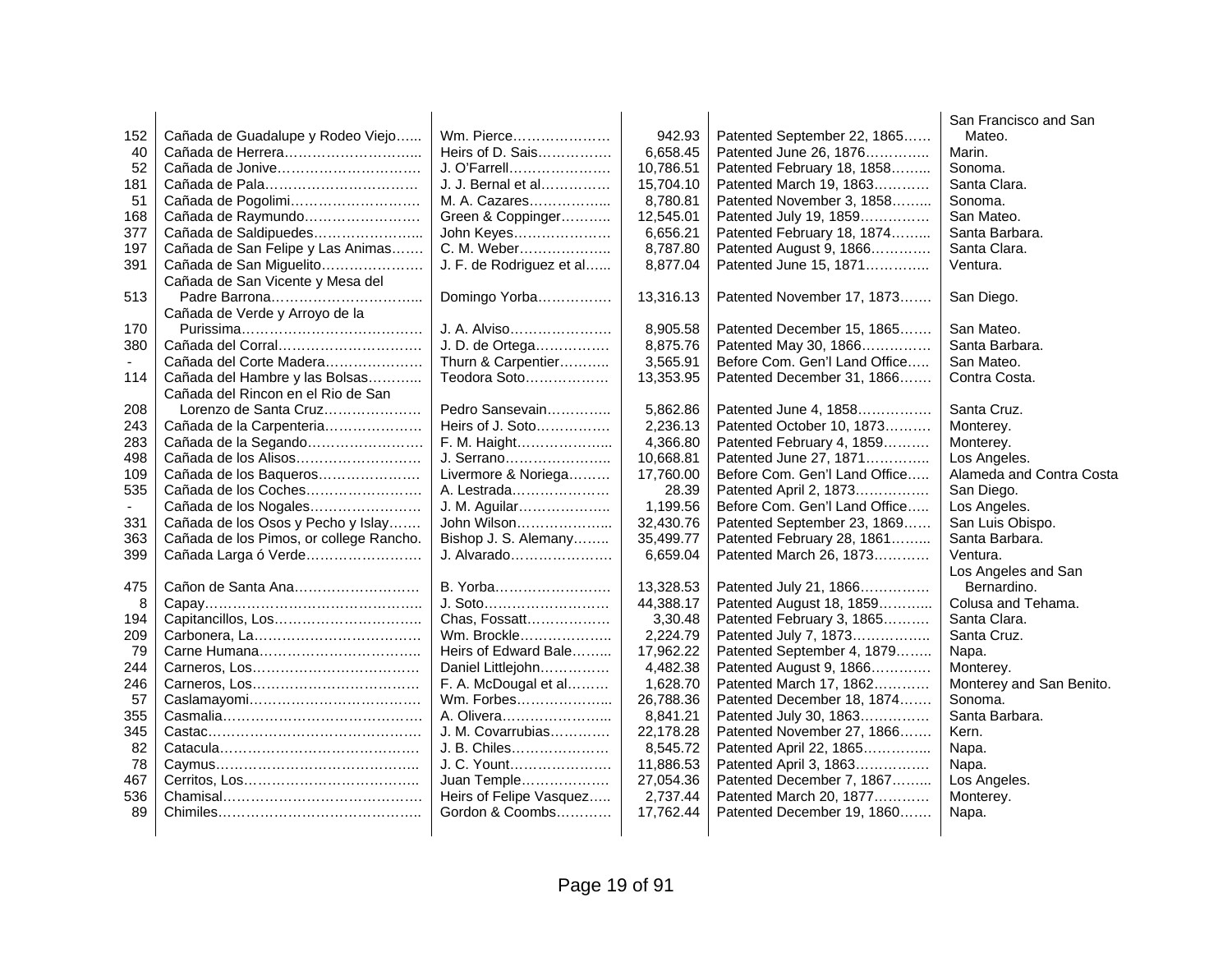|     |                             |                             |           |                               | Monterey and San Luis    |
|-----|-----------------------------|-----------------------------|-----------|-------------------------------|--------------------------|
| 314 |                             | E. E. White                 | 26,621.82 | Patented April 1, 1865        | Obispo.                  |
| 328 |                             | Juan Wilson                 | 3,166.99  | Patented March 29, 1861       | San Luis Obispo.         |
| 270 |                             | M. Malarin, executor, etc   | 8,889.68  | Patented October 31, 1872     | Monterey.                |
| 250 | Cienega de Gabilan          | J. D. Carr                  | 48,780.72 | Patented October 15, 1867     | San Benito and Monterey. |
| 268 | Cienega de los Paicines     | A. Castro et al             | 8,917.52  | Patented September 23, 1869   | San Benito.              |
| 436 | Cienega ó Paso de la Tijera | Thomas Sanchez              | 4,481.05  | Patented May 22, 1873         | Los Angeles.             |
| 428 |                             | J. Abila et al              | 4,439.05  | Patented June 15, 1871        | Los Angeles.             |
| 383 |                             | A. Carrillo                 | 28.15     | In Court on title             | Santa Barbara.           |
| 296 |                             | N. Soberanes                | 8,794.02  | Before Com. Gen'l Land Office | Monterey.                |
| 186 |                             | A. Suñol et al              | 2,219.34  | Patented December 31, 1857    | Santa Clara.             |
| 59  |                             | Ritchie & Forbes            | 8,241.74  | Patented January 5, 1863      | Lake.                    |
| 17  |                             | C. D. Semple                | 8,876.02  | Patented July 23, 1869        | Colusa.                  |
| 408 |                             | J. de la G. y Noriega       | 48,671.56 | Patented January 8, 1873      | Los Angeles and Ventura. |
| 337 |                             | M. M. Villavicencia         | 30,911.20 | Patented October 29, 1867     | San Luis Obispo.         |
| 362 |                             | M. A. de la G. y Lataillade | 13,322.29 | Patented August 7, 1876       | Santa Barbara.           |
| 290 |                             | H. D. McCobb                | 4,434.77  | Patented January 21, 1876     | Monterey.                |
| 165 |                             | Heirs of F. G. Palomares    | 7,766.35  | Patented April 7, 1866        | San Mateo.               |
| 166 |                             | Tiburcio Vasquez            | 4,436.18  | Patented January 6, 1873      | San Mateo.               |
| 219 |                             | Heirs of Jose Amesti        | 15,440.02 | Patented February 28, 1861    | Santa Cruz.              |
|     |                             |                             |           |                               | San Mateo and Santa      |
| 173 |                             | M. Martinez                 | 13,316.05 | Patented June 19, 1858        | Clara.                   |
| 47  | Corte Madera de Novato      | Juan Martin                 | 8,878.82  | Patented May 23, 1863         | Marin.                   |
| 42  | Corte Madera del Presidio   | Heirs of J. Reed            | 4,460.24  | Before Secretary of Interior  | Marin.                   |
| 94  |                             | Heirs of W. E. P. Hartnell  | 26,605.37 | Patented April 29, 1869       | Sacramento.              |
| 65  |                             | T. S. Page                  | 17,238.60 | Patented February 18, 1858    | Sonoma.                  |
| 472 |                             | Andres Pico et al           | 48,806.17 | Patented March 9, 1875        | Los Angeles.             |
| 538 |                             | M. J. de los Angeles        | 2,174.25  | Patented July 22, 1878        | San Diego.               |
| 479 |                             | L. V. Prudhomme             | 13,045.20 | Patented December 9, 1872     | San Bernardino.          |
| 341 |                             | M. A. de G. y Lataillade    | 22,193.21 | Patented July 20, 1877        | San Luis Obispo.         |
| 342 |                             | Heirs of C. Lataillade      | 48,827.50 | Patented January 10, 1870     | San Luis Obispo.         |
| 512 |                             | Agustin Olivera             | 35,501.32 | Patented December 19, 1874    | San Diego.               |
| 381 | Dos Pueblos, Los            | N. A. Den                   | 15,534.76 | Patented February 23, 1877    | Santa Barbara.           |
| 411 |                             | V. de la Osa et al          | 4,460.73  | Patented January 8, 1873      | Los Angeles.             |
| 409 |                             | Urbana et al                | 1,109.65  | Patented December 11, 1876    | Los Angeles.             |
| 142 | Embarcardero de Santa Clara | <b>B.</b> Bernal            | 179.60    | Before Surveyor-General       | Santa Clara.             |
| 522 |                             | Andres Ybana                | 4,431.03  | Patented April 18, 1871       | San Diego.               |
| 269 | Encinal y Buena Esperanza   | D. Spence                   | 13,391.64 | Patented May 23, 1862         | Monterey.                |
| 74  | Entre Napa, part of         | P. D. Bailey                | 400.57    | Before Surveyor-General       | Napa.                    |
| 74  | Entre Napa, part of         | N. Coombs                   | 80.48     | Patented June 9, 1866         | Napa.                    |
| 74  | Entre Napa, part of         | J. Green                    | 40.00     | Before Surveyor-General       | Napa.                    |
| 74  | Entre Napa, part of         | M. F. de Higuera            | 877.53    | Patented November 4, 1879     | Napa.                    |
| 74  | Entre Napa, part of         | R. S. Kilburn               | 403.96    | Before Surveyor-General       | Napa.                    |
| 74  | Entre Napa, part of         | Jos. Mount et al            | 40.00     | Before Surveyor-General       | Napa.                    |
| 74  |                             | John Patchell               | 69.88     | Before Surveyor-General       | Napa.                    |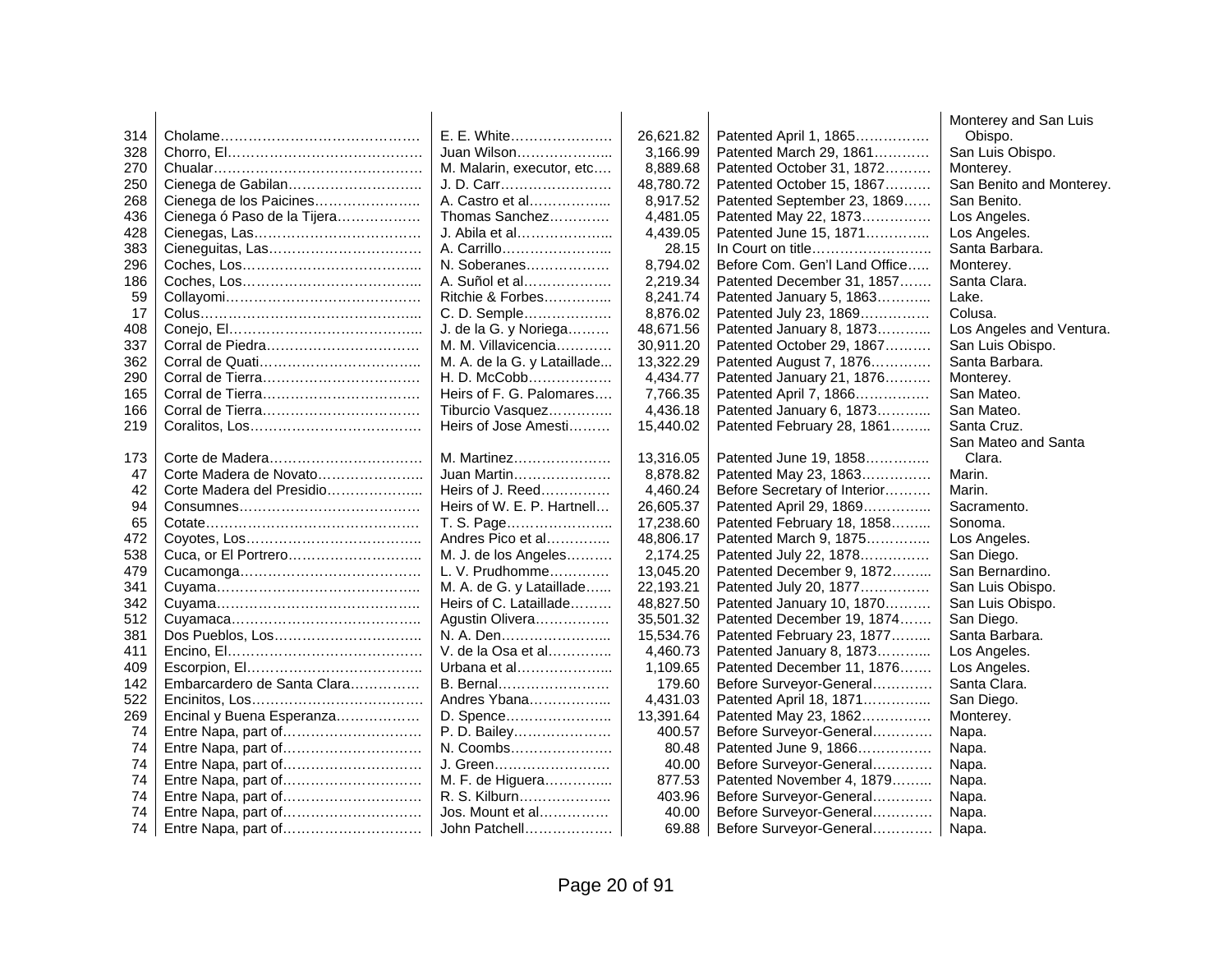| 74  |                                       | J. P. Thompson         | 307.05    | Before Surveyor-General     | Napa.                 |
|-----|---------------------------------------|------------------------|-----------|-----------------------------|-----------------------|
| 74  | Entre Napa, part of                   | J. P. Walker           | 62.07     | Before Surveyor-General     | Napa.                 |
| 74  | Entre Napa, part of                   | Edward Wilson          | 335.28    | Before Surveyor-General     | Napa.                 |
| 74  | Entre Napa, part of, or Los Carneros  | Chas E. Hart           | 360.00    | Before Surveyor-General     | Napa.                 |
|     | Entre Napa, part of, or Rincon de los |                        |           |                             |                       |
| 74  |                                       | J. Martin              | 2,557.68  | Patented April 3, 1858      | Napa.                 |
| 14  |                                       | Samuel Neal            | 22,193.78 | Patented April 4, 1860      | Butte.                |
| 28  |                                       | J. O'Farrell           | 8,849.13  | Patented February 3, 1858   | Sonoma.               |
| 10  |                                       | James Williams et al   | 22,193.93 | Patented July 1, 1863       | Butte.                |
| 426 |                                       | M. G. Bordugo          | 6,647.46  | Patented April 18, 1871     | Los Angeles.          |
| 167 |                                       | D. Feliz               | 4,448.27  | Patented June 21, 1873      | San Mateo.            |
| 15  |                                       | D. Z. Fernandez et al  | 17,805.84 | Patented October 14, 1867   | Butte.                |
| 4   |                                       | M. G. Chard            | 13,315.58 | Patented September 19, 1859 | Tehama.               |
| 253 | Gatos, Los, or Santa Rita             | D. Perez et al         | 4,424.46  | Patented April 4, 1870      | Monterey.             |
| 25  |                                       | Chas. Meyer            | 17,580.01 | Patented July 30, 1872      | Sonoma.               |
| 382 |                                       | Daniel Hill            | 4,426.10  | Patented March 10, 1865     | Santa Barbara.        |
| 406 |                                       | Ysabel Yorba           | 30,593.85 | Patented September 1, 1873  | Ventura.              |
|     |                                       |                        |           |                             | Santa Barbara and San |
| 353 |                                       | D. Olivera et al       | 32,408.03 | Patented June 30, 1866      | Luis Obispo.          |
| 273 | Guadalupe y Llanitos de los Carneros  | Malarin, executor, etc | 8,858.44  | Patented June 29, 1865      | Monterey.             |
| 515 |                                       | G. W. Hamley           | 13,298.59 | Patented May 24, 1866       | San Diego.            |
| 58  |                                       | Ritchie and Forbes     | 21,220.03 | Patented May 22, 1865       | Lake.                 |
| 85  |                                       | Wm. Gordon             | 8,894.49  | Patented February 4, 1860   | Yolo.                 |
| 66  |                                       | Juan Wilson            | 18,833.86 | Patented June 6, 1866       | Sonoma.               |
| 519 |                                       | A. Solma et al         | 2,219.41  | Patented September 7, 1871  | San Diego.            |
| 462 |                                       | Andres Pico et al      | 6,698.57  | Patented December 4, 1872   | Los Angeles.          |
| 19  |                                       | Chas. Covilland et al  | 31,079.96 | Patented March 9, 1863      | Yuba.                 |
| 340 |                                       | I. J. Sparks           | 22,152.99 | Patented January 23, 1879   | San Luis Obispo.      |
| 182 |                                       | Roland & Hornsby       | 39,950.92 | Patented May 13, 1876       | Santa Clara.          |
| 315 |                                       | F. Branch              | 15,684.95 | Patented August 9, 1866     | San Luis Obispo.      |
| 421 |                                       | V. Reid                | 128.26    | Patented June 20, 1859      | Los Angeles.          |
| 330 | Huerte de Romualdo or El Chorro       | Juan Wilson            | 117.13    | Patented April 3, 1871      | San Luis Obispo.      |
| 72  |                                       | J. P. Leese            | 18,704.04 | Patented August 3, 1859     | Sonoma and Napa.      |
| 404 | Island of Santa Cruz                  | Andres Castillero      | 52,760.33 | Patented March 21, 1867     | Santa Barbara.        |
| 527 |                                       | Peachy & Aspinwall     | 4,185.46  | Patented June 11, 1869      | San Diego.            |
| 470 | Island of Santa Catalina              | J. M. Covarrubias      | 45,820.43 | Patented April 10, 1867     | Los Angeles.          |
| 405 | Island of Santa Rosa                  | M. C. de Jones et al   | 62,696.49 | Patented October 3, 1871    | Santa Barbara.        |
| 11  |                                       | W. H. McKee            | 35,487.52 | Patented September 19, 1859 | Colusa.               |
| 531 |                                       | A. Lorenzana           | 8,881.16  | Patented April 11, 1871     | San Diego.            |
| 541 |                                       | Heirs of H. S. Burton  | 8,926.22  | Patented October 26, 1876   | San Diego.            |
| 356 |                                       | L. P. Burton et al     | 42,184.93 | Patented September 3, 1871  | Santa Barbara.        |
| 22  |                                       | Larkin & Missroon      | 48,854.26 | Patented July 18, 1862      | Colusa and Yolo.      |
| 21  | Johnson Rancho                        | $Wm.$ Johnson          | 22,197.31 | Patented August 3, 1857     | Yuba.                 |
| 80  |                                       | Geo. C. Yount          | 4,453.84  | Patented December 18, 1857  | Napa.                 |
| 113 |                                       | Heirs of Wm. Welch     | 13,292.82 | Patented July 22, 1870      | Contra Costa.         |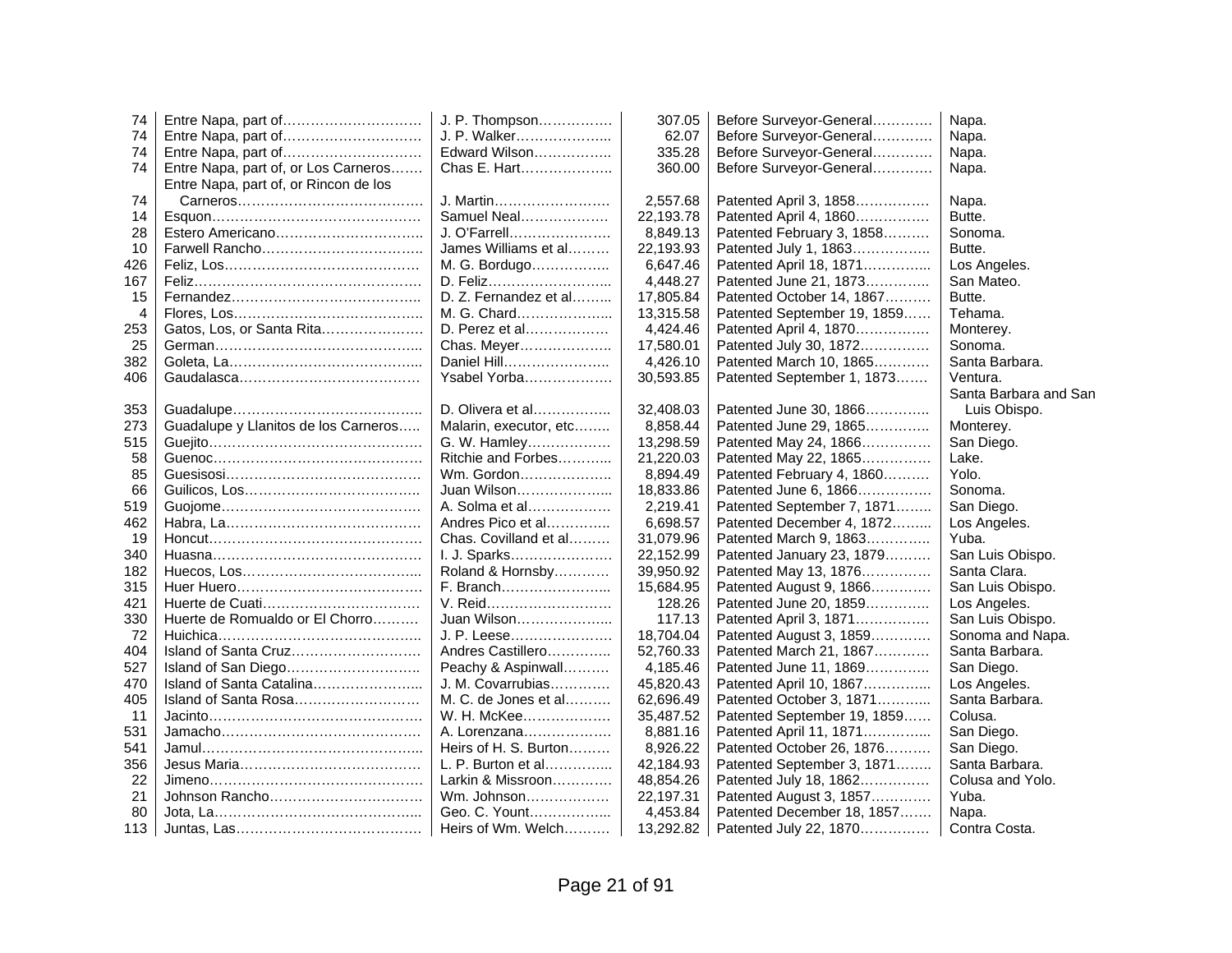| 241 |                                       | J. L. Sargent et al         | 4,540.44  | Patented November 13, 1871  | Santa Clara.          |
|-----|---------------------------------------|-----------------------------|-----------|-----------------------------|-----------------------|
| 483 |                                       | A. Stearns                  | 33.819.11 | Patented May 23, 1879       | San Bernardino.       |
| 482 |                                       | L. Rubideau                 | 6,749.99  | Patented December 8, 1876   | San Bernardino.       |
| 69  |                                       | J. P. Leese                 | 176.58    | Patented August 6, 1872     | Sonoma.               |
| 360 |                                       | O. Gutierrez                | 48,703.91 | Patented May 17, 1867       | Santa Barbara.        |
| 495 |                                       | A. Stearns                  | 13,338.84 | Patented September 3, 1872  | San Diego.            |
| 332 |                                       | Bishop J. S. Alemany        | 4,157.02  | Patented February 4, 1859   | San Luis Obispo.      |
| 217 | Laguna de la Calabasas                | F. Hernandez                | 2,304.75  | Patented December 8, 1868   | Santa Cruz.           |
|     |                                       |                             |           |                             | San Francisco and San |
| 163 | Laguna de la Merced                   | J. de Haro et al            | 2,219.33  | Patented September 10, 1872 | Mateo.                |
| 123 | Laguna de los Palos Colorados         | Moraga & Bernal             | 13,316.25 | Patented August 10, 1878    | Contra Costa.         |
| 30  | Laguna de San Antonio                 | B. Bojorquez                | 24,903.42 | Patented November 21, 1871  | Marin and Sonoma.     |
| 301 |                                       | M. Castro                   | 48,800.62 | Patented March 6, 1866      | Fresno.               |
| 276 |                                       | C. de Munrass               | 2,179.50  | Patented November 24, 1865  | Monterey.             |
| 196 |                                       | L. C. Bull et al            | 19,972.92 | Patented November 24, 1865  | Santa Clara.          |
| 16  | Larkin's Children's Ranch             | F. Larkin et al             | 44,364.22 | Patented December 18, 1857  | Colusa.               |
| 289 |                                       | J. M. and J. de M. Beronda. | 6,624.99  | Patented August 9, 1866     | Monterey.             |
| 285 |                                       | L. Ransom                   | 718.23    | Patented April 18, 1871     | Monterey.             |
| 347 |                                       | J. M. Flores                | 48,799.59 | Patented June 21, 1875      | Kern and Los Angeles. |
| 266 | Llano de Buena Vista                  | D. Spence                   | 8,446.23  | Patented January 4, 1860    | Kern and Los Angeles. |
| 12  |                                       | C. J. Brenham et al         | 17,767.17 | Patented June 18, 1860      | Butte.                |
| 64  | Llano de Santa Rozu                   | J. Carrillo                 | 13,316.03 | Patented November 27, 1865  | Sonoma.               |
| 230 | Llano del Tequisquita                 | V. Sanchez                  | 16,016.30 | Patented December 29, 1871  | San Benito.           |
| 81  |                                       | <b>Julian Pope</b>          | 8,872.79  | Patented March 17, 1862     | Napa.                 |
| 366 | Lomas de la Purificacion              | Augustin Zanseus            | 13,341.30 | Patented April 18, 1871     | Santa Barbara.        |
| 499 | Lomas de Santigo                      | Teodocio Yorba              | 47,226.61 | Patented February 1, 1868   | Los Angeles.          |
| 239 | Lomerias Muertas                      | V. Sanchez, et al           | 6,659.91  | Patented August 9, 1866     | San Benito.           |
| 374 |                                       | J. Carrillo, et al          | 42,085.44 | Patented November 3, 1873   | Santa Barbara.        |
| 427 | Los Angeles City lands                | City of Los Angeles         | 17,172.37 | Patented August 4, 1875     | Los Angeles.          |
|     | Los Angeles County, lot in            | Temple & Alexander          | 171.77    | Before Surveyor-General     | Los Angeles.          |
| 60  | Mallacomes or Moristul, part of       | Cook & Ingalls              | 2,559.94  | Patented February 18, 1859  | Sonoma.               |
|     | Mallacomes or Moristul y Plan de Agua |                             |           |                             |                       |
| 61  | Caliente, part of                     | J. S. Berreyesa             | 17,742.72 | Patented July 10, 1873      | Sonoma and Napa.      |
|     |                                       | G. W. P. Bissell, et al     | 5,527.22  | Before Surveyor-General     | Solano.               |
| 104 |                                       | J. C. Fremont               | 44,386.83 | Patented February 19, 1856  | Mariposa.             |
| 111 |                                       | J. D. Stevenson             | 8,858.83  | Patented October 8, 1872    | Contra Costa.         |
| 110 |                                       | Alice Marsh                 | 13,316.00 | Patented August 19, 1867    | Contra Costa.         |
| 443 |                                       | F. P. F. Temple, et al      | 2,363.75  | February 13, 1872           | Los Angeles.          |
| 212 | Mesa de Ojo de Agua                   | T. W. Russell               | 54.26     | Before Surveyor-General     | Santa Cruz.           |
| 138 |                                       | Heirs of J. M. Alviso       | 4,457.66  | Patented June 30, 1871      | Santa Clara.          |
| 307 |                                       | Ygnacio Pastor              | 43,280.90 | Patented February 18, 1875  | Monterey.             |
| 281 |                                       | Bishop J. S. Alemany        | 9.00      | Patented October 19, 1859   | Monterey.             |
| 161 | Mission Dolores, two tracts at        | Bishop J. S. Alemany        | 8.56      | Patented March 3, 1858      | San Francisco.        |
| 156 | Mission Dolores, two lots in          | F. DeHaro                   | 2.04      | Before Surveyor-General     | San Francisco.        |
| 157 | Mission Dolores, two lots in          | F. DeHaro                   | .44       | Before Surveyor-General     | San Francisco.        |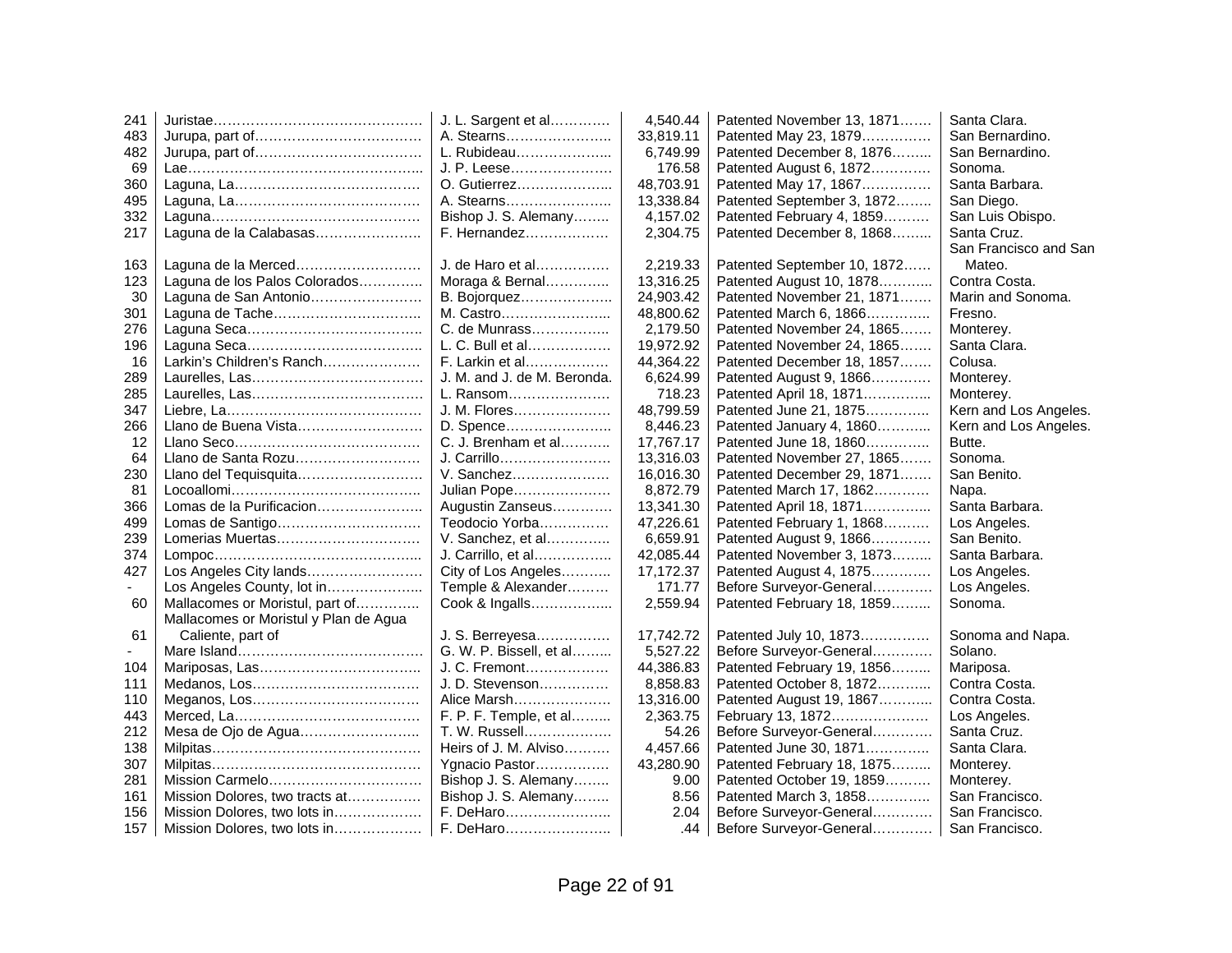|     |                                         | E. & J. R. Valencia    | .50        | Not surveyed                  | San Francisco.   |
|-----|-----------------------------------------|------------------------|------------|-------------------------------|------------------|
| 160 | Mission Dolores, suerte in              | F. G. Palomares        | 28.41      | Patented April 1, 1870        | San Francisco.   |
| 158 | Mission Dolores, suerte in              | C. S. de Bernal, et al | 5.86       | Before Com. Gen'l Land Office | San Francisco.   |
| 372 | Mission Purissima, La                   | J. R. Malo             | 14,927.62  | Before Com. Gen'l Land Office | Santa Barbara.   |
| 373 | Mission Purissima                       | Bishop J. S. Alemany   | 14.04      | Patented January 24, 1874     | Santa Barbara.   |
| 308 | Mission San Antonio                     | Bishop J. S. Alemany   | 33.19      | Patented May 31, 1862         | Monterey.        |
| 392 | Mission San Buenaventura                | Bishop J. S. Alemany   | 36.27      | Patented May 23, 1862         | Ventura.         |
| 393 | Mission San Buenaventura, lot in        | Fernando Tico          | 28.20      | Patented June 9, 1866         | Ventura.         |
| 396 | Mission (Ex) San Buenaventura           | M. A. R. de Poli       | 48,822.91  | Patented August 24, 1874      | Ventura.         |
| 533 | Mission San Diego                       | Bishop J. S. Alemany   | 22.21      | Patented May 23, 1862         | San Diego.       |
| 532 | Mission (Ex) San Diego                  | S. Arguello            | 58,875.38  | Patented September 1, 1876    | San Diego.       |
| 412 | Mission Dan Fernando                    | Bishop J. S. Alemany   | 76.94      | Patented May 31, 1864         | Los Angeles.     |
| 410 | Mission (Ex) San Fernando               | E. de Celis            | 116,858.46 | Patented January 8, 1873      | Los Angeles.     |
| 448 | Mission San Gabriel                     | Bishop J. S. Alemany   | 190.69     | Patented November 19, 1859    | Los Angeles.     |
|     | Mission San Gabriel, lot near           | R. Valenzuela, et al   | 23.63      | Patented December 4, 1875     | Los Angeles.     |
| 135 | Mission San José                        | Bishop J. S. Alemany   | 28.33      | Patented March 3, 1858        | Alameda.         |
| 240 | Mission San Juan Bautista               | Bishop J. S. Alemany   | 55.13      | Patented November 19, 1859    | San Benito.      |
| 503 | Mission San Juan Capistrano             | Bishop J. S. Alemany   | 44.40      | Patented March 18, 1865       | Los Angeles.     |
| 504 | Mission San Juan Capistrano, tract near | S. Rios                | 7.09       | Patented March 1, 1879        | Los Angeles.     |
|     | Mission San Luis Obispo                 | Bishop J. S. Alemany   | 52.72      | Patented September 2, 1859    | San Luis Obispo. |
| 333 | Mission San Luis Obispo, lot in         | Juan Wilson            | 1.00       | Not surveyed                  | San Luis Obispo. |
| 521 | Mission San Luis Rey                    | Bishop J. S. Alemany   | 53.39      | Patented March 18, 1865       | San Diego.       |
| 313 | Mission San Miguel                      | Bishop J. S. Alemany   | 33.97      | Patented September 2, 1859    | Monterey.        |
| 43  | Mission San Rafael                      | Bishop J. S. Alemany   | 6.48       | Patented October 19, 1859     | Marin.           |
| 384 | Mission Santa Barbara                   | Bishop J. S. Alemany   | 283.13     | Patented March 18, 1865       | Santa Barbara.   |
| 188 | Mission Santa Clara                     | Bishop J. S. Alemany   | 19.95      | Patented March 3, 1858        | Santa Clara.     |
|     | Mission Santa Clara, lot near           | F. Arce                | 10.00      | Not surveyed                  | Santa Clara.     |
| 210 | Mission Santa Cruz                      | Bishop J. S. Alemany   | 16.94      | Patented September 2, 1859    | Santa Cruz.      |
| 368 | Mission Santa Ynez                      | Bishop J. S. Alemany   | 17.35      | Patented May 23, 1862         | Santa Barbara.   |
| 295 |                                         | Bishop J. S. Alemany   | 34.47      | Patented November 19, 1859    | Monterey.        |
| 294 |                                         | F. Soberanes           | 8,899.92   | Patented May 18, 1874         | Monterey.        |
| 70  |                                         | Bishop J. S. Alemany   | 14.20      | Patented May 31, 1862         | Sonoma.          |
| 376 | Mission Vieja de la Purissima           | J. & J. Carrillo       | 4,413.60   | Patented November 7, 1873     | Santa Barbara.   |
| 496 | Mission Vieja, or La Paz                | Juan Forster           | 46,432.65  | Patented August 6, 1866       | Los Angeles.     |
| 53  |                                         | J. B. R. Cooper        | 17,892.42  | Patented April 3, 1858        | Sonoma.          |
| 506 |                                         | Y. M. Alvarado         | 13,322.90  | Patented July 17, 1872        | San Diego.       |
| 112 | Monte del Diablo                        | S. Pacheco             | 17,921.54  | Patented March 19, 1859       | Contra Costa.    |
|     | Monterey County, tract in               | Heirs of T. Blanco     | 44.99      | Before Surveyor-General       | Monterey.        |
|     | Monterey County, tract in               | Rufina Castro          | 33.00      | Not surveyed                  | Monterey County. |
| 262 | Monterey County, tract in               | Henry Cocks            | 1,106.03   | Patented August 8, 1870       | Monterey County. |
| 258 | Monterey County, tract in               | Simeon Castro          | 112.83     | Patented July 30, 1867        | Monterey County. |
| 284 | Monterey County, tract in               | James Meadows          | 4,591.71   | Patented August 9, 1866       | Monterey County. |
| 256 | Monterey County, city lands             | City of Monterey       | 30,865.55  | Before Com. Gen'l Land Office | Monterey County. |
| 325 |                                         | J. McKinley            | 8,845.49   | Patented January 19, 1878     | San Luis Obispo. |
| 26  |                                         | M. Torres              | 17,760.75  | Patented February 4, 1860     | Sonoma.          |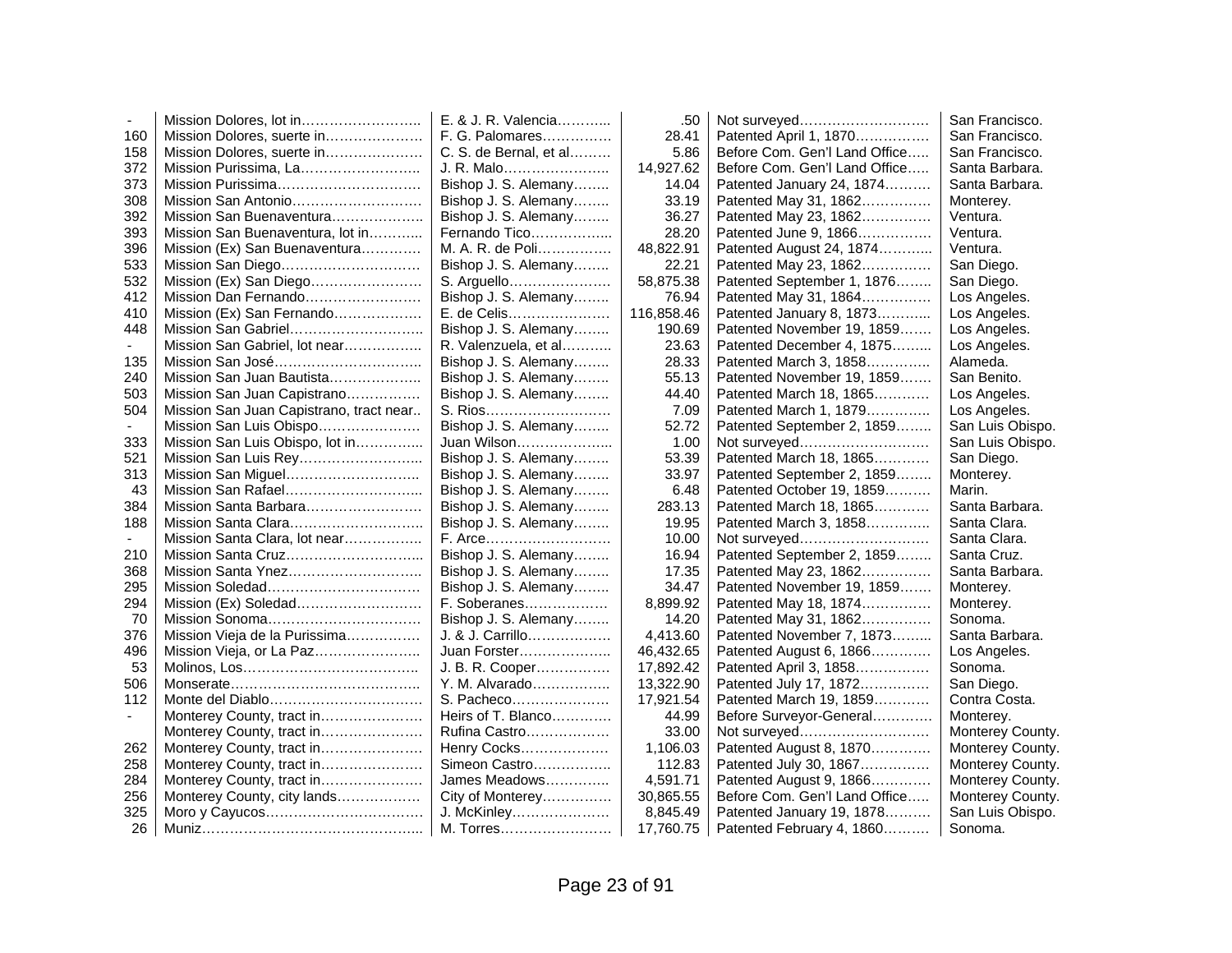| 480 | M. White                  | 30,144.88 | Patented June 22, 1872      | San Bernardino.   |
|-----|---------------------------|-----------|-----------------------------|-------------------|
| 528 | Juan Forster              | 26,631.94 | Patented February 27, 1866  | San Diego.        |
| 263 | Vicente Cantua            | 6,633.29  | Patented April 7, 1866      | Monterey.         |
| 76  | S. Vallejo                | 3,178.93  | Patented June 9, 1866       | Napa.             |
| 76  | Lyman Bartlett            | 679.52    | Patented June 9, 1866       | Napa.             |
| 76  | A. L. Boggs               | 320.55    | Patented May 11, 1877       | Napa.             |
| 76  | L. W. Boggs               | 679.66    | Before Surveyor-General     | Napa.             |
| 76  | J. E. Brown               | 647.47    | Before Surveyor-General     | Napa.             |
| 76  | L. D. Brown               | 640.00    | Before Surveyor-General     | Napa.             |
| 76  | Nathan Coombs             | 325.42    | Patented March 25, 1873     | Napa.             |
| 76  | G. N. Cornwall            | 600.00    | Not surveyed                | Napa.             |
| 76  | A. Farley                 | 89.42     | Before Surveyor-General     | Napa.             |
| 76  | O. H. Frank               | 8,365.37  | Before Surveyor-General     | Napa.             |
| 76  | J. M. Harbin              | 664.88    | Before Surveyor-General     | Napa.             |
| 76  | Hart & McGarry            | 470.44    | Before Surveyor-General     | Napa.             |
| 76  | Johnson Horrell           | 459.99    | Before Surveyor-General     | Napa.             |
| 76  | H. Ingraham               | 74.00     | Before Surveyor-General     | Napa.             |
| 76  | Wm. Keely                 | 45.84     | Before Surveyor-General     | Napa.             |
| 76  | Eben Knight               | 160.00    | Before Surveyor-General     | Napa.             |
| 76  | H. G. Langley             | 680.10    | Before Surveyor-General     | Napa.             |
| 76  | John Love                 | 100.80    | Before Surveyor-General     | Napa.             |
| 76  | B. McCoombs               | 140.37    | Before Surveyor-General     | Napa.             |
| 76  | Hannah McCoombs           | 160.79    | Before Surveyor-General     | Napa.             |
| 76  | J. R. McCoombs            | 485.60    | Before Surveyor-General     | Napa.             |
| 76  | Ann McDonald, et al       | 283.19    | Before Surveyor-General     | Napa.             |
| 76  | Jas. McNeil               | 450.00    | Before Surveyor-General     | Napa.             |
| 76  | W. H. Osborne             | 259.51    | Patented June 9, 1866       | Napa.             |
| 76  | A. A. Ritchie             | 150.35    | Before Surveyor-General     | Napa.             |
| 76  | J. K. Rose                | 594.83    | Patented June 9, 1866       | Napa.             |
| 76  | J. P. Thompson            | 604.61    | Patented June 3, 1880       | Napa.             |
| 76  | John Truebody             | 769.58    | Before Surveyor-General     | Napa.             |
| 76  | Ogden Wise                | 637.11    | Before Surveyor-General     | Napa.             |
| 251 | Ramon Burton, et al       | 8,642.21  | Patented October 1, 1874    | Monterey.         |
|     |                           |           |                             | Yuba, Sutter, and |
| 20  | John A. Sutter            | 48,827.93 | Patented June 20, 1866      | Sacramento.       |
| 32  | James Black               | 9,478.82  | Patented November 1, 1861   | Marin.            |
| 32  | B. R. Buckelew            | 8,695.27  | Patented November 1, 1861   | Marin.            |
| 32  | Frink & Reynolds          | 7,598.10  | Patented November 1, 1861   | Marin.            |
| 32  | H. W. Halleck             | 30,848.85 | Patented November 1, 1861   | Marin.            |
| 501 | Juan Abila, et al         | 13,316.01 | Patented April 5, 1873      | Los Angeles.      |
| 351 | Wm. G. Dana               | 37,887.91 | Patented December 14, 1868  | San Luis Obispo.  |
| 278 | J. & J. de Monomarny      | 4,411.56  | Patented October 7, 1862    | Monterey.         |
| 459 | Maria de J. Garcia, et al | 464.72    | Before Surveyor-General     | Los Angeles.      |
| 367 | Ramundo Carillo           | 13,284.50 | Patented September 11, 1869 | Santa Barbara.    |
| 46  | Assignees of Simmons      | 8,870.62  | Patented April 10, 1866     | Marin.            |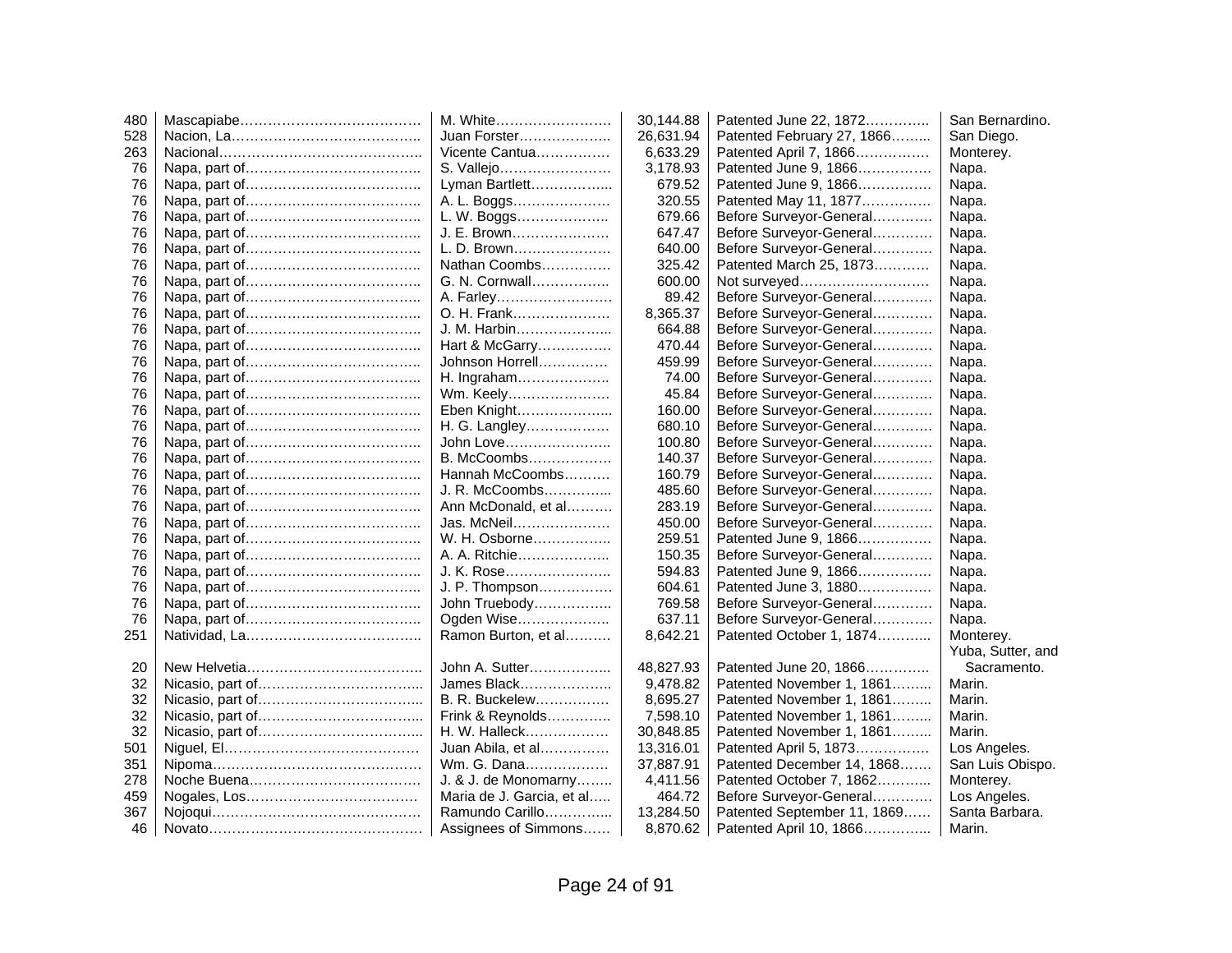| 379 | Nuestra Señora del Refugio             | A. M. Ortega, et al      | 26,529.30 | Patented July 28, 1866       | Santa Barbara.           |
|-----|----------------------------------------|--------------------------|-----------|------------------------------|--------------------------|
| 389 |                                        | Fernando Tico            | 17,716.83 | Patented December 22, 1870   | Ventura.                 |
| 311 |                                        | M. Soberanes             | 8,900.17  | Patented April 18, 1871      | Monterey.                |
| 199 | Ojo de Agua de la Coche                | M. J. C. Murphy          | 8,927.10  | Patented January 4, 1860     | Santa Clara.             |
| 159 | Ojo de Agua de Figueroa                | Miranda, et al           | 1.77      | Patented April 28, 1877      | San Francisco.           |
| 48  |                                        | Camilo Ygnatia           | 8,877.48  | Patented December 18, 1862   | Marin.                   |
| 95  |                                        | Catherine Sheldon, et al | 18,661.86 | Patented July 1, 1870        | Sacramento.              |
| 105 |                                        | Sebastian Nunez          | 26,666.39 | Patented July 30, 1863       | Stanislaus and Merced.   |
| 529 |                                        | M. Estudillo             | 6,657.98  | Patented January 20, 1872    | San Diego.               |
| 530 |                                        | V. Dominguez, et al      | 4,437.16  | Patented June 13, 1872       | San Diego.               |
| 180 |                                        | E. White, et al          | 4,454.08  | Patented October 8, 1866     | Santa Clara.             |
| 439 |                                        | J. L. Sepulveda, et al   | 31,629.43 | Patented January 22, 1880    | Los Angeles.             |
| 235 | Panoche de San Juan y Los Carrisalitos | Ursua & Ronco            | 22,175.34 | Patented July 30, 1867       | Merced.                  |
| 282 | Paraje de Sanchez                      | C. Lugo                  | 6,84.32   | Patented August 9, 1866      | Monterey.                |
| 96  | Paso, Rancho del                       | Samuel Norris            | 44,371.42 | Patented may 4, 1858         | Sacramento.              |
| 465 | Paso de Bartolo, part of               | B. Guirado               | 875.99    | Patented September 27, 1867  | Los Angeles.             |
| 465 |                                        | Joaquin Sepulveda        | 207.79    | Before Surveyor-General      | Los Angeles.             |
| 464 | Paso de Bartolo Viejo                  | Pio Pico, et al          | 8,991.22  | Before Surveyor-General      | Los Angeles.             |
| 320 |                                        | P. Rios, et al           | 25,993.18 | Patented July 12, 1866       | San Luis Obispo.         |
| 144 |                                        | Martin Murphy, Jr        | 4,894.35  | Patented December 15, 1865   | Santa Clara.             |
| 144 |                                        | Mariam Castro            | 8,898.78  | Before Surveyor-General      | Santa Clara.             |
| 490 |                                        | Luis Vignes              | 26,597.96 | Patented January 19, 1860    | San Diego.               |
| 507 |                                        | J. A. Serano, et al      | 13,309.60 | Patented August 29, 1871     | San Diego.               |
| 525 |                                        | F. M. Ruis               | 8,486.01  | Patented April 1, 1876       | San Diego.               |
|     |                                        |                          |           |                              | Stanislaus and San       |
| 107 |                                        | Hiram Grimes, et al      | 35,446.06 | Patented January 18, 1858    | Joaquin.                 |
| 280 |                                        | D. Jacks                 | 4,426.46  | Patented February 19, 1868   | Monterey.                |
| 108 |                                        | Pico & Nagle             | 35,546.39 | Patented March 10, 1865      | San Joaquin and Alameda. |
| 49  |                                        | M. G. Vallejo            | 66,622.17 | Patented November 19, 1874   | Sonoma.                  |
| 321 |                                        | J. de J. Pico            | 48,805.59 | Patented October 9, 1876     | San Luis Obispo.         |
| 126 |                                        | M. A. M. de Richardson   | 17,760.64 | Patented August 22, 1868     | Contra Costa.            |
| 310 |                                        | Heirs of Joaquin Soto    | 13,329.28 | Patented April 30, 1866      | Monterey.                |
| 336 |                                        | J. J. Sparks             | 8,838.89  | Patented November 16, 1866   | San Luis Obispo.         |
| 312 |                                        | W. S. Johnson, et al     | 13,290.27 | Patented March 7, 1872       | Monterey.                |
| 227 |                                        | W. J. C. Murphy          | 4.166.78  | Patented March 3, 1860       | Santa Clara.             |
| 401 |                                        | J. de la G. y Noriega    | 26,623.36 | Patented February 18, 1871   | Ventura.                 |
| 120 |                                        | Noriega & Livermore      | 8,880.00  | Patented May 25, 1872        | Alameda.                 |
| 385 | Positas (Las) y La Calera              | M. C. de Jones, et al    | 3,281.70  | Patented June 10, 1870       | Santa Barbara.           |
| 145 |                                        | Lopez Ynigo, et al       | 1,695.90  | Before Com. Gen. Land Office | Santa Clara.             |
| 298 | Poso de los Ositos                     | Carlos Espinoza          | 16,938.98 | Patented June 29, 1865       | Monterey.                |
|     | Portero de la Mission Viega de San     |                          |           |                              |                          |
|     |                                        | Valenzuela, et al        | 80.00     | Not surveyed                 | Los Angeles.             |
| 134 | Portero de los Cerritos                | Pacheco & Alviso         | 10,610.26 | Patented February 21, 1866   | Alameda.                 |
| 446 |                                        | Morillo & Romero         | 2,042.81  | Patented June 15, 1871       | Los Angeles.             |
| 286 | Portero de San Carlos                  | J. Gutierrez, et al      | 4,306.98  | Patented June 9, 1862        | Monterey.                |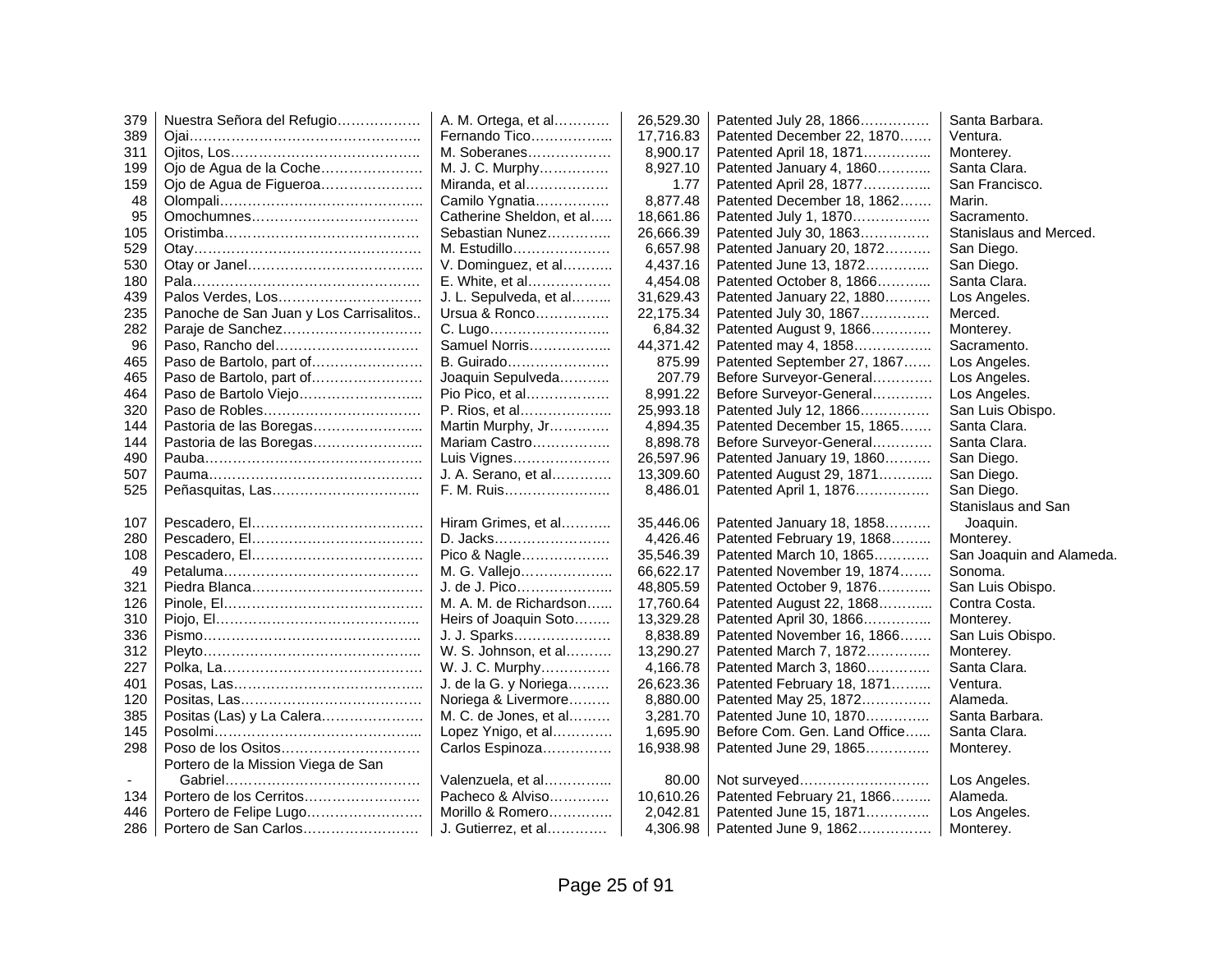| 329            | Portero de San Luis Obispo            | M. C. Beronda               | 3,506.33  | Patented July 1, 1870         | San Luis Obispo.          |
|----------------|---------------------------------------|-----------------------------|-----------|-------------------------------|---------------------------|
| 178            | Portero de Santa Clara                | R. F. Stockton              | 1,939.03  | Patented December 30, 1861    | Santa Clara.              |
| 494            | Portero de San Juan Capistrano        | Juan Forster                | 1,167.64  | Patented June 30, 1866        | Los Angeles.              |
| 213            | Portero de San Pedro de Reglada       | T. W. Russell               | 91.53     | Before Surveyor-General       | Santa Cruz.               |
| 445            |                                       | J. M. Sanchez               | 4,431.95  | Patented July 19, 1859        | Los Angeles.              |
| 537            | Prietos, Los, y Najalayegua           | José Dominguez              | 48,728.67 | Patented February 19, 1875    | Santa Barbara.            |
| $\overline{c}$ | Primer Cañon ó de los Berrendos       | J. F. Dye                   | 26,637.11 | Patented February 28, 1871    | Tehama.                   |
| 419            |                                       | R. Valenzuela, et al        | 23.63     | Patented December 4, 1875     | Los Angeles.              |
| 424            |                                       | D. W. Alexander             | 4,064.33  | Patented August 6, 1872       | Los Angeles.              |
| 542            |                                       | Pedro Chaboya               | 366.29    | Patented June 21, 1876        | Santa Clara.              |
| 460            |                                       | Workman & Roland            | 48,790.55 | Patented April 19, 1867       | Los Angeles.              |
| 106            | Puerto, Rancho del                    | Reed & Wade                 | 13,340.49 | Patented August 15, 1864      | Stanislaus.               |
|                |                                       | M. de la S. O. de Arguello, |           |                               |                           |
| 148            |                                       | et al                       | 35,240.47 | Patented October 2, 1857      | San Mateo.                |
| 279            |                                       | H. D. Graw, et al           | 2,666.51  | Before Com. Gen'l Land Office | Monterey.                 |
| 41             |                                       | B. R. Buckelew              | 8,877.44  | Patented April 10, 1866       | Marin.                    |
| 375            | Punta de la Concepcion                | A. Carrillo                 | 24,992.04 | Patented July 30, 1863        | Santa Barbara.            |
|                |                                       |                             |           |                               | Santa Barbara and San     |
| 354            |                                       | L. Arellanes, et al         | 26,648.42 | Patented October 2, 1873      | Luis Obispo.              |
| 34             | Punta de Los Reyes (Sobrante)         | Andrew Randall              | 48,189.34 | Patented June 4, 1860         | Marin.                    |
| 33             | Punta de Los Reyes                    | Andrew Randall              | 8,877.68  | Patented June 4, 1860         | Marin.                    |
| 205            | Punta del Año Nuevo                   | Heirs of Simon Castro       | 17,753.15 | Patented December 3, 1857     | San Mateo.                |
| 175            | Purissima Concepcion, La              | Juan Briones                | 4,438.94  | Patented August 15, 1871      | Santa Clara.              |
|                |                                       | M. A. Higuera de            |           |                               |                           |
| 83             |                                       | Berreyesa, et al            | 35,515.82 | Patented January 5, 1863      | Solano.                   |
| 88             |                                       | J. M. Vaca & J. F. Peña     | 44,383.98 | Patented June 4, 1858         | Solano.                   |
| 187            |                                       | M. Alviso, et al            | 13,309.85 | Patented May 14, 1866         | Santa Clara.              |
| 102            | Rancheria del Rio Estanislaus         | Rico & Castro               | 48,886.64 | Patented January 31, 1863     | Stanislaus and Calaveras. |
| 236            |                                       | F. A. McDougal, et al       | 31,052.18 | Patented September 23, 1869   | San Benito.               |
| 207            |                                       | F. & J. Bolcoff             | 12,147.12 | Patented February 4, 1860     | Santa Cruz.               |
| 476            |                                       | Bernardo Yorba              | 4,431.47  | Before Com. Gen. Land Office  | San Bernardino.           |
| 387            |                                       | Teodoro Arellanes           | 4,459.63  | Patented November 22, 1872    | Santa Barbara.            |
| 56             | Rincon de Musulacon                   | Johnson Horrell, et al      | 8,866.89  | Patented June 9, 1866         | Sonoma.                   |
| 146            | Rincon de San Francisquito            | T. & S. Robles              | 8,418.21  | Patented February 19, 1868    | Santa Clara.              |
| 261            |                                       | J. E. Beronda               | 2,229.70  | Patented July 19, 1860        | Monterey.                 |
| 516            | Rincon del Diablo                     | Heirs of Juan B. Alvarado   | 12,653.77 | Patented may 3, 1872          | San Diego.                |
| 461            |                                       | G. Ybarra                   | 4,452.59  | Patented November 14, 1864    | Los Angeles.              |
| 272            | Rincon de la Puente del Monte         | Teodocio Gonzalez           | 15,218.62 | Patented November 28, 1866    | Monterey.                 |
| 255            |                                       | Rafael Estrada              | 2,220.02  | Before Com. Gen. Land Office  | Monterey.                 |
|                |                                       |                             |           |                               | San Francisco and San     |
| 153            | Rincon de las Salinas y Potrero Viejo | J. C. Bernal                | 4,446.40  | Patented December 31, 1857    | Mateo.                    |
| 435            |                                       | F. Higuera, et al           | 3,127.89  | Patented August 27, 1872      | Los Angeles.              |
| 241            |                                       | Rafael Alviso, et al        | 2,200.19  | Patented July 29, 1872        | Santa Clara.              |
| 140            |                                       | F. Berreyesa, et al         | 1,844.54  | Patented July 28, 1873        | Santa Clara.              |
| 139            |                                       | $E. E.$ White               | 2,308.17  | Patented May 23, 1862         | Santa Clara.              |
|                |                                       |                             |           |                               |                           |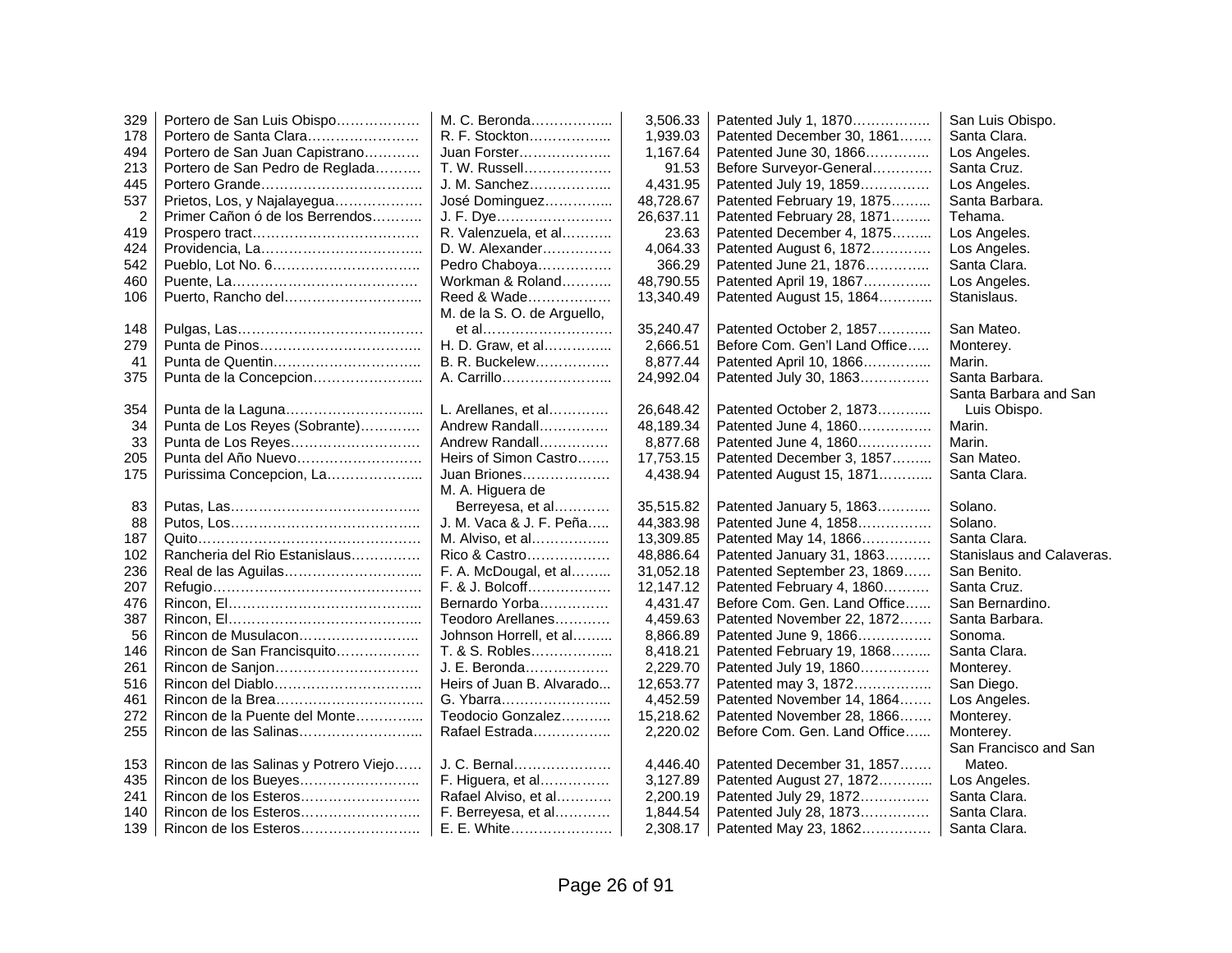| 192 | Rinconada de los Gatos            | Hernandez & Peralta     | 6,631.44  | Patented March 19, 1860      | Santa Clara.             |
|-----|-----------------------------------|-------------------------|-----------|------------------------------|--------------------------|
|     | Rinconada del Arroyo de San       |                         |           |                              |                          |
| 147 |                                   | Heirs of M. A. Mesa     | 2,229.84  | Patented July 26, 1872       | Santa Clara.             |
| 86  |                                   | J. M. Harbin, et al     | 26,637.42 | Patented July 3, 1858        | Yolo.                    |
| 403 | Rio de Santa Clara                | Valentine Cota, et al   | 44,833.30 | Patented September 5, 1872   | Ventura.                 |
| 98  | Rio de los Americanos             | J. A. Folsom            | 35,521.36 | Patented November 4, 1864    | Sacramento.              |
| 6   |                                   | A. G. Thomes            | 22,172.46 | Patented December 3, 1858    | Tehama.                  |
| 87  |                                   | Wm. Wolfskill           | 17,754.73 | Patented December 8, 1858    | Yolo and Solano.         |
| 50  | Roblar de la Miseria              | Daniel Wright, et al    | 16,887.45 | Patented January 18, 1858    | Sonoma.                  |
| 257 |                                   | Heirs of G. Espinoza    | 4,413.81  | Patented March 26, 1867      | Monterey.                |
|     |                                   |                         |           |                              | Santa Cruz, and Santa    |
| 223 |                                   | James Blaire, et al     | 31,201.37 | Patented March 2, 1861       | Clara.                   |
| 219 |                                   | Guadalupe Castro, et al | 8,911.53  | Patented January 31, 1876    | Santa Cruz.              |
| 130 | San Antonio, part of              | Ygnacio Peralta         | 9,416.66  | Patented February 3, 1858    | Alameda.                 |
| 129 |                                   | A. M. Peralta           | 15,206.59 | Patented June 25, 1874       | Alameda.                 |
| 128 |                                   | V. & D. Peralta         | 18,848.98 | Patented February 10, 1877   | Alameda.                 |
| 442 |                                   | A. M. Lugo              | 29,514.35 | Patented July 20, 1866       | Los Angeles.             |
| 176 |                                   | E. Mesa, et al          | 4,440.31  | Patented August 6, 1866      | Santa Clara.             |
| 190 | San Antonio, or Pescadero         | J. J. Gonzales          | 3,282.22  | Patented June 7, 1866        | San Mateo.               |
| 430 | San Antonio, or Rode de Las Aguas | M. R. Valdez            | 4,449.31  | Patented June 27, 1871       | Los Angeles.             |
| 202 |                                   | J. L. Majores           | 4,436.78  | Patented July 25, 1866       | Santa Cruz.              |
| 304 |                                   | James Watson            | 6,671.08  | Patented September 6, 1869   | Monterey.                |
| 303 |                                   | Henry Cocks             | 13,296.98 | Patented March 27, 1873      | Monterey.                |
| 326 |                                   | Vicente Cantua          | 4,379.42  | Patented April 1, 1865       | San Luis Obispo.         |
| 524 |                                   | M. A. Snook             | 17,763.07 | Patented November 17, 1874   | San Diego.               |
| 306 |                                   | Mariano Soberantes      | 13,345.02 | Patented March 9, 1865       | Monterey.                |
| 481 |                                   | J. de Lugo, et al       | 35,509.41 | Patented November 24, 1865   | San Bernardino.          |
| -1  | San Buenaventura                  | P. B. Reading           | 26,632.09 | Patented January 17, 1857    | Shasta.                  |
| 369 |                                   | J. Carrillo             | 26,634.31 | Patented December 2, 1872    | Santa Barbara.           |
| 526 | San Diego, pueblo land            | City of San Diego       | 47,323.08 | Patented April 10, 1874      | San Diego.               |
| 523 |                                   | J. L. Osuna, et al      | 8,824.71  | Patented April 18, 1871      | San Diego.               |
| 343 |                                   | Francisco Dominguez     | 17,709.79 | Patented April 10, 1866      | Kern.                    |
| 399 |                                   | Jacoba Feliz, et al     | 48,611.88 | Patented February 12, 1875   | Ventura and Los Angeles. |
| 155 | San Francisco, pueblo land        | City of San Francisco   | 12,643.44 | Before Secretary of Interior | San Francisco.           |
|     | San Francisco, tract in           | Sherreback              | 120.00    | In Court on title            | San Francisco.           |
| 162 | San Francisco, two lots in        | J. P. Leese             | 3.83      | Patented March 3, 1858       | San Francisco.           |
| 226 | San Francisco de las Llagas       | J. & M. Murphy          | 22,283.24 | Patented March 19, 1868      | Santa Clara.             |
| 174 |                                   | M. C. V. de Rodriguez   | 1,471.00  | Patented June 8, 1868        | Santa Clara.             |
| 287 | San Francisquito                  | José Abrigo et al       | 8,813.50  | Patented June 8, 1862        | Monterey.                |
| 447 | San Francisquito                  | Henry Dalton            | 8,893.62  | Patented May 30, 1867        | Los Angeles.             |
|     | San Gabriel, tract near           | Juan Silvas             | 50.00     | Not surveyed                 | Los Angeles.             |
| 449 | San Gabriel, Dorsey tract, near   | Lugardo Aguilar         | 50.41     | Before Surveyor-General      | Los Angeles.             |
| 420 | San Gabriel, tract near           | Michael White           | 78.23     | Patented August 26, 1871     | Los Angeles.             |
| 417 | San Gabriel, tract near           | José Ledsema            | 22.21     | Patented June 20, 1871       | Los Angeles.             |
| 416 | San Gabriel, tract near           | J. P. de J. Courtney    | 49.29     | Patented June 20, 1871       | Los Angeles.             |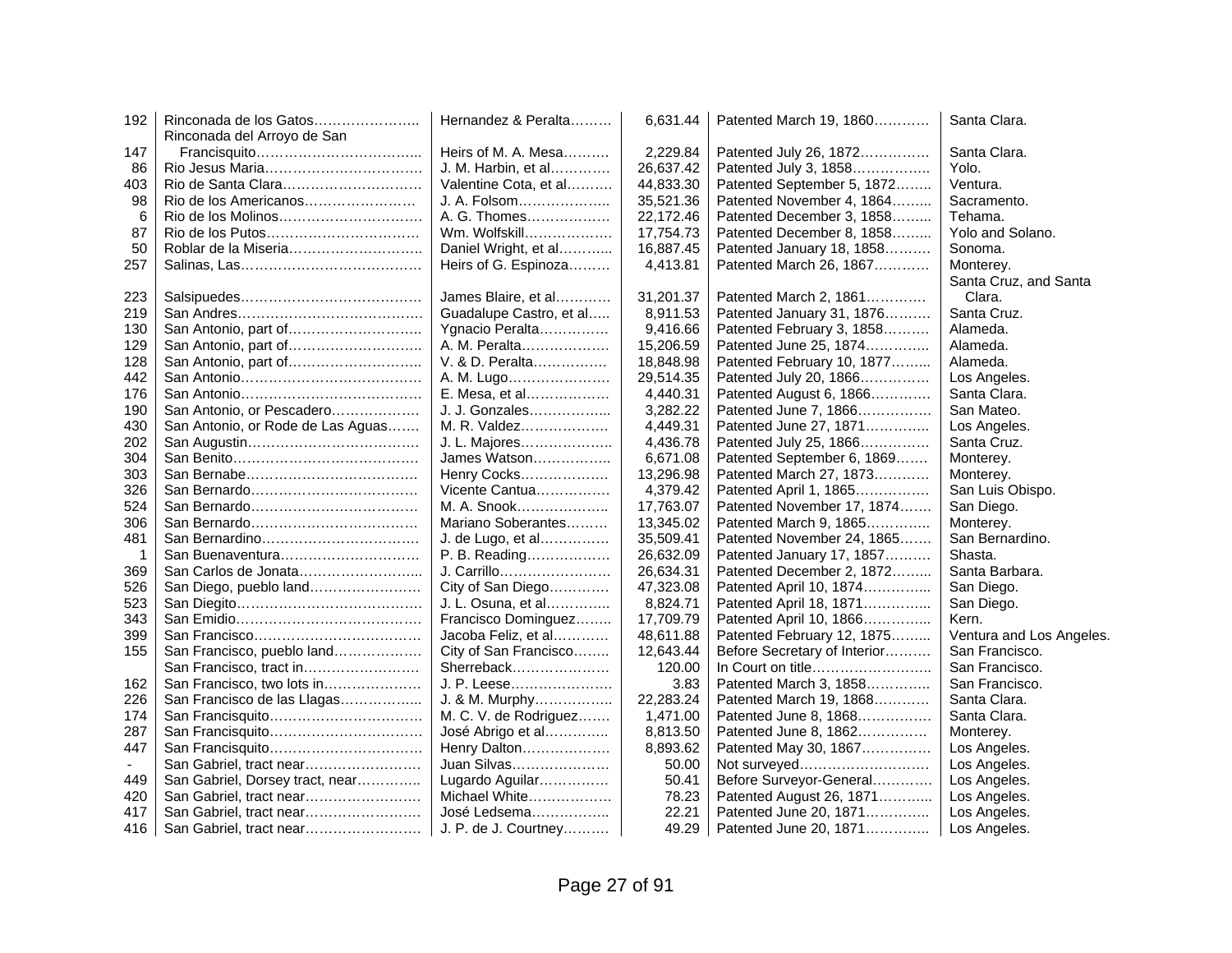| 450 | San Gabriel, tract near                                                                 | Francisco Salis           | 19.43     | Patented June 20, 1871        | Los Angeles.             |
|-----|-----------------------------------------------------------------------------------------|---------------------------|-----------|-------------------------------|--------------------------|
| 451 | San Gabriel, tract near                                                                 | Simeon (Indian)           | 30.45     | Patented December 27, 1876    | Los Angeles.             |
| 452 | San Gabriel, two tracts near                                                            | Daniel Sexton             | 227.78    | Patented May 16, 1871         | Los Angeles.             |
| 418 |                                                                                         |                           |           |                               |                          |
| 453 | San Gabriel, tract near                                                                 | José Domingo              | 22.34     | Patented August 23, 1871      | Los Angeles.             |
| 39  |                                                                                         | J. W. Revere              | 8.701.00  | Patented April 4, 1860        | Marin.                   |
| 324 |                                                                                         | R. Villavicencio          | 8,893.35  | Patented July 10, 1876        | San Luis Obispo.         |
| 171 |                                                                                         | M. C. V. de Rodriguez     | 13,344.15 | Patented February 19, 1861    | San Mateo.               |
| 172 |                                                                                         | Salvador Castro           | 4,439.31  | Patented February 19, 1861    | San Mateo.               |
| 489 | San Jacinto Viejo                                                                       | Heirs of J. A. Estudillo  | 35,503.03 | Patented January 17, 1880     | San Diego.               |
|     | San Jacinto Viejo y San Gregorio, tract                                                 |                           |           |                               |                          |
| 488 | $between \dots \dots \dots \dots \dots \dots \dots \dots \dots \dots \dots \dots \dots$ | L. Rubideau               | 4,439.57  | Patented August 13, 1872      | San Bernardino.          |
|     |                                                                                         |                           |           |                               | San Bernardino and San   |
| 487 | San Jacinto Nuevo y Potrero                                                             | T. W. Sutherland, guard'n | 48,823.67 | Before Com. Gen'l Land Office | Diego.                   |
| 500 |                                                                                         | José Sepulveda            | 48,803.16 | Patented September 19, 1867   | Los Angeles.             |
| 232 |                                                                                         | C. Cervantes              | 7,424.69  | Patented January 6, 1874      | San Benito.              |
| 458 |                                                                                         | Dalton, Palomares & Vijar | 22,340.41 | Patented January 20, 1875     | Los Angeles.             |
| 457 | San José, addition to                                                                   | Dalton, Palomares & Vijar | 4,430.64  | Patented December 4, 1875     | Los Angeles.             |
| 45  |                                                                                         | Ygnacio Pacheco           | 6,659.35  | Patented January 14, 1861     | Marin.                   |
| 179 | San José, pueblo lands                                                                  | City of San José          | 65,132.06 | Before Surveyor-General.      | Santa Clara.             |
| 431 | San José de Buenos Ayres                                                                | R. D. Wilson              | 4,438.69  | Patented July 5, 1866         | Los Angeles.             |
|     | San José y Sur Chiquita                                                                 | José Castro               | 8,876.00  |                               | Monterey.                |
| 509 | San José del Valle                                                                      | J. J. Warner              | 26,688.93 | Patented January 16, 1880     | San Diego.               |
| 97  |                                                                                         | Hiram Grimes              | 19,982.70 | Patented July 9, 1860         | Sacramento.              |
| 185 | San Juan Bautista                                                                       | J. A. Narvaez             | 8,879.54  | Patented December 1, 1865     | Santa Clara.             |
| 247 | San Juan Bautista, tract near Mission of                                                | M. Larios                 | 4,493.00  | Patented August 8, 1870       | San Benito.              |
| 248 | San Juan Bautista, tract near Mission of                                                | P. Breen                  | 401.25    | Patented January 22, 1877     | San Benito.              |
| 473 | San Juan Cajon de Santa Ana                                                             | J. P. Ontiveras           | 35,970.92 | Patented May 21, 1877         | Los Angeles.             |
| 378 |                                                                                         | J. de la G. y Noriega     | 221.68    | Patented September 29, 1873   | Santa Barbara.           |
| 238 |                                                                                         | F. P. Pacheco             | 34,619.65 | Patented December 6, 1865     | San Benito.              |
| 131 |                                                                                         | J. J. Estudillo           | 6,829.58  | Patented July 15, 1863        | Alameda.                 |
| 300 |                                                                                         | Rafael Sanchez            | 48,285.95 | Patented December 22, 1870    | Monterey and San Benito. |
| 299 |                                                                                         | F. Soberanez              | 21,884.29 | Patented July 28, 1866        | Monterey.                |
| 302 |                                                                                         | Heirs of A. Randall       | 22,264.47 | Patented June 4, 1870         | Monterey.                |
| 132 |                                                                                         | Barbara Soto et al        | 6,685.85  | Patented April 14, 1877       | Alameda.                 |
| 122 |                                                                                         | Guillermo Castro          | 26,722.52 | Patented February 14, 1865    | Alameda.                 |
| 305 |                                                                                         | James McKinley            | 8,874.72  | Patented February 23, 1872    | Monterey.                |
| 234 | San Luis Gonzaga                                                                        | J. P. Pacheco             | 48,821.43 | Patented May 16, 1871         | Santa Clara and Merced.  |
|     | San Luis Obispo                                                                         | J. M. Bonilla             | 1.00      | Not surveyed                  | San Luis Obispo.         |
| 327 |                                                                                         | Guadalupe Cantua          | 4,389.56  | Patented May 18, 1860         | San Luis Obispo.         |
| 364 |                                                                                         | N. A. Den et al           | 35,575.10 | Patented September 6, 1869    | Santa Barbara.           |
| 149 |                                                                                         | Executors of W. D. Howard | 6,438.80  | Patented November 18, 1857    | San Mateo.               |
|     |                                                                                         |                           |           |                               | San Francisco and San    |
| 154 |                                                                                         | J. de J. Noe              | 4,443.38  | Patented March 30, 1857       | Mateo.                   |
| 394 |                                                                                         | Olivas & Lorenzana        | 4,693.91  | Patented March 21, 1873       | Ventura.                 |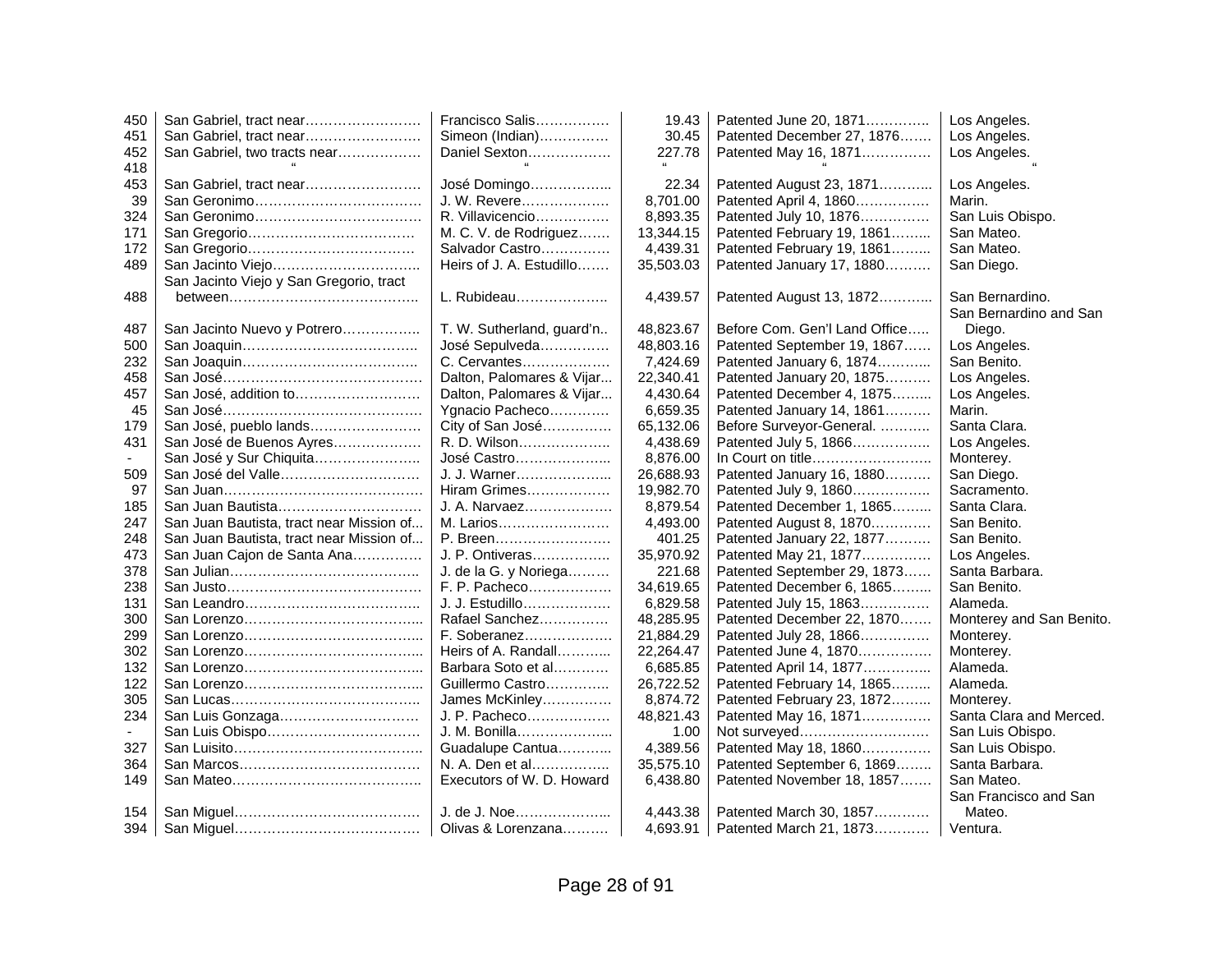| 62             |                                 | Heirs of M. West         | 6,663.23   | Patented June 29, 1865        | Sonoma.                  |
|----------------|---------------------------------|--------------------------|------------|-------------------------------|--------------------------|
| 335            |                                 | Mariana Gonzales         | 22,135.89  | Patented August 8, 1867       | San Luis Obispo.         |
| 309            |                                 | Miguel Avila             | 14,198.20  | Patented February 23, 1877    | Monterey.                |
| 127            |                                 | J. J. Castro et al       | 17,938.59  | Patented January 31, 1873     | Contra Costa.            |
| 422            |                                 | B. D. Wilson             | 708.57     | Before Com. Gen'l Land Office | Los Angeles.             |
| 415            |                                 | Manuel Garfias           | 13,693.93  | Patented April 3, 1863        | Los Angeles.             |
|                | San Pascual, 2,000 varas near   | Juan Gallardo            | 700.00     | Not surveyed                  | Los Angeles.             |
| 440            |                                 | M. Dominguez et al       | 43,119.13  | Patented December 18, 1858    | Los Angeles.             |
| 164            |                                 | F. Sanchez               | 8,926.46   | Patented November 8, 1870     | San Mateo.               |
| $\overline{a}$ |                                 | G. O. de Chapman et al   | 4,438.00   | In Court on title             | Santa Barbara.           |
|                | San Pedro Santa Margarita y Las |                          |            |                               |                          |
| 44             |                                 | Timothy Murphy           | 21,678.69  | Patented February 21, 1866    | Marin.                   |
| 423            |                                 | Julio Berdugo et al      | 36,403.32  | Before Com. Gen'l Land Office | Los Angeles.             |
| 118            |                                 | J. M. Amador             | 16,516.95  | Patented March 18, 1865       | Contra Costa and Alameda |
| 117            |                                 | Leo Norris               | 4,450.94   | Before Com. Gen'l Land Office | Contra Costa.            |
| 116            |                                 | H. W. Carpentier         | 8,917.36   | Patented April 7, 1866        | Contra Costa.            |
| 322            |                                 | J. M. Gomez              | 4,468.81   | Patented April 1, 1865        | San Luis Obispo.         |
| 293            |                                 | C. Munrass et al         | 19,979.01  | Patented June 29, 1865        | Monterey.                |
| 195            |                                 | M. Z. B. Berreyesa et al | 4,438.36   | Patented June 24, 1868        | Santa Clara.             |
| 204            |                                 | B. A. Escarrillo         | 10,802.60  | Patented May 6, 1870          | Santa Cruz.              |
| 432            | San Vicente y Santa Monica      | F. Sepulveda             | 38,409.63  | Before Com. Gen'l Land Office | Los Angeles.             |
| 228            |                                 | John Gilroy et al        | 4,460.67   | Patented September 27, 1867   | Santa Clara.             |
| 229            |                                 | Quintin Ortega           | 4,438.65   | Patented October 22, 1868     | Santa Clara.             |
| 24             |                                 | Fernando Feliz           | 17,754.38  | Patented December 18, 1860    | Mendocino.               |
| 93             | Sanjon de los Moquelumnes       | Heirs of A. Chabolla     | 35,508.14  | Patented May 30, 1865         | Sacramento.              |
| 198            | Sanjon de Santa Rita            | F. Soberanes             | 48,823.84  | Patented November 20, 1862    | Fresno and Merced.       |
| 388            |                                 | C. Ayala et al           | 21,522.04  | Patented December 22, 1870    | Ventura.                 |
| 477            | Santa Ana del Chino             | M. M. Williams et al     | 22,234.20  | Patented February 16, 1869    | San Bernardino.          |
| 478            | Santa Ana del Chino, addition   | M. M. Williams et al     | 13,366.16  | Patented April 29, 1869       | San Bernardino.          |
| 237            | Santa Ana y Quien Sabe          | Manuel Larios et al      | 48,822.60  | Patented May 1, 1860          | San Benito.              |
| 454            |                                 | Henry Dalton             | 13,319.06  | Patented August 9, 1866       | Los Angeles.             |
| 386            | Santa Barbara, Pueblo           | City of Santa Barbara    | 17,826.17  | Patented May 31, 1872         | Santa Barbara.           |
| 177            | Santa Clara, tract near         | J. Enright               | 710.14     | Patented March 1, 1866        | Santa Clara.             |
| 189            | Santa Clara, two tracts near    | M. S. Bennett            | 358.51     | Patented July 19, 1870        | Santa Clara.             |
| 402            | Santa Clara del Norte           | Juan Sanchez             | 13,988.91  | Patented November 5, 1869     | Ventura.                 |
| 334            | Santa Fe, Rancho de             | V. Linares               | 165.76     | Patented August 19, 1866      | San Luis Obispo.         |
| 463            | Santa Gertrudes, part of        | T. S. Colima             | 3,696.23   | Patented July 17, 1877        | Los Angeles.             |
| 466            | Santa Gertrudes, part of        | McFarland & Downey       | 17,602.01  | Patented August 9, 1870       | Los Angeles.             |
| 338            |                                 | F. Branch                | 16,954.83  | Patented August 22, 1868      | San Luis Obispo.         |
| 316            |                                 | Joaquin Estrado          | 17,734.94  | Patented April 9, 1861        | San Luis Obispo.         |
| 505            | Santa Margarita y Las Flores    | Pio Pico et al           | 133,440.78 | Patented March 28, 1879       | San Diego.               |
| 395            | Santa Paula y Saticoy           | J. P. Davidson           | 17,773.33  | Patented April 23, 1872       | Ventura.                 |
| 119            |                                 | Yountz, administrator    | 8,894.01   | Patented March 18, 1865       | Alameda.                 |
| 371            |                                 | J. R. Malo               | 13,316.05  | Patented June 25, 1875        | Santa Barbara.           |
| 323            |                                 | Julian Estrado           | 13,183.62  | Patented March 18, 1865       | San Luis Obispo.         |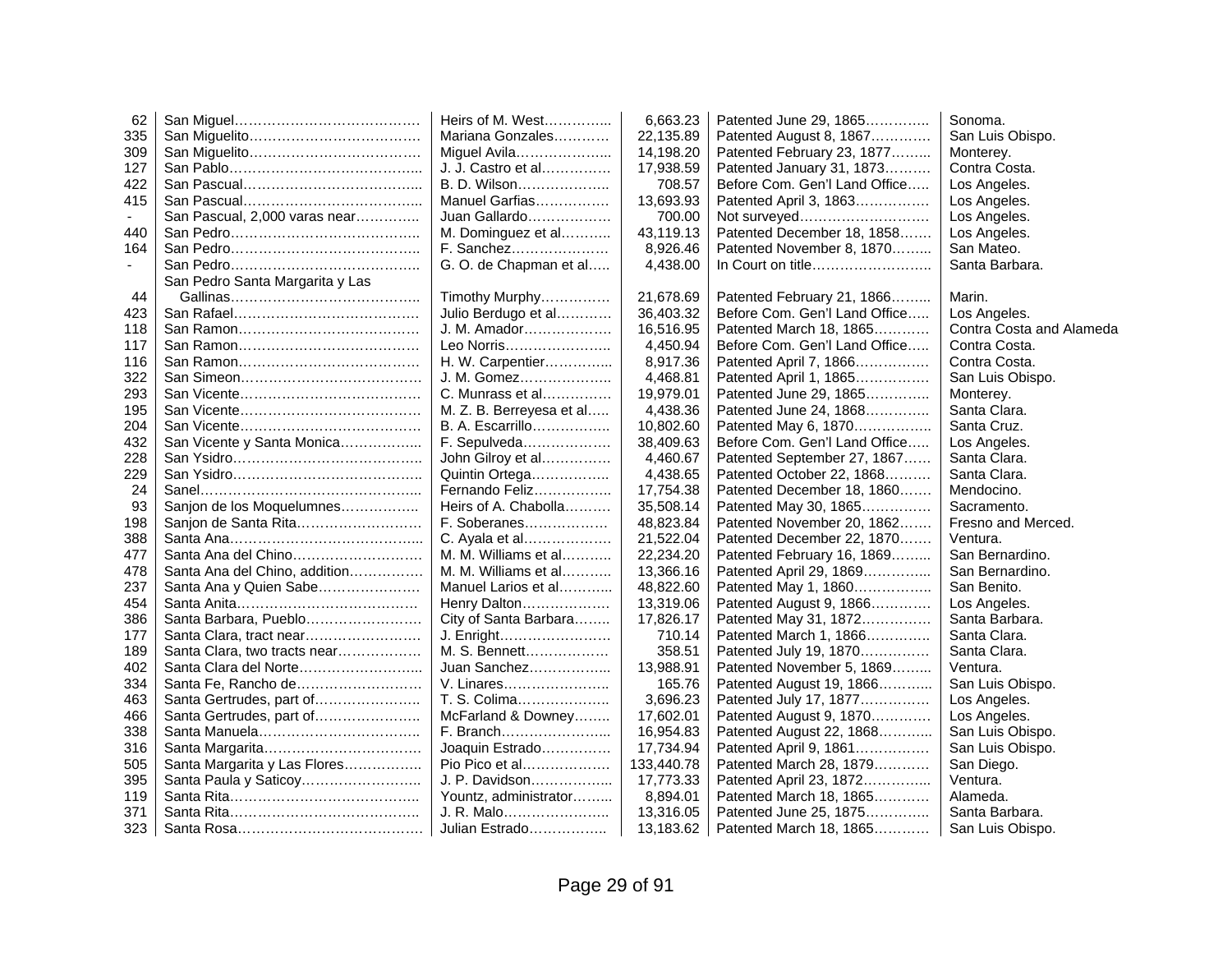| 370 |                              | M. J. O. de Cota et al | 15,525.55  | Patented April 30, 1872       | Santa Barbara.            |
|-----|------------------------------|------------------------|------------|-------------------------------|---------------------------|
| 493 |                              | Juan Moreno            | 47,815.10  | Patented October 10, 1872     | San Diego.                |
| 184 |                              | Agustin Bernal         | 9,647.13   | Patented March 8, 1867        | Santa Clara.              |
| 319 |                              | Francisco Arce         | 17,774.12  | Patented May 21, 1866         | San Luis Obispo.          |
| 510 |                              | J. Ortega et al        | 17,719.40  | Patented May 14, 1872         | San Diego.                |
| 474 | Santiago de Santa Ana        | B. Yorba et al         | 62,516.57  | Before Com. Gen'l Land Office | Los Angeles.              |
| 36  |                              | W. A. Richardson       | 19,571.92  | Patented August 7, 1879       | Marin.                    |
| 277 |                              | Wilson et al           | 2,211.65   | Patented October 7, 1862      | Monterey.                 |
| 5   |                              | R. H. Thomes           | 22,112.27  | Patented October 14, 1857     | Tehama.                   |
| 264 |                              | J. P. Leese            | 10,241.88  | Patented September 2, 1859    | Monterey.                 |
| 438 |                              | A. I. Abila            | 22,458.94  | Patented March 22, 1875       | Los Angeles.              |
| 397 |                              | T. W. Moore et al      | 8,880.81   | Patented March 14, 1872       | Ventura.                  |
| 215 |                              | Martina Castro         | 1,668.03   | Patented March 19, 1860       | Santa Cruz.               |
| 201 | Shoquel Augmentation         | Martina Castro         | 32,702.41  | Patented March 19, 1860       | Santa Cruz.               |
| 485 |                              | Bernardo Yorba         | 17,786.89  | Patented February 4, 1875     | San Bernardino.           |
| 484 |                              | Vincente Sepulveda     | 17,774.19  | Patented April 28, 1877       | San Bernardino.           |
| 400 |                              | J. de la G. y Noriega  | 113,009.21 | Patented January 29, 1865     | Los Angeles and Ventura.  |
|     |                              |                        |            |                               | San Luis Obispo and Santa |
| 348 |                              | J. B. Huie             | 35,485.90  | Patented August 24, 1866      | Barbara.                  |
|     |                              | J. J. Castro           | 20,565.42  | Before Com. Gen'l Land Office | Contra Costa.             |
| 486 | Sobrente de San Jacinto      | M. de R. de Aguirre    | 48,847.28  | Patented October 25, 1867     | San Bernardino.           |
| 225 |                              | R. Castro et al        | 8,875.46   | Patented January 18, 1859     | Santa Clara.              |
| 63  | Sonoma, Pueblo               | City of Sonoma         | 6,063.95   | Patented March 31, 1880       | Sonoma.                   |
| 71  | Sonoma City, lot in          | M. G. Vallejo          | 3.81       | Patented April 30, 1866       | Sonoma.                   |
| 54  |                              | Heirs of H. D. Fitch   | 48,836.51  | Patented April 3, 1858        | Sonoma.                   |
| 31  | Soulajule, part of           | G. N. Cornwall         | 919.18     | Patented January 18, 1879     | Marin.                    |
| 31  |                              | L. D. Watkins          | 1,446.79   | Patented January 18, 1879     | Marin.                    |
| 31  |                              | M. F. Gormley          | 2,266.25   | Patented January 18, 1879     | Marin.                    |
| 31  |                              | P. J. Vasquez          | 3,774.20   | Patented January 18, 1879     | Marin.                    |
| 31  |                              | J. S. Brackett         | 2,492.19   | Patented January 18, 1879     | Marin.                    |
|     |                              |                        |            |                               | Santa Barbara and San     |
| 350 |                              | R. C. de Wilson        | 48,834.27  | Patented August 10, 1865      | Luis Obispo.              |
| 91  |                              | A. A. Ritchie          | 17,754.75  | Patented January 17, 1857     | Solano.                   |
| 288 |                              | J. B. R. Cooper        | 8,949.06   | Patented May 18, 1866         | Monterey.                 |
| 441 |                              | E. Abila               | 3,559.86   | Patented January 8, 1873      | Los Angeles.              |
| 344 |                              | Aguirre & Del Valle    | 97,618.78  | Patented May 9, 1863          | Kern.                     |
| 398 |                              | R. de la Cuestra       | 13,339.07  | Patented September 13, 1871   | Ventura and Los Angeles.  |
| 491 |                              | Luis Vignes            | 26,608.94  | Patented January 18, 1860     | San Diego.                |
| 492 | Temecula, lands in Valley of | P. Apis                | 2,233.42   | Patented January 8, 1873      | San Diego.                |
|     |                              |                        |            |                               | San Luis Obispo and Santa |
| 349 |                              | A. M. Cota et al       | 8,900.75   | Patented February 23, 1871    | Barbara.                  |
| 365 |                              | A. M. Villa            | 8,919.00   | Patented June 24, 1869        | Santa Barbara.            |
|     |                              |                        |            |                               | San Joaquin and           |
| 101 | Thompson's Rancho            | A. B. Thompson         | 35,532.80  | Patented May 18, 1858         | Stanislaus.               |
| 359 |                              | G. D. Foxon            | 8,874.60   | Patented June 28, 1872        | Santa Barbara.            |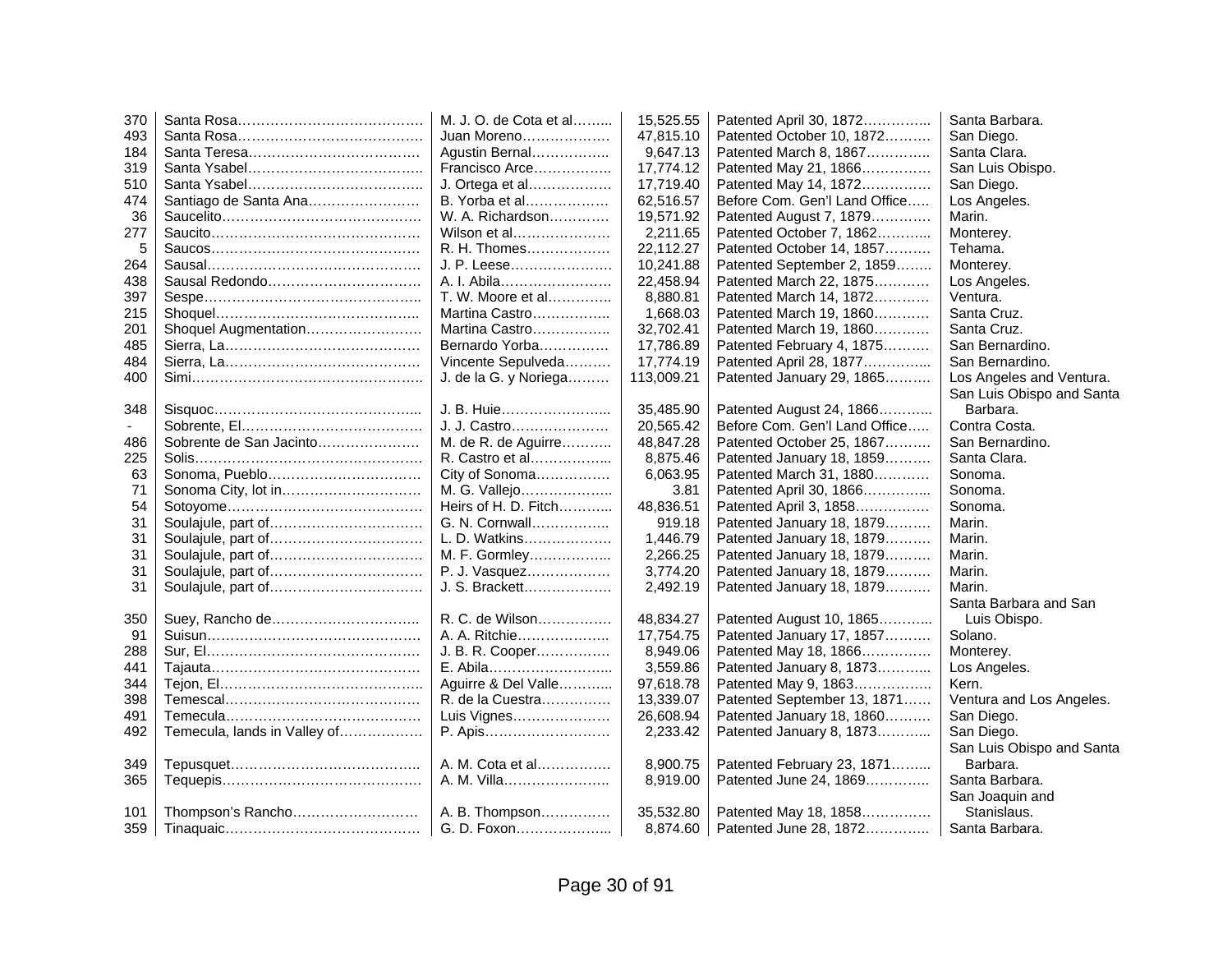| 357 | Todos Santos y San Antonio   | Heirs of W. E. P. Hartnell  | 27,772.17 | Patented December 20, 1876    | Santa Barbara.           |
|-----|------------------------------|-----------------------------|-----------|-------------------------------|--------------------------|
| 90  |                              | J. F. Armijo                | 13,315.93 | Patented October 12, 1868     | Solano.                  |
| 38  | Tomales y Baulines           | Rafael Garcia               | 9,467.77  | Before Surveyor-General       | Marin.                   |
| 37  |                              | Bethuel Phelps              | 13,644.66 | Patented February 26, 1866    | Marin.                   |
| 433 | Topanga Malibu               | M. Keller                   | 13,315.70 | Patented August 20, 1872      | Los Angeles.             |
| 275 |                              | Charles Walters             | 5,668.41  | Patented October 7, 1862      | Monterey.                |
| 497 |                              | Juan Forster                | 22,184.47 | Patented August 6, 1866       | Los Angeles.             |
| 211 |                              | Nicholas Dodero             | 176.03    | Patented June 7, 1866         | Santa Cruz.              |
| 259 |                              | David Jacks                 | 399.57    | Patented July 30, 1867        | Monterey.                |
| 413 |                              | D. W. Alexander et al       | 6.660.71  | Patented October 19, 1874     | Los Angeles.             |
| 291 |                              | Heirs of R. Gormez          | 26,581.34 | Patented March 12, 1866       | Monterey.                |
| 137 |                              | José Higuera                | 4,394.35  | Patented July 8, 1870         | Santa Clara.             |
| 75  |                              | C. Juarez                   | 8,865.58  | Patented January 31, 1861     | Napa.                    |
| 260 |                              | Gregory & Williams          | 37.69     | Patented June 20, 1872        | Monterey.                |
| 55  |                              | Heirs of J. G. Peña         | 15,439.32 | Patented November 19, 1859    | Sonoma.                  |
| 143 |                              | Heirs of J. D. Hoppe        | 2,217.09  | Patented October 12, 1868     | Santa Clara.             |
| 92  |                              | John Bidwell                | 17,726.43 | Patented August 9, 1866       | Solano.                  |
| 200 |                              | M. J. C. Murphy             | 11,079.93 | Patented February 18, 1860    | Santa Clara.             |
| 517 | Vallecitos de San Marcos     | Lorenzo Soto                | 8.975.17  | Before Com. Gen'l Land Office | San Diego.               |
| 514 | Valle de Pamo or Santa Maria | J. J. Ortega et al          | 17,708.85 | Patented July 30, 1872        | San Diego.               |
| 511 | Valle de San Filipe          | Juan Forster                | 9,972.08  | Patented August 6, 1866       | San Diego.               |
| 121 | Valle de San José            | Suñol & Bernal              | 48,435.92 | Patented March 15, 1865       | Alameda.                 |
| 508 | Valle de San José            | S. de la Portilla           | 17,634.06 | Patented January 10, 1880     | San Diego.               |
| 222 | Vega del Rio del Pajaro      | F. A. McDougal et al        | 4,310.29  | Patented January 18, 1864     | Monterey.                |
| 249 |                              | James Stokes                | 8,759.82  | Patented April 3, 1875        | Monterey and San Benito. |
| 545 |                              | M. A. Machado               | 8,885.04  | Before Com. Gen'l Land Office | Los Angeles.             |
| 77  |                              | Salvador Vallejo            | 6,652.58  | Patented September 6, 1864    | Napa.                    |
| 183 |                              | Antonio Chabolla            | 24,331.69 | Patented January 3, 1859      | Santa Clara.             |
| 23  |                              | C. Juarez                   | 35,541.33 | Patented March 8, 1867        | Mendocino.               |
| 361 |                              | M. A. de la G. y Lataillade | 4,458.10  | Patented August 23, 1876      | Santa Barbara.           |
| 271 |                              | M. Malarin, executor        | 6,714.49  | Patented August 9, 1866       | Monterey.                |
| 203 |                              | Isaac Graham et al          | 2,658.21  | Patented August 19, 1870      | Santa Cruz.              |
|     |                              |                             |           |                               |                          |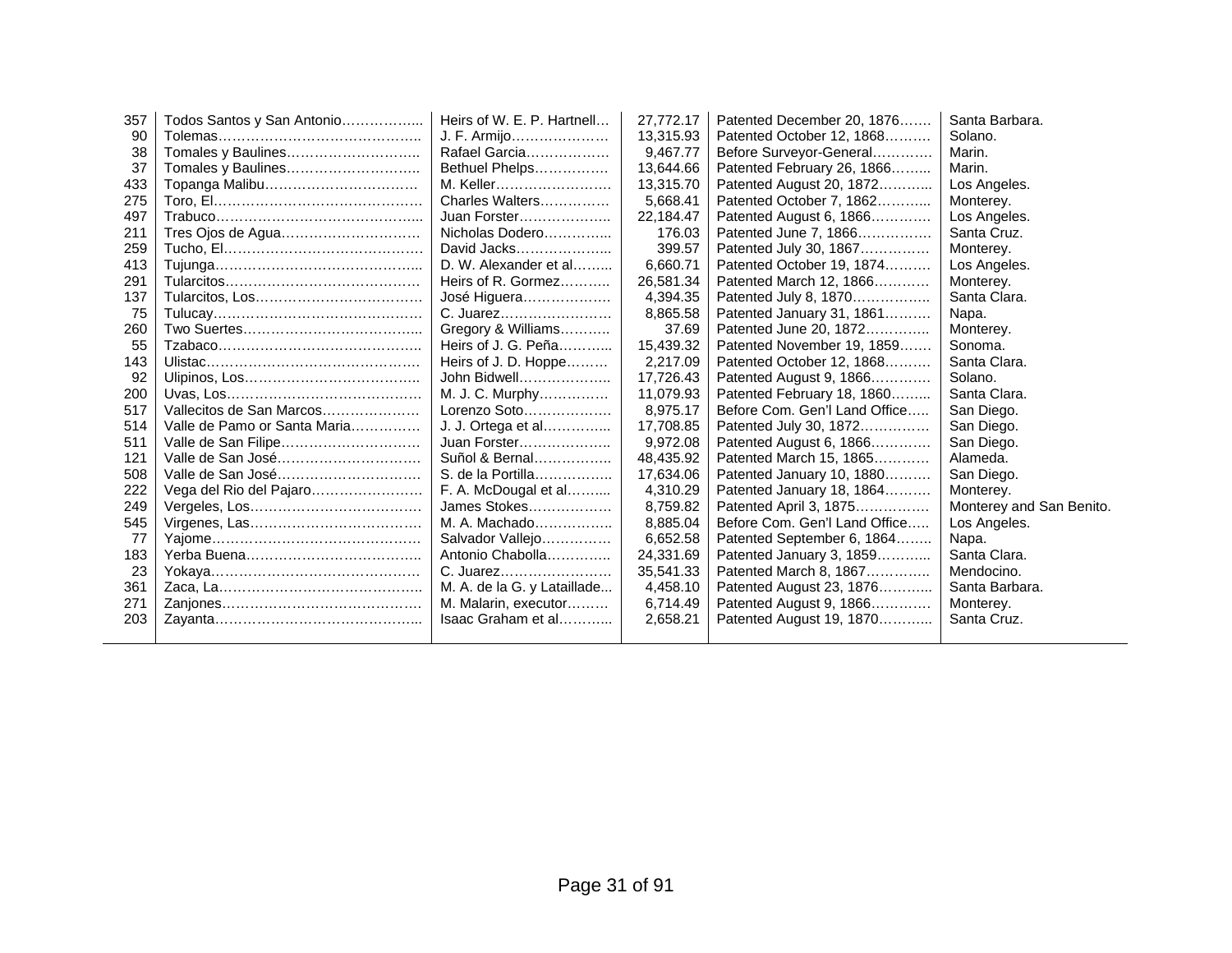## **Statement of Private Grants in California, Classified by Counties.**

\_\_\_\_\_

 For total area of each grant, see Alphabetical Statement. When the grant is divided by county lines, the portion in each county has been determined from the best evidence in this office.

#### ALAMEDA COUNTY.

\_\_\_\_\_

Total Area, 472,000 Acres.

| Name of Grant.         | Name of Confirmee. | No. of Acres. |
|------------------------|--------------------|---------------|
|                        |                    | 9,563.87      |
|                        |                    | 17,705.38     |
| Cañada de los Baqueros |                    | 2,080.00      |
|                        |                    | 28.33         |
|                        |                    | 89.00         |
|                        |                    | 8,880.00      |
|                        |                    | 10,610.26     |
|                        |                    | 9,416.66      |
|                        |                    | 18,848.98     |
|                        |                    | 15,206.59     |
|                        |                    | 6,829.58      |
|                        |                    | 6,685.85      |
|                        |                    | 26,722.52     |
|                        |                    | 6,040.00      |
|                        |                    | 8,894.01      |
|                        |                    | 48,435.92     |
|                        |                    |               |
|                        |                    | 196.036.95    |
|                        |                    | 275,962.05    |

#### ALPINE COUNTY.

\_\_\_\_\_

Total area, 565,000 acres………………………………………………………………………………….. All public lands.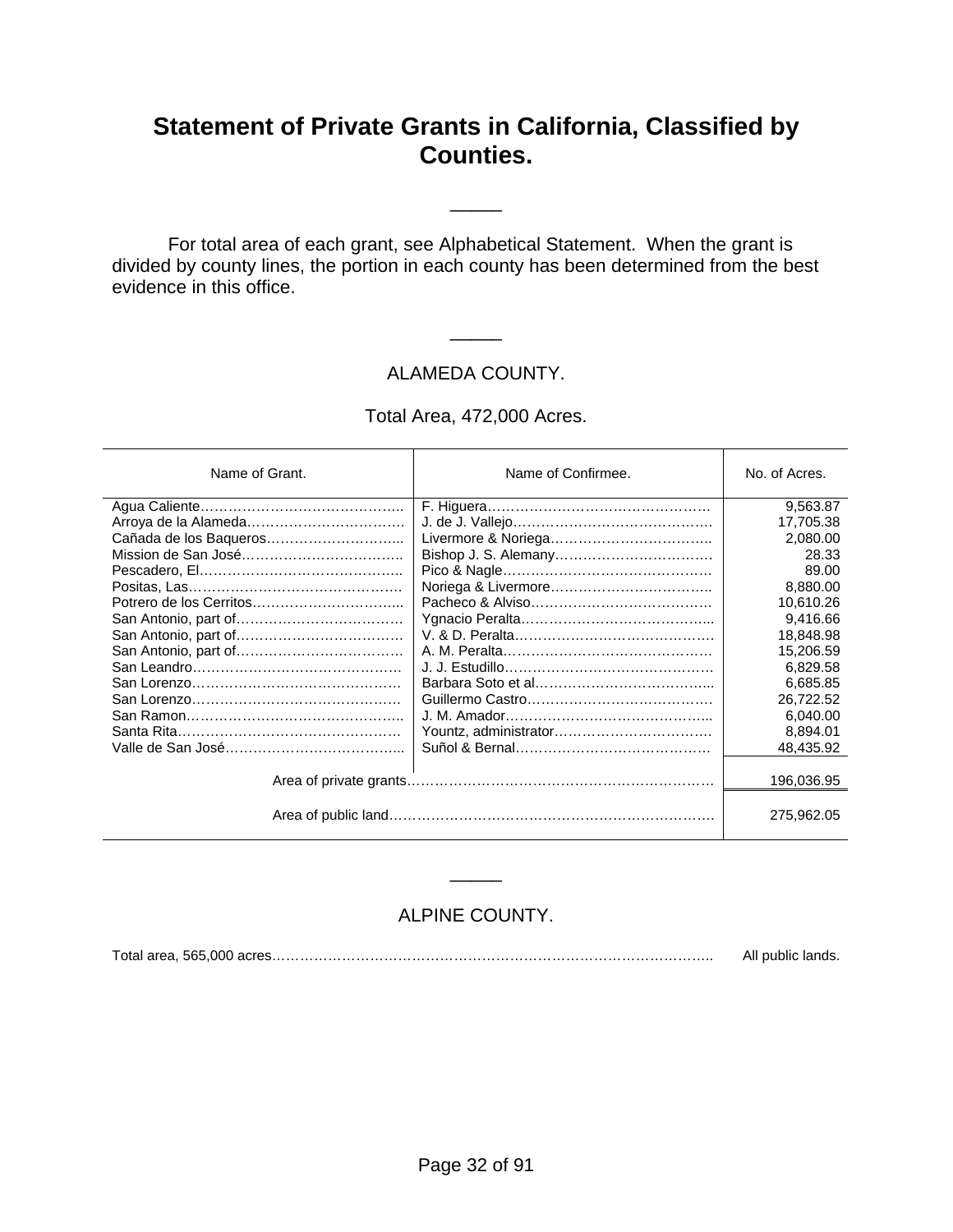#### AMADOR COUNTY.

#### Total Area, 362,000 Acres.

| Name of Grant. | Name of Confirmee. | No. of Acres. |
|----------------|--------------------|---------------|
|                |                    | 33,857.52     |
|                |                    | 328.142.48    |

#### BUTTE COUNTY.

\_\_\_\_\_

#### Total Area, 1,130,000 Acres.

| Name of Grant. | Name of Confirmee. | No. of Acres. |
|----------------|--------------------|---------------|
|                |                    | 21,321.40     |
|                |                    | 22.214.47     |
|                |                    | 13.124.66     |
|                |                    | 13.260.00     |
|                |                    | 22.193.78     |
|                |                    | 22.193.93     |
|                |                    | 17.805.84     |
|                |                    | 17.767.17     |
|                |                    | 149,881.25    |
|                |                    | 980.118.75    |

#### CALAVERAS COUNTY.

\_\_\_\_\_

#### Total Area, 622,000 Acres.

| Name of Grant. | Name of Confirmee. | No. of Acres. |
|----------------|--------------------|---------------|
|                |                    | 12,586.64     |
|                |                    | 609.413.36    |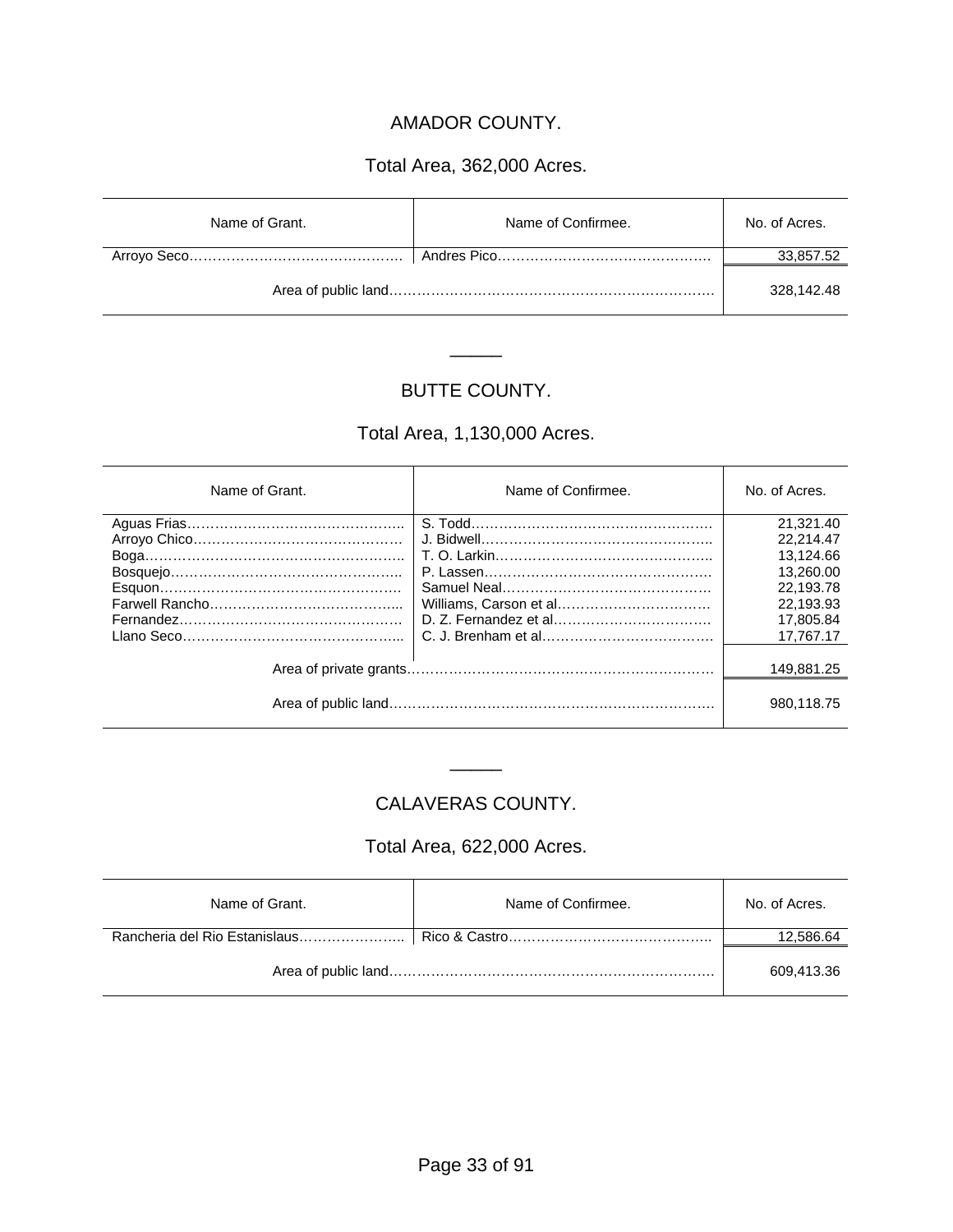#### COLUSA COUNTY.

### Total Area, 1,472,000 Acres.

| Name of Grant. | Name of Confirmee. | No. of Acres.                                                            |
|----------------|--------------------|--------------------------------------------------------------------------|
|                |                    | 5.440.00<br>24,000.00<br>8,876.02<br>35,487.52<br>38,094.26<br>44,254.22 |
|                |                    | 156,262.02<br>1,315,737.98                                               |

### CONTRA COSTA COUNTY.

\_\_\_\_\_

#### Total Area, 470.00 Acres.

| Name of Grant.                  | Name of Confirmee.       | No. of Acres. |
|---------------------------------|--------------------------|---------------|
|                                 |                          | 3.328.98      |
| Arroyo de las Nueces y Bolbones | J. S. Pacheco (heirs of) | 17.782.48     |
| Boca de la Cañada de Pinole     |                          | 13,316.26     |
| Cañada del Hambre y las Bolsas  |                          | 13,353.95     |
|                                 |                          | 15.680.00     |
|                                 |                          | 13,292.82     |
| Laguna de los Palos Colorados   |                          | 13,316.25     |
|                                 |                          | 8.858.83      |
|                                 |                          | 13,316.00     |
|                                 |                          | 17,921.54     |
|                                 |                          | 17,760.64     |
|                                 |                          | 17,938.59     |
|                                 |                          | 8,917.36      |
|                                 |                          | 10,476.95     |
|                                 |                          | 4,450.94      |
|                                 |                          | 20,565.42     |
|                                 |                          |               |
|                                 |                          | 210,277.01    |
|                                 |                          | 2.59722.99    |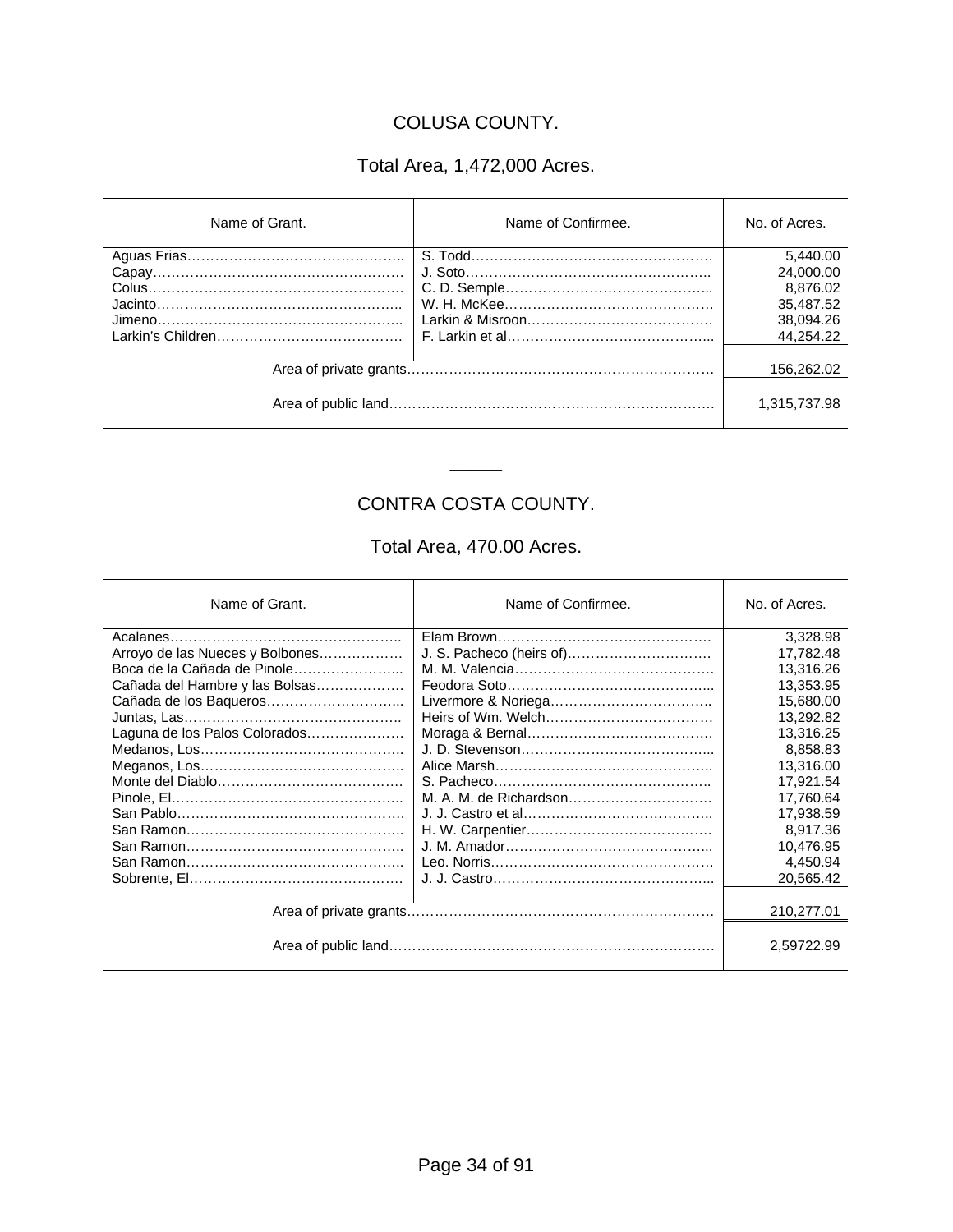#### DEL NORTE COUNTY.

Total area, 990,000 acres………………………………………………………………………………….. All public land.

#### EL DORADO COUNTY.

 $\overline{\phantom{a}}$ 

| 1.210.000 |
|-----------|
| 24.000    |
| 1.186.000 |

#### FRESNO COUNTY.

\_\_\_\_\_

#### Total Area, 5,180,000 Acres.

| Name of Grant. | Name of Confirmee. | No. of Acres. |
|----------------|--------------------|---------------|
|                |                    | 48,800.62     |
|                |                    | 823.84        |
|                |                    | 49,624.46     |
|                |                    | 5,130,375.54  |

#### HUMBOLDT COUNTY.

\_\_\_\_\_

Total area, 2,620,000 acres……………………………………………………………………………….. All public land.

#### INYO COUNTY.

\_\_\_\_\_

| 6.500.000 |
|-----------|
| 72.000    |
| 6.428.000 |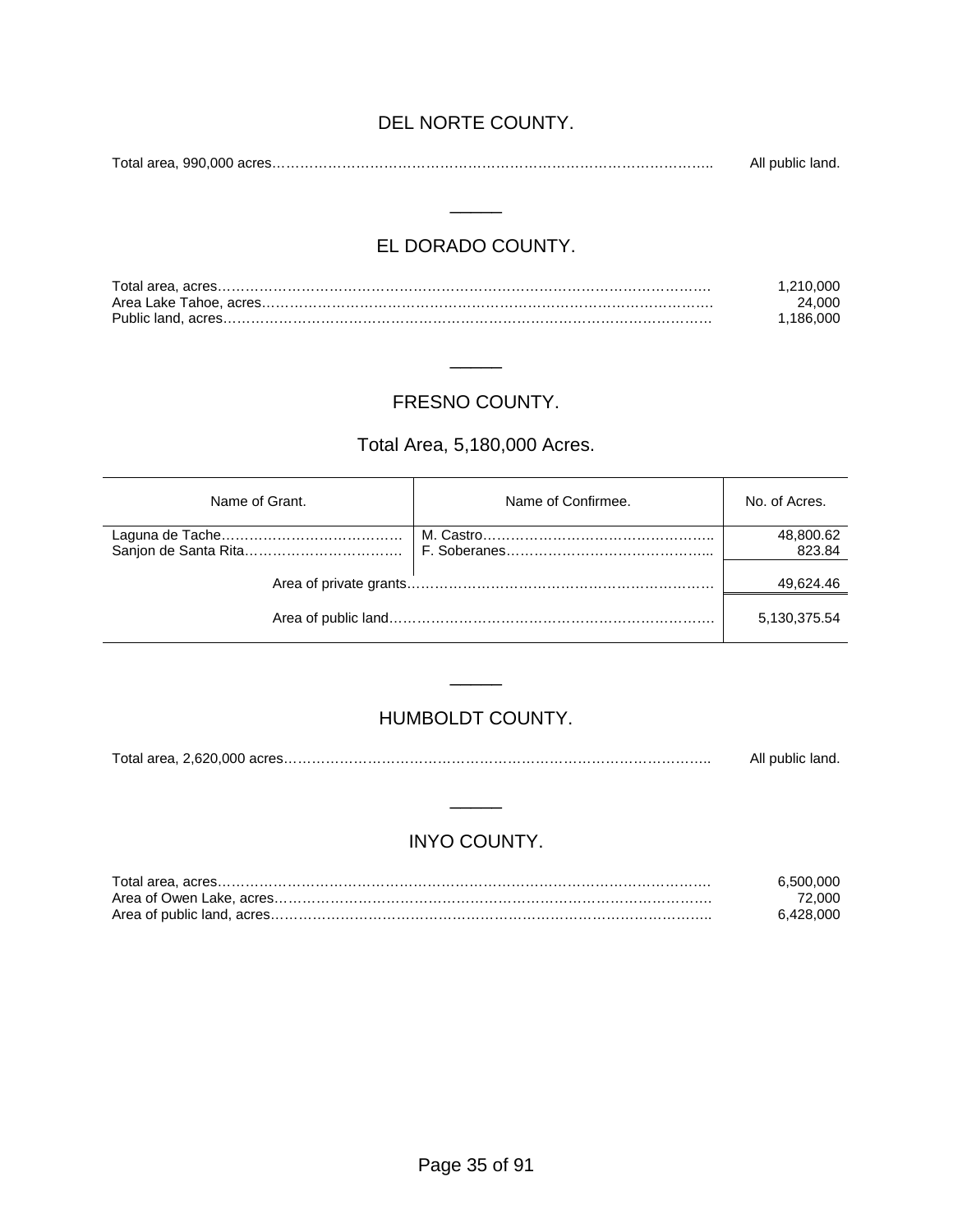#### KERN COUNTY.

#### Total Area, 5,184,000 Acres.

| Name of Grant. | Name of Confirmee. | No. of Acres. |
|----------------|--------------------|---------------|
|                |                    | 26,626.23     |
|                |                    | 22,178.28     |
|                |                    | 30,685.00     |
|                |                    | 17.709.79     |
|                |                    | 97,616.78     |
|                |                    | 194,816.08    |
|                |                    | 4,989,183.92  |

#### LAKE COUNTY.

\_\_\_\_\_

#### Total Area, 690,000 Acres.

| Name of Grant. | Name of Confirmee. | No. of Acres.           |
|----------------|--------------------|-------------------------|
|                |                    | 8,241.74                |
|                |                    | 21,220.03               |
|                |                    | 29,461.77               |
|                |                    | 40,000.00<br>620,000.00 |

#### LASSEN COUNTY.

\_\_\_\_\_

| 3.040.000.00 |
|--------------|
| 80.000.00    |
| 2.960.000.00 |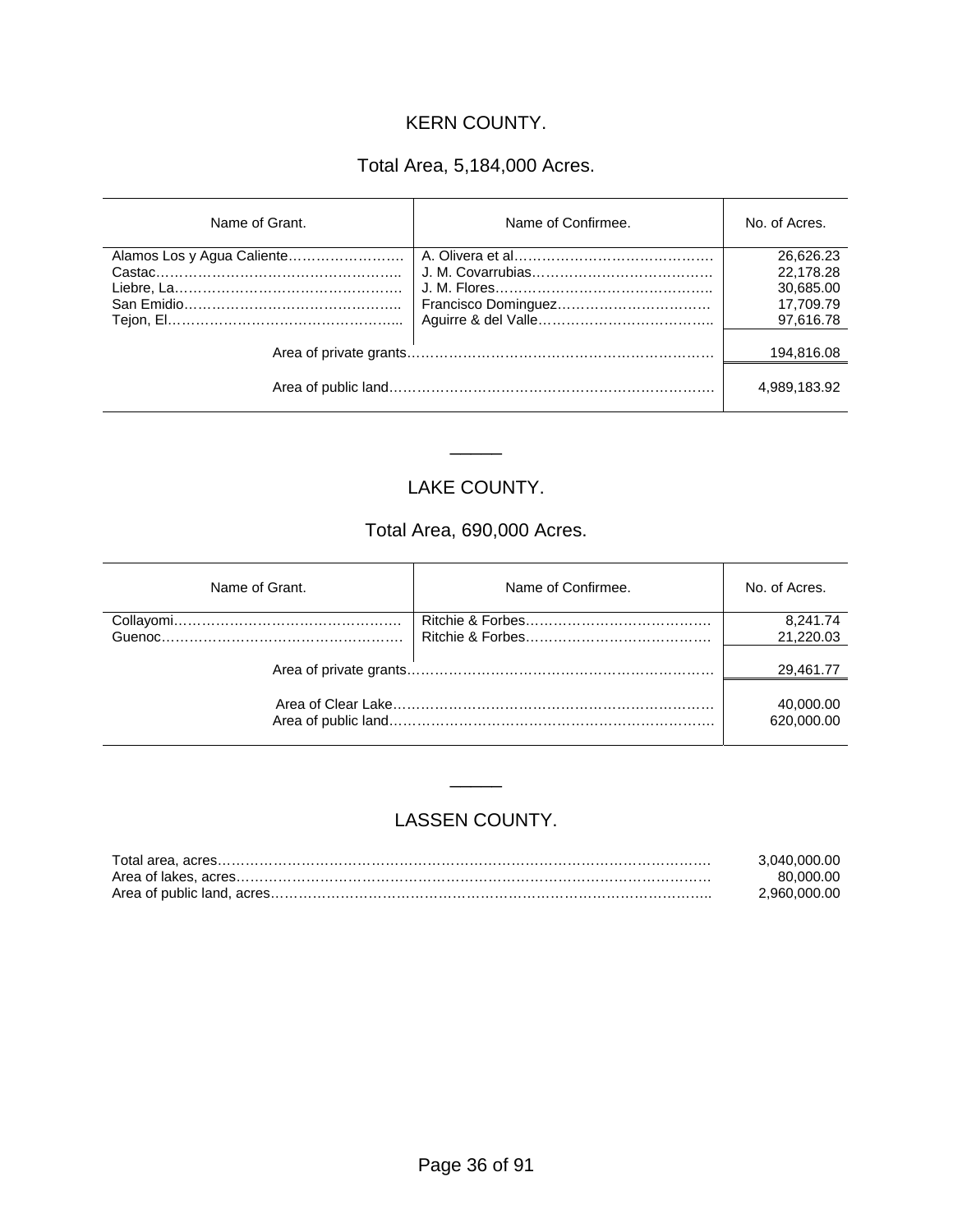# LOS ANGELES COUNTY.

# Total Area, 3,080,000 Acres.

| Name of Grant.                             | Name of Confirmee.       | No. of Acres. |
|--------------------------------------------|--------------------------|---------------|
|                                            |                          | 2,219.26      |
|                                            |                          | 28,027.17     |
|                                            |                          | 6,595.62      |
|                                            |                          | 4,431.47      |
|                                            |                          | 13,919.96     |
|                                            |                          | 6,658.90      |
|                                            |                          | 6,607.37      |
|                                            |                          | 8,107.46      |
|                                            |                          | 33,460.04     |
|                                            |                          |               |
|                                            |                          | 4,439.07      |
|                                            |                          | 388.34        |
|                                            |                          | 5,832.10      |
|                                            |                          | 10,668.81     |
|                                            |                          | 1,199.56      |
|                                            |                          | 11,328.53     |
|                                            |                          | 27,054.36     |
| Cienega ó Paso de la Tijera                |                          | 4,481.05      |
|                                            |                          | 4,439.05      |
|                                            |                          | 2,720.00      |
|                                            |                          | 48,806.17     |
|                                            |                          | 4,460.73      |
|                                            |                          | 1,109.51      |
|                                            |                          | 6,647.46      |
|                                            |                          | 6,698.57      |
|                                            |                          | 128.26        |
|                                            |                          | 45,820.43     |
|                                            |                          | 18,114.59     |
|                                            |                          | 47,226.61     |
| Angeles, Los, city lands                   |                          | 17,172.37     |
| Lot in Los Angeles County                  |                          | 1.77          |
|                                            |                          | 2,363.75      |
|                                            |                          | 76.94         |
|                                            |                          | 116,858.46    |
|                                            |                          | 190.69        |
| Mission San Gabriel, lot near              |                          | 23.63         |
| Mission San Juan Capistrano                |                          | 44.40         |
|                                            |                          | 46,432.65     |
| Mission San Juan Capistrano, tract near    |                          | 7.09          |
|                                            |                          | 13,316.01     |
|                                            | Maria de J. Garcia et al | 464.72        |
|                                            |                          | 31,629.43     |
| Paso de Bartola, part of                   |                          | 875.99        |
|                                            |                          | 207.79        |
|                                            |                          | 8,991.22      |
| Potrero de la Mission Viejo de San Gabriel |                          | 90.00         |
|                                            |                          | 2,042.81      |
| Potrero de San Juan Capistrano             |                          | 1,167.64      |
|                                            |                          | 4,431.95      |
|                                            |                          | 23.63         |
|                                            |                          | 4,064.33      |
|                                            |                          | 48,790.55     |
|                                            |                          | 4,452.59      |
|                                            |                          | 3,127.89      |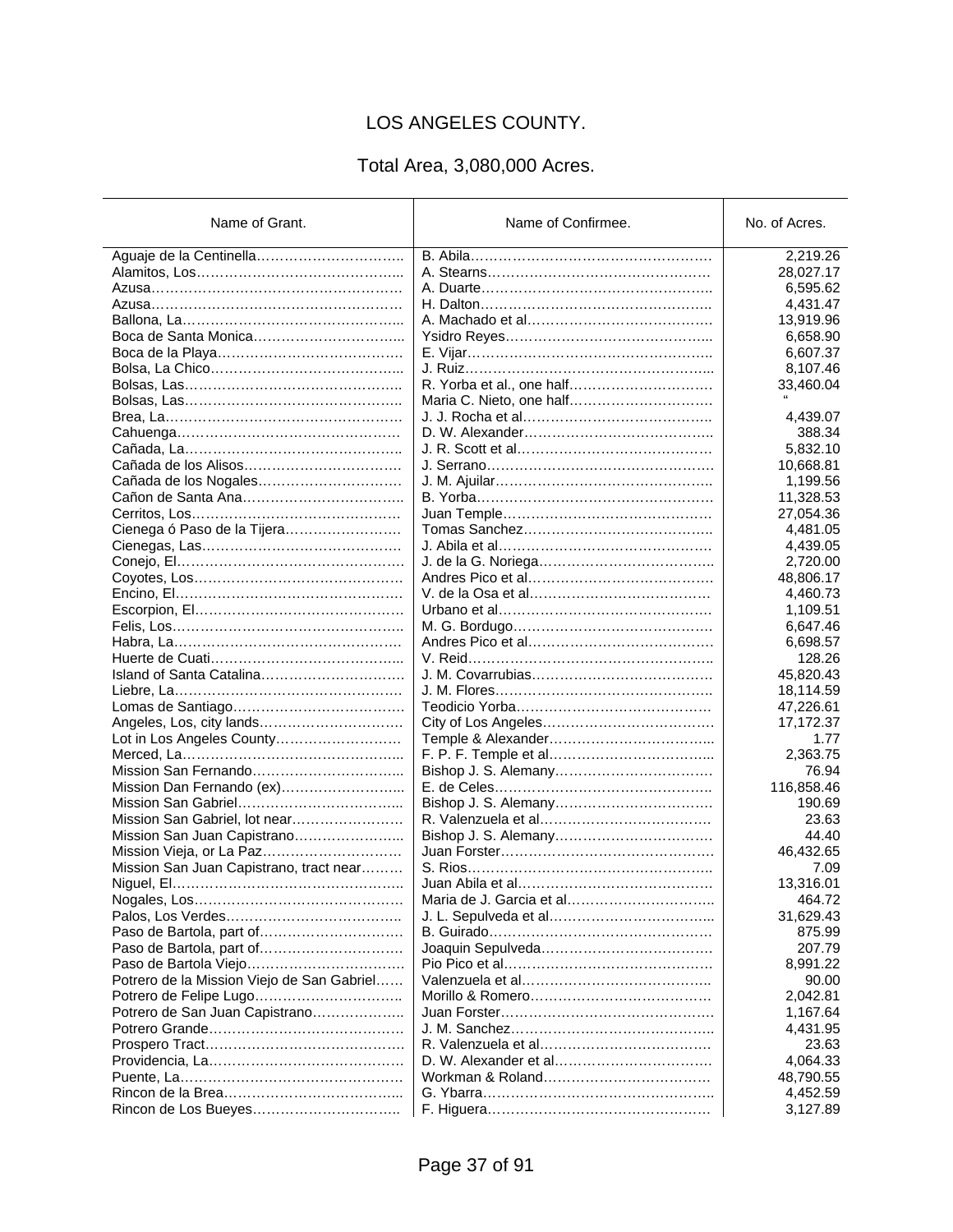| San Gabriel, Dorsey tract, near   |                              | 50.41        |
|-----------------------------------|------------------------------|--------------|
|                                   |                              | 78.23        |
|                                   |                              | 22.21        |
|                                   |                              | 49.29        |
|                                   |                              | 19.43        |
|                                   |                              | 30.45        |
| San Gabriel, two tracts near      |                              | 227.78       |
| San Gabriel, one tract near       |                              | 22.34        |
|                                   |                              | 50.00        |
|                                   |                              |              |
|                                   |                              | 668,990.03   |
|                                   |                              | 668,990.03   |
|                                   |                              | 29,513.35    |
| San Antonio or Rodeo de Las Aguas |                              | 4,449.31     |
|                                   |                              | 38,611.88    |
|                                   |                              | 8,893.62     |
|                                   |                              | 48,803.16    |
|                                   | Dalton, Palomares, and Vijar | 22,340.41    |
|                                   | Dalton, Palomares, and Vijar | 4,430.64     |
| San José de Buenos Ayres          |                              | 4,438.69     |
| San Juan Cajon de Santa Ana       |                              | 35,970.92    |
|                                   |                              | 708.57       |
|                                   |                              | 13,693.93    |
| San Pascual, 2.000 varas near     |                              | 700.00       |
|                                   |                              | 43,119.13    |
|                                   |                              | 36,403.32    |
| San Vicente y Santa Monica        |                              | 38,409.63    |
|                                   |                              | 13,319.06    |
| Santa Gertrudes, part of          |                              | 3,696.23     |
| Santa Gertrudes, part of          |                              | 17,602.01    |
| Santiago de Santa Ana             |                              | 65,516.57    |
|                                   |                              | 22,458.94    |
|                                   |                              | 18,500.00    |
| Tajanta………………………………………………         |                              | 3,559.86     |
|                                   |                              | 8,939.09     |
|                                   |                              | 13,315.70    |
|                                   |                              | 22,184.47    |
|                                   |                              | 6,660.71     |
|                                   |                              | 8,885.04     |
|                                   |                              | 1,201,114.37 |
|                                   |                              |              |
|                                   |                              | 2,878,885.63 |
|                                   |                              |              |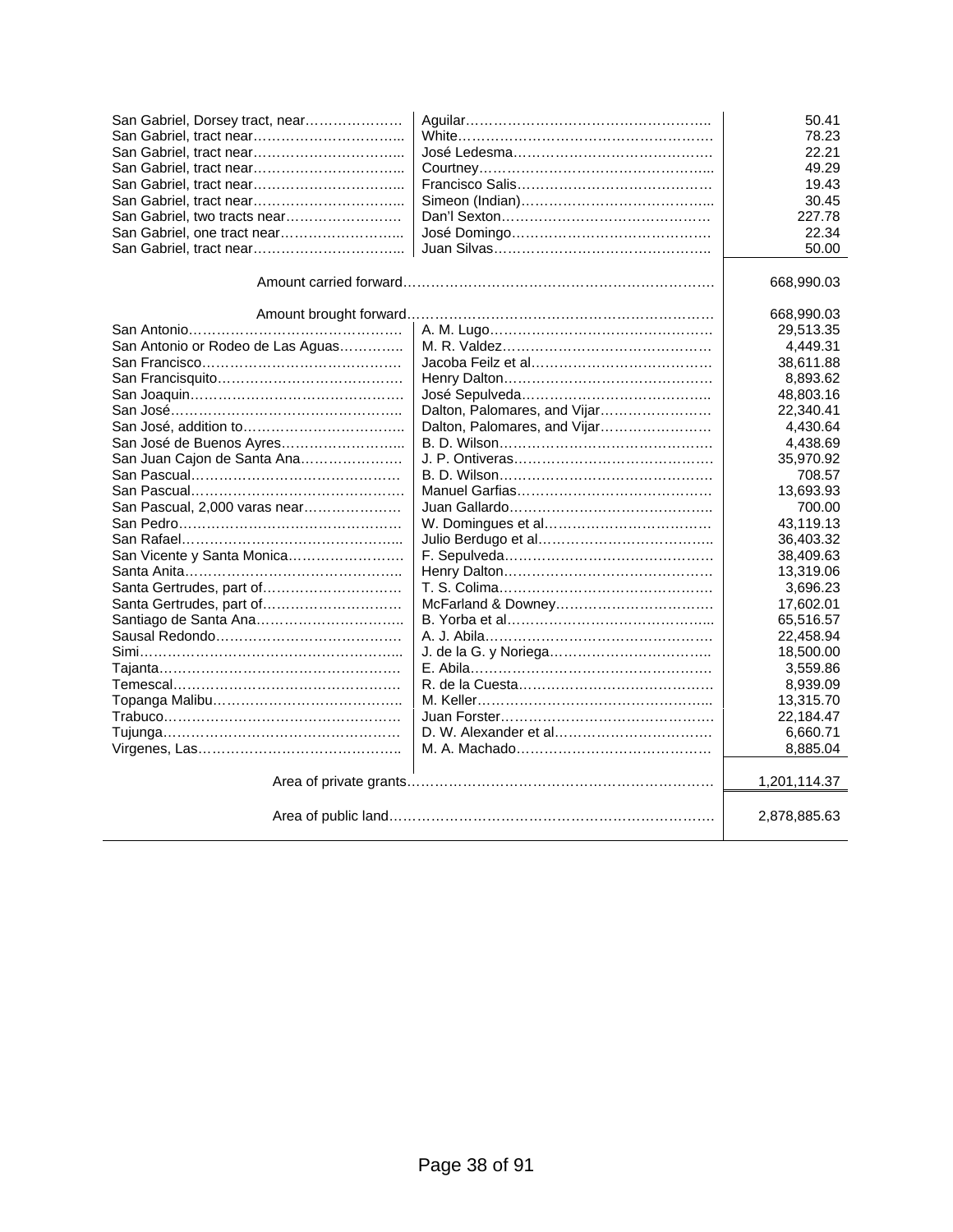#### MARIPOSA COUNTY.

#### Total Area, 988,000 Acres.

| Name of Grant. | Name of Confirmee. | No. of Acres. |
|----------------|--------------------|---------------|
|                |                    | 44,386.83     |
|                |                    | 943.613.17    |

# MARIN COUNTY.

\_\_\_\_\_

# Total Area, 326,000 Acres.

| Name of Grant.                            | Name of Confirmee.      | No. of Acres. |
|-------------------------------------------|-------------------------|---------------|
|                                           |                         | 8,911.34      |
|                                           |                         | 12,600.00     |
|                                           |                         | 6,658.45      |
| Corte Madera de Novato                    |                         | 8,878.82      |
|                                           |                         | 4,460.24      |
| Laguna de San Antonio                     |                         | 15,835.00     |
|                                           |                         | 6.48          |
|                                           |                         | 9.478.82      |
|                                           |                         | 8,695.27      |
|                                           |                         | 7,598.10      |
|                                           |                         | 30.848.85     |
|                                           | Assignees of B. Simmons | 8,870.62      |
|                                           |                         | 8,877.48      |
|                                           |                         | 8,877.44      |
| Punta de los Reyes (Sobrente)             |                         | 48,139.34     |
|                                           |                         | 8.877.68      |
|                                           |                         | 8,701.00      |
|                                           |                         | 6,659.35      |
| San Pedro, Santa Margarita y Las Gallinas |                         | 21,678.69     |
|                                           |                         | 19,571.92     |
|                                           |                         | 919.18        |
|                                           |                         | 1,446.79      |
|                                           |                         | 2,266.25      |
|                                           |                         | 3.774.20      |
|                                           |                         | 2,492.19      |
|                                           |                         | 9.467.77      |
|                                           |                         | 13,644.66     |
|                                           |                         | 288,285.93    |
|                                           |                         | 37,714,07     |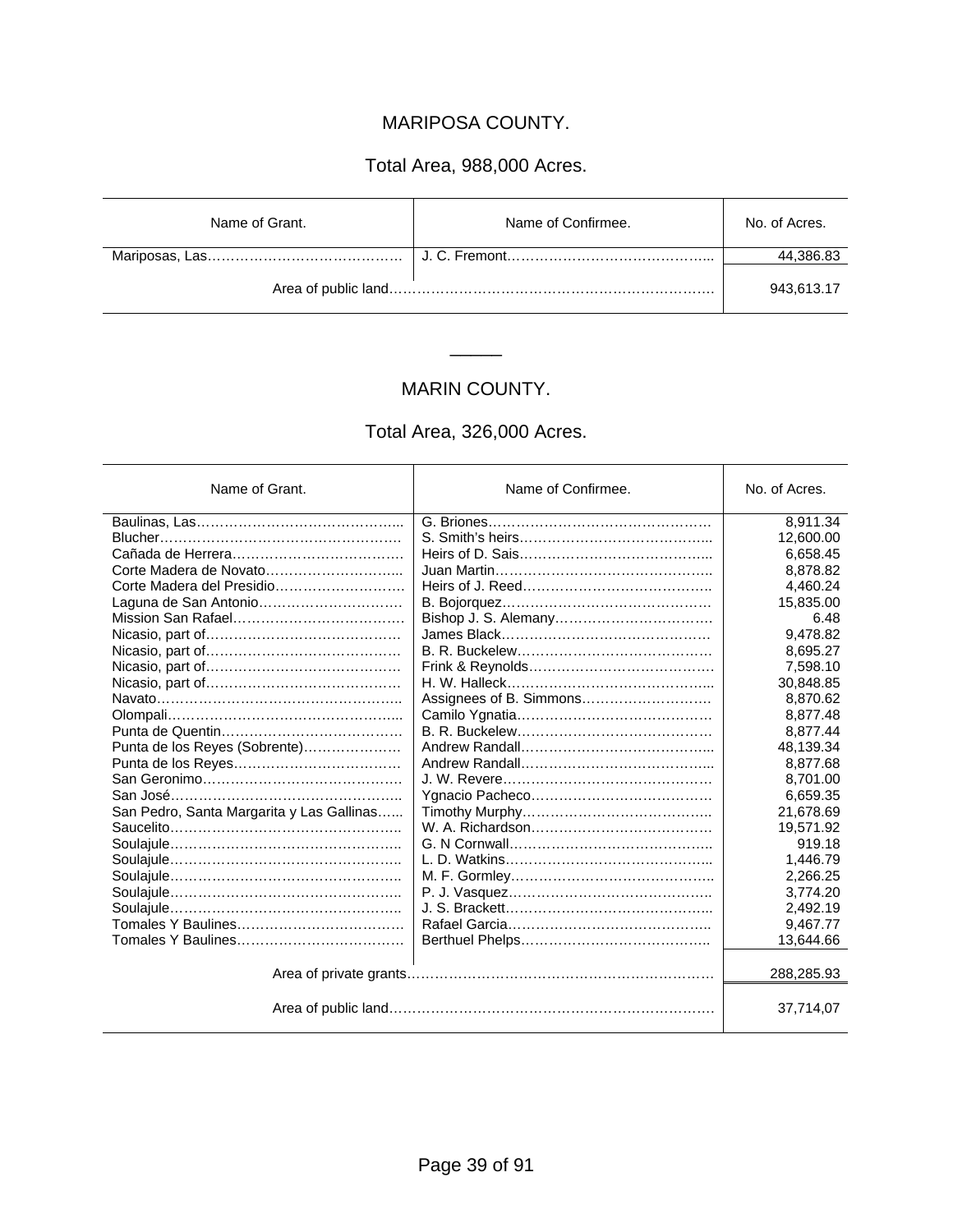### MENDOCINO COUNTY.

#### Total Area, 2,280,000 Acres.

| Name of Grant. | Name of Confirmee. | No. of Acres. |
|----------------|--------------------|---------------|
|                |                    | 17,754.38     |
|                |                    | 35,541.33     |
|                |                    | 53,295.71     |
|                |                    | 2.226.704.29  |

#### MERCED COUNTY.

 $\frac{1}{2}$ 

# Total Area, 1,260,000 Acres.

| Name of Grant.                         | Name of Confirmee. | No. of Acres. |
|----------------------------------------|--------------------|---------------|
|                                        |                    | 10,166.39     |
| Panoche de San Juan y los Carrisalitos |                    | 22,175.34     |
|                                        |                    | 24,321.43     |
|                                        |                    | 48,000.00     |
|                                        |                    | 104,663.16    |
|                                        |                    | 1,115,336.84  |

#### MODOC COUNTY.

\_\_\_\_\_

| 2.750.000 |
|-----------|
| 160.000   |
| 2.590.000 |

#### MONO COUNTY.

\_\_\_\_\_

| .790.000  |
|-----------|
| 55.000    |
| 1.735.000 |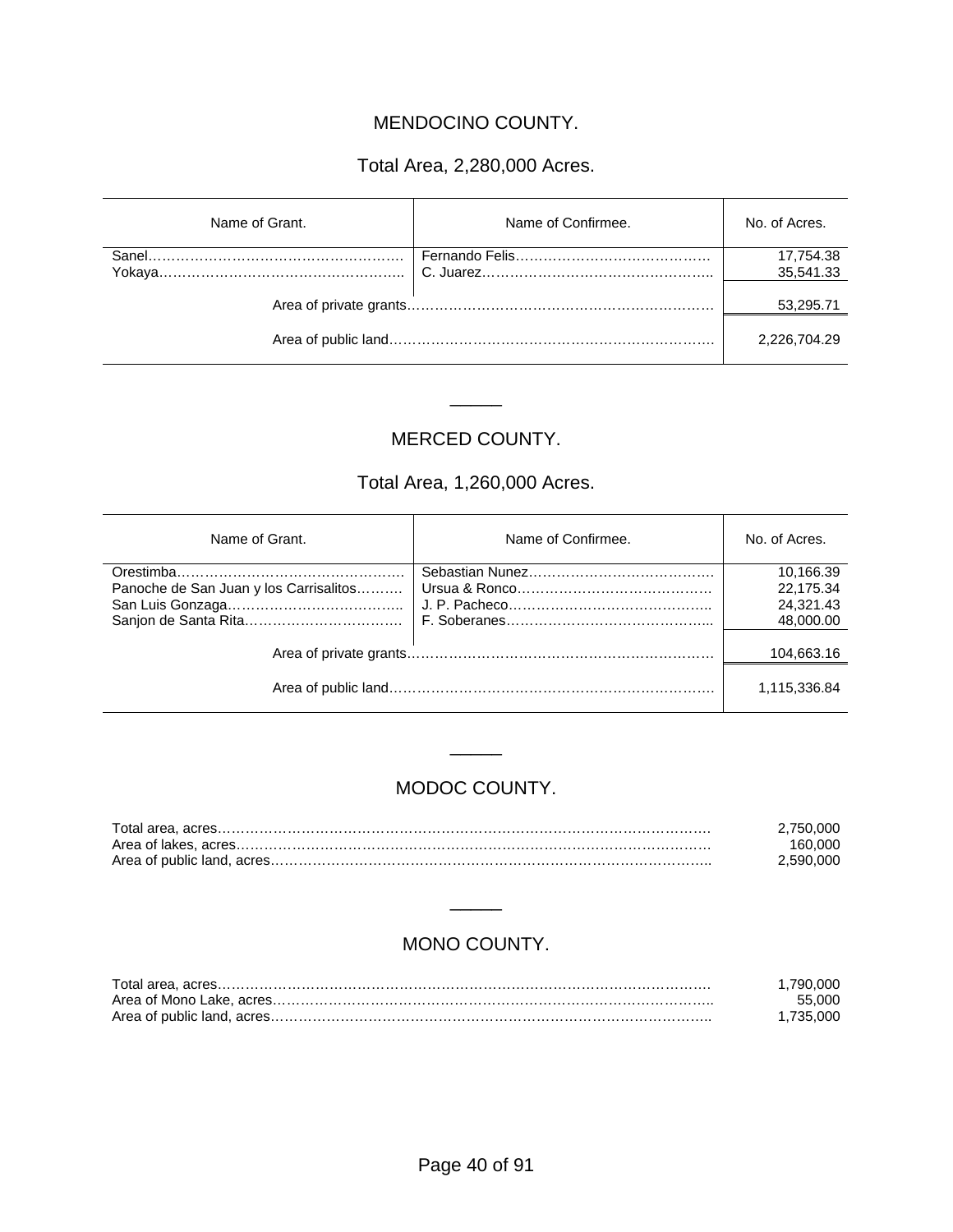# MONTEREY COUNTY.

# Total Area, 2,130,000 Acres.

| Name of Grant.                              | Name of Confirmee.         | No. of Acres.            |
|---------------------------------------------|----------------------------|--------------------------|
|                                             |                            | 3,322.56                 |
|                                             |                            | 5,941.12                 |
|                                             |                            | 2,971.26                 |
|                                             |                            | 16,523.35                |
| Bolsa Nuevo y Moro Cojo                     |                            | 39,901.34                |
|                                             |                            | 6,415.96                 |
| Bolsa de San Cayetano                       |                            | 8,866.43                 |
| Bolsa del Potrero y Moro Cajo or La Sagrada |                            |                          |
|                                             |                            | 6,915.77                 |
|                                             | Malarin, att'y for Estrada | 7,725.56                 |
| Cañada de la Carpenteria                    |                            | 2,236.13                 |
|                                             |                            | 4,366.80                 |
|                                             |                            | 4,482.38                 |
|                                             |                            | 1,392.00                 |
|                                             | Heirs of Feilpe Vasquez    | 2,737.44                 |
|                                             |                            | 13,302.00                |
|                                             |                            | 8,889.68                 |
|                                             |                            | 26,907.00                |
|                                             |                            | 8,794.02                 |
|                                             |                            | 4,434.77                 |
| Encinal y Buena Esperanza                   |                            | 13,391.64                |
| Gatos, Los or Santa Rita                    |                            | 4,424.46                 |
| Guadalupe y Llanitos de los Carneros        |                            | 8,858.44                 |
|                                             |                            | 2,179.50                 |
|                                             | J. M. & J. de M. Beronda   | 6,624.99                 |
|                                             |                            | 718.23                   |
|                                             |                            | 8,446.23                 |
| Amount brought forward                      |                            | 111,769.06<br>111,769.06 |
|                                             |                            | 43,280.90                |
|                                             |                            | 9.00                     |
|                                             |                            | 33.19                    |
|                                             |                            | 33.97                    |
|                                             |                            | 34.47                    |
|                                             |                            | 8,899.92                 |
| Monterey County, tract in                   |                            | 44.99                    |
|                                             |                            | 30,865.55                |
| Monterey County, tract in                   |                            | 33.00                    |
| Monterey County, tract in                   |                            | 1,106.03                 |
| Monterey County, tract in                   |                            | 112.83                   |
|                                             |                            | 4,591.71                 |
|                                             |                            | 6,633.29                 |
|                                             |                            | 8,642.21                 |
|                                             |                            | 4,411.56                 |
|                                             |                            | 8,900.17                 |
|                                             |                            | 6,584.32                 |
|                                             |                            | 4,426.46                 |
|                                             |                            | 13,329.28                |
|                                             |                            | 13,299.27                |
|                                             |                            | 16,938.98                |
| Potrero de San Carlos                       |                            | 4,306.98                 |
|                                             |                            | 2,666.51                 |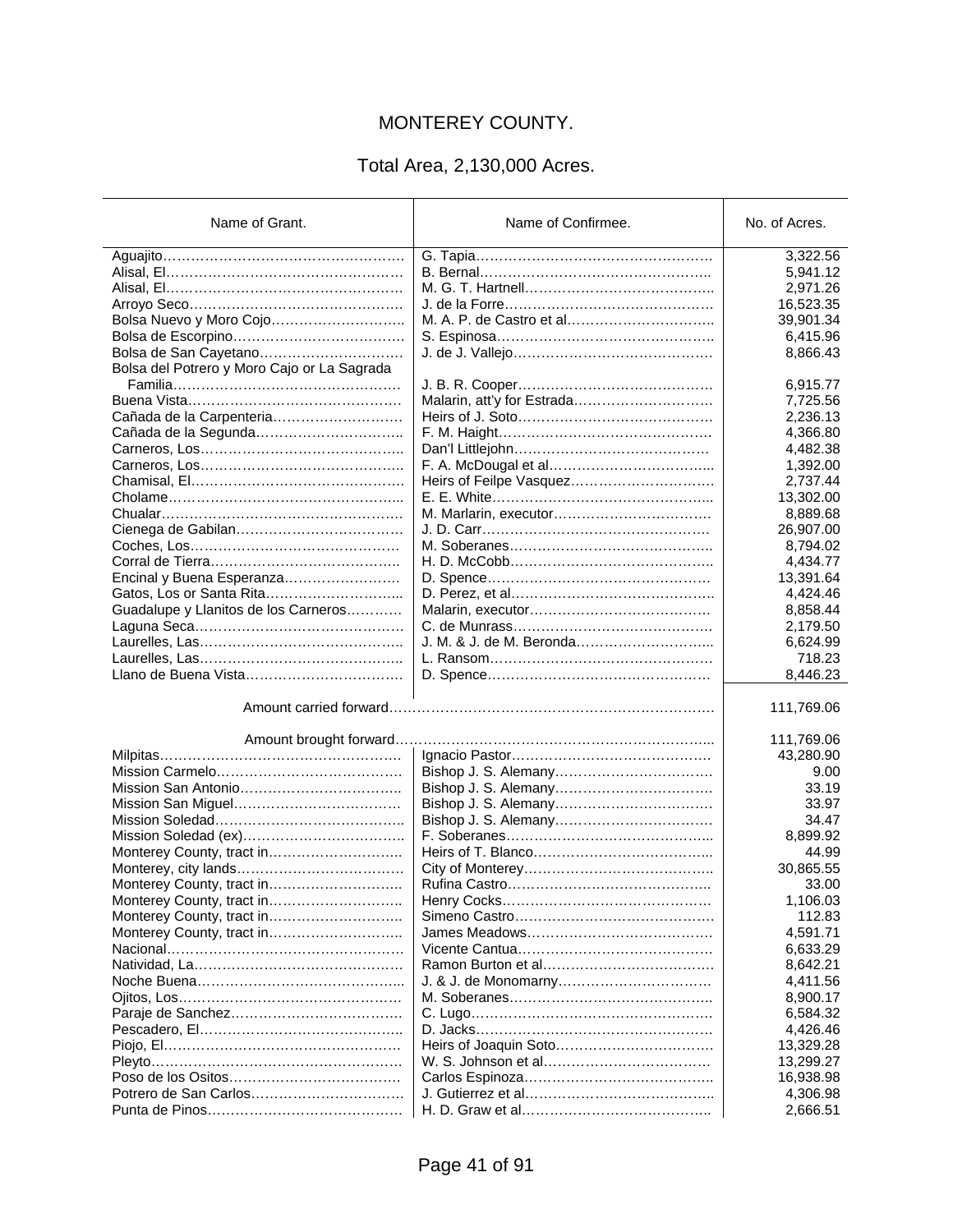|                               |  | 2.229.70     |
|-------------------------------|--|--------------|
| Rincon de la Puente del Monte |  | 15,218.62    |
| Rincon de las Salinas         |  | 2.220.02     |
|                               |  | 4.413.81     |
|                               |  | 6.671.08     |
|                               |  | 13.296.98    |
|                               |  | 13,345.02    |
|                               |  | 8,813.50     |
| San José y Sur Chiquito       |  | 8,876.00     |
|                               |  | 24.442.00    |
|                               |  | 21,884.38    |
|                               |  | 22.264.47    |
|                               |  | 8.874.72     |
|                               |  | 14,198.20    |
|                               |  | 19,979.01    |
|                               |  | 2,211.65     |
|                               |  | 10,241.88    |
|                               |  | 8.949.06     |
|                               |  | 5.668.41     |
|                               |  | 399.57       |
| Tularcitos…………………………………………    |  | 26,581.34    |
|                               |  | 37.69        |
| Vega del Rio del Pajaro       |  | 4,310.29     |
|                               |  | 6,674.00     |
|                               |  | 6.714.49     |
|                               |  |              |
|                               |  | 649.469.54   |
|                               |  | 1.480.530.46 |

# NAPA COUNTY.

\_\_\_\_\_

# Total Area, 505,000 Acres.

| Name of Grant.                                | Name of Confirmee. | No. of Acres. |
|-----------------------------------------------|--------------------|---------------|
|                                               |                    | 17,962.22     |
|                                               |                    | 8,545.72      |
|                                               |                    | 11,886.53     |
|                                               |                    | 17,762.44     |
|                                               |                    | 400.57        |
|                                               |                    | 80.48         |
|                                               |                    | 40.00         |
|                                               |                    | 877.53        |
|                                               |                    | 403.96        |
|                                               |                    | 40.00         |
|                                               |                    | 69.88         |
|                                               |                    | 307.05        |
|                                               |                    | 62.07         |
|                                               |                    | 335.28        |
| Entre Napa, part of or Los Carneros           |                    | 360.00        |
| Entre Napa, part of or Rincon de los Carneros |                    | 2.557.68      |
|                                               |                    | 10,704.04     |
|                                               |                    | 4,453.84      |
|                                               |                    | 8,872.79      |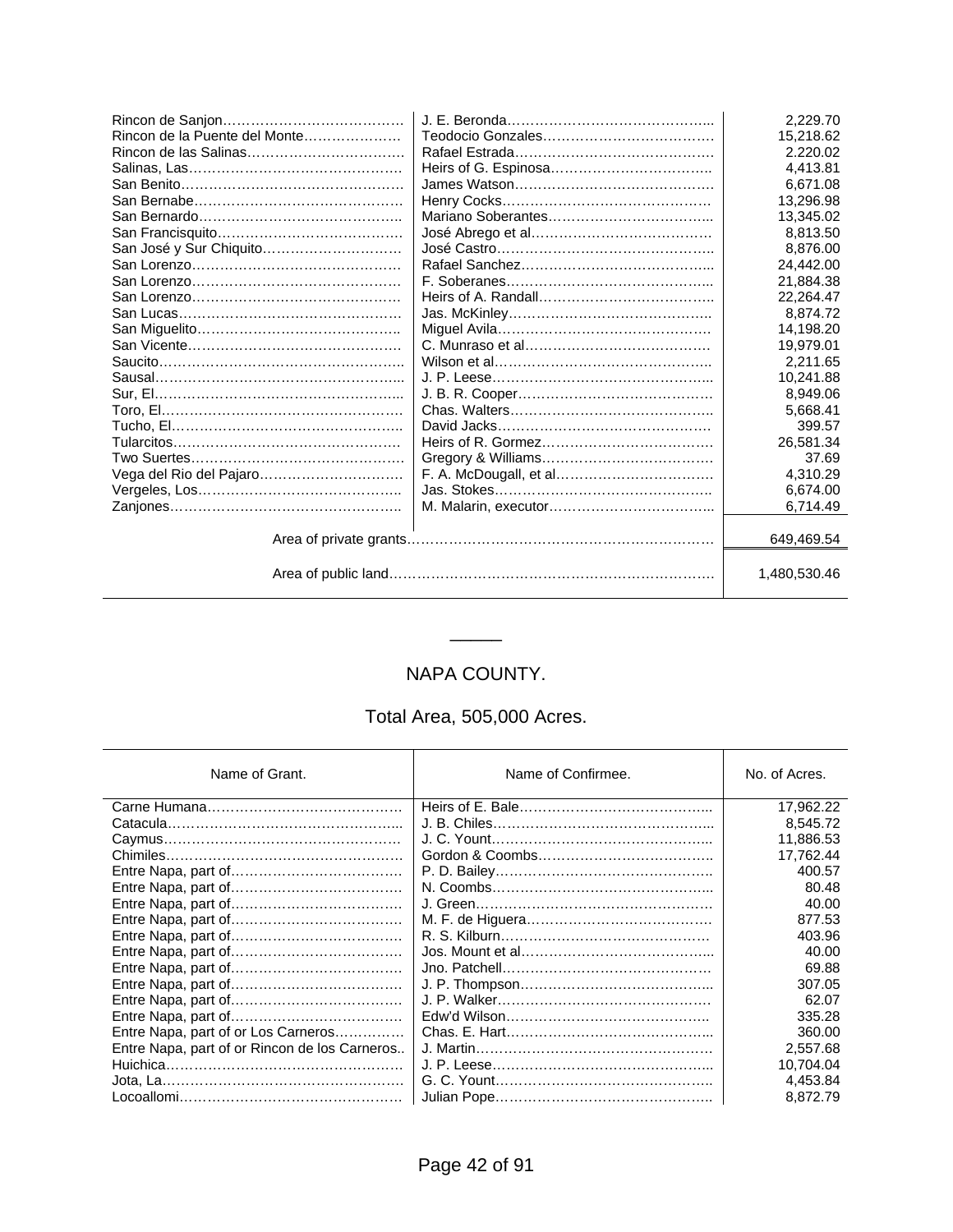| Malacomes, or Moristal y Plan de Agua |            |
|---------------------------------------|------------|
|                                       | 2,400.00   |
|                                       | 3,178.93   |
|                                       | 679.52     |
|                                       | 320.55     |
|                                       | 679.66     |
|                                       | 647.47     |
|                                       | 640.00     |
|                                       | 325.42     |
|                                       | 600.00     |
|                                       | 89.42      |
|                                       | 8,365.37   |
|                                       | 664.88     |
|                                       | 470.44     |
|                                       | 459.99     |
|                                       | 74.00      |
|                                       | 45.84      |
|                                       | 160.00     |
|                                       | 180.10     |
|                                       | 100.80     |
|                                       | 140.37     |
|                                       | 160.79     |
|                                       | 485.60     |
|                                       | 283.19     |
|                                       | 450.00     |
|                                       | 259.51     |
|                                       | 150.35     |
|                                       | 594.83     |
|                                       | 604.61     |
|                                       | 769.58     |
|                                       | 637.11     |
|                                       | 8,865.58   |
|                                       | 6,652.58   |
|                                       | 126,358.57 |
|                                       | 378,641.43 |

# NEVADA COUNTY.

\_\_\_\_\_

|  | All public land. |
|--|------------------|
|  |                  |

# PLACER COUNTY.

\_\_\_\_\_

| 915.000 |
|---------|
| 43.000  |
| 872.000 |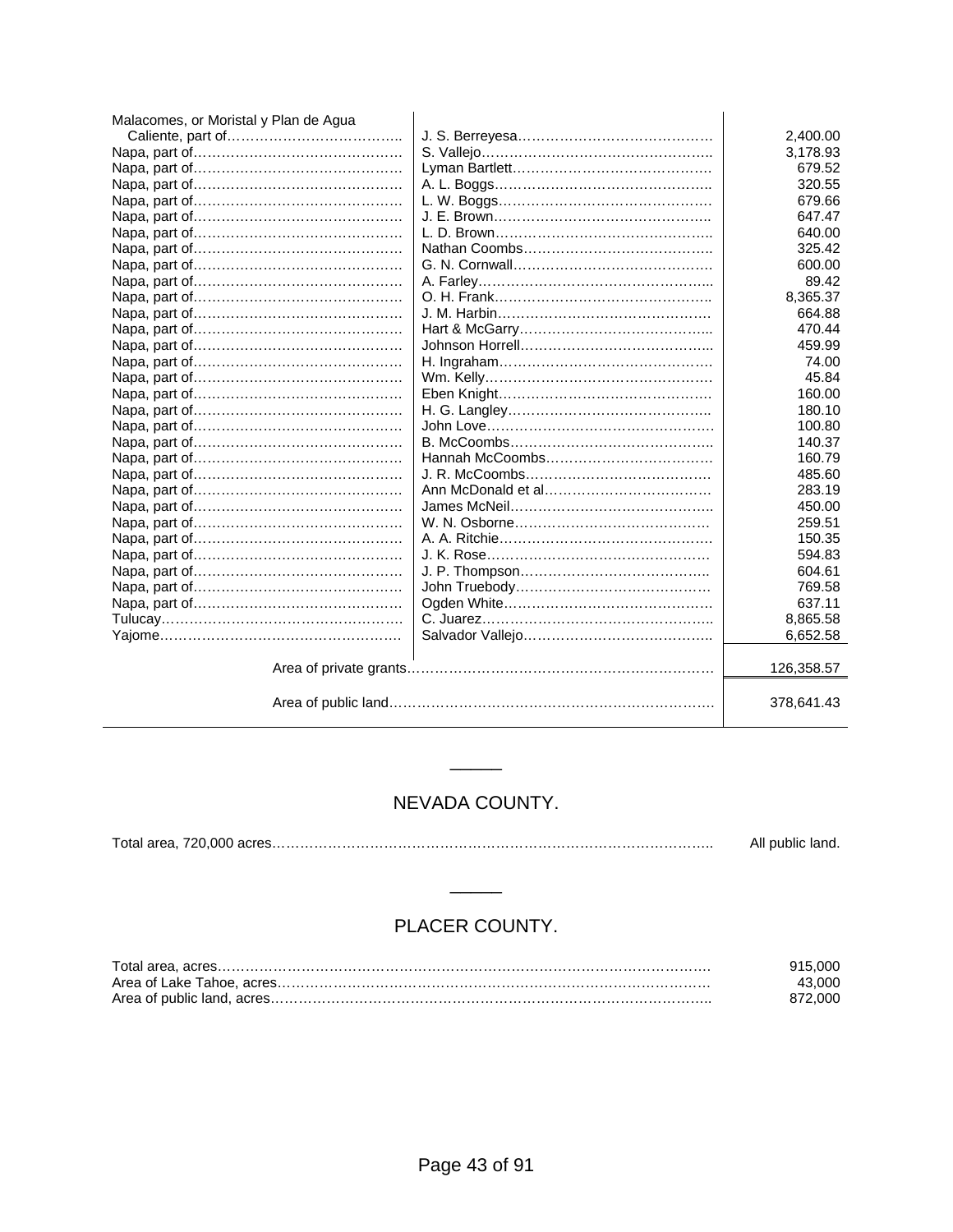#### PLUMAS COUNTY.

Total area, 1,700,000 acres……………………………………………………………………………….. All public land.

#### SACRAMENTO COUNTY.

 $\overline{\phantom{a}}$ 

#### Total Area, 620,000 Acres.

| Name of Grant.            | Name of Confirmee. | No. of Acres. |
|---------------------------|--------------------|---------------|
|                           |                    | 12,800.00     |
|                           |                    | 26,605.37     |
|                           |                    | 8.879.01      |
|                           |                    | 18,661.86     |
|                           |                    | 44.371.42     |
|                           |                    | 35,521.36     |
|                           |                    | 19.982.70     |
| Sanjon de los Moquelumnes |                    | 35.508.14     |
|                           |                    | 202.329.86    |
|                           |                    | 417.670.14    |

#### SAN BENITO COUNTY.

\_\_\_\_\_

#### Total Area, 676,000 Acres.

| Name of Grant.                           | Name of Confirmee. | No. of Acres. |
|------------------------------------------|--------------------|---------------|
| Aromitas, Las y Agua Caliente            |                    | 8.059.69      |
| Ausaymas y San Felipe                    |                    | 11.744.34     |
|                                          |                    | 6.794.76      |
|                                          |                    | 236.70        |
|                                          |                    | 21,873.72     |
| Cienega de los Paicines                  |                    | 8.917.52      |
|                                          |                    | 16,016.30     |
|                                          |                    | 6.659.91      |
| Mission San Juan Bautista                |                    | 55.13         |
|                                          |                    | 31,052.18     |
|                                          |                    | 7.424.69      |
| San Juan Bautista, tract near Mission of |                    | 4.493.00      |
| San Juan Bautista, tract near Mission of |                    | 401.25        |
|                                          |                    | 34.619.65     |
|                                          |                    | 22,843.95     |
| Santa Ana y Quien Sabe                   |                    | 48,822.60     |
|                                          |                    | 2,085.82      |
|                                          |                    |               |
|                                          |                    | 233.101.21    |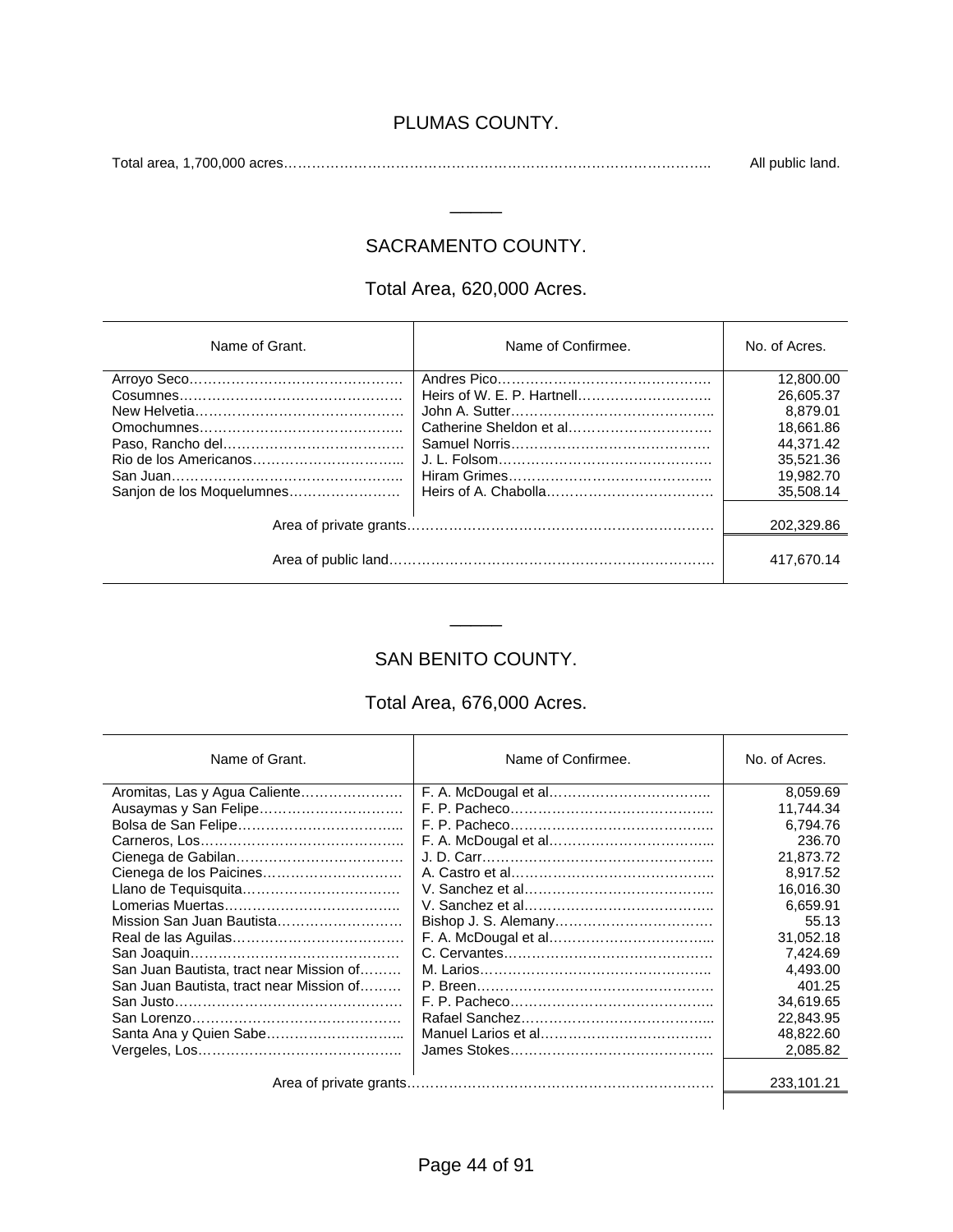#### SAN BERNARDINO COUNTY.

\_\_\_\_\_

#### Total Area, 13,550 Acres.

| Name of Grant.                            | Name of Confirmee.         | No. of Acres.               |
|-------------------------------------------|----------------------------|-----------------------------|
|                                           |                            | 2.000.00                    |
|                                           |                            | 13.045.20                   |
|                                           |                            | 33,819.11                   |
|                                           |                            | 6.749.99                    |
|                                           |                            | 30,144.88                   |
|                                           |                            | 4.431.47                    |
|                                           |                            | 35.009.41                   |
| San Jacinto Nuevo y Potrero               | T. W. Sutherland, guardian | 24,800.00                   |
| San Jacinto y San Gregario, tract between |                            | 4.439.57                    |
|                                           |                            | 22,234.20                   |
| Santa Ana de Chino, addition              |                            | 13.366.16                   |
|                                           |                            | 17,706.89                   |
|                                           |                            | 17.774.19                   |
|                                           |                            | 48.847.28                   |
|                                           |                            | 274,448.35<br>13,275,551.65 |

# SAN FRANCISCO COUNTY.

\_\_\_\_\_

#### Total Area, 27,000 Acres.

| Name of Grant.                            | Name of Confirmee. | No. of Acres. |
|-------------------------------------------|--------------------|---------------|
|                                           |                    | 20.47         |
| Cañada de Guadalupe la Visitacion y Rodeo |                    |               |
| Viejo.                                    |                    | 200.00        |
| Cañada Guadalupe y Rodeo Viejo            |                    | 382.93        |
|                                           |                    | 1,519.33      |
|                                           |                    | 2.04          |
|                                           |                    | 8.56          |
|                                           |                    | 0.44          |
| Mission Dolores, one lot in               |                    | 0.50          |
|                                           |                    | 28.41         |
| Mission Dolores, Suerte in                |                    | 5.86          |
|                                           |                    | 1.77          |
| Rincon de las Salinas y Potrero Viejo     |                    | 4,356.40      |
| San Francisco, Pueblo                     |                    | 12.643.44     |
|                                           |                    | 120.00        |
| San Francisco, two lots in                |                    | 3.83          |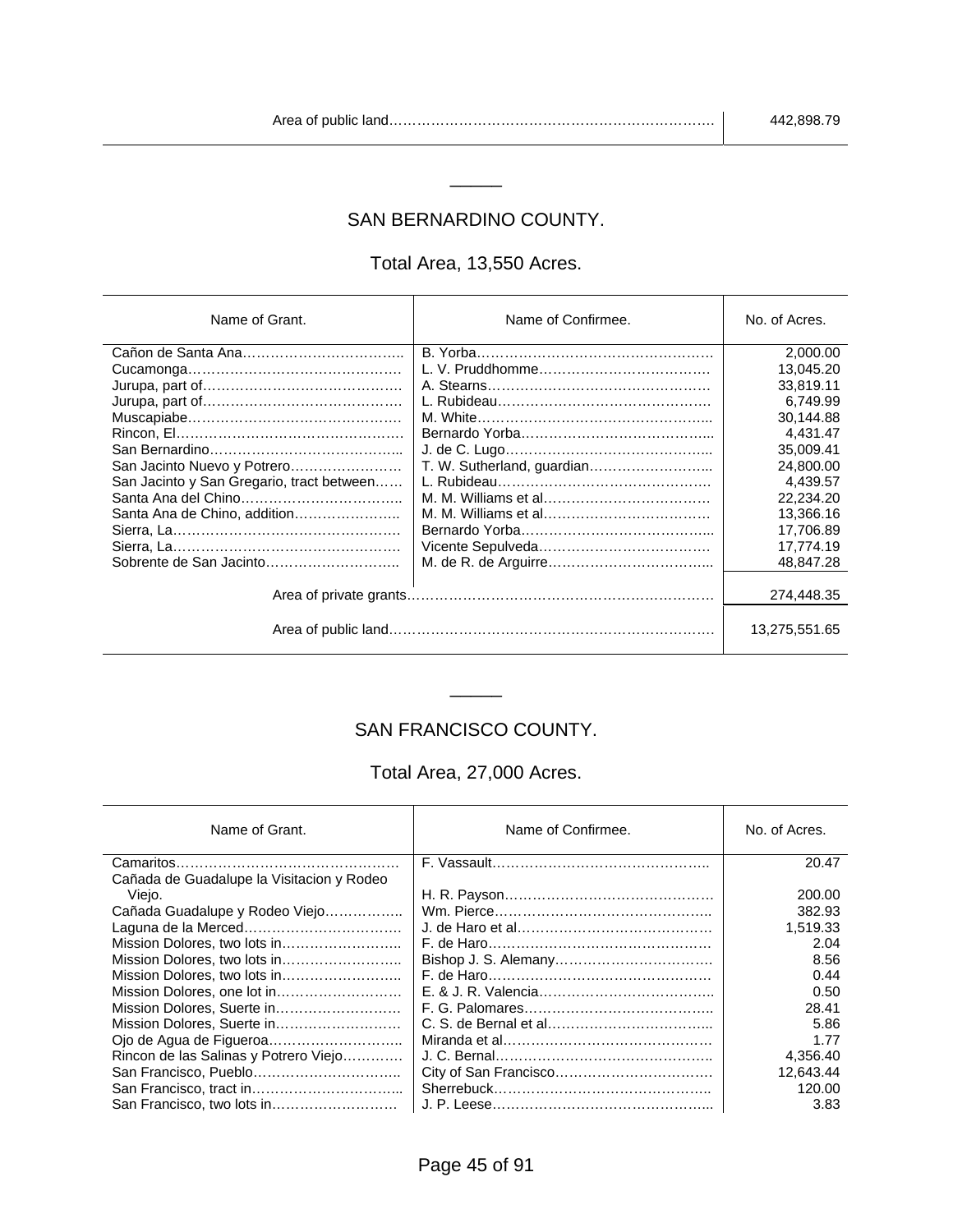|  |  | 4.428.38  |
|--|--|-----------|
|  |  | 23,722.36 |
|  |  | 3.277.64  |

# SAN DIEGO COUNTY.

\_\_\_\_

#### Total Area, 9,580,000 Acres.

| Name of Grant.                         | Name of Confirmee.         | No. of Acres. |
|----------------------------------------|----------------------------|---------------|
|                                        |                            |               |
|                                        |                            | 13,311.01     |
|                                        |                            | 2.288.00      |
|                                        |                            | 48,799.85     |
| Cañada de San Vicente y Mesa del Padre |                            |               |
|                                        |                            | 13,316.13     |
|                                        |                            | 28.39         |
|                                        |                            | 2,174.25      |
|                                        |                            | 35,501.32     |
|                                        |                            | 4,431.03      |
|                                        |                            | 13,298.59     |
|                                        |                            | 2,219.41      |
|                                        |                            | 4,185.46      |
|                                        |                            | 8,881.16      |
|                                        |                            | 8,926.22      |
|                                        |                            | 13,338.84     |
|                                        |                            | 22.21         |
|                                        |                            | 58,875.38     |
|                                        |                            | 53.39         |
|                                        |                            | 13,322.90     |
|                                        |                            | 26,631.94     |
|                                        |                            | 6,657.98      |
|                                        | Victorio Domingues et al   | 4,437.16      |
|                                        |                            | 26,597.96     |
|                                        |                            | 13,309.60     |
|                                        |                            | 8,486.01      |
|                                        |                            | 12,653.77     |
|                                        |                            | 17,763.07     |
|                                        |                            | 47,323.08     |
|                                        |                            | 8,824.71      |
|                                        |                            | 35,503.03     |
| San Jacinto Nuevo y Potrero            | T. W. Sutherland, guardian | 24,823.67     |
|                                        |                            | 26,688.93     |
| Santa Margarita y Las Flores           |                            | 133,440.78    |
|                                        |                            | 47,815.10     |
|                                        |                            | 17,719.40     |
|                                        |                            | 26,608.94     |
| Temecula, lands in Valley of           |                            | 2,233.42      |
| Valle de Pamo, or Santa Maria          |                            | 17,708.85     |
|                                        |                            | 9,972.08      |
| Vallecitos de San Marcos               |                            | 8,975.17      |
|                                        |                            | 17,634.06     |
|                                        |                            |               |
|                                        |                            | 758,782.25    |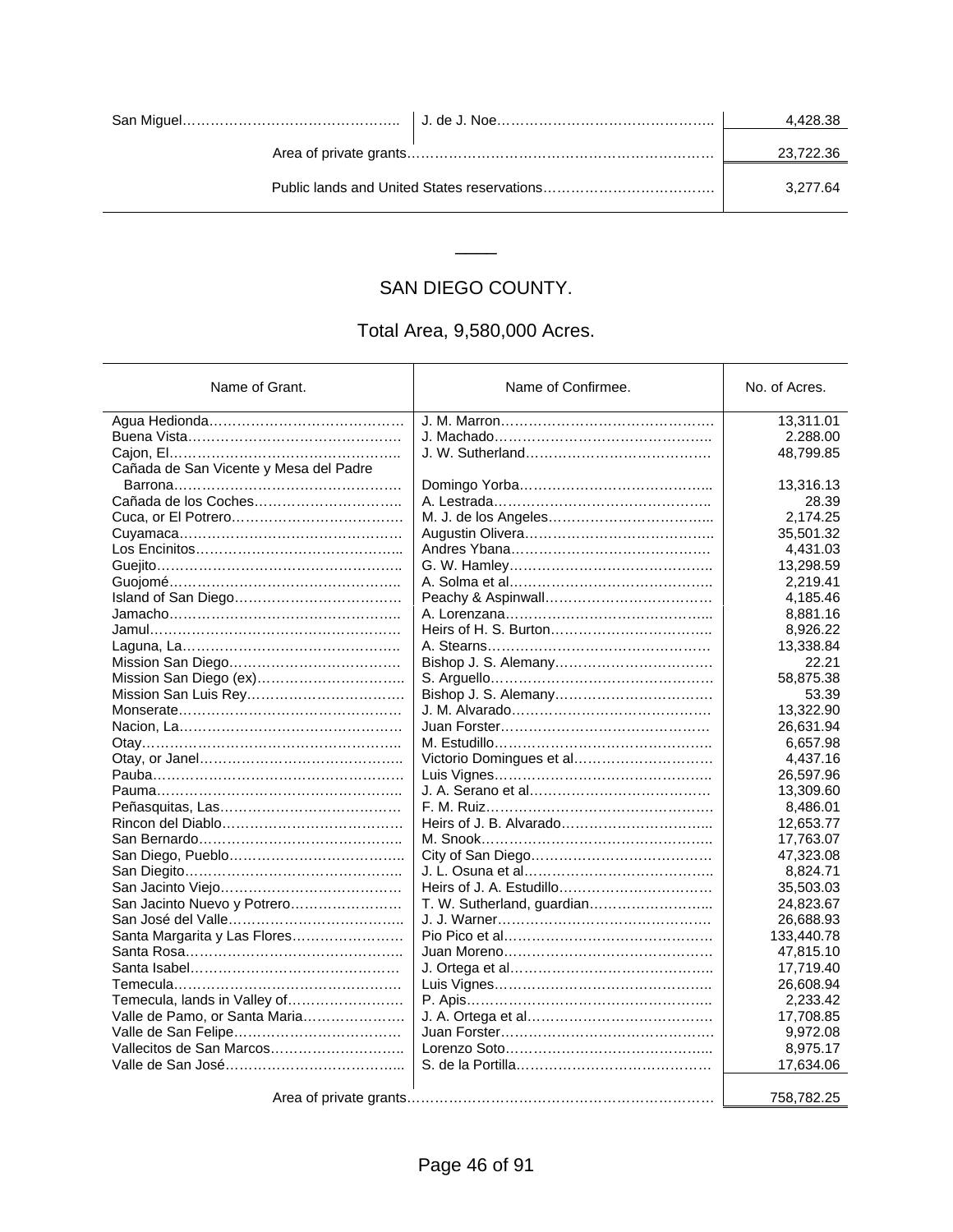#### SAN JOAQUIN COUNTY.

\_\_\_\_\_

#### Total Area, 876,800 Acres.

| Name of Grant.         | Name of Confirmee. | No. of Acres. |
|------------------------|--------------------|---------------|
|                        |                    | 2,200.00      |
| Campo de las Francesas |                    | 48,747.03     |
|                        |                    | 19,300.00     |
|                        |                    | 35,457.39     |
|                        |                    | 4,680.00      |
|                        |                    |               |
|                        |                    | 110,384.42    |
|                        |                    | 766,415.58    |

#### SAN LUIS OBISPO COUNTY.

\_\_\_\_\_

#### Total Area, 2,290,000 Acres.

| Name of Grant.                     | Name of Confirmee. | No. of Acres. |
|------------------------------------|--------------------|---------------|
|                                    |                    | 4,437.29      |
|                                    |                    | 39,224.81     |
|                                    |                    | 4.348.23      |
|                                    |                    | 14,335.22     |
| Cañada de los Osos y Pecho y Islay |                    | 32,430.76     |
|                                    |                    | 13,319.82     |
|                                    |                    | 3.166.99      |
|                                    |                    | 30.911.20     |
|                                    |                    | 22,193.21     |
|                                    |                    | 48,827.50     |
|                                    |                    | 12,800.00     |
|                                    |                    | 22,152.99     |
|                                    |                    | 15,684.95     |
| Huerte de Romualdo or El Chorro    |                    | 117.13        |
|                                    |                    | 4,157.02      |
|                                    |                    | 52.72         |
| Mission San Luis Obispo, lot in    |                    | 1.00          |
|                                    |                    | 8,845.49      |
|                                    |                    | 37,887.91     |
|                                    |                    | 25,993.18     |
|                                    |                    | 48,805.59     |
|                                    |                    | 8,838.89      |
| Potrero de San Luis Obispo         |                    | 3,506.33      |
|                                    |                    | 700.00        |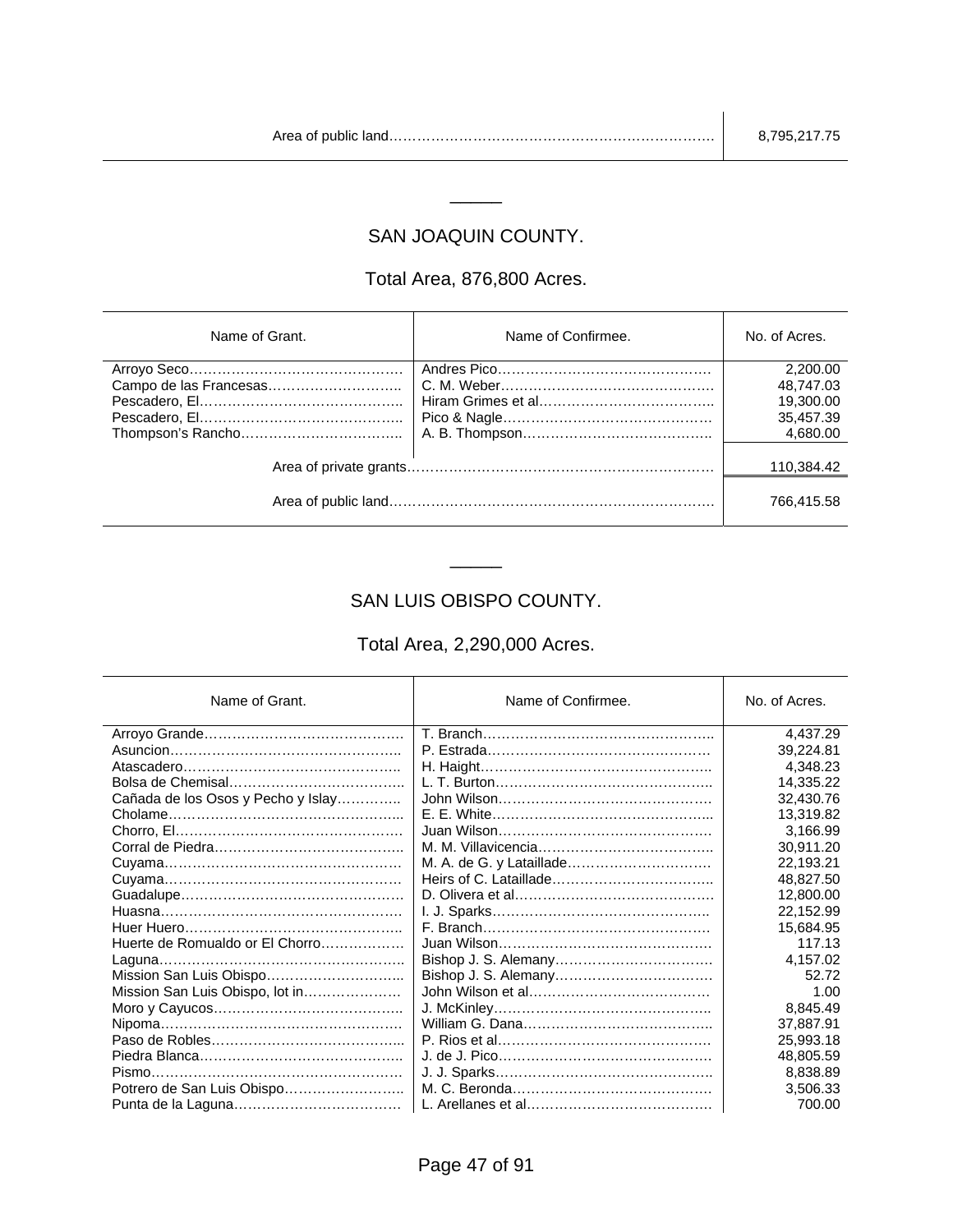|         | 4.379.42     |
|---------|--------------|
|         | 8.893.35     |
|         | 1.00         |
|         | 4.389.56     |
|         | 22.135.89    |
|         | 4.468.81     |
|         | 165.76       |
|         | 16,954.83    |
|         | 17.734.94    |
|         | 13.183.62    |
|         | 17.774.12    |
| Sisquec | 70.00        |
|         | 45,324.27    |
|         | 2.950.00     |
|         |              |
|         | 561,073.80   |
|         |              |
|         | 1.728.926.17 |
|         |              |

# SAN MATEO COUNTY.

\_\_\_\_\_

### Total Area, 293,760 Acres.

| Name of Grant.                               | Name of Confirmee.               | No. of Acres. |
|----------------------------------------------|----------------------------------|---------------|
| Arroyo de los Pilarcitos or Miramontes       |                                  | 4,424.11      |
|                                              |                                  | 14,639.19     |
|                                              |                                  | 4.438.67      |
| Cañada Guadalupe la Visitacion y Rodeo Viejo |                                  | 5,273.47      |
| Cañada Guadalupe y Rodeo Vieja               |                                  | 560.00        |
|                                              |                                  | 12.545.01     |
| Cañada de Verde Arroyo de la Purisima        |                                  | 8.905.58      |
|                                              |                                  | 3,565.91      |
|                                              |                                  | 7,766.35      |
|                                              |                                  | 4.436.18      |
|                                              |                                  | 10,500.00     |
|                                              |                                  | 4,448.27      |
|                                              |                                  | 700.00        |
|                                              | M. de la S. O. de Arguello et al | 35,240.47     |
|                                              |                                  | 17,753.15     |
| Rincon de las Salinas y Potrero Viejo        |                                  | 90.00         |
| San Antonio or Pescadero                     |                                  | 3.282.22      |
|                                              |                                  | 13,344.15     |
|                                              |                                  | 4,439.31      |
|                                              |                                  | 6,438.80      |
|                                              |                                  | 15.00         |
|                                              |                                  | 8,926.46      |
|                                              |                                  | 171,732.30    |
|                                              |                                  | 122,027.70    |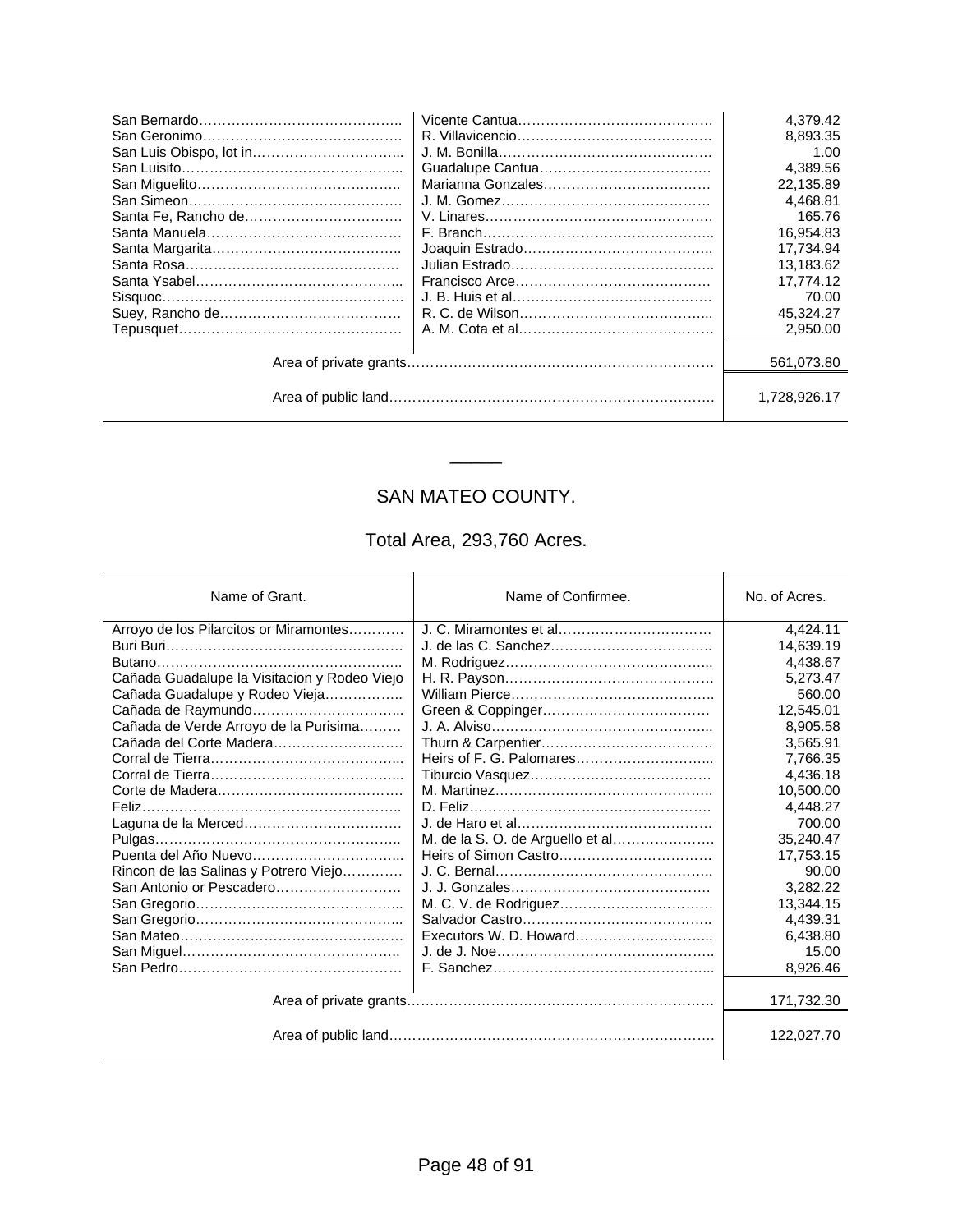# SANTA BARBARA COUNTY.

#### Total Area, 1,450,000 Acres.

| Name of Grant.                         | Name of Confirmee.                        | No. of Acres.         |
|----------------------------------------|-------------------------------------------|-----------------------|
|                                        |                                           | 48,803.38             |
| Cañada de Salsipuedes                  |                                           | 6,656.21              |
|                                        |                                           | 8,875.76              |
| Cañada de los Pimos, or College Rancho |                                           | 35,499.37             |
|                                        |                                           | 8,841.21              |
|                                        |                                           | 28.15                 |
|                                        | M. A. de la G. y Lataillade               | 13,322.29             |
|                                        |                                           | 15,534.76             |
|                                        |                                           | 4,426.10              |
|                                        |                                           | 19,608.23             |
|                                        |                                           | 52,760.33             |
|                                        |                                           | 62,696.49             |
|                                        |                                           | 42,184.93             |
|                                        |                                           | 48,703.91             |
|                                        |                                           | 42,085.44             |
| Lomas de la Purificacion               |                                           | 13,341.30             |
|                                        |                                           | 14,927.62             |
|                                        |                                           | 14.04                 |
|                                        |                                           | 283.13                |
|                                        |                                           | 17.35                 |
| Mission Vieja de la Purisima           | <u>J. &amp; J. Carillo………………………………………</u> | 4.413.60              |
|                                        |                                           | 13,284.50             |
| Nuestra Señora del Refugio             |                                           | 26,529.30             |
|                                        |                                           | 3,281.70              |
|                                        |                                           | 25,948.42             |
| Prietos y Najalayegua                  |                                           | 48,728.67             |
| Punta de la Concepcion                 |                                           | 24,992.04             |
|                                        |                                           | 4,459.63              |
|                                        |                                           | 26,634.31             |
|                                        |                                           | 221.68                |
|                                        |                                           | 35,575.10             |
|                                        |                                           |                       |
| Santa Barbara, Pueblo                  |                                           | 4,438.00<br>17,826.17 |
|                                        |                                           |                       |
|                                        |                                           | 13,316.05             |
|                                        |                                           | 15,525.55             |
|                                        |                                           | 35,415.90             |
|                                        |                                           | 3,600.00              |
|                                        |                                           | 5,950.75              |
|                                        |                                           | 8,919.00              |
|                                        |                                           | 8,874.60              |
| Todos Santos y San Antonio             |                                           | 20,772.17             |
|                                        |                                           | 4,458.10              |
|                                        |                                           | 791,775.24            |
|                                        |                                           | 658,224.76            |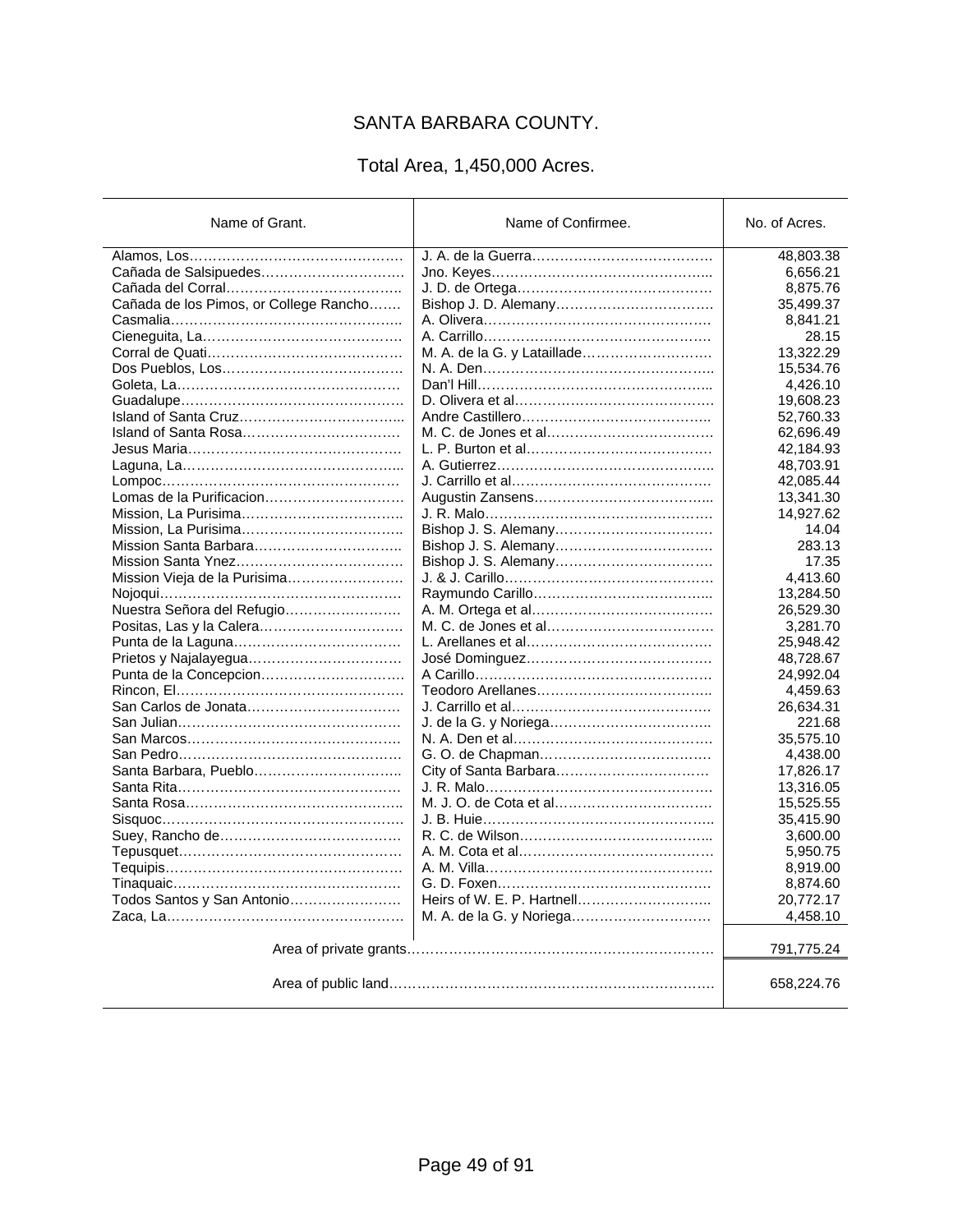# SANTA CLARA COUNTY.

# Total Area, 830,000 Acres.

| Name of Grant.                           | Name of Confirmee.       | No. of Acres. |
|------------------------------------------|--------------------------|---------------|
|                                          |                          | 26,518.68     |
| Ausaymas y San Felipe                    |                          | 23,760.00     |
| Cañada de los Capitancillos              |                          | 1,109.67      |
|                                          |                          | 15,704.10     |
| Cañada de San Felipe y los Animas        |                          | 8,787.80      |
|                                          |                          | 3,360.48      |
|                                          |                          | 2,219.34      |
|                                          |                          | 2,218.05      |
| Embarcardero de Santa Clara              |                          | 179.60        |
|                                          |                          | 39,950.92     |
|                                          |                          | 4,540.44      |
|                                          |                          | 19,972.92     |
|                                          |                          | 4,457.66      |
|                                          |                          | 19.95         |
| Mission Santa Clara, lot in              |                          | 10.00         |
|                                          |                          | 8,927.10      |
|                                          |                          | 4,454.08      |
| Pastoria de las Borregas                 |                          | 4,894.35      |
|                                          |                          | 8,898.78      |
|                                          |                          | 4,166.78      |
|                                          |                          | 1,695.90      |
|                                          |                          | 1,939.03      |
|                                          |                          | 366.29        |
|                                          |                          |               |
|                                          |                          | 4,438.94      |
|                                          |                          | 13,308.85     |
| Rincon de San Francisquita               |                          | 8,418.21      |
|                                          |                          | 2,200.19      |
|                                          |                          | 1,844.54      |
|                                          |                          | 2,308.17      |
|                                          |                          | 6,631.44      |
| Rinconada del Arroyo de San Francisquito |                          | 2,229.84      |
|                                          |                          | 9,400.00      |
|                                          |                          | 4,440.31      |
| San Francisco de las Llagas              |                          | 22,283.24     |
|                                          |                          | 1,471.00      |
|                                          |                          | 65,132.06     |
|                                          |                          | 8,879.54      |
|                                          |                          | 24,500.00     |
|                                          | M. Z. B. Berreyesa et al | 4,438.36      |
|                                          |                          | 4,460.67      |
| San Ysidro…………………………………                  |                          | 4,438.65      |
|                                          |                          | 710.14        |
|                                          |                          | 358.51        |
|                                          |                          | 9,647.13      |
|                                          |                          | 8,875.46      |
|                                          |                          | 4,394.35      |
|                                          |                          | 2,217.09      |
|                                          |                          | 11,079.93     |
|                                          |                          | 24,331.69     |
|                                          |                          | 441,189.23    |
|                                          |                          | 388,810.77    |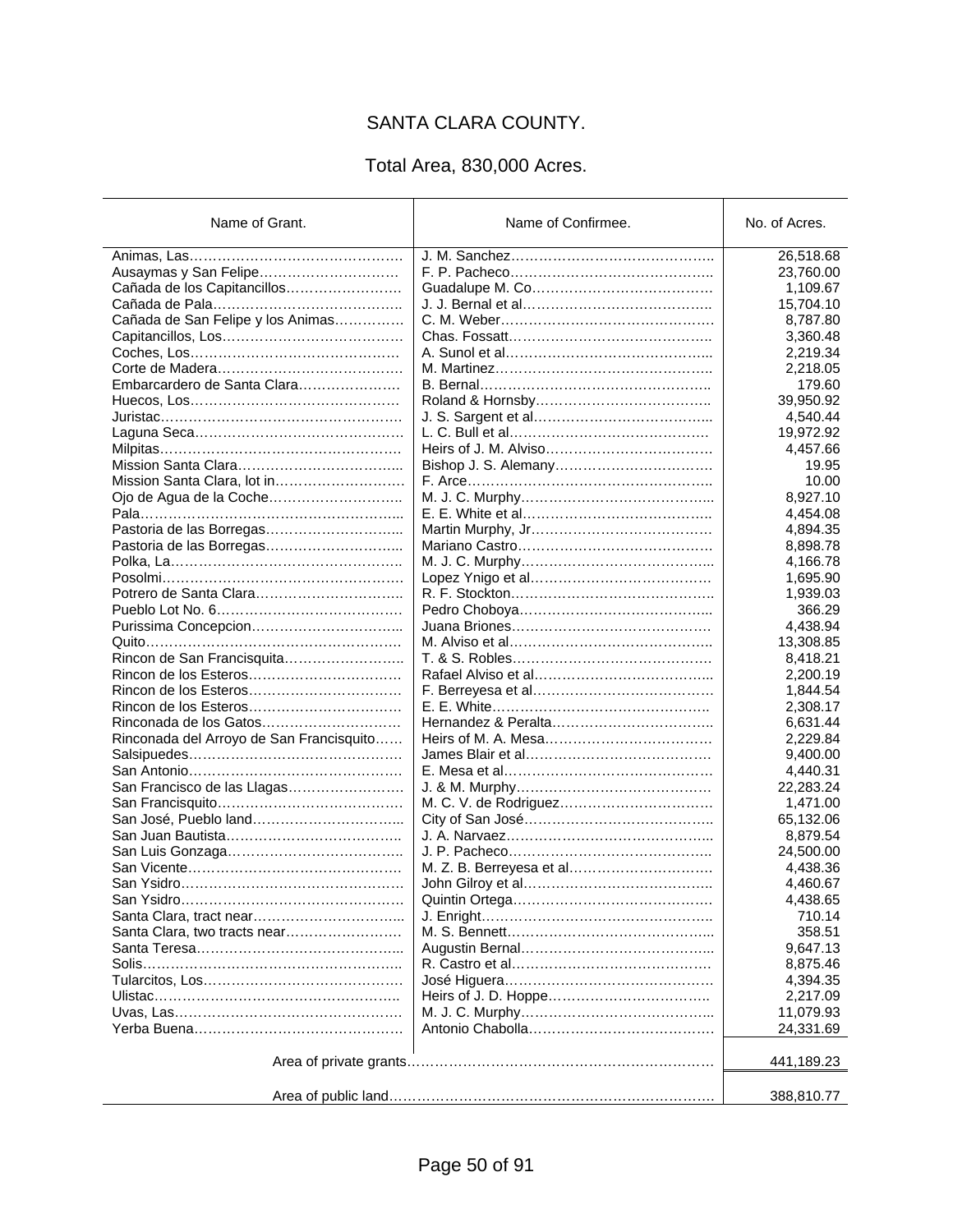# SANTA CRUZ COUNTY.

#### Total Area, 280,000 Acres.

| Name of Grant.                             | Name of Confirmee. | No. of Acres. |
|--------------------------------------------|--------------------|---------------|
| Agua Puerca y San Francas                  |                    | 4,421.52      |
|                                            |                    | 48.00         |
|                                            |                    | 6,685.91      |
| Aromitas, Las, y Agua Caliente             |                    | 600.00        |
|                                            |                    | 4,418.10      |
|                                            |                    | 1,473.07      |
|                                            |                    | 5,496.50      |
| Cañada del Rincon en el Rio de San Lorenzo |                    |               |
|                                            |                    | 5,826.86      |
|                                            |                    | 2,224.79      |
|                                            |                    | 15,440.02     |
|                                            |                    | 2,304.75      |
|                                            |                    | 54.26         |
|                                            |                    | 16.94         |
| Protrero y Rincon de San Pedro de Reglado  |                    | 91.53         |
|                                            |                    | 12,147.12     |
|                                            |                    | 21,801.37     |
|                                            |                    | 8.911.53      |
|                                            |                    | 4,436.78      |
|                                            |                    | 10,802.60     |
|                                            |                    | 1,668.03      |
|                                            |                    | 32,702.41     |
|                                            |                    | 176.03        |
|                                            |                    | 2,658.21      |
|                                            |                    |               |
|                                            |                    | 144,406.33    |
|                                            |                    | 135,593.67    |

#### SHASTA COUNTY.

 $\overline{\phantom{a}}$ 

#### Total Area, 2,410,000 Acres.

| Name of Grant. | Name of Confirmee. | No. of Acres. |
|----------------|--------------------|---------------|
|                |                    | 26,632.09     |
|                |                    | 2,383,367.91  |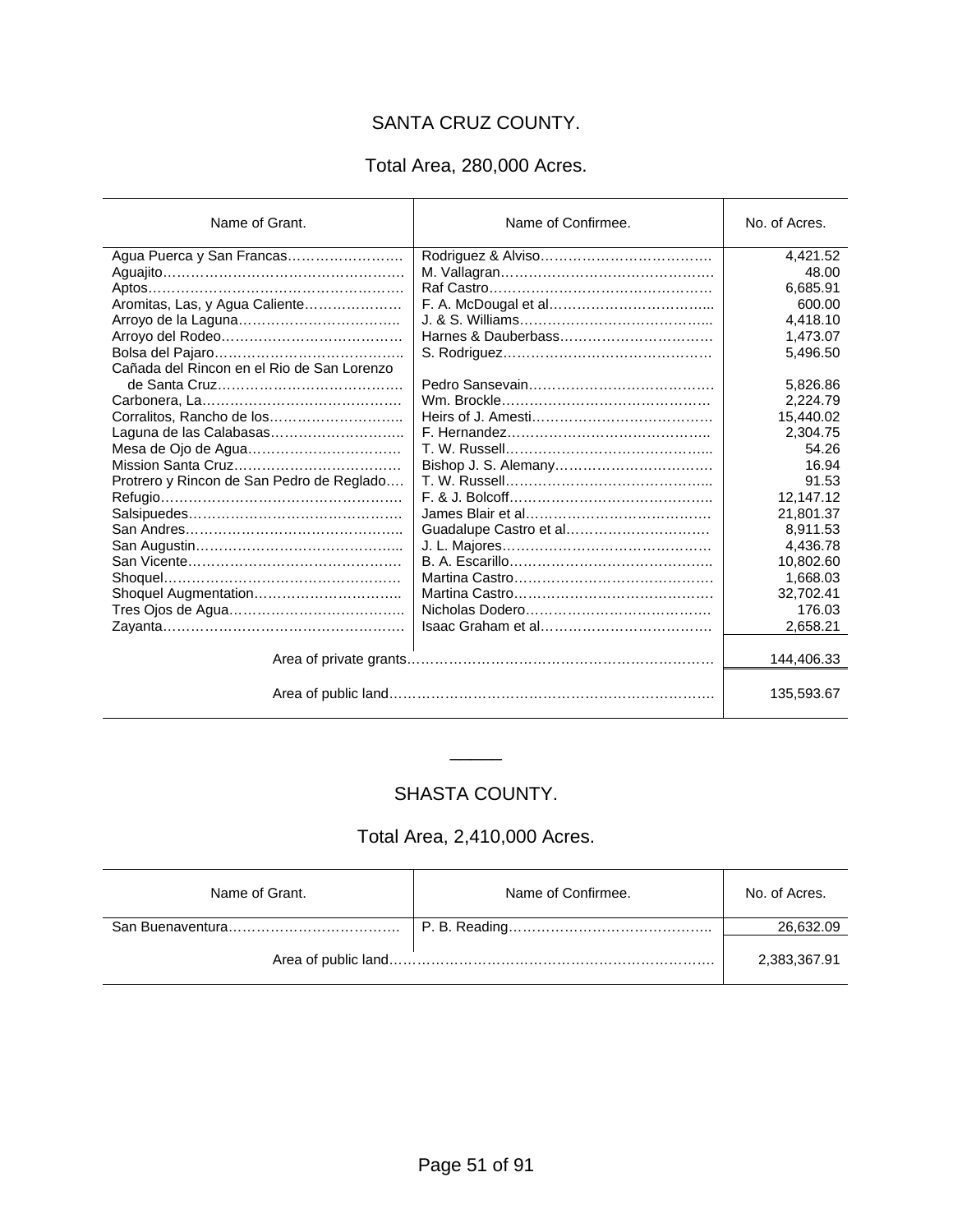#### SIERRA COUNTY.

Total area, 500,000 acres………………………………………………………………………………….. All public land.

#### SISKIYOU COUNTY.

 $\overline{\phantom{a}}$ 

| 3.890.000 |
|-----------|
| 77.000    |
| 3.813.000 |

#### SONOMA COUNTY.

\_\_\_\_\_

#### Total Area, 960,000 Acres.

| Name of Grant.                       | Name of Confirmee. | No. of Acres. |
|--------------------------------------|--------------------|---------------|
|                                      |                    | 212.25        |
| Agua Caliente, part of               |                    | 1,864.23      |
|                                      |                    | 591.87        |
|                                      |                    | 550.86        |
|                                      |                    | 13,316.00     |
|                                      |                    | 14,159.42     |
|                                      |                    | 35,487.53     |
| Cabeza de Santa Rosa, part of        |                    | 4,500.42      |
| Cabeza de Santa Rosa, part of        |                    | 336.19        |
| Cabeza de Santa Rosa, part of        |                    | 1,667.68      |
| Cabeza de Santa Rosa, part of        |                    | 640.14        |
| Cabeza de Santa Rosa, part of        |                    | 256.16        |
| Cabeza de Santa Rosa, part of        |                    | 1,484.82      |
|                                      |                    | 10,786.51     |
|                                      |                    | 8,780.81      |
|                                      |                    | 26,788.36     |
|                                      |                    | 17,238.60     |
|                                      |                    | 8,849.13      |
|                                      |                    | 17,580.01     |
|                                      |                    | 18,833.86     |
|                                      |                    | 8,000.00      |
|                                      |                    | 176.58        |
|                                      |                    | 12,480.00     |
|                                      |                    | 13,316.03     |
| Malacomes or Moristul, part of       |                    | 2,559.94      |
| Malacomes or Moristul y Plan de Agua |                    |               |
|                                      |                    | 15,342.72     |
|                                      |                    | 14.20         |
|                                      |                    | 17,892.42     |
|                                      |                    | 17,760.75     |
|                                      |                    | 66,622.17     |
|                                      |                    | 8,866.89      |
|                                      |                    | 16,887.45     |
|                                      |                    | 6,663.23      |
|                                      |                    | 6,063.95      |
|                                      |                    | 3.81          |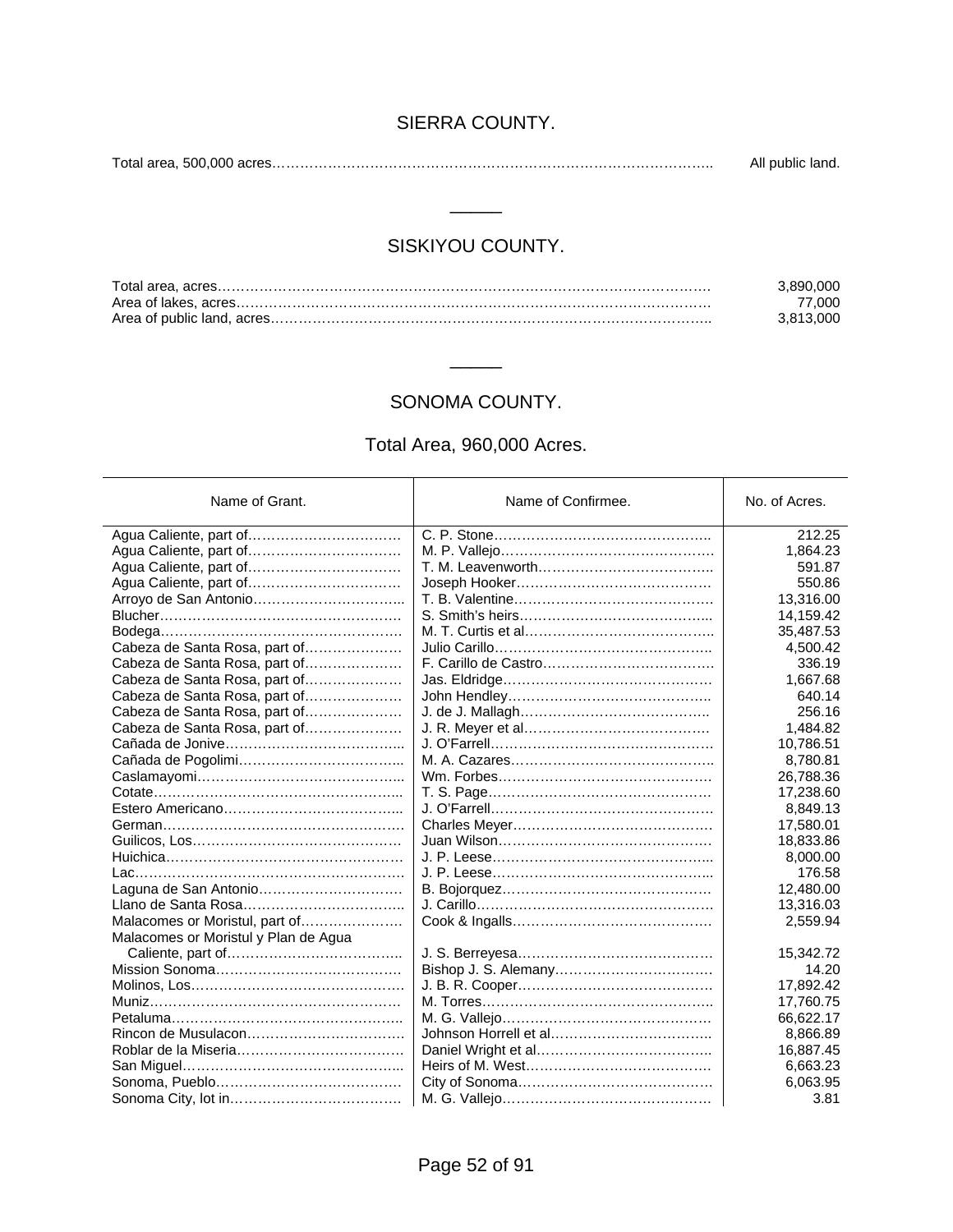|  | 48,836.51<br>15.439.32 |
|--|------------------------|
|  | 440,848.82             |
|  | 519.151.18             |

# SOLANO COUNTY.

\_\_\_\_\_

# Total Area, 530,000 Acres.

| Name of Grant. | Name of Confirmee.               | No. of Acres. |
|----------------|----------------------------------|---------------|
|                |                                  | 5.527.22      |
|                | M. A. Higuera de Berryessa et al | 35.515.82     |
|                |                                  | 44.383.98     |
|                |                                  | 12.154.73     |
|                |                                  | 17.754.75     |
|                |                                  | 13.315.93     |
|                |                                  | 17.726.43     |
|                |                                  |               |
|                |                                  | 146,378.86    |
|                |                                  | 383.621.14    |

#### STANISLAUS COUNTY.

\_\_\_\_\_

#### Total Area, 960,000 Acres.

| Name of Grant. | Name of Confirmee. | No. of Acres. |
|----------------|--------------------|---------------|
|                |                    | 16,500.00     |
|                |                    | 16.146.06     |
|                |                    | 13,340.49     |
|                |                    | 36,300.00     |
|                |                    | 30,852.80     |
|                |                    |               |
|                |                    | 113,139.35    |
|                |                    | 846,860.65    |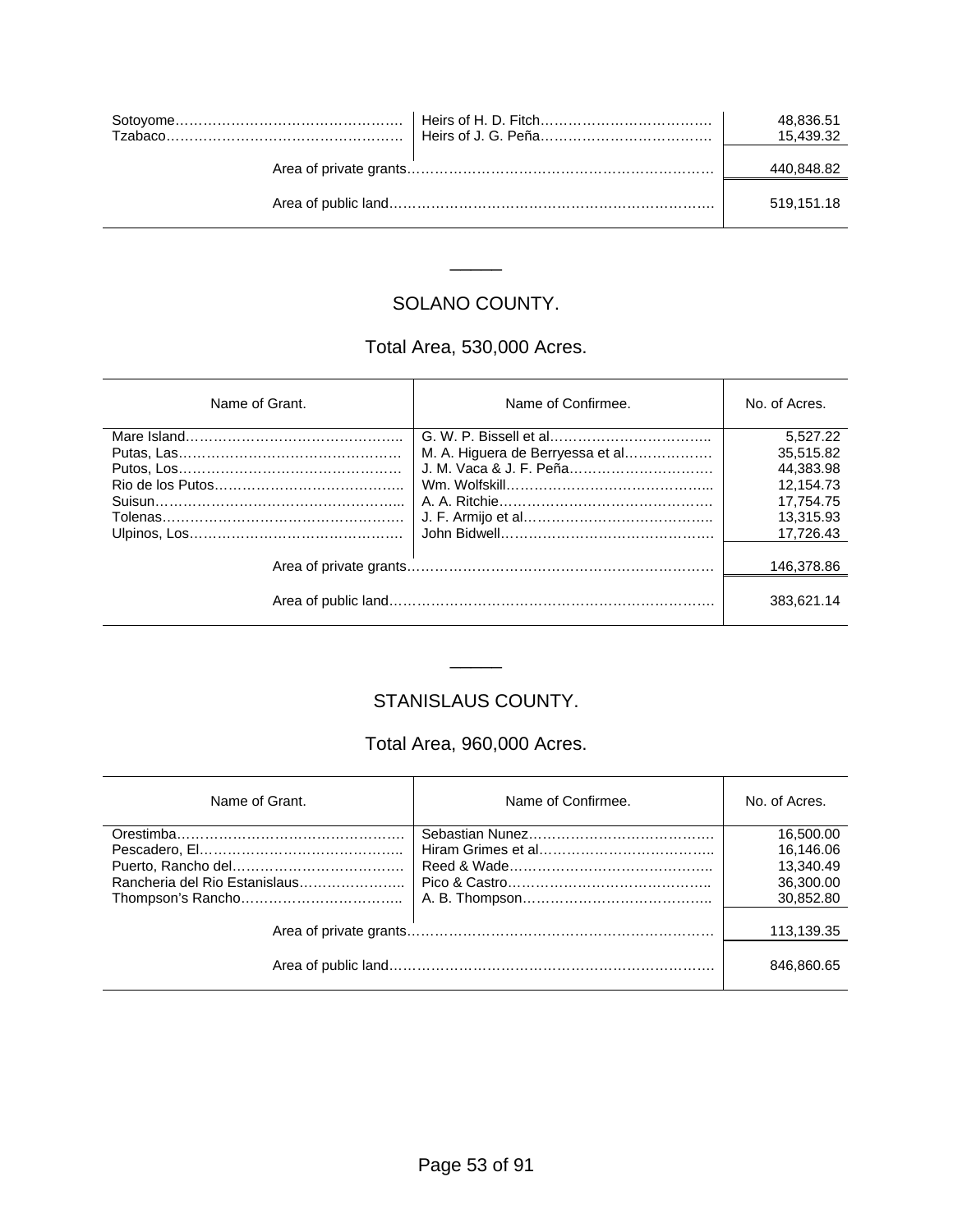#### SUTTER COUNTY.

# Total Area, 391,000 Acres.

| Name of Grant. | Name of Confirmee. | No. of Acres. |
|----------------|--------------------|---------------|
|                |                    | 8,960.00      |
|                |                    | 14,584.74     |
|                |                    | 23.544.74     |
|                |                    | 367,544.74    |

#### TEHAMA COUNTY.

\_\_\_\_\_

# Total Area, 2,000,000 Acres.

| Name of Grant.                       | Name of Confirmee. | No. of Acres. |
|--------------------------------------|--------------------|---------------|
| Barranca, La, Colorada               |                    | 17.707.49     |
|                                      |                    | 8.946.27      |
|                                      | J. Soto            | 20.388.17     |
|                                      |                    | 13.315.58     |
| Primer Cañon or Rio de los Berrendos |                    | 26.637.11     |
|                                      |                    | 22.172.46     |
|                                      |                    | 22.212.27     |
|                                      |                    | 131.379.35    |
|                                      |                    | 1.868.620.65  |

#### TRINITY COUNTY.

\_\_\_\_\_

Total area – 1,680,000, acres……………………………………………………………………………... All public land.

#### TULARE COUNTY.

\_\_\_\_\_

| 4.100.000 |
|-----------|
| 358.000   |
| 3.742.000 |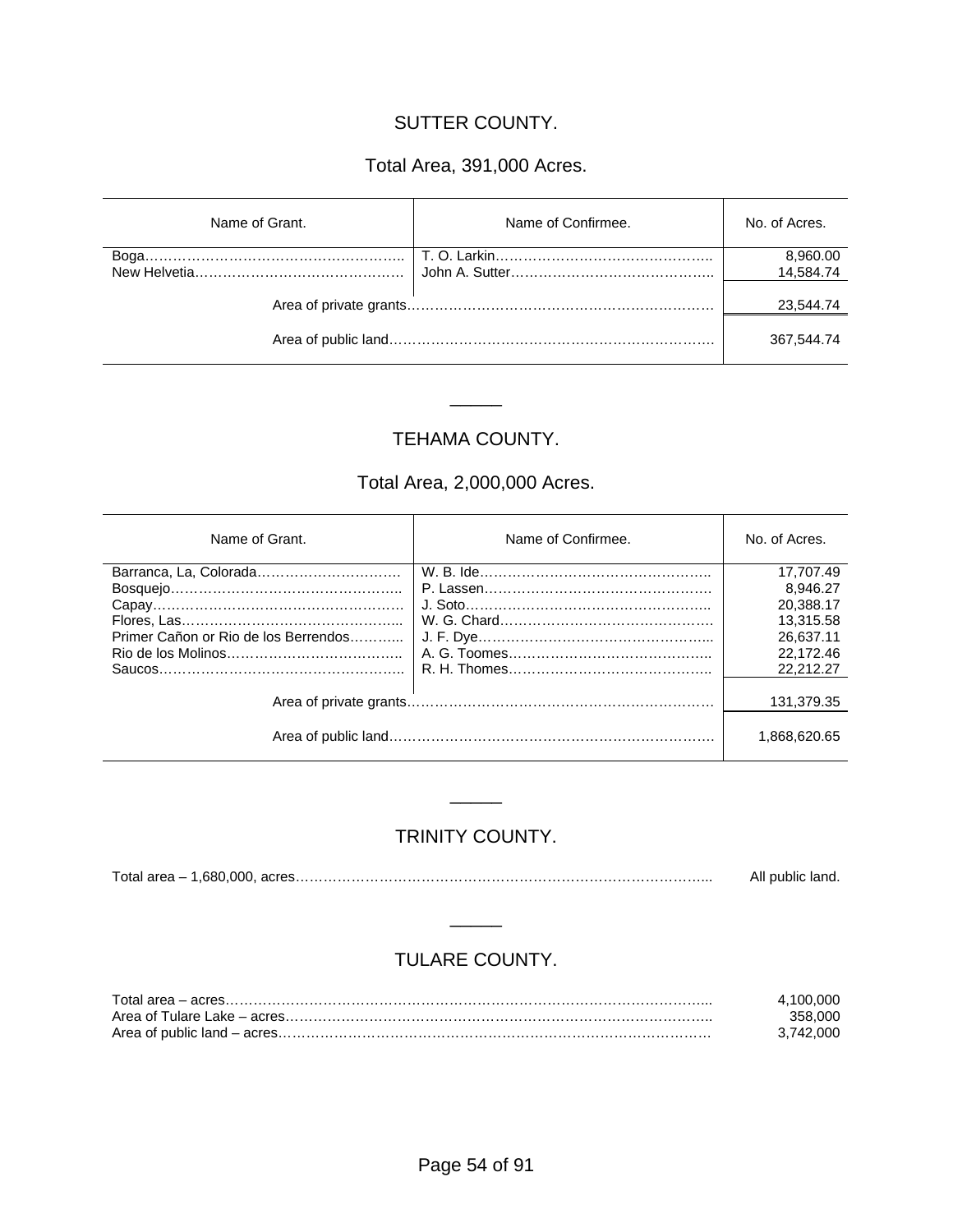#### TUOLUMNE COUNTY.

Total area – 1,250,000, acres……………………………………………………………………………... All public land.

### VENTURA COUNTY.

\_\_\_\_\_

#### Total Area, 1,077,000 Acres.

| Name of Grant.                   | Name of Confirmee. | No. of Acres. |
|----------------------------------|--------------------|---------------|
|                                  |                    | 9.998.29      |
|                                  |                    | 8,877.04      |
|                                  |                    | 6,659.04      |
|                                  |                    | 45,951.56     |
|                                  |                    | 30,593.85     |
|                                  |                    | 36.27         |
| Mission San Buenaventura, lot in |                    | 28.20         |
| Mission (ex) San Buenaventura    |                    | 48.822.91     |
|                                  |                    | 17,716.83     |
|                                  |                    | 26,623.36     |
|                                  |                    | 44,883.30     |
|                                  |                    | 10,000.00     |
|                                  |                    | 4,693.91      |
|                                  |                    | 21,522.04     |
|                                  |                    | 13,988.91     |
|                                  |                    | 17,773.33     |
|                                  |                    | 8.880.81      |
|                                  |                    | 94,509.21     |
|                                  |                    | 4,400.00      |
|                                  |                    |               |
|                                  |                    | 415,958.86    |
|                                  |                    | 661.041.14    |

# YOLO COUNTY.

 $\overline{\phantom{a}}$ 

#### Total Area, 651,000 Acres.

| Name of Grant. | Name of Confirmee. | No. of Acres. |
|----------------|--------------------|---------------|
|                |                    | 40,078.58     |
|                |                    | 8.894.49      |
|                |                    | 10,760.00     |
|                |                    | 26,637.42     |
|                |                    | 5,600.00      |
|                |                    |               |
|                |                    | 91,970.49     |
|                |                    |               |
|                |                    | 559.029.51    |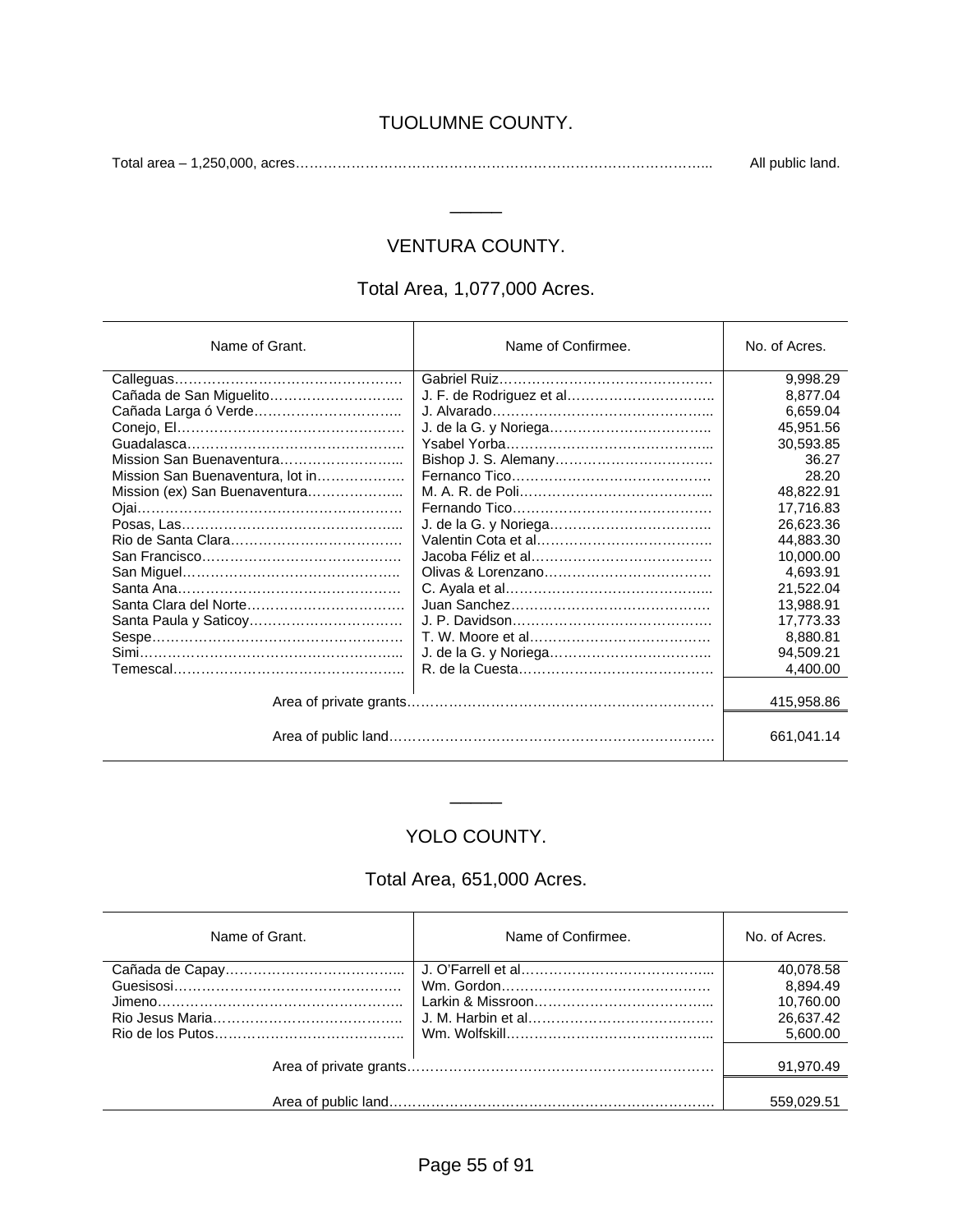#### YUBA COUNTY.

# Total Area, 395,000 Acres.

| Name of Grant. | Name of Confirmee. | No. of Acres. |
|----------------|--------------------|---------------|
|                |                    | 31,079.96     |
|                |                    | 22,197.31     |
|                |                    | 23,375.55     |
|                |                    | 78,652.82     |
|                |                    | 316,347.18    |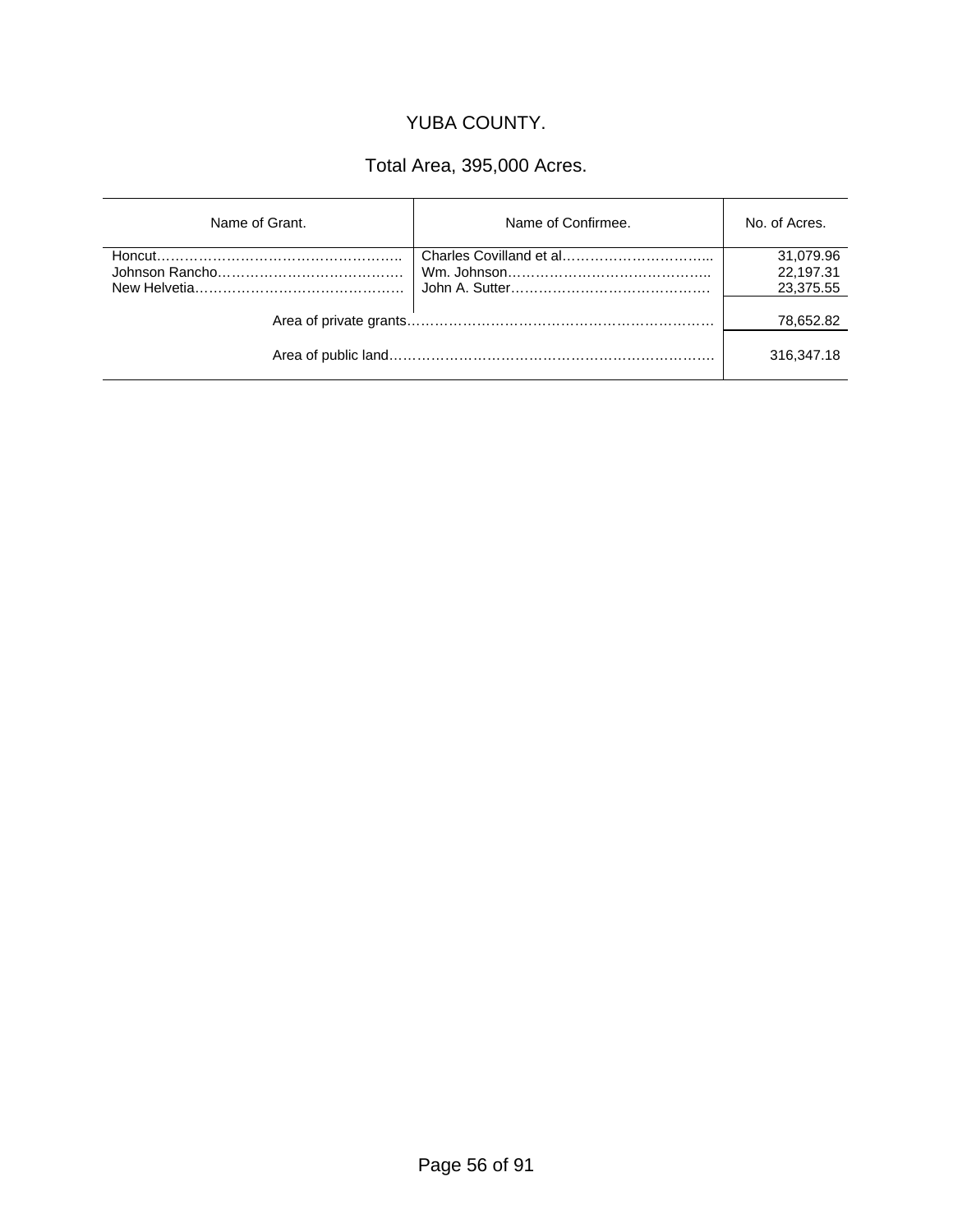# **STATISTICAL TABLES, 1879 AND 1880,**

**COMPILED FROM THE REPORTS OF THE COUNTY ASSESSORS, BY** 

**A. S. BENDER, Chief Clerk in Register's Office.**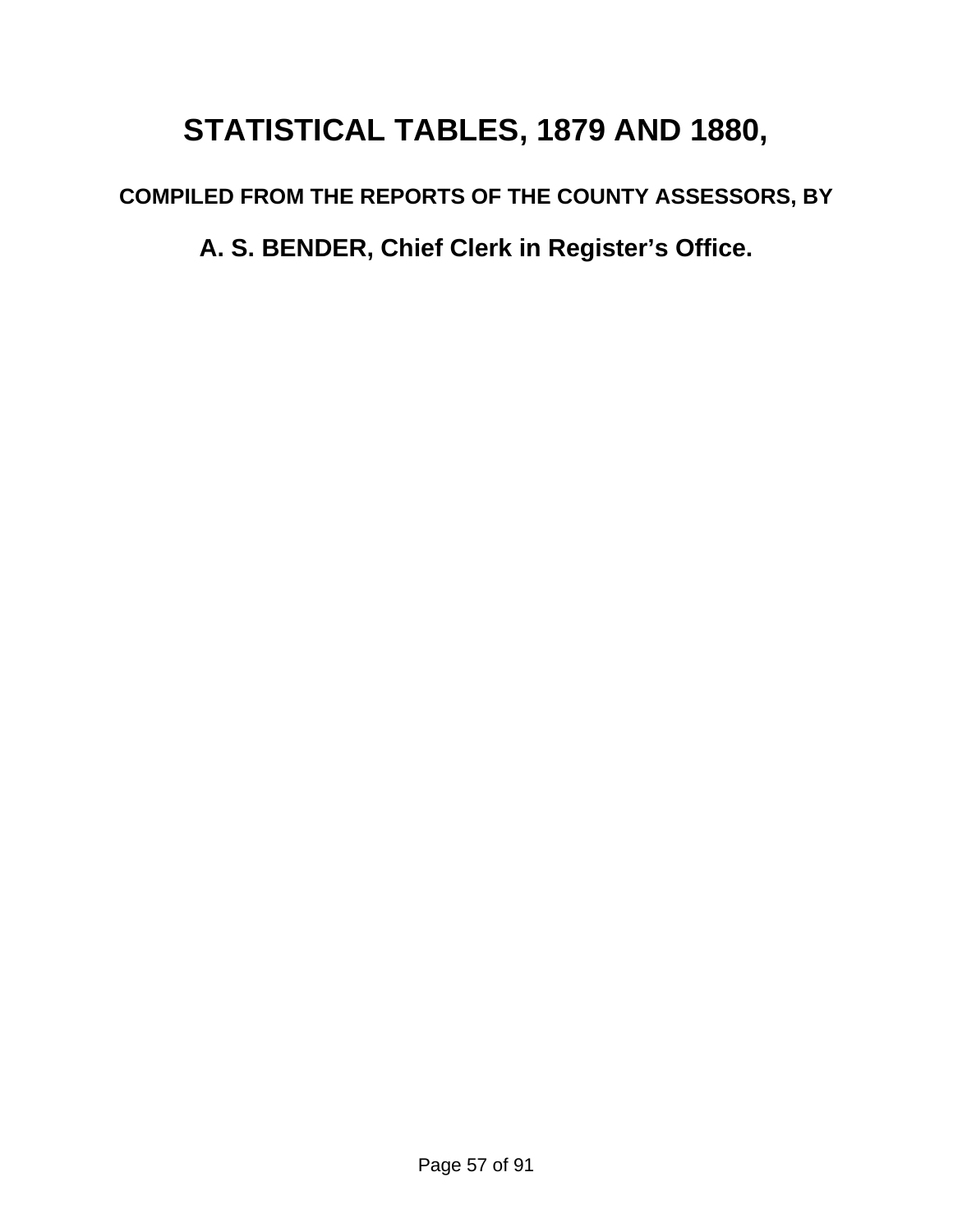# TABLE OF STATISTICS.

#### *Industrial and other statistical information for the years* 1879 *and* 1880*, as reported to the Surveyor-General by the several County Assessors, embracing the entire State.*

| COUNTIES.      | Acres of Land<br>Acres of Land |             | WHEAT.  |           | BARLEY. |           | OATS.  |          |
|----------------|--------------------------------|-------------|---------|-----------|---------|-----------|--------|----------|
|                | Inclosed.                      | Cultivated. | Acres.  | Bushels.  | Acres.  | Bushels.  | Acres. | Bushels. |
| Alameda        | 162,634                        | 225,920     | 113,150 | 1,218,600 | 52,350  | 1,043,900 | 1,900  | 44,000   |
| Alpine         | 4,183                          | 2,540       | 147     | 3,366     | 251     | 9,710     | 197    | 3,337    |
| Amador         |                                |             |         |           |         |           |        |          |
| Butte          | 371,000                        | 220,000     | 122,000 | 1,527,000 | 50,000  | 94,000    | 200    | 1,700    |
| Calaveras      | 52,635                         | 20,700      | 1,100   | 16,500    | 3,300   | 39,600    |        |          |
| Colusa         | 250,801                        | 460,075     | 390,256 | 3,806,264 | 40,705  | 193,095   |        |          |
| Contra Costa   | 229,970                        | 111,574     | 80,013  | 1,335,195 | 23,010  | 480,144   | 1,850  | 45,500   |
| Del Norte      | 19,000                         | 2,012       | 270     | 8,200     | 153     | 8,450     | 307    | 11,985   |
| $E1$ Dorado    | 61,350                         | 8,830       | 1,145   | 15.020    | 1.214   | 14,334    | 25     | 375      |
| Fresno         | 120,000                        | 150,000     | 12,000  | 300,000   | 5,000   | 25,000    |        |          |
| $Humboldt$     | 105,347                        | 27,897      | 3,708   | 86,600    | 3,289   | 55,418    | 7,198  | 260,774  |
| Inyo           | 14,129                         | 6,818       | 1,334   | 26,376    | 1,291   | 31,346    | 317    | 18,987   |
| Kern           | 41,244                         | 36,960      | 7,028   | 97,257    | 6,209   | 107,161   | 80     | 2,400    |
| Lake           | 40,513                         | 14,676      | 5,520   | 121,663   | 3,547   | 18,305    | 386    | 9,699    |
| Lassen         |                                | 20,049      | 2,500   | 55,000    | 1,700   | 51,000    | 606    | 20,000   |
| Los Angeles    | 61,000                         | 130,000     | 31,500  | 378,000   | 29,500  | 590,000   | 150    | 3,000    |
| Marin          | 293,652                        | 14,516      | 3,419   | 64,107    | 2,613   | 81,003    | 1,478  | 28,328   |
| Mariposa       | 26,215                         | 6,161       | 577     | 10,569    | 1,704   | 33,4366   | 22     | 385      |
| Mendocino      | 224,604                        | 54,248      | 15,196  | 305,780   | 8,714   | 260,120   | 9,200  | 250,000  |
|                | 152,267                        | 190,007     | 154,370 | 199,130   | 13,127  | 145,927   | 200    | 600      |
| $Modoc$        | 52,240                         | 21,115      | 7,400   | 204,200   | 10,124  | 230,536   | 600    | 22,550   |
| Mono           | 36,000                         | 8,000       | 300     | 900       | 1,000   | 2,000     |        |          |
| Monterey       | 463,359                        | 201,325     | 91,025  | 971,275   | 50,145  | 781,725   | 5,123  | 62,571   |
| Napa           | 150,049                        | 55,445      | 30,895  | 442,914   | 4,858   | 91,722    | 571    | 12,810   |
| Nevada         | 27,775                         | 6,592       |         |           |         |           |        |          |
| Placer         | 160,869                        | 71,618      |         |           |         |           |        |          |
| Plumas         | 55,000                         | 6,000       | 1,500   | 25,000    | 300     | 10,000    | 3,200  | 65,000   |
| Sacramento     | 326,742                        | 129,277     | 34,782  | 297,317   | 49,157  | 740,000   | 2,900  | 54,800   |
| San Bernardino | 15,797                         | 11,074      | 2,118   |           | 4,039   |           |        |          |
| San Benito     | 215,000                        | 45,000      |         | 30,000    |         | 10,000    | 16     |          |
| San Diego      | 9,064                          | 29,824      | 15,285  | 46,254    | 6,090   | 40,268    | 211    | 416      |
| San Francisco  | 6,300                          | 3,000       | 300     |           | 250     |           | 30     |          |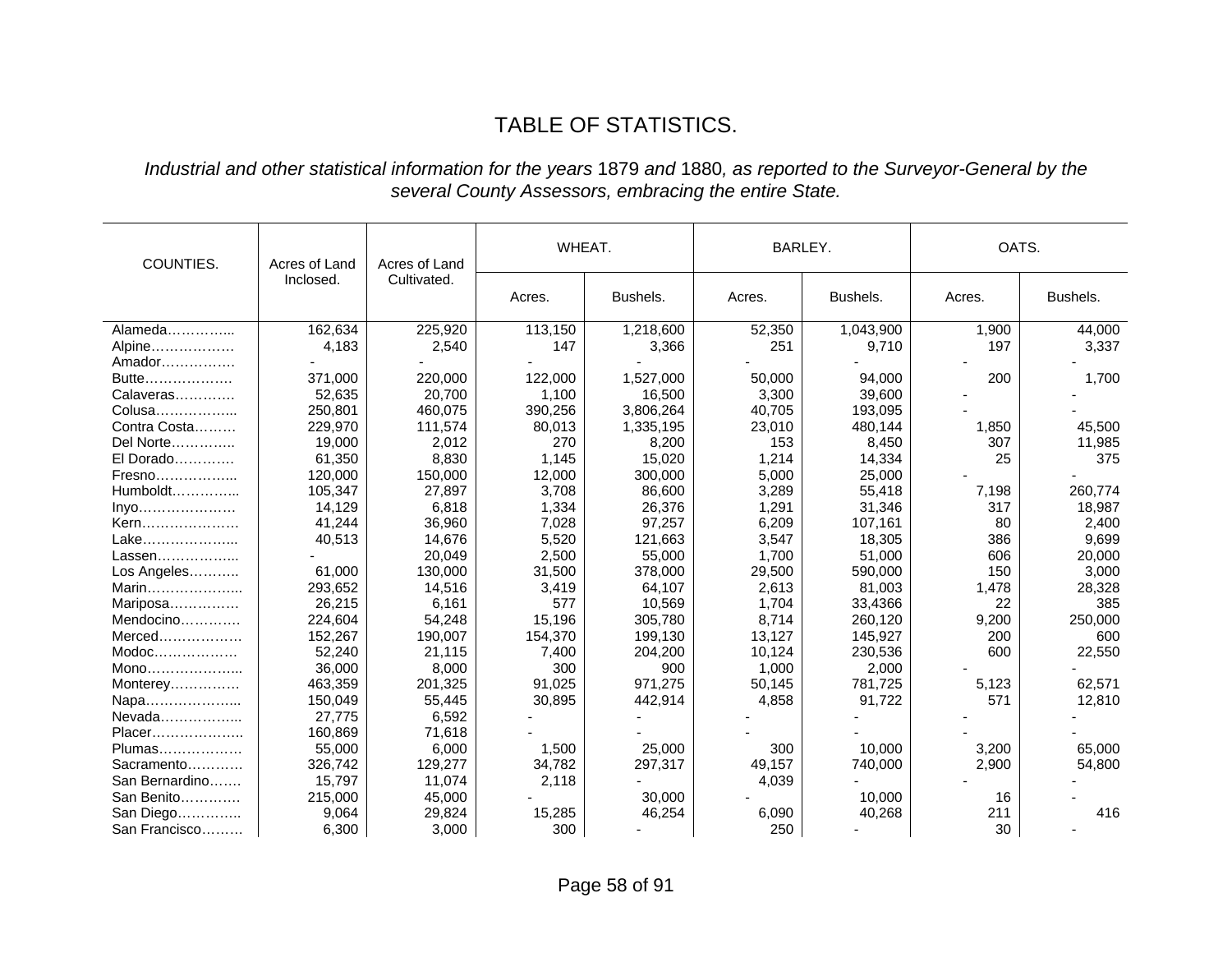| San Joaquin     | 360,000 | 315,725 | 315,315 | 3,750,715 | 40,000 | 690,000 | 200   | 3,750   |
|-----------------|---------|---------|---------|-----------|--------|---------|-------|---------|
| San Luis Obispo | 171,482 | 68,467  | 24,348  | 351,488   | 20,295 | 397,370 | 1,007 | 31,910  |
| San Mateo       | 165,000 | 81,000  | 16,500  | 417,500   | 20,240 | 465,520 | 8,800 | 264,000 |
| Santa Barbara   | 42,250  | 47,543  | 19,328  | 198,293   | 11,468 | 412,937 | 30    | 500     |
| Santa Clara     | 413,767 | 253,164 | 144,575 | 2,312,600 | 27,694 | 553,880 | 650   | 16,250  |
| Santa Cruz      | 85,402  | 33,152  | 12,592  | 211,592   | 1,174  | 90,917  | 609   | 10,724  |
| Shasta          | 44.373  | 17,816  | 3,509   | 43,316    | 3,032  | 38,788  | 828   | 5,860   |
| Sierra          | 24,961  |         |         | 835       | 120    | 1,200   | 150   | 1,500   |
| Siskiyou        | 205,000 | 26,600  | 7,600   | 121,600   | 5,600  | 116,000 | 2,600 | 72,800  |
| Solano          | 400.000 | 200,000 |         |           |        |         |       |         |
| Sonoma          | 412,755 | 197,434 | 72,000  | 400,000   | 16,000 | 80,000  | 4,000 | 40,000  |
| Stanislaus      | 72,918  | 337,458 | 298,978 | 3,095,655 | 28,992 | 375,330 |       |         |
| Sutter          | 280,000 | 205,000 | 110,000 | 1,400,000 | 30,000 | 600,000 | 250   | 5,000   |
| Tehama          | 148,200 | 245,125 | 125,000 | 1,250,000 | 22,000 | 440,000 | 1,500 | 30,000  |
| Trinity         | 4,613   | 2,595   | 847     | 12,765    | 42     | 630     | 218   | 7,691   |
| Tulare          | 185,320 | 115,240 | 76,430  | 993,590   | 18,300 | 301,100 |       |         |
| Tuolumne        | 145,000 | 39,171  | 6,100   | 85,000    | 2,200  | 34,000  | 560   | 9,000   |
| <u> Ventura</u> | 1,000   | 115,000 | 100,000 | 2,000,000 | 30,000 | 900,000 |       |         |
| Yolo            | 185,684 | 211,000 | 187,000 | 2,110,000 | 20,000 | 400,000 |       |         |
| Yuba            | 109,128 | 52,300  | 19,867  | 337,739   | 5,876  | 117,520 | 635   | 13,970  |
|                 |         |         |         |           |        |         |       |         |
| Totals          |         |         |         |           |        |         |       |         |
|                 |         |         |         |           |        |         |       |         |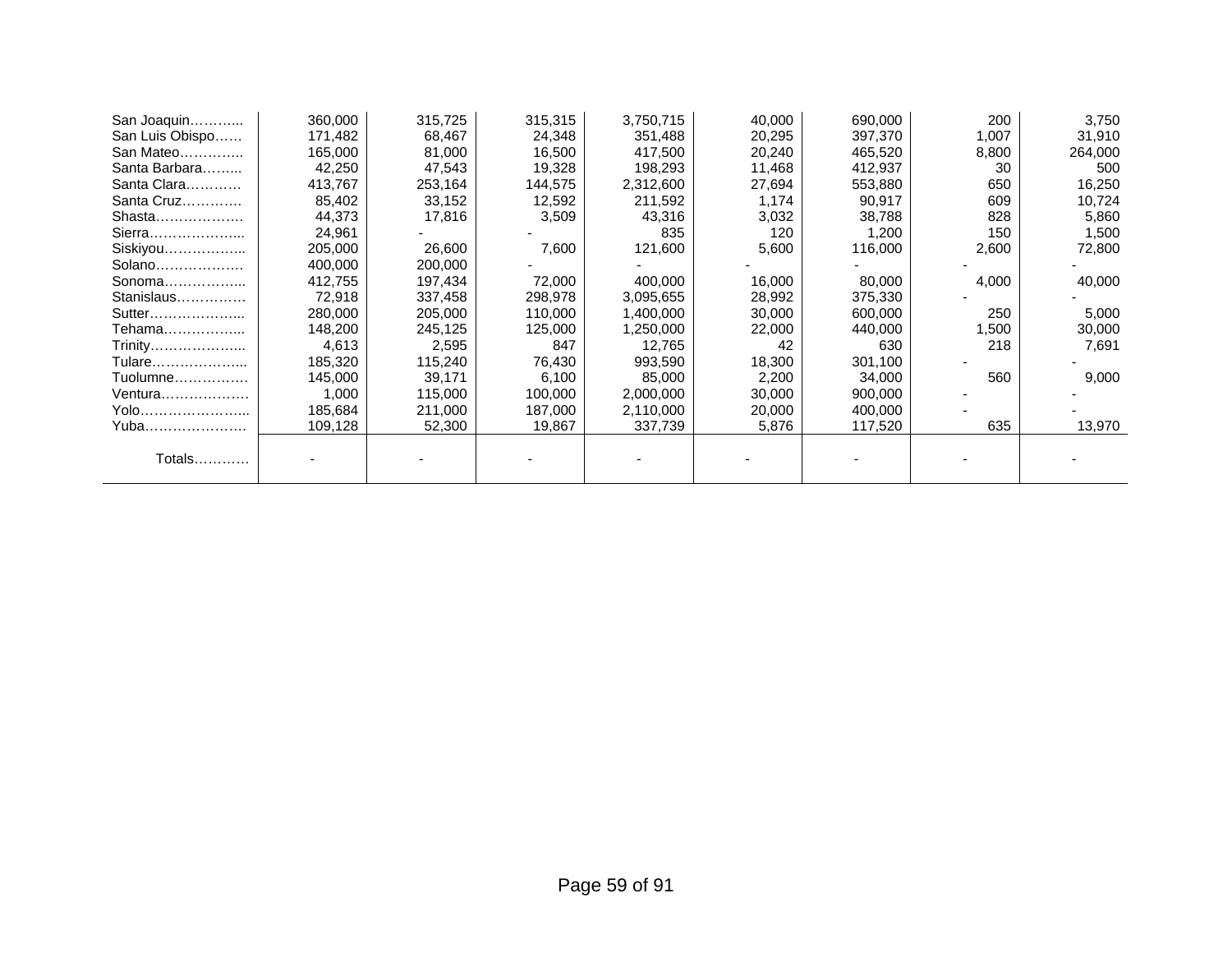| COUNTIES.       | RYE.   |          | CORN.  |          | <b>BUCKWHEAT.</b> |          | PEAS.  |          |
|-----------------|--------|----------|--------|----------|-------------------|----------|--------|----------|
|                 | Acres. | Bushels. | Acres. | Bushels. | Acres.            | Bushels. | Acres. | Bushels. |
| Alameda         | 100    | 500      | 3,100  | 73,150   | $\overline{30}$   | 550      | 1,440  | 4,000    |
| Alpine          |        |          |        |          |                   |          |        |          |
| Amador          |        |          |        |          |                   |          |        |          |
| Butte           |        |          | 1,550  | 71,550   |                   |          |        |          |
| Calaveras       |        |          | 350    | 8,750    |                   |          |        |          |
| Colusa          |        |          | 154    | 4.600    |                   |          |        |          |
| Contra Costa    |        |          | 230    | 6,900    |                   |          |        |          |
| Del Norte       | 7      | 200      | 78     | 1,650    |                   |          | 36     | 1,625    |
| El Dorado       | 158    | 1,175    |        |          |                   |          |        |          |
| Fresno          |        |          | 600    | 9,000    |                   |          |        |          |
| $Humboldt$      | 19     | 1,050    | 364    | 10,225   |                   |          | 656    | 17,321   |
| Inyo            |        |          | 1,296  | 24,776   |                   |          |        |          |
| Kern            | 8      | 60       | 1,420  | 31,260   |                   |          | 3      | 98       |
| Lake            |        |          | 472    | 13,423   |                   |          |        |          |
| Lassen          | 100    | 400      | 60     | 1,500    | 20                | 200      | 8      | 160      |
| Los Angeles     | 225    | 3,750    | 20,000 | 800,000  | 75                | 1,125    | 120    | 3,000    |
| Marin           |        |          |        |          |                   |          |        |          |
| Mariposa        | 131    | 1,125    | 43     | 725      |                   |          |        |          |
| Mendocino       | 200    | 3,160    | 580    | 13,940   |                   |          |        |          |
| $Merced$        | 500    | 6,000    | 399    | 3,990    |                   |          |        |          |
| $Modoc$         | 70     | 2,200    | 38     | 640      |                   |          |        |          |
| Mono            |        |          |        |          |                   |          |        |          |
| Monterey        |        |          | 1,537  | 16,375   |                   |          |        |          |
| Napa            | 10     | 200      | 1,598  | 40,593   |                   |          | 3      | 80       |
| Nevada          |        |          |        |          |                   |          |        |          |
| Placer          |        |          |        |          |                   |          |        |          |
| Plumas          | 200    | 6,000    | 100    | 3,000    |                   |          | 25     | 1,000    |
| Sacramento      | 90     | 1,875    | 3,908  | 12,744   |                   |          |        |          |
| San Bernardino  | 79     |          | 167    |          | 5                 |          | 2      |          |
| San Benito      |        |          | 500    | 15,000   |                   |          |        |          |
| San Diego       | 49     |          | 1,276  | 4,475    |                   |          | 23     | 20       |
| San Francisco   |        |          |        |          |                   |          | 12     | 75       |
| San Joaquin     | 8,000  | 16,000   | 700    | 35,000   | 25                | 500      | 20     | 750      |
| San Luis Obispo | 2,075  | 31,357   | 1,333  | 30,075   | $\overline{2}$    | 120      | 35     | 1,094    |
| San Mateo       |        |          | 200    | 8,000    |                   |          |        |          |
| Santa Barbara   |        |          | 2,079  | 59,086   |                   |          |        |          |
| Santa Clara     | 20     | 400      | 152    | 3,800    |                   |          | 59     | 250      |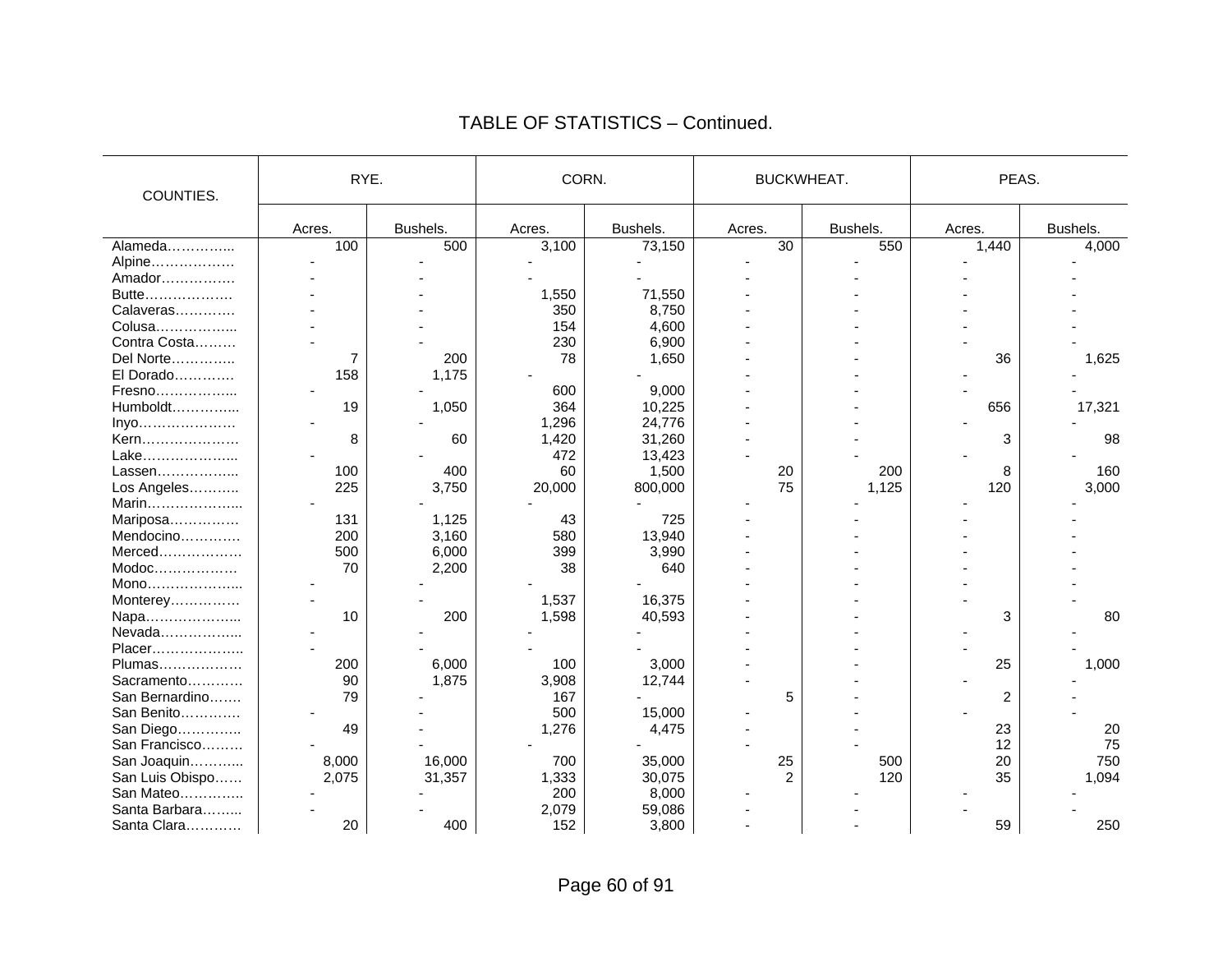| Santa Cruz | 69    | 63     | ,488   | 19,481    | 10  | 274    |     |       |
|------------|-------|--------|--------|-----------|-----|--------|-----|-------|
| Shasta     | 16    | 62     | 68     | 675       |     | 6      | 8   | 68    |
| Sierra     |       |        |        |           |     |        |     |       |
| Siskiyou   | 57    | 1,140  | 260    | 5,460     |     |        |     |       |
| Solano     |       |        |        |           |     |        |     |       |
| Sonoma     |       |        | 60,000 | 1,000,000 |     |        |     |       |
| Stanislaus | 3,385 | 23,340 | 234    | 11,130    |     |        |     |       |
| Sutter     |       |        | .500   | 60,000    | 400 | 12,000 |     |       |
| Tehama     | 800   | 12,000 | 800    | 16,000    |     |        |     |       |
| Trinity    |       |        | 54     | 1,620     |     |        |     |       |
| Tulare     | 30    | 240    | ,500   | 39,000    |     |        |     |       |
| Tuolumne   |       |        | 80     | 1,600     |     |        | 60  | 650   |
| Ventura    |       |        | 3,500  | 140,000   |     |        |     |       |
| Yolo       |       |        | 1,000  | 30,000    |     |        | 100 | 7,000 |
| Yuba       | 110   | 2,078  | 110    | 2,078     |     |        |     |       |
|            |       |        |        |           |     |        |     |       |
| Totals     |       |        |        |           |     |        |     |       |
|            |       |        |        |           |     |        |     |       |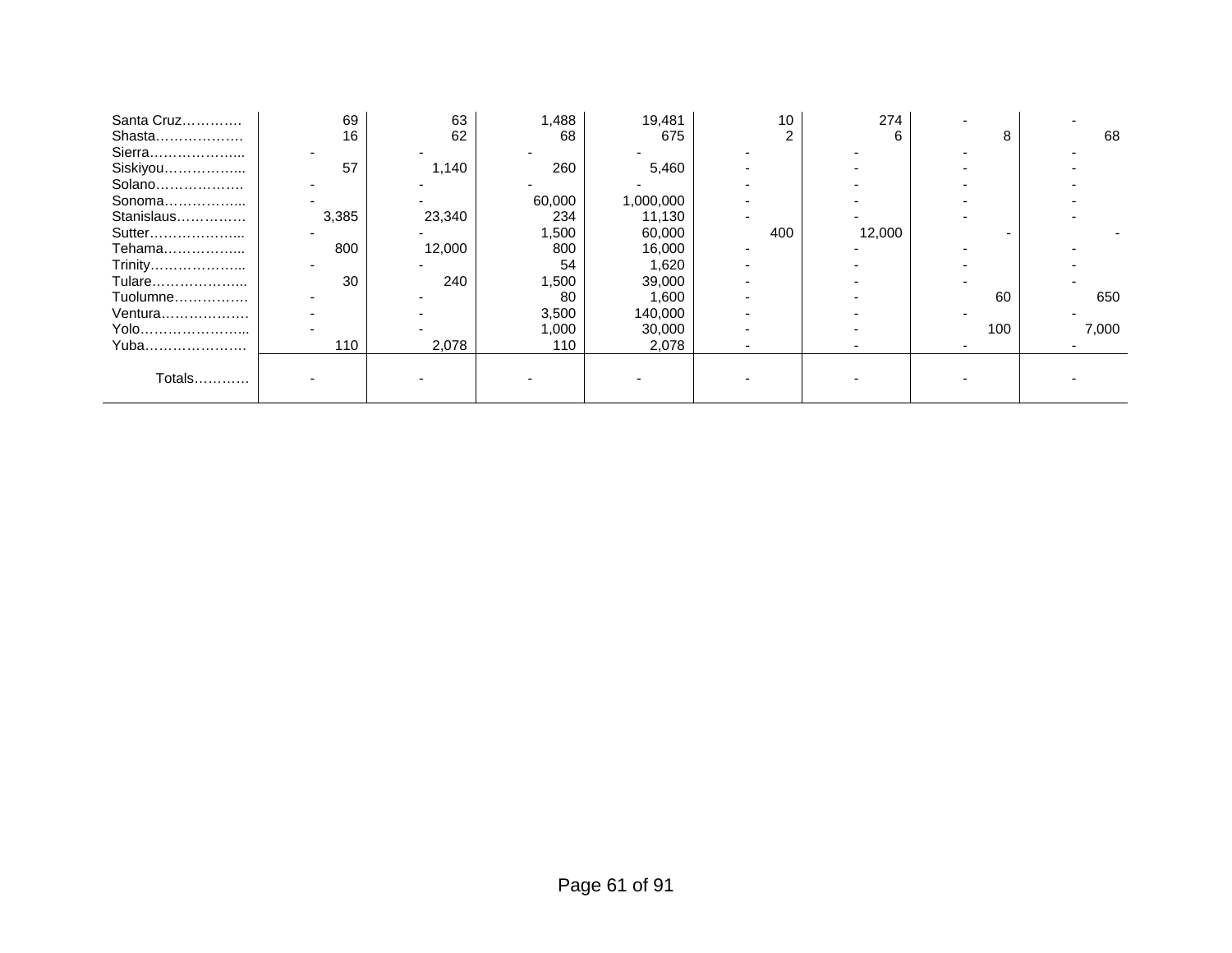| COUNTIES.                                                                                                                      | PEANUTS. |          | <b>BEANS.</b> |          | <b>CASTOR BEANS.</b> |          | POTATOES. |          |
|--------------------------------------------------------------------------------------------------------------------------------|----------|----------|---------------|----------|----------------------|----------|-----------|----------|
|                                                                                                                                | Acres.   | Bushels. | Acres.        | Bushels. | Acres.               | Bushels. | Acres.    | Bushels. |
| Alameda                                                                                                                        |          |          | 665           | 7,950    |                      |          | 3,240     | 23,190   |
| Alpine                                                                                                                         |          |          |               |          |                      |          | 52        | 92       |
| Amador                                                                                                                         |          |          |               |          |                      |          |           |          |
| Butte                                                                                                                          |          |          |               |          |                      |          | 60        | 73       |
| Calaveras                                                                                                                      |          |          | 17            | 117      |                      |          | 320       | 640      |
| Colusa                                                                                                                         |          |          |               |          |                      |          |           |          |
| Contra Costa                                                                                                                   |          |          | 50            | 1,000    | 50                   |          | 893       | 4,465    |
| Del Norte                                                                                                                      |          |          | 11            | 310      |                      |          | 82        | 215      |
| El Dorado                                                                                                                      |          |          |               |          |                      |          | 74        | 254      |
| Fresno                                                                                                                         |          |          |               |          |                      |          |           |          |
| Humboldt                                                                                                                       |          |          | 54            | 1,140    |                      |          | 1,706     | 4,714    |
| $inyo$                                                                                                                         |          |          | 18            | 383      |                      |          | 74        | 241      |
| Kern                                                                                                                           |          |          | 71            | 1,330    |                      |          | 162       | 310      |
| Lake                                                                                                                           |          |          | 28            | 318      |                      |          | 210       | 10,933   |
| Lassen                                                                                                                         |          |          |               |          |                      |          | 200       | 1,200    |
| Los Angeles                                                                                                                    | 75       | 75,000   | 1,250         | 25,000   | 350                  | 525,000  | 2,000     | 6,000    |
| Marin                                                                                                                          |          |          |               |          |                      |          | 1,167     | 3,425    |
| Mariposa                                                                                                                       |          |          | 7             | 102      |                      |          | 69        | 137      |
| Mendocino                                                                                                                      |          |          |               |          |                      |          | 2,450     | 1,920    |
| Merced                                                                                                                         |          |          | 36            | 390      |                      |          | 163       | 343      |
| $\mathsf{Modoc}\hspace{-0.04cm}\ldots\hspace{-0.04cm}\ldots\hspace{-0.04cm}\ldots\hspace{-0.04cm}\ldots\hspace{-0.04cm}\ldots$ |          |          |               |          |                      |          | 340       | 510      |
| Mono                                                                                                                           |          |          |               |          |                      |          | 150       | 300      |
| Monterey                                                                                                                       |          |          |               |          |                      |          | 1,587     | 1,738    |
| Napa                                                                                                                           |          |          | 15            | 285      |                      |          | 123       | 1,040    |
| Nevada                                                                                                                         |          |          |               |          |                      |          | 30        | 120      |
| Placer                                                                                                                         |          |          |               |          |                      |          | 25        | 55       |
| Plumas                                                                                                                         |          |          |               |          |                      |          | 500       | 700      |
| Sacramento                                                                                                                     |          |          |               |          |                      |          | 1,430     | 3,720    |
| San Bernardino                                                                                                                 |          |          | 23            |          |                      |          | 19        |          |
| San Benito                                                                                                                     |          |          |               |          |                      |          | 600       | 1,100    |
| San Diego                                                                                                                      |          |          |               |          |                      |          | 515       | 352      |
| San Francisco                                                                                                                  |          |          | 8             | 50       |                      |          | 350       | 2,600    |
| San Joaquin                                                                                                                    | 10       | 2,000    | 800           | 18,000   |                      |          | 5,000     | 11,000   |
| San Luis Obispo                                                                                                                |          |          | 4,238         | 50,283   |                      |          | 939       | 1,691    |
| San Mateo                                                                                                                      |          |          | 100           | 2,000    |                      |          | 8,000     | 20,000   |
| Santa Barbara                                                                                                                  |          |          | 5,932         | 80,931   |                      |          | 258       | 701      |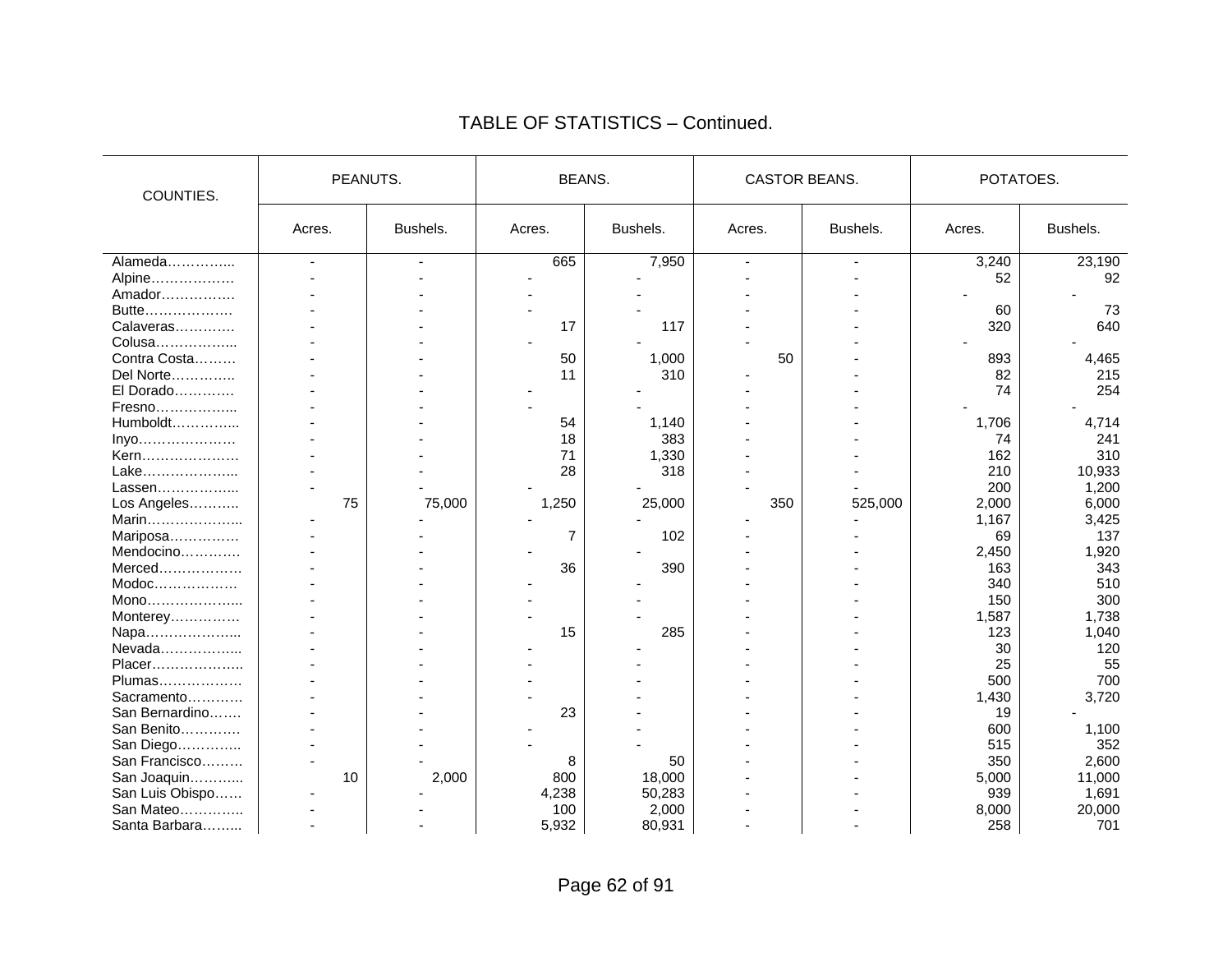| Santa Clara |     |         | 140 | 14,000  |  | 706   | 1,768 |
|-------------|-----|---------|-----|---------|--|-------|-------|
| Santa Cruz  |     |         | 453 | 1,099   |  | 332   | 3,127 |
| Shasta      |     |         | 82  | 673     |  | 50    | 147   |
| Sierra      |     |         |     |         |  | 45    | 100   |
| Siskiyou    |     |         | 22  | 390     |  | 77    | 525   |
| Solano      |     |         |     |         |  |       |       |
| Sonoma      |     |         |     |         |  | 6,000 | 5,000 |
| Stanislaus  |     |         |     |         |  | 38    | 128   |
| Sutter      |     |         | 400 | 14,000  |  | 1,000 | 4,500 |
| Tehama      | 100 | 175,000 | 25  | 500     |  | 100   | 300   |
| Trinity     |     |         |     |         |  | 56    | 44    |
| Tulare      |     |         | 75  | 2,250   |  | 450   | 280   |
| Tuolumne    |     |         | 30  | 900     |  | 360   | 1,440 |
| Ventura     |     |         | 700 | 700,000 |  | 400   | 1,200 |
| Yolo        | 50  | 60,000  | 400 | 20,000  |  | 400   | 1,400 |
| Yuba        |     |         |     |         |  | 211   | 649   |
|             |     |         |     |         |  |       |       |
| Totals      |     |         |     |         |  |       |       |
|             |     |         |     |         |  |       |       |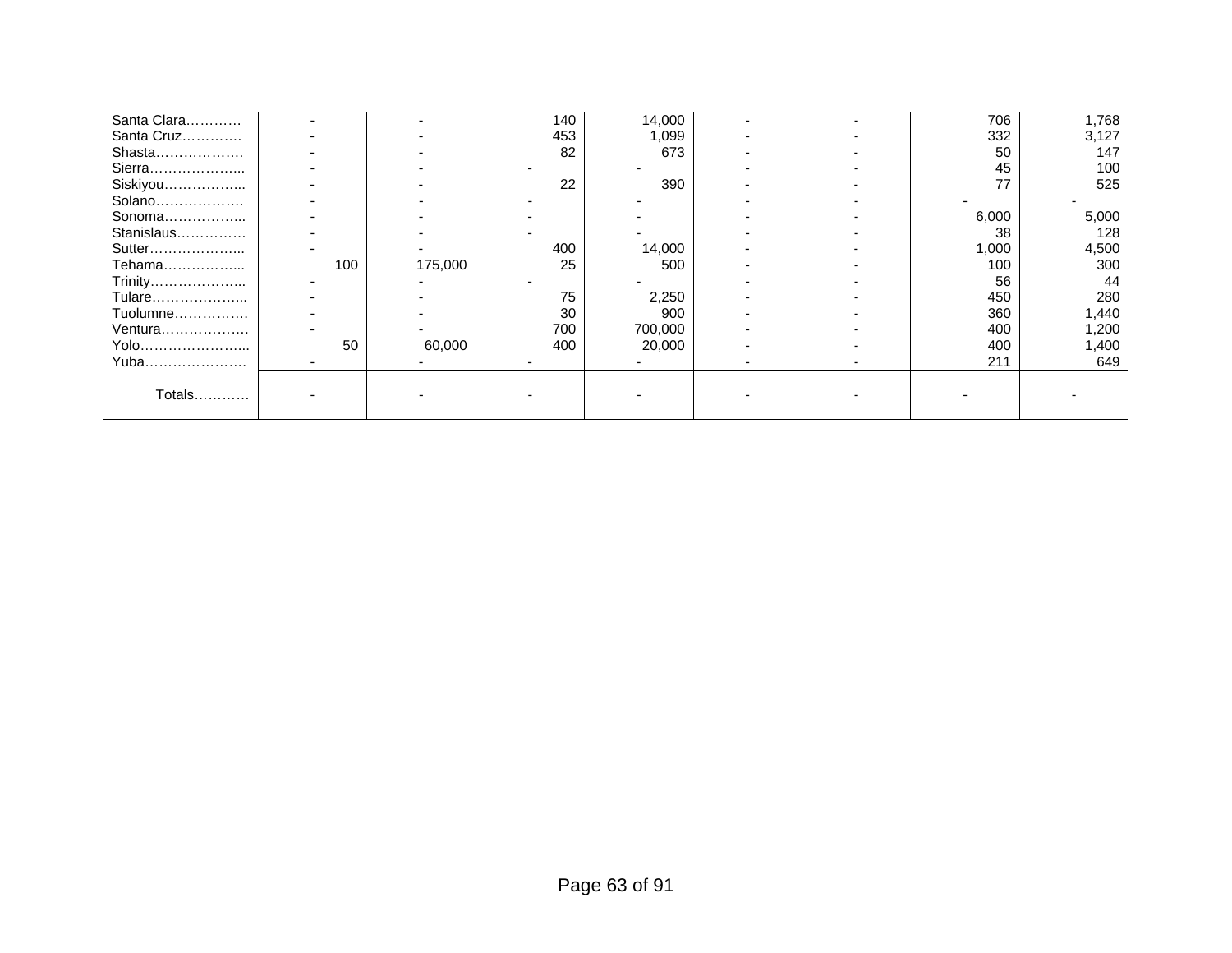| COUNTIES.       | <b>SWEET POTATOES.</b> |       |                | ONIONS.  |        | HAY.   | FLAX.          |           |
|-----------------|------------------------|-------|----------------|----------|--------|--------|----------------|-----------|
|                 | Acres.                 | Tons. | Acres.         | Bushels. | Acres. | Tons.  | Acres.         | Pounds.   |
| Alameda         | $\blacksquare$         |       | 345            | 42,000   | 24,258 | 38,850 | $\overline{a}$ |           |
| Alpine          |                        |       |                |          | 1,345  | 1,405  |                |           |
| Amador          |                        |       |                |          |        |        |                |           |
| Butte           | 10                     | 30    |                |          | 45,000 | 43,000 |                |           |
| Calaveras       |                        |       | 73             | 2,628    | 15,000 | 15,000 |                |           |
| Colusa          |                        |       |                |          | 30,050 | 25,051 |                |           |
| Contra Costa    |                        |       | 35             | 3,350    | 45,230 | 67,845 |                |           |
| Del Norte       |                        |       |                |          | 1,068  | 2,221  |                |           |
| El Dorado       |                        |       |                |          | 3,752  | 8,063  |                |           |
| Fresno          |                        |       |                |          | 4,400  | 3,000  |                |           |
| Humboldt        |                        |       | 2              | 350      | 3,890  | 7,724  |                |           |
| Inyo            | 2                      | 8     | 3              | 298      | 3,040  | 5,967  |                |           |
| Kern            | 14                     | 111   | 3              | 160      | 8,414  | 19,486 |                |           |
| Lake            |                        |       |                |          | 5,644  | 7,578  |                |           |
| Lassen          |                        |       | 15             | 500      | 15,200 | 18,595 |                |           |
| Los Angeles     | 275                    | 1,650 | 155            | 31,000   | 6,500  | 13,000 |                |           |
| Marin           |                        |       |                |          | 5,389  | 2,469  | 400            | 24,000    |
| Mariposa        | $\frac{1}{2}$          | 1     | $3\frac{1}{4}$ | 310      | 3,511  | 3,254  |                |           |
| Mendocino       |                        |       |                |          | 14,600 | 25,400 |                |           |
| Merced          | 6                      | 12    |                |          | 19,168 | 2,682  |                |           |
| $Modoc$         |                        |       | 13             | 510      | 24,100 | 40,000 |                |           |
| Mono            |                        |       |                |          | 12,000 | 12,000 |                |           |
| Monterey        |                        |       |                |          |        |        |                |           |
| Napa            |                        |       | 5              | 150      | 10,914 | 14,248 |                |           |
| Nevada          |                        |       |                |          | 2,602  | 2,602  |                |           |
| Placer          |                        |       |                |          |        | 5,150  |                |           |
| Plumas          |                        |       | 50             | 2,000    | 17,000 | 12,500 |                |           |
| Sacramento      |                        |       |                |          | 44,360 | 39,432 |                |           |
| San Bernardino  | 3                      |       |                |          | 1,033  |        | 140            |           |
| San Benito      |                        |       |                |          | 4,000  | 7,500  | 200            | 120,000   |
| San Diego       | 10                     | 10    | $\overline{c}$ | 55       | 4,185  | 3,809  |                |           |
| San Francisco   |                        |       |                |          | 1,000  | 1,500  | 75             |           |
| San Joaquin     | 22                     | 40    | 75             | 5,000    | 7,000  | 11,000 |                |           |
| San Luis Obispo | 20                     | 20    | 27             | 885      | 10,175 | 16,712 | 3,815          | 2,861,275 |
| San Mateo       |                        |       | 51             | 7,560    | 20,000 | 30,000 | 6,293          | 5,034,275 |
| Santa Barbara   |                        |       |                |          | 5,319  | 7,176  |                |           |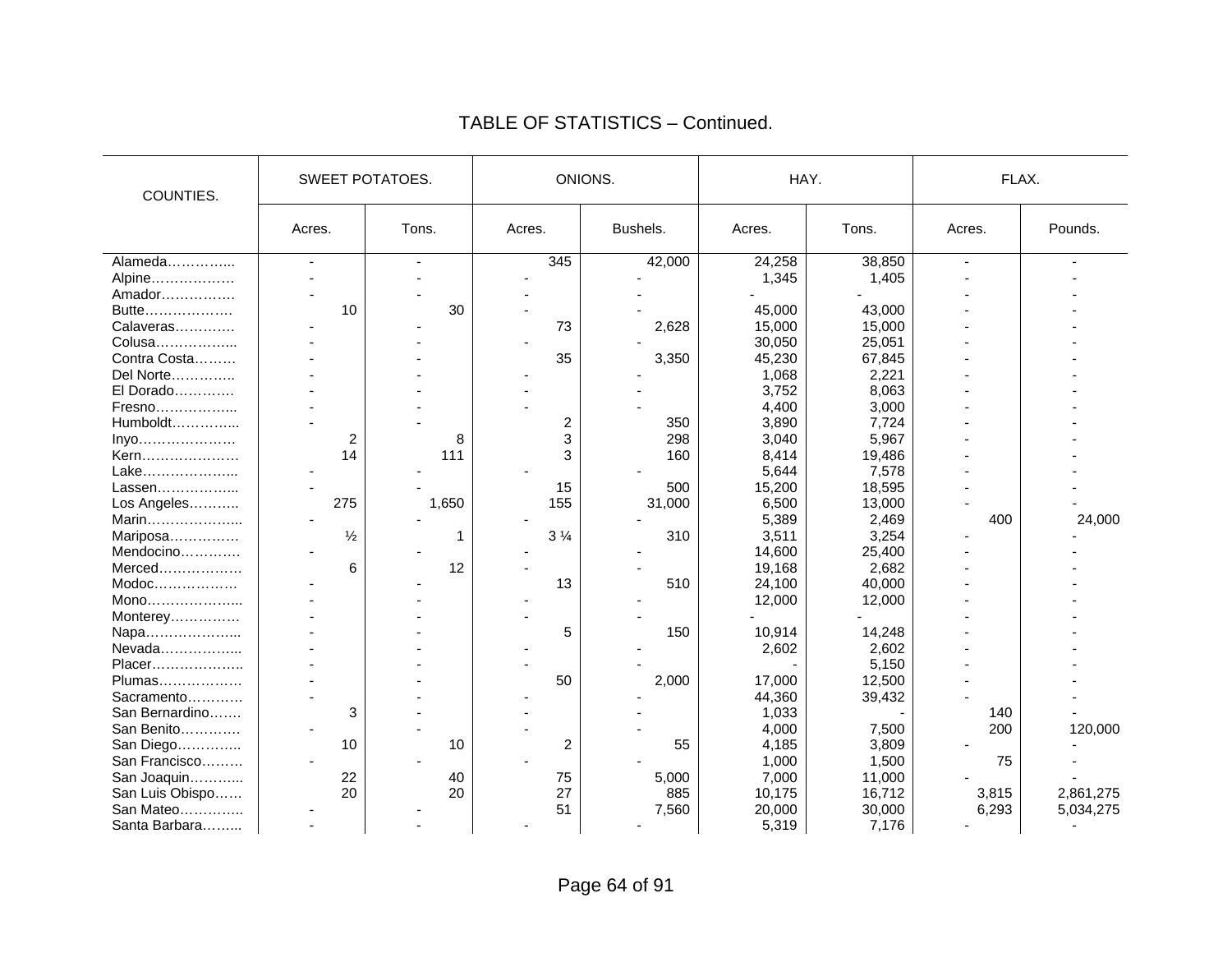| Santa Clara |               |       | 65  | 3,900 | 48,868 | 97,736 |       |        |
|-------------|---------------|-------|-----|-------|--------|--------|-------|--------|
| Santa Cruz  |               | 2     |     |       | 2,680  | 4,244  |       |        |
| Shasta      | $\frac{3}{4}$ |       |     | 50    | 6,978  | 7,205  | 18    |        |
| Sierra      |               |       |     |       |        | 11,640 |       |        |
| Siskiyou    |               |       | 9   | 2,800 | 8,000  | 17,950 |       |        |
| Solano      |               |       |     |       |        |        |       |        |
| Sonoma      |               |       |     |       | 40,000 | 50,000 |       |        |
| Stanislaus  |               |       |     |       | 5,731  | 6,620  |       |        |
| Sutter      | 300           | 1,200 | 30  | 2,500 | 61,100 | 90,000 |       |        |
| Tehama      | 20            | 50    | 17  | 800   | 60,000 | 60,000 |       |        |
| Trinity     |               |       | 2   | 200   | 685    | 1,370  |       |        |
| Tulare      | 25            | 150   | 5   | 225   | 6,600  | 13,200 |       |        |
| Tuolumne    |               |       | 110 | 4,400 | 22,800 | 21,000 |       |        |
| Ventura     | 20            | 50    |     | 5,000 | 12,500 |        | 2,000 | 20,000 |
| Yolo        | 200           | 300   | 60  | 4,000 | 15,000 | 20,000 |       |        |
| Yuba        | 50            | 175   | 4   | 300   | 8,721  | 8,144  |       |        |
|             |               |       |     |       |        |        |       |        |
| Totals      |               |       |     |       |        |        |       |        |
|             |               |       |     |       |        |        |       |        |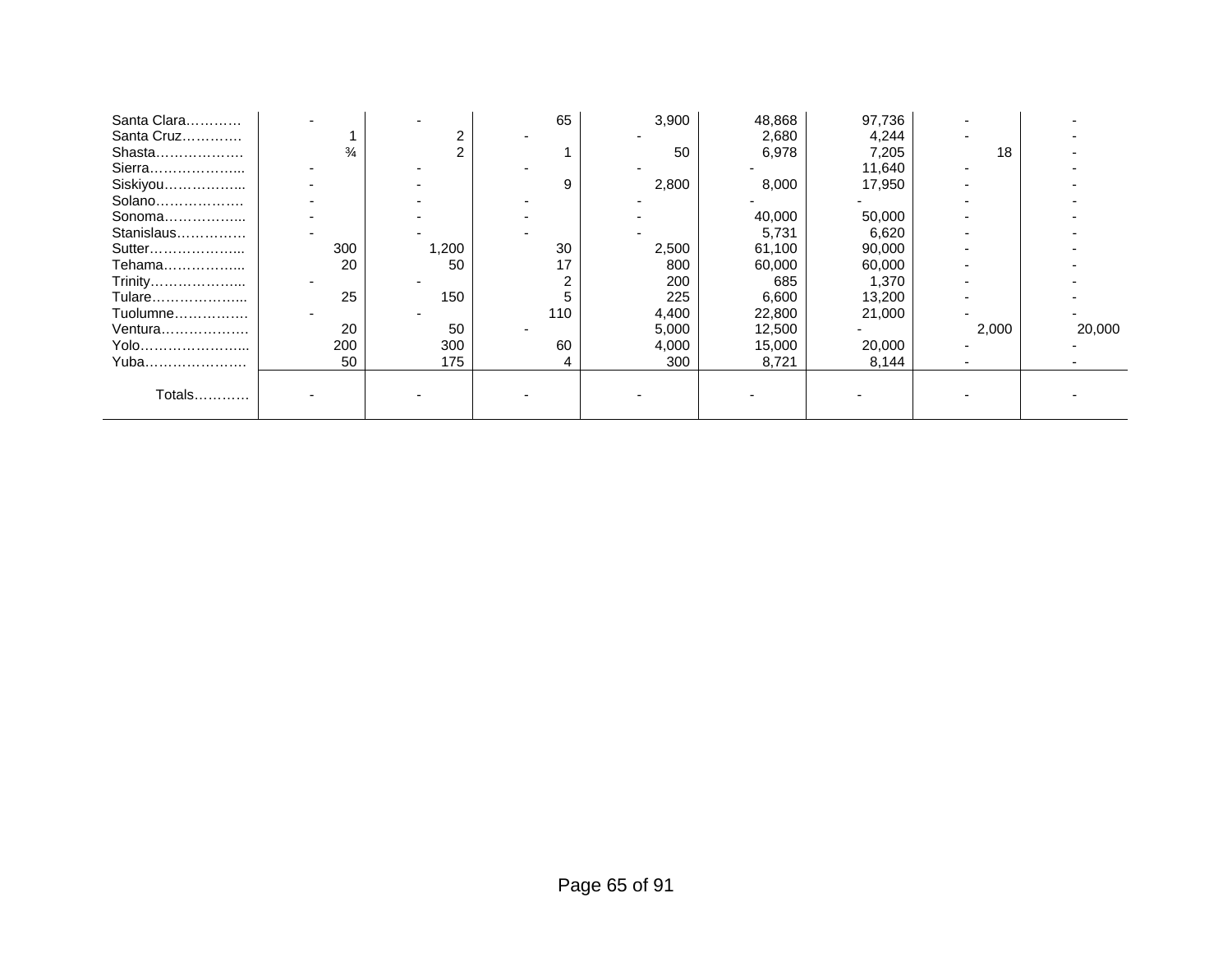|                 | HOPS.  |         | TOBACCO.       |         | COTTON.       |                          | SUGAR BEETS. |        |
|-----------------|--------|---------|----------------|---------|---------------|--------------------------|--------------|--------|
| COUNTIES.       | Acres. | Pounds. | Acres.         | Pounds. | Acres.        | Pounds.                  | Acres.       | Tons.  |
| Alameda         | 80     | 70,000  | $\overline{a}$ | $\sim$  | ÷,            | $\overline{\phantom{a}}$ | 1,800        | 28,000 |
| Alpine          |        |         |                |         |               |                          |              |        |
| Amador          |        |         |                |         |               |                          |              |        |
| Butte           |        |         |                |         |               |                          |              |        |
| Calaveras       |        |         |                |         |               |                          |              |        |
| Colusa          |        |         |                |         |               |                          |              |        |
| Contra Costa    |        |         |                |         |               |                          | 120          | 3,420  |
| Del Norte       |        |         |                |         |               |                          |              |        |
| El Dorado       |        |         |                |         |               |                          |              |        |
| Fresno          |        |         |                |         |               |                          |              |        |
| Humboldt        |        |         |                |         |               |                          | 100          | 800    |
| Inyo            |        |         |                |         |               |                          |              |        |
| Kern            |        |         |                | 400     | $\frac{1}{4}$ | 250                      |              |        |
| Lake            | 20     | 19,000  |                |         |               |                          | 8            | 22     |
| Lassen          | 2      |         |                |         |               |                          |              |        |
| Los Angeles     | 75     | 120,000 | 125            | 125,000 |               |                          | 150          | 3,000  |
| Marin           |        |         |                |         |               |                          |              |        |
| Mariposa        |        |         | $\frac{1}{4}$  | 20      |               |                          |              |        |
| Mendocino       | 380    | 590,000 |                |         |               |                          |              |        |
| Merced          | 40     | 1,600   |                |         | 240           | 72,000                   |              |        |
| $Modoc$         |        |         |                |         |               |                          |              |        |
| Mono            |        |         |                |         |               |                          |              |        |
| Monterey        |        |         |                |         |               |                          | 307          | 4,963  |
| Napa            | 46     | 78,665  |                |         |               |                          | 15           | 150    |
| Nevada          |        |         |                |         |               |                          |              |        |
| Placer          |        |         |                |         |               |                          |              |        |
| Plumas          |        |         |                |         |               |                          |              |        |
| Sacramento      | 240    | 40,895  |                |         |               |                          |              |        |
| San Bernardino  |        |         |                |         |               |                          |              |        |
| San Benito      | 60     | 7,200   |                |         |               |                          |              |        |
| San Diego       |        |         |                |         |               |                          |              |        |
| San Francisco   |        |         |                |         |               |                          |              |        |
| San Joaquin     | 50     | 25,000  | 2              | 11,000  |               |                          | 3            | 45     |
| San Luis Obispo |        |         |                |         |               |                          |              |        |
| San Mateo       | 25     | 25,000  |                |         |               |                          |              |        |
| Santa Barbara   |        |         |                |         |               |                          |              |        |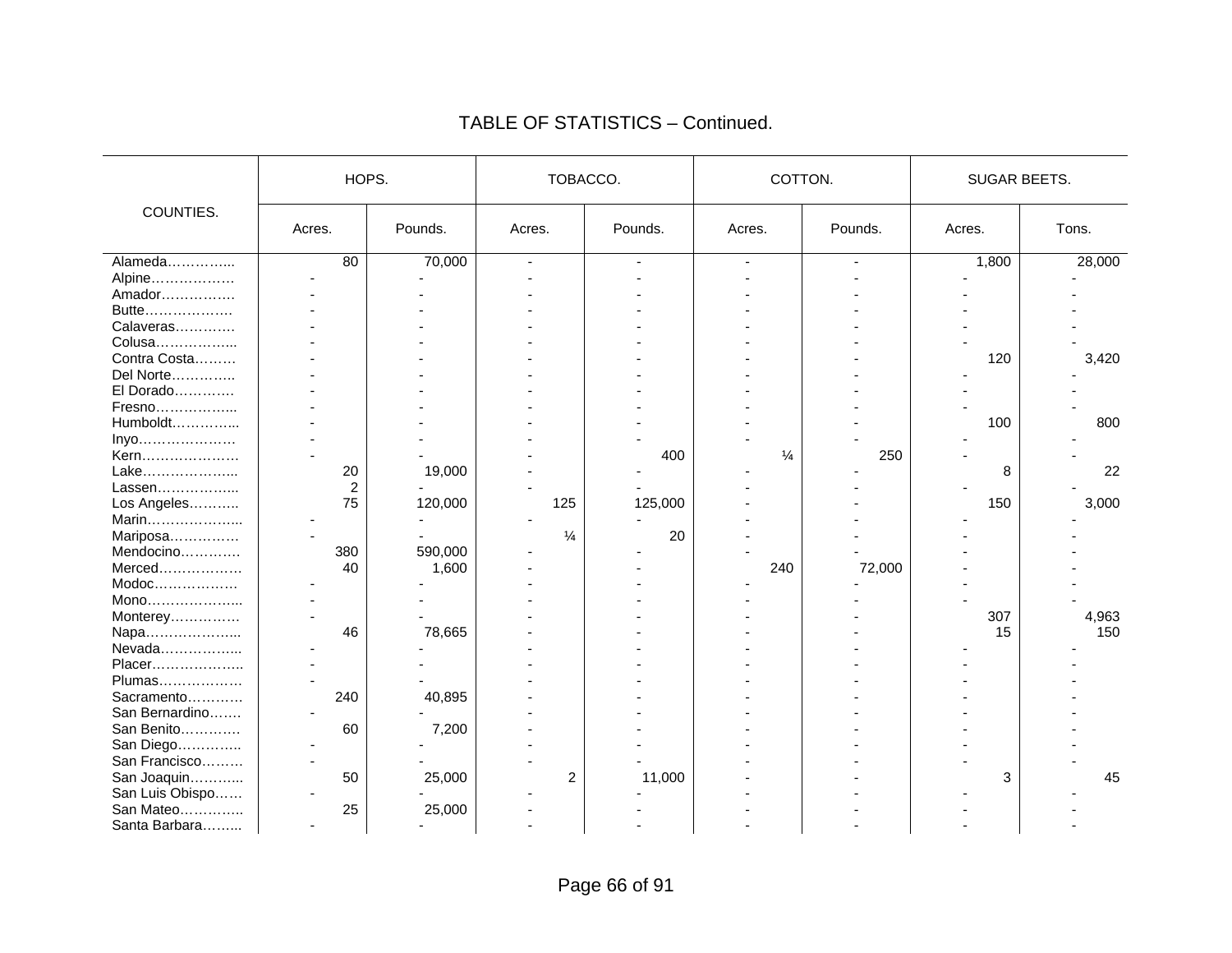| Santa Clara |     |        |  |  | 150 | 1,200 |
|-------------|-----|--------|--|--|-----|-------|
| Santa Cruz  | 75  | 98,750 |  |  | 27  | 216   |
| Shasta      |     |        |  |  |     |       |
| Sierra      |     |        |  |  |     |       |
| Siskiyou    |     |        |  |  |     |       |
| Solano      |     |        |  |  |     |       |
| Sonoma      | 200 |        |  |  |     |       |
| Stanislaus  | 100 | 50,000 |  |  |     |       |
| Sutter      |     |        |  |  |     |       |
| Tehama      |     |        |  |  |     |       |
| Trinity     |     |        |  |  |     |       |
| Tulare      |     |        |  |  |     |       |
| Tuolumne    |     |        |  |  |     |       |
| Ventura     |     |        |  |  |     |       |
| Yolo        | 75  | 50,000 |  |  |     |       |
| Yuba        |     |        |  |  |     |       |
|             |     |        |  |  |     |       |
| Totals      |     |        |  |  |     |       |
|             |     |        |  |  |     |       |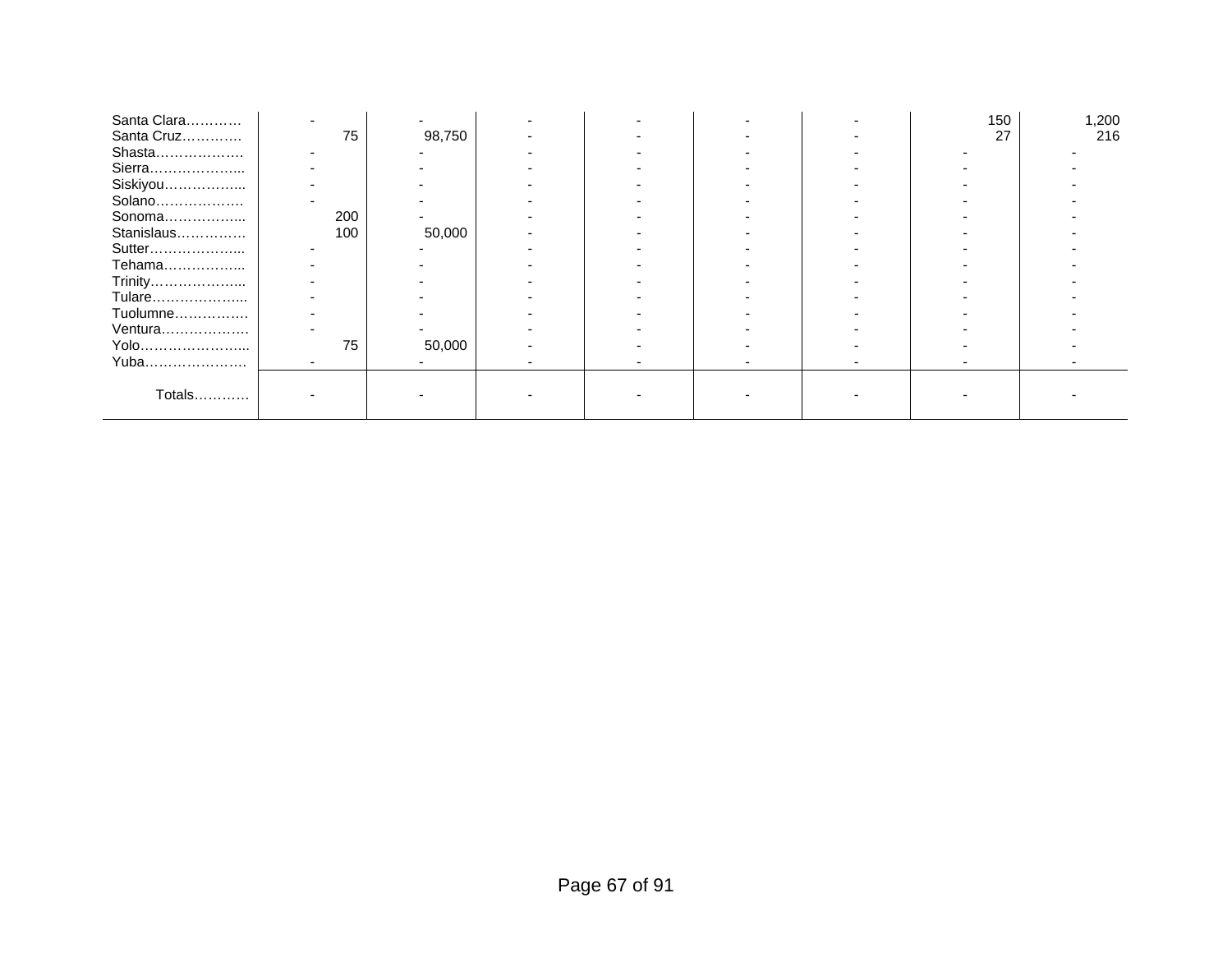| COUNTIES.       | Pounds of<br>Butter. | Pounds of<br>Cheese. | Pounds of<br>Wool. | Pounds of<br>Honey. | Value of Fruit<br>Crop. | Number of<br>Bearing<br>Lemon Trees. | Number of<br>Bearing<br>Orange Trees. | Number of<br><b>Bearing Olive</b><br>Trees. |
|-----------------|----------------------|----------------------|--------------------|---------------------|-------------------------|--------------------------------------|---------------------------------------|---------------------------------------------|
| Alameda         | 189,000              | $\sim$               | 41,000             | 1,500               | \$480,000               | 162                                  | 379                                   | 940                                         |
| Alpine          | 35,000               |                      |                    | 2,000               |                         |                                      |                                       |                                             |
| Amador          |                      |                      |                    |                     |                         |                                      |                                       |                                             |
| Butte           |                      |                      | 380,000            |                     |                         | 280                                  | 506                                   | 45                                          |
| Calaveras       | 124,900              | 2,000                | 285,000            | 2,910               | 75,000                  | 50                                   | 150                                   | 32                                          |
| Colusa          | 3,889                |                      | 318,920            | 2,600               | 2,555                   | 25                                   | 250                                   | 10                                          |
| Contra Costa    | 210,314              | 18,530               | 85,000             | 2,540               | 40,175                  | 15                                   | 55                                    | 16                                          |
| Del Norte       | 260,550              | 24,750               |                    | 2,160               | 2,500                   |                                      |                                       |                                             |
| El Dorado       | 130,950              | 8,800                | 79,880             |                     | 120,000                 |                                      |                                       |                                             |
| Fresno          |                      |                      | 1,238,082          |                     |                         |                                      |                                       |                                             |
| Humboldt        | 96,750               | 1,400                | 352,980            | 575                 | 2,000                   |                                      |                                       |                                             |
| Inyo            | 12,865               |                      | 27,600             | 1,225               | 2,750                   |                                      |                                       |                                             |
| Kern            | 19,970               | 1,475                | 2,126,346          | 4,000               | 9,830                   | 19                                   | 16                                    | $\overline{c}$                              |
| Lake            |                      | 7,200                | 202,179            | 300                 | 5,260                   |                                      | 2                                     |                                             |
| Lassen          | 52,0000              | 24,000               | 200,000            | 600                 |                         |                                      |                                       |                                             |
| Los Angeles     | 85,000               | 55,000               | 2,717,890          | 450,000             | 655,000                 | 30,250                               | 192,900                               | 3,000                                       |
| Marin           | 3,468,680            | 68,318               |                    |                     |                         |                                      |                                       |                                             |
| Mariposa        | 1,950                |                      | 158,230            |                     | 2,910                   | 17                                   | 39                                    | 3                                           |
| Mendocino       |                      |                      | 1,650,000          |                     | 12,500                  |                                      |                                       |                                             |
| $Merced$        | 21,000               | 900                  | 1,300,000          | 600                 | 28,000                  | 124                                  | 53                                    |                                             |
| $Modoc$         | 42,000               | 6,400                | 10,200             |                     | 820                     |                                      |                                       |                                             |
| Mono            | 150,000              |                      |                    |                     |                         |                                      |                                       |                                             |
| Monterey        | 17,000               | 55,000               | 850,00             | 7,500               |                         |                                      | 15                                    |                                             |
| Napa            | 157,350              | 30,000               | 140,659            | 3,500               | 214,671                 |                                      | 58                                    | 8                                           |
| Nevada          |                      |                      |                    |                     | 4,171                   |                                      |                                       |                                             |
| Placer          | 6,000                |                      | 328,551            | 150                 |                         | 520                                  | 1,038                                 | 101                                         |
| Plumas          | 235,000              | 6,000                | 20,000             | 3,000               | 5,000                   |                                      |                                       |                                             |
| Sacramento      | 385,000              |                      | 378,450            | 3,500               | 450,000                 | 155                                  | 440                                   |                                             |
| San Bernardino  |                      |                      |                    |                     |                         | 2,640                                | 9,050                                 | 48                                          |
| San Benito      | 40,000               | 350,000              | 175,000            |                     | 8,500                   |                                      |                                       |                                             |
| San Diego       | 15,095               | 2,000                | 415,790            | 17,780              | 10,285                  | 870                                  | 2,517                                 | 2,461                                       |
| San Francisco   |                      |                      |                    |                     |                         |                                      |                                       |                                             |
| San Joaquin     | 175,000              | 5,000                | 272,014            | 2,500               | 10,000                  |                                      | 250                                   | 75                                          |
| San Luis Obispo | 1,135,126            | 786,552              | 1,076,382          | 109,625             | 5,275                   | 20                                   | 6                                     | 100                                         |
| San Mateo       | 59,000               | 75,000               | 100                |                     | 2,000                   |                                      |                                       |                                             |
| Santa Barbara   | 71,025               | 500                  | 714,700            | 3,000               | 1,665                   | 1,014                                | 315                                   | 3,885                                       |
| Santa Clara     |                      | 88,795               | 71,000             |                     | 500,000                 | 591                                  | 2,287                                 | 1,616                                       |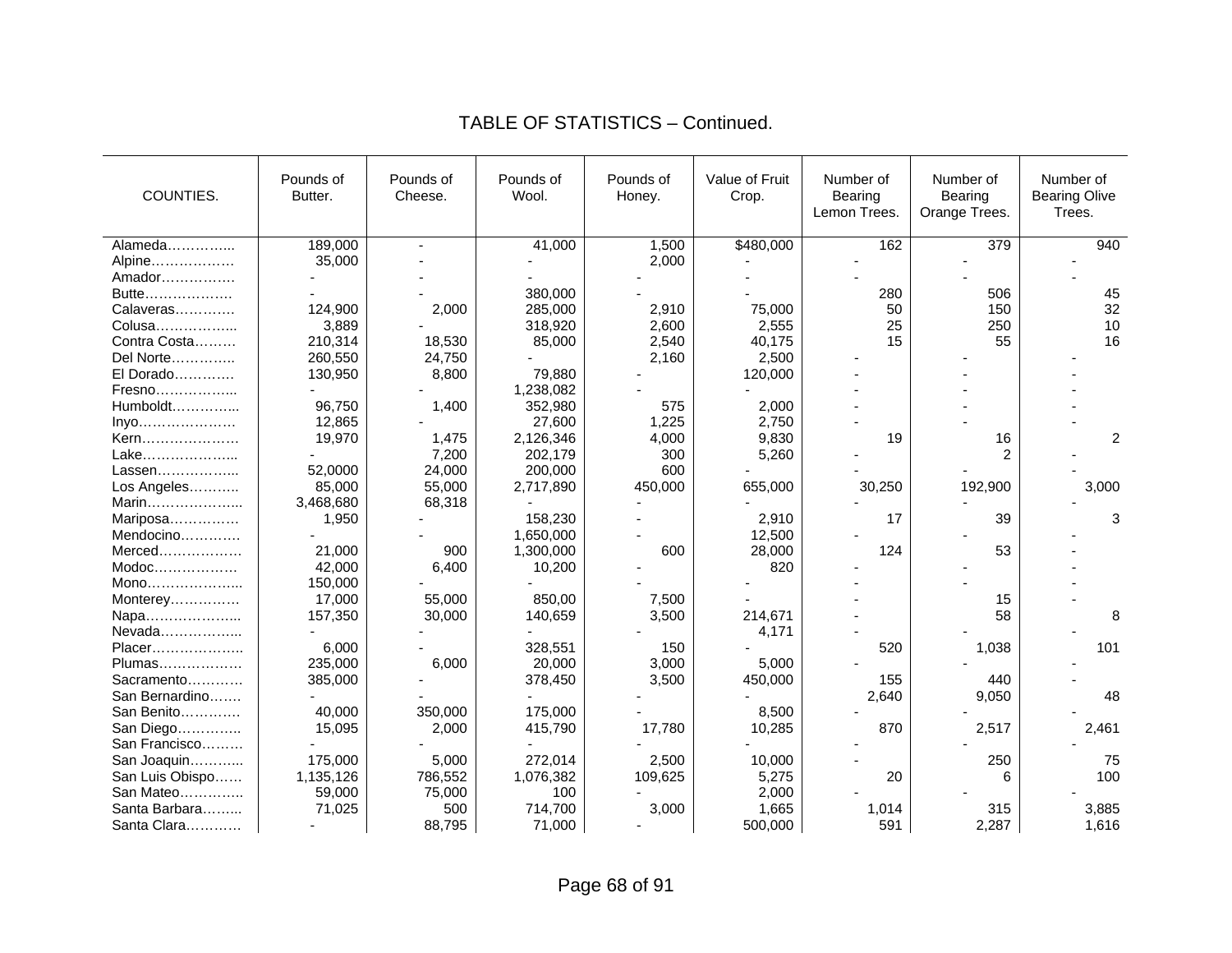| Santa Cruz | 55,988    | 16,610  |           |        | 11,625  |       |       |     |
|------------|-----------|---------|-----------|--------|---------|-------|-------|-----|
| Shasta     | 8,800     |         | 40,350    | 50     | 8,815   |       |       |     |
| Sierra     | 60,000    |         |           | 1,000  |         |       |       |     |
| Siskiyou   | 130,000   | 16,000  | 160,000   | 3,000  |         |       |       |     |
| Solano     |           |         |           |        |         |       |       |     |
| Sonoma     | 3,000,000 | 500,000 | 1,000,000 |        |         | 1,000 | 3,000 | 500 |
| Stanislaus | 125,000   | 22,000  | 810,600   | 2,500  | 4,550   |       | 209   |     |
| Sutter     |           |         | 12,000    |        | 20,000  |       |       |     |
| Tehama     | 28,000    |         | 1,525,000 |        |         |       |       |     |
| Trinity    |           |         |           |        |         |       |       |     |
| Tulare     | 443,850   |         | 959,695   | 27,300 | 80,000  |       | 58    |     |
| Tuolumne   | 21.030    |         | 1,000     | 1,000  |         | 100   | 200   |     |
| Ventura    |           |         |           |        |         | 300   | 150   | 100 |
| Yolo       | 200,000   | 15,000  | 600,000   | 6,000  | 250,000 | 100   | 500   | 75  |
| Yuba       | 1,000     |         |           |        | 22,456  | 54    | 202   |     |
|            |           |         |           |        |         |       |       |     |
| Totals     |           |         |           |        |         |       |       |     |
|            |           |         |           |        |         |       |       |     |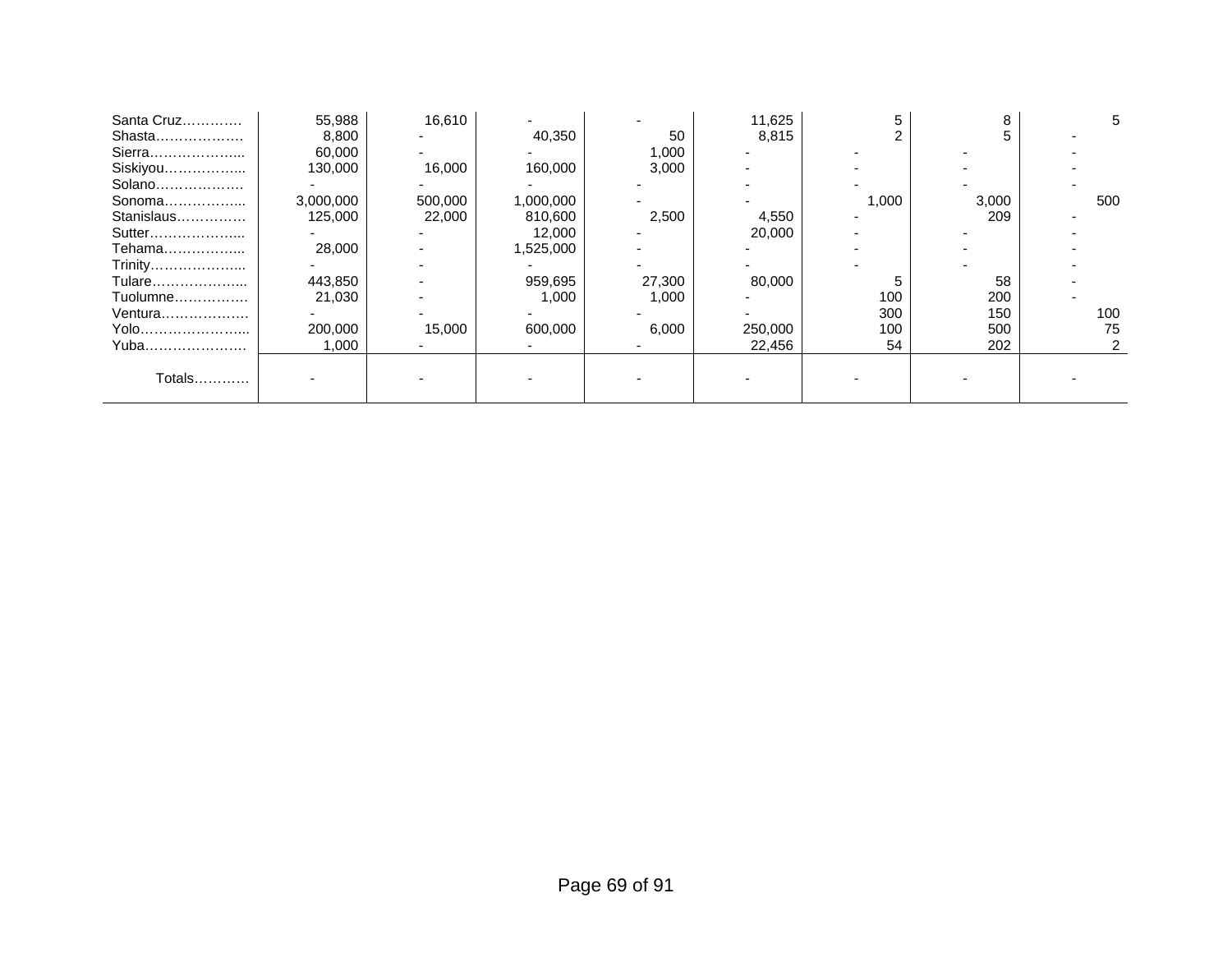#### COUNTIES. Number of Acres of Grapevines. Wine – Number of Gallons. Brandy – Number of Gallons. Number of Breweries. Number of Gallons. Number of Horses. Number of Mules. Total number of Horned Cattle. Alameda……………... | 508 | 100,000 | 100 | 9 | 1,198,000 | 9,419 | 550 | 8,693 Alpine……………… | - | - | - | - | - | 300 | 20 | 520 Amador…………… Butte……………… | 910 | 15,200 | 1,000 | 2 | - 6,950 | 1,760 | 10,900 Calaveras………… | 100 | 27,880 | 1,394 | 6 | 43,700 | 2,102 | 60 | 6,491 Colusa……………… | 30 | - | - 2 | - 6,276 | 3,234 | 5,615 Contra Costa……… │ 425 | 24,370 | 400,000 | 1 | 10,000 | 7,699 | 441 | 10,975 Del Norte………….. 9 200 - 1 3,000 557 103 3,575 El Dorado…………. 1,604 58,930 2,119 2 27,000 2,344 89 12,171 Fresno……………… | 425 | 12,038 | 1,952 | - | - 4,765 | 366 | 15,600 Humboldt…………... 234 1,500 - 2 20,150 5,146 1,150 27,815 Inyo………………… 5 - 3 15,425 1,569 239 7,035<br>Kern………………… 32 340 - 8.800 3.166 667 30.240 Kern………………… │ 32 │ 340 │ - │ 3 │ 8.800 │ 3.166 │ 667 │ 30.240 Lake………………... 35 80 - 3 10,500 1,291 51 3,516 Lassen………………… │ 2 │ - │ - │ - │ - 5.995 │ 204 │ 20.097 Los Angeles……….. 6,235 | 2,019,000 | 85,000 | 7 | 160,000 | 10,173 | 770 | 13,910 Marin………………… 12 | - 1 | 46,770 | 2,443 | 69 | 29,893 Mariposa…………… | 94 | 10,585 | 135 | 2 | 15,000 | 1,767 | 256 | 5,932 Mendocino…………. | 300 | - | - 4 | 24,000 | 4,411 | 395 | 12,313 Merced……………… | 121 | - | - | - | - | 4.364 | 6.590 | 9.627 Modoc……………… │ 4 │ - │ - 2 │ 40.000 │ 5.011 │ 268 │ 19.892 Mono………………... - - - 5 200,000 1,944 200 9,200 Monterey…………… | - | - | - | - | - | 2 40,000 5,577 1,345 18,226<br>Napa………………… | 3,907 927,400 26,321 2 37,600 4,289 514 8,117 Napa………………... 3,907 927,400 26,321 2 37,600 4,289 514 8,117 Nevada……………... 152 6,000 - 10 377,125 2,901 119 4,438 Placer………………… | 700 | 23,615 | 1,055 | 3 | 75,000 | 3,004 | 232 | 6,457 Plumas……………… - - - 3 8,000 1,775 100 7,400 Sacramento………… | 2,540 | 125,850 | 5,240 | - | - 9,520 | 380 | 14,820 San Bernardino…… | 375 | 30,000 | - 1 | - 2,580 | 232 | 7,910 San Benito………… 428 | 10,000 | - 2 | 21,000 | 2,390 | - 10,175 San Diego…………... | 164 | 940 | - | 2 | 12,300 | 3,314 | 325 | 10,186 San Francisco……… | Carl Liberty Liberty Liberty Liberty Assume that the set of the set of the set of the set o San Joaquin…………. 525 | 100,000 | 5,119 | - 150,000 | 14,328 | 1,390 | 13,244 San Luis Obispo…… 26 | - 2 | 25,680 | 4,387 | 176 | 35,728<br>San Mateo…………… 110 | 500 | - 3 | 46,630 | 3,683 | 186 | 8,839 San Mateo………….. 110 500 - 3 46,630 3,683 186 8,839 Santa Barbara……… 104 N 5.000 N - 2 N 6.500 N 3.720 N 354 N 11.926 Santa Clara………… 1 15,650 | 158,260 | 57,190 | 6 | 1,908,000 | 8,325 | 148 | 18,951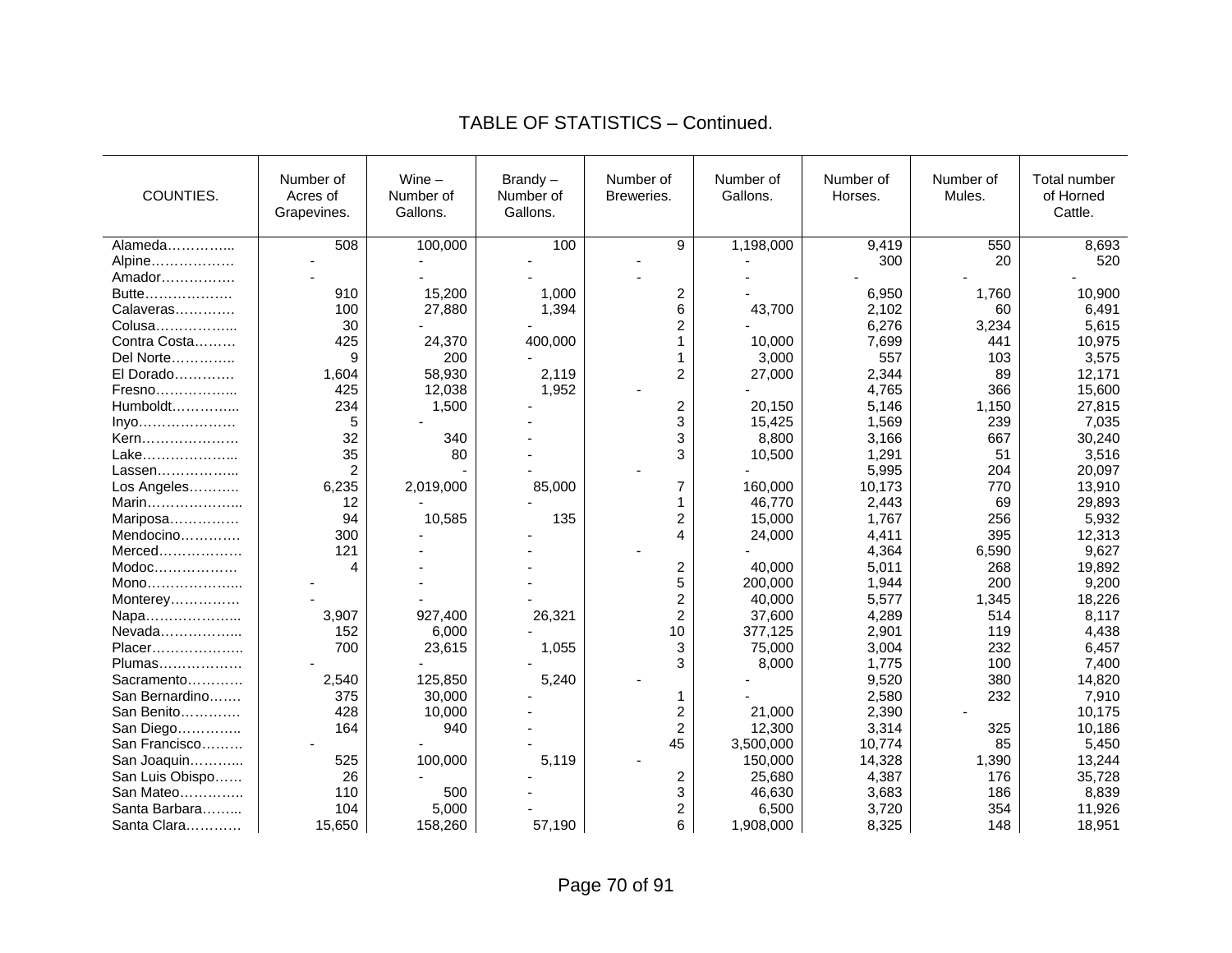| .203   | 34,900    |         | 3 | 546,270 | 3,326  | 74    | 6,044  |
|--------|-----------|---------|---|---------|--------|-------|--------|
| 446    | 5,000     | 200     |   | 13,000  | 4,935  | 228   | 10,208 |
|        |           |         | 6 | 28,520  | 779    | 72    | 2,876  |
| 50     |           |         | 3 | 27,000  | 3,620  | 700   | 28,900 |
| 300    |           |         | 4 | 176,240 | 5,856  | 599   | 7,891  |
| 10,000 | 2,500,000 | 500,000 | 4 | 500,000 | 10,329 | 460   | 27,641 |
| 30     | 8,400     | 3,550   |   | 30,000  | 7,094  | 1,774 | 7,563  |
| 50     | 306       |         |   | 10,500  | 4,390  | 768   | 4,211  |
| 550    | 7,500     |         |   | 20,000  | 4,880  | 1,040 | 12,009 |
|        |           |         |   | 9,500   | 1,500  | 346   | 4,000  |
| 380    | 7,000     | 2,000   |   | 30,000  | 6,815  | 531   | 10,750 |
| 900    | 90,400    | 2,500   |   | 3,000   | 3,154  | 195   | 5,710  |
| 200    | 9,610     | 1,920   |   |         | 2,565  | 224   | 2,288  |
| .500   | 250,000   | 5,000   | 3 | 15,000  | 7,000  | 1,200 | 10,000 |
| 196    | 18,462    | 4,174   |   |         | 3,159  | 381   | 9,028  |
|        |           |         |   |         |        |       |        |
|        |           |         |   |         |        |       |        |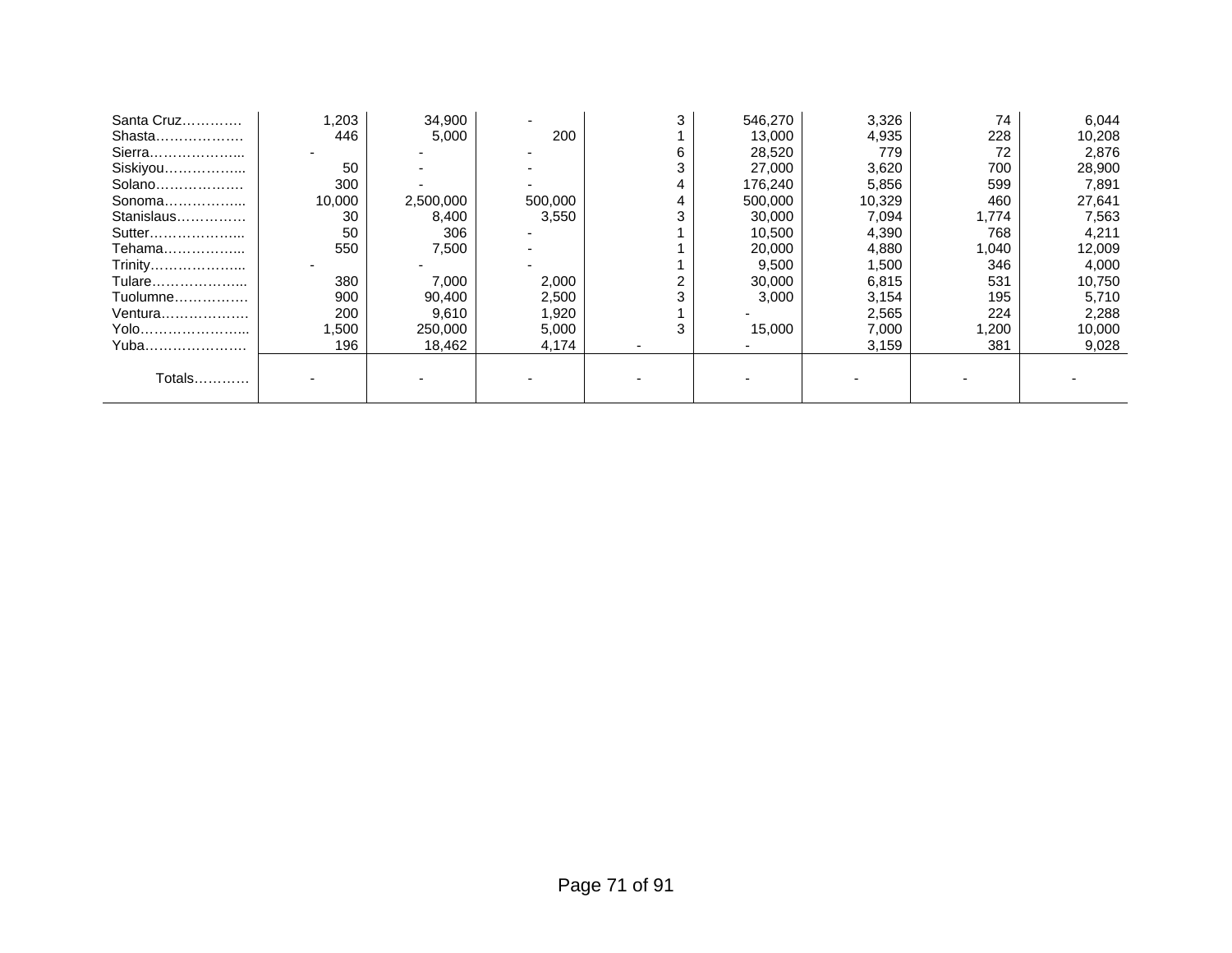| COUNTIES.                                                                                                                      | Number of<br>Number of<br>Cashmere and<br>Sheep. |               | Number of Hogs. | <b>GRIST MILLS</b> |                | <b>Barrels of Flour</b><br>Made. | <b>Bushels of Corn</b><br>Ground. |
|--------------------------------------------------------------------------------------------------------------------------------|--------------------------------------------------|---------------|-----------------|--------------------|----------------|----------------------------------|-----------------------------------|
|                                                                                                                                |                                                  | Angora Goats. |                 | Steam Power.       | Water Power.   |                                  |                                   |
| Alameda                                                                                                                        | 26,266                                           | 100           | 4,662           | 4                  | 1              | 29,200                           | 12,000                            |
| Alpine                                                                                                                         | 578                                              |               | 130             |                    |                |                                  |                                   |
| Amador                                                                                                                         |                                                  |               |                 |                    |                |                                  |                                   |
| Butte                                                                                                                          | 96,000                                           | 2,700         | 101,500         | 2                  | $\overline{2}$ | 22,500                           | 24,000                            |
| Calaveras                                                                                                                      | 57,001                                           | 83            | 2,263           |                    |                |                                  |                                   |
| Colusa                                                                                                                         | 159,987                                          | 96            | 13,104          | 4                  |                |                                  |                                   |
| Contra Costa                                                                                                                   | 15,070                                           | 227           | 6,230           | 3                  |                | 4,000                            | 250                               |
| Del Norte                                                                                                                      | 1,361                                            | 250           | 979             |                    |                | 500                              | 75                                |
| El Dorado                                                                                                                      | 22,999                                           | 1,672         | 2.730           |                    |                |                                  |                                   |
| Fresno                                                                                                                         | 412,694                                          | 4,831         |                 | 1                  |                |                                  |                                   |
| Humboldt                                                                                                                       | 181,810                                          | 189           | 6,543           |                    |                | 3,000                            |                                   |
| $inyo$                                                                                                                         | 8,773                                            | 500           | 1,735           |                    | 3              | 2,425                            | 1,984                             |
| Kern                                                                                                                           | 361,133                                          |               | 14,928          | 2                  | 1              | 9,674                            | 8,000                             |
| Lake                                                                                                                           | 19,399                                           | 1,003         | 6,431           | 3                  |                | 12,200                           | 2,000                             |
| Lassen                                                                                                                         | 25,864                                           | 2,000         | 1,330           |                    | 2              | 3,500                            | 1,000                             |
| Los Angeles                                                                                                                    | 402,419                                          |               | 18,990          | 4                  | 4              | 48,000                           | 110,000                           |
| Marin                                                                                                                          | 1,036                                            |               | 6,349           |                    |                |                                  |                                   |
| Mariposa                                                                                                                       | 79,870                                           | 47            | 9,001           |                    |                |                                  |                                   |
| Mendocino                                                                                                                      | 279,347                                          | 1,830         | 9,064           | 3                  | 2              |                                  |                                   |
| Merced                                                                                                                         | 268,440                                          |               | 6,590           |                    | 3              | 19,000                           | 1,200                             |
| $\mathsf{Modoc}\hspace{-0.04cm}\ldots\hspace{-0.04cm}\ldots\hspace{-0.04cm}\ldots\hspace{-0.04cm}\ldots\hspace{-0.04cm}\ldots$ | 36,833                                           |               | 3,090           | $\overline{2}$     | 2              | 20,000                           | 250                               |
| Mono                                                                                                                           |                                                  |               |                 |                    |                |                                  |                                   |
| Monterey                                                                                                                       | 105,089                                          |               | 12,150          | 2                  |                | 7,500                            | 500                               |
| Napa                                                                                                                           | 42,501                                           |               | 8,373           | 2                  | 1              | 15,100                           | 7,000                             |
| Nevada                                                                                                                         | 3,876                                            |               | 2,326           |                    |                |                                  |                                   |
| Placer                                                                                                                         | 73,644                                           | 2,055         | 3,355           | 1                  |                |                                  |                                   |
| Plumas                                                                                                                         | 10,000                                           |               | 992             |                    | $\overline{2}$ | 2,200                            | 800                               |
| Sacramento                                                                                                                     | 139,551                                          | 170           | 14,949          | 3                  |                |                                  |                                   |
| San Bernardino                                                                                                                 | 50,593                                           | 300           | 2,671           | 3                  |                |                                  |                                   |
| San Benito                                                                                                                     | 53,116                                           | 600           | 5,220           |                    |                | 11,000                           | 2,500                             |
| San Diego                                                                                                                      | 115,404                                          |               | 2,816           |                    | $\overline{2}$ | 4,300                            | 2,150                             |
| San Francisco                                                                                                                  | 416                                              | 137           | 1,868           | 8                  |                | 170,000                          |                                   |
| San Joaquin                                                                                                                    | 127,488                                          |               | 13,500          | 6                  |                | 163,037                          | 15,745                            |
| San Luis Obispo                                                                                                                | 120,662                                          | 318           | 14,728          |                    | 2              | 7,126                            | 6,378                             |
| San Mateo                                                                                                                      | 609                                              | 900           | 3,354           | 4                  |                |                                  |                                   |
| Santa Barbara                                                                                                                  | 118,572                                          |               | 12,883          | 3                  |                | 6,500                            | 5,000                             |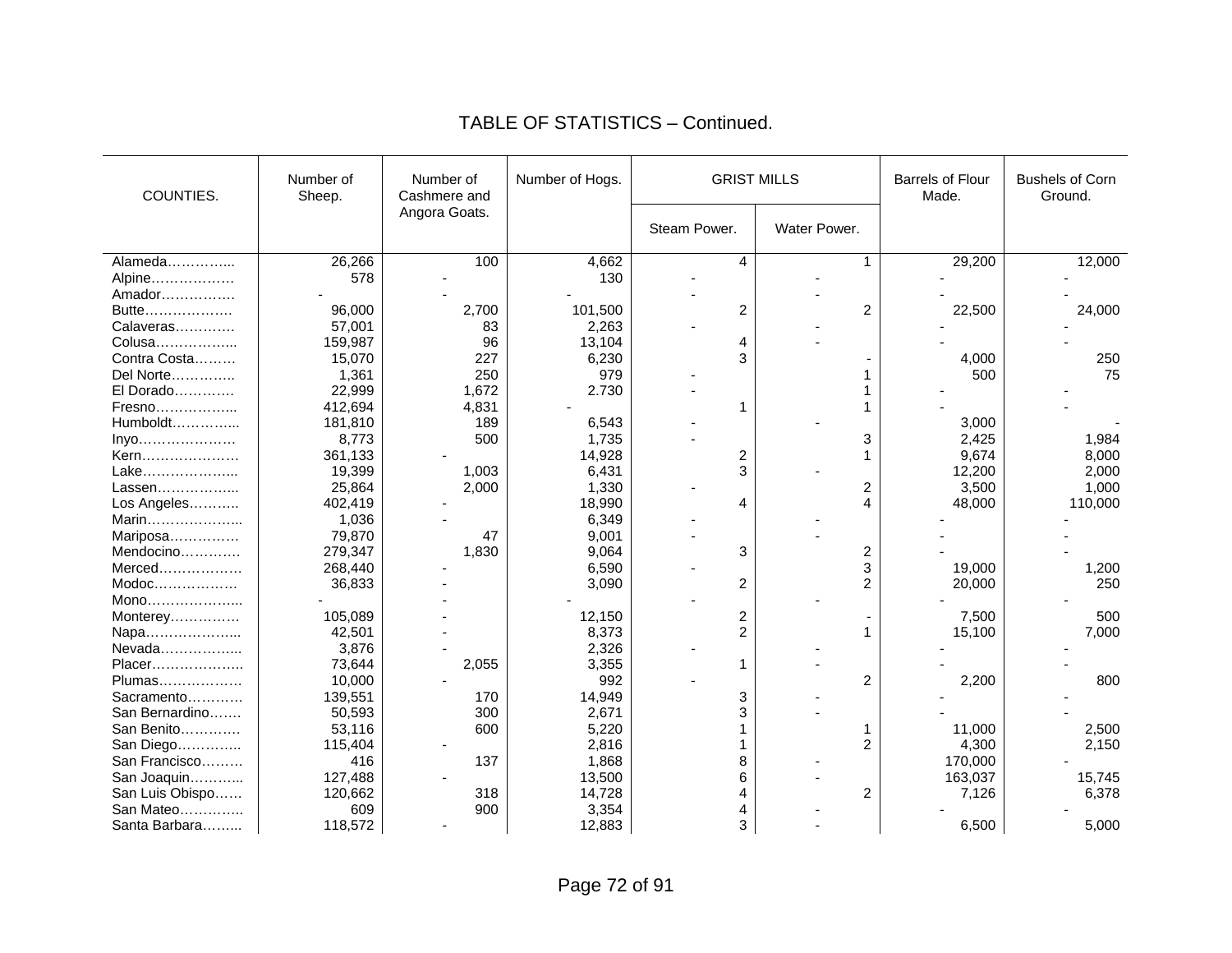| Santa Clara | 23,475  |       | 9,729  | 6 |   | 36,000  | 9,800  |
|-------------|---------|-------|--------|---|---|---------|--------|
| Santa Cruz  | 1,317   |       | 2,215  |   |   | 25,000  | 32,000 |
| Shasta      | 43,580  | 6,166 | 10,951 |   |   | 2,900   | 300    |
| Sierra      | 555     |       | 317    |   |   | 1,000   |        |
| Siskiyou    | 33,000  |       | 1,600  |   |   | 9,000   | 2,600  |
| Solano      | 58,804  |       | 6,565  |   |   | 274,137 |        |
| Sonoma      | 162,935 | 2,051 | 18,120 |   |   | 100,000 | 10,000 |
| Stanislaus  | 181,733 | 765   | 9,816  |   |   |         |        |
| Sutter      | 33,698  | 25    | 12,676 |   |   |         |        |
| Tehama      | 223,332 |       | 7,590  |   |   | 50,000  | 8,000  |
| Trinity     | 35,000  |       | 1,000  |   |   |         |        |
| Tulare      | 191,939 |       | 18,378 |   |   | 24,000  | 3,000  |
| Tuolumne    | 9,660   | 1,950 | 2,500  |   |   | 10,000  | 800    |
| Ventura     | 111,018 | 437   | 20,308 |   | ⌒ | 5,000   |        |
| Yolo        | 100,000 |       | 20,000 |   |   | 75,000  | 6,000  |
| Yuba        | 49,398  | 143   | 4,738  |   |   | 107,630 | 16,667 |
|             |         |       |        |   |   |         |        |
| Totals      |         |       |        |   |   |         |        |
|             |         |       |        |   |   |         |        |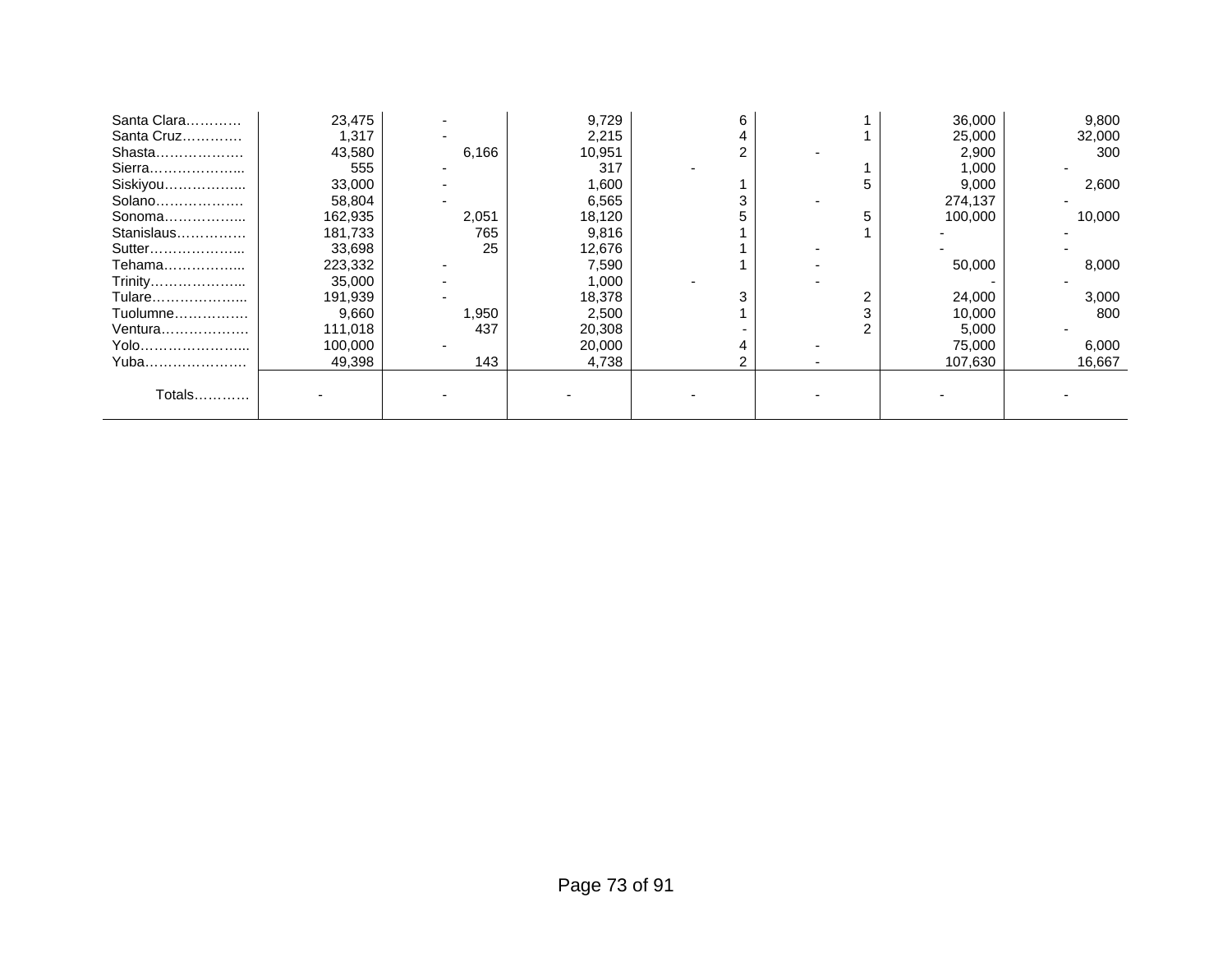|                                                                                                                                |              | SAW MILLS.     | Feet of<br>Lumber | Number of<br><b>QUARTZ MILLS.</b><br>Shingles |                |                |         | MINING DITCHES.     |
|--------------------------------------------------------------------------------------------------------------------------------|--------------|----------------|-------------------|-----------------------------------------------|----------------|----------------|---------|---------------------|
| COUNTIES.                                                                                                                      | Steam Power. | Water Power.   | Sawed.            | Made.                                         | Number.        | Tons Crushed.  | Number. | Miles in<br>Length. |
| Alameda                                                                                                                        | $\mathbf{r}$ |                |                   | ÷.                                            | $\overline{a}$ | $\blacksquare$ |         |                     |
| Alpine                                                                                                                         | 1            | 1              | 800,000           |                                               | 3              | 8,450          |         |                     |
| Amador                                                                                                                         |              |                |                   |                                               |                |                |         |                     |
| Butte                                                                                                                          | 14           |                | 200,000,000       | 20,000                                        | 8              | 3,000          |         | 390                 |
| Calaveras                                                                                                                      | 5            | $\overline{c}$ | 2,800,000         | 2,000,000                                     | 47             | 41,500         |         | 525                 |
| Colusa                                                                                                                         |              |                |                   |                                               |                |                |         |                     |
| Contra Costa                                                                                                                   |              |                |                   |                                               |                |                |         |                     |
| Del Norte                                                                                                                      | 3            | 4              | 8,000,000         | 100,000                                       |                |                | 22      | 186 1/2             |
| El Dorado                                                                                                                      | 12           | 4              | 7,000,000         |                                               | 26             |                | 5       | 500                 |
| Fresno                                                                                                                         |              | 4              |                   |                                               |                |                |         |                     |
| Humboldt                                                                                                                       | 18           | 3              | 32,349,000        | 25,110,500                                    |                |                |         |                     |
| Inyo                                                                                                                           |              | $\overline{2}$ | 56,320            | 100,000                                       | 5              | 500            | 1       | 6                   |
| Kern                                                                                                                           |              | 3              | 300,000           |                                               | 4              |                |         |                     |
| Lake                                                                                                                           | 3            |                | 1,120,693         |                                               |                |                |         |                     |
| Lassen                                                                                                                         | 3            | 3              | 2,000,000         |                                               | $\overline{c}$ |                | 3       | $\overline{7}$      |
| Los Angeles                                                                                                                    | 4            |                | 100,000           |                                               |                |                |         |                     |
| Marin                                                                                                                          |              |                |                   |                                               |                |                |         |                     |
| Mariposa                                                                                                                       | 4            | 1              | 1,600,000         |                                               | 27             | 23,275         |         | 107                 |
| Mendocino                                                                                                                      | 19           | $\overline{c}$ | 40,000,000        | 1,450,000                                     |                |                |         |                     |
| Merced                                                                                                                         |              |                |                   |                                               |                |                |         |                     |
| $\mathsf{Modoc}\hspace{-0.04cm}\ldots\hspace{-0.04cm}\ldots\hspace{-0.04cm}\ldots\hspace{-0.04cm}\ldots\hspace{-0.04cm}\ldots$ | 3            | 8              | 3,000,000         | 2,000,000                                     |                |                |         |                     |
| Mono                                                                                                                           | 3            | $\overline{7}$ | 200,000,000       | 3,000,000                                     | 10             | 75,000         | 5       | 40                  |
|                                                                                                                                |              |                |                   |                                               |                |                |         |                     |
| Monterey                                                                                                                       |              |                | 2,000,000         |                                               |                |                |         |                     |
| Napa<br>Nevada                                                                                                                 | 1<br>15      |                | 20,000,000        | 160,000                                       |                | 83,570         | 217     |                     |
|                                                                                                                                |              |                |                   |                                               | 17             |                |         | 824                 |
| Placer                                                                                                                         | 15           |                | 20,000,000        |                                               | 10             | 3,500          | 22      | 358                 |
| Plumas                                                                                                                         | 4            | $\overline{7}$ | 4,000,000         |                                               | 15             | 100,000        | 340     | 700                 |
| Sacramento                                                                                                                     |              |                |                   |                                               |                |                |         |                     |
| San Bernardino                                                                                                                 | 3            |                | 3,500,000         |                                               |                |                |         |                     |
| San Benito                                                                                                                     |              |                |                   |                                               |                |                |         |                     |
| San Diego                                                                                                                      |              | 1              |                   |                                               | $\overline{2}$ | 500            |         |                     |
| San Francisco                                                                                                                  |              |                |                   |                                               |                |                |         |                     |
| San Joaquin                                                                                                                    | 1            |                | 1,750,000         |                                               |                |                |         |                     |
| San Luis Obispo                                                                                                                | 3            |                | 242,000           |                                               |                |                |         |                     |
| San Mateo                                                                                                                      | 11           |                | 2,000,000         | 10,000,000                                    |                |                |         |                     |

## TABLE OF STATISTICS – Continued.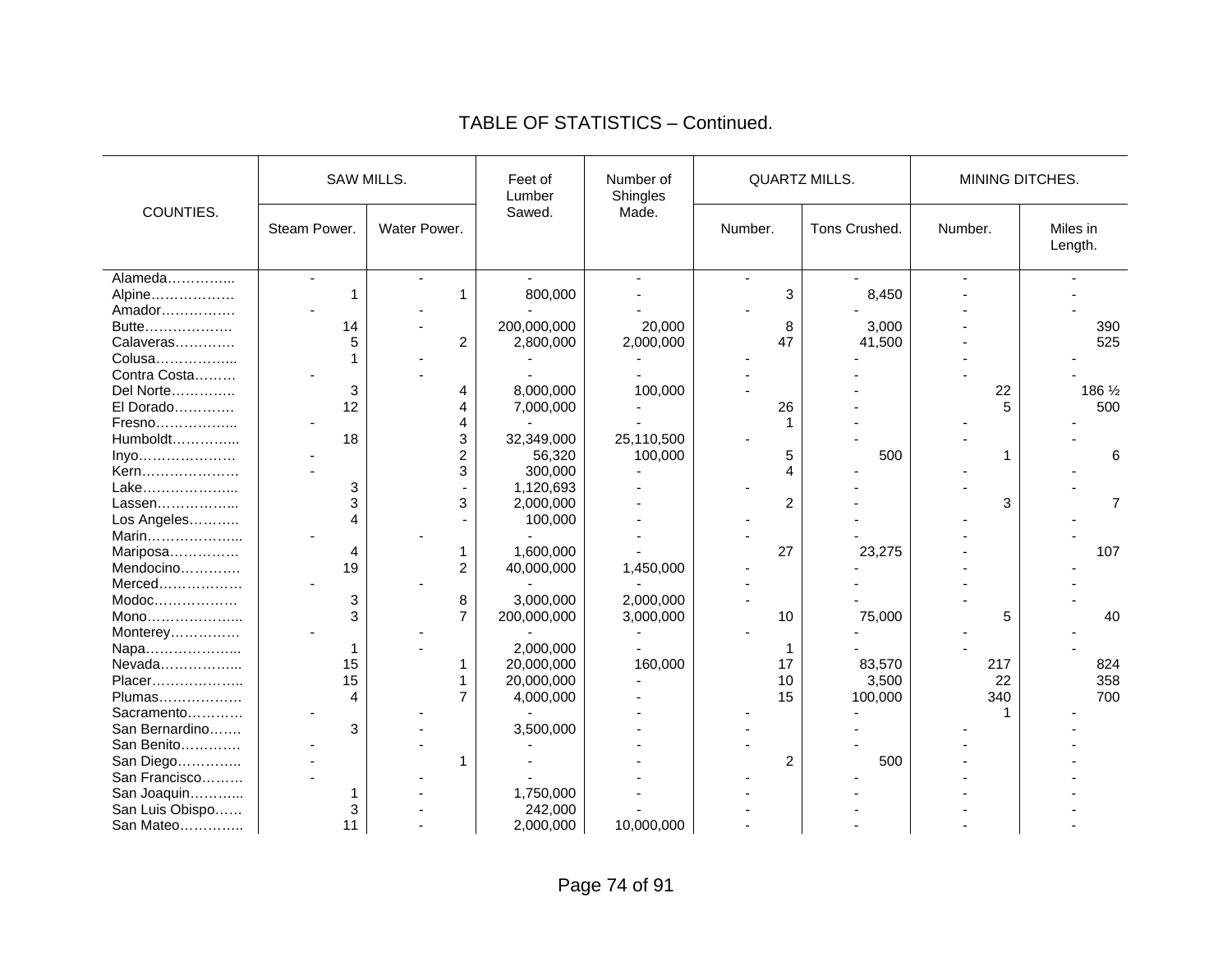| Santa Barbara |    |    |            |            |    |        |     |                |
|---------------|----|----|------------|------------|----|--------|-----|----------------|
| Santa Clara   |    |    |            |            |    |        |     |                |
| Santa Cruz    | 15 |    | 4,530,000  | 2,400,000  |    |        |     |                |
| Shasta        |    |    | 2,200,000  | 2,500,000  |    | 680    | 289 | 650            |
| Sierra        | 10 |    | 6,190,000  | 1,800,000  |    | 70,000 |     | 266            |
| Siskiyou      |    | 10 | 3,535,000  | 4,950,000  | 5. | 21,700 | 6   | 250            |
| Solano        |    |    |            |            |    |        |     |                |
| Sonoma        | 15 |    | 50,000,000 | 10,000,000 |    |        |     |                |
| Stanislaus    |    |    |            |            |    |        |     | 15             |
| Sutter        |    |    |            |            |    |        |     |                |
| Tehama        |    |    | 35,000,000 |            |    |        |     | $1\frac{1}{2}$ |
| Trinity       |    |    | 2,500,000  | 200,000    |    |        | 25  | 61             |
| Tulare        |    |    | 200,000    |            |    | 400    |     |                |
| Tuolumne      |    | 3  | 4,500,000  | 1,450,000  | 29 |        | 14  | 190            |
| Ventura       |    |    |            |            |    |        |     |                |
| Yolo          |    |    |            |            |    |        |     |                |
| Yuba          | 4  | 2  | 2,000,000  |            |    |        |     | 40             |
|               |    |    |            |            |    |        |     |                |
| Totals        |    |    |            |            |    |        |     |                |
|               |    |    |            |            |    |        |     |                |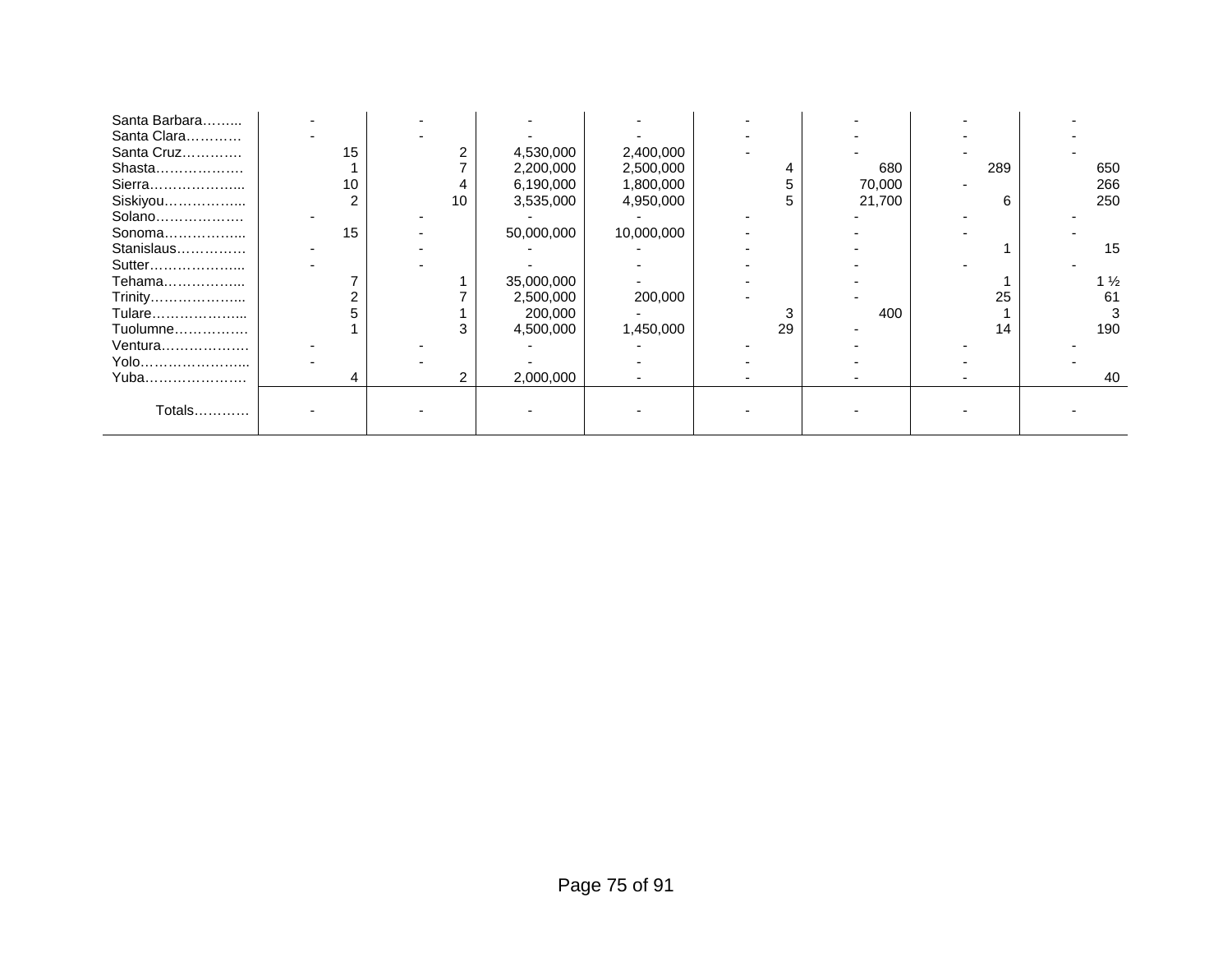| COUNTIES.       | <b>IRRIGATING DITCHES.</b> |                     | WOOLEN MILLS.  |                         |                | <b>COTTON MILLS.</b>            | COAL.          | RAILROADS.              |                     |
|-----------------|----------------------------|---------------------|----------------|-------------------------|----------------|---------------------------------|----------------|-------------------------|---------------------|
|                 | Number.                    | Acres<br>Irrigated. | Number.        | Pounds of<br>Wool Used. | Number.        | Pounds of<br><b>Cotton Used</b> | Tons Mined.    | Number.                 | Miles in<br>Length. |
| Alameda         | 1                          | 500                 | $\overline{a}$ | ÷.                      | $\overline{a}$ | $\mathbf{r}$                    | $\overline{a}$ | 3                       | 122.39              |
| Alpine          | 22                         | 2.225               |                |                         |                |                                 |                |                         |                     |
| Amador          |                            |                     |                |                         |                |                                 |                |                         |                     |
| Butte           |                            | 1,700               |                |                         |                |                                 |                | $\overline{c}$          | 59                  |
| Calaveras       |                            | 250                 |                |                         |                |                                 |                | 1                       | 00.66               |
| Colusa          |                            |                     |                |                         |                |                                 |                |                         | 46                  |
| Contra Costa    |                            |                     |                |                         |                |                                 | 87,900         | 5                       | 75                  |
| Del Norte       |                            |                     |                |                         |                |                                 |                |                         |                     |
| El Dorado       |                            |                     |                |                         |                |                                 |                | 1                       | 18.75               |
| Fresno          | 6                          | 80,000              |                |                         |                |                                 |                | $\overline{\mathbf{c}}$ | 77.06               |
| Humboldt        |                            |                     |                |                         |                |                                 |                | 6                       | 14.50               |
| Inyo            | 1                          | 7,450               |                |                         |                |                                 |                |                         |                     |
| Kern            | 3                          | 47,566              |                |                         |                |                                 |                | 1                       | 117.81              |
| Lake            | 2                          | 6                   |                |                         |                |                                 |                |                         |                     |
| Lassen          | 2                          | 15,000              |                |                         |                |                                 |                |                         |                     |
| Los Angeles     |                            | 5,215               |                | 50,000                  |                |                                 | 12,50          | 5                       | 180.76              |
| Marin           |                            |                     |                |                         |                |                                 |                |                         |                     |
| Mariposa        |                            |                     |                |                         |                |                                 |                |                         |                     |
| Mendocino       |                            |                     |                |                         |                |                                 |                | 5                       | 24.50               |
| Merced          | 6                          | 17,900              | -1             | 18,000                  |                |                                 |                | 1                       | 36.73               |
| $Modoc$         | 205                        | 24,000              |                |                         |                |                                 |                |                         |                     |
| Mono            |                            |                     |                |                         |                |                                 |                |                         |                     |
| Monterey        |                            |                     |                |                         |                |                                 |                |                         |                     |
| Napa            |                            |                     |                |                         |                |                                 |                |                         | 41                  |
| Nevada          |                            | 500                 |                |                         |                |                                 |                | 2                       | 49                  |
| Placer          | $\overline{c}$             |                     |                |                         |                |                                 |                | $\overline{2}$          | 79                  |
| Plumas          | 75                         | 4,000               |                |                         |                |                                 |                |                         |                     |
| Sacramento      |                            |                     |                |                         |                |                                 |                |                         |                     |
| San Bernardino  |                            |                     |                |                         |                |                                 |                |                         | 48.88               |
| San Benito      |                            |                     |                |                         |                |                                 |                | 1                       | 17.75               |
| San Diego       |                            |                     |                |                         |                |                                 |                |                         | 164.57              |
| San Francisco   |                            |                     | $\overline{c}$ | 2,200,000               |                |                                 |                | $\overline{c}$          | 11.41               |
|                 |                            |                     |                |                         |                |                                 |                |                         |                     |
| San Joaquin     |                            |                     |                | 200,000                 |                |                                 |                |                         |                     |
| San Luis Obispo |                            |                     |                |                         |                |                                 |                |                         | 10.75               |
| San Mateo       |                            |                     |                |                         |                |                                 |                |                         | 25.60               |

#### TABLE OF STATISTICS – Continued.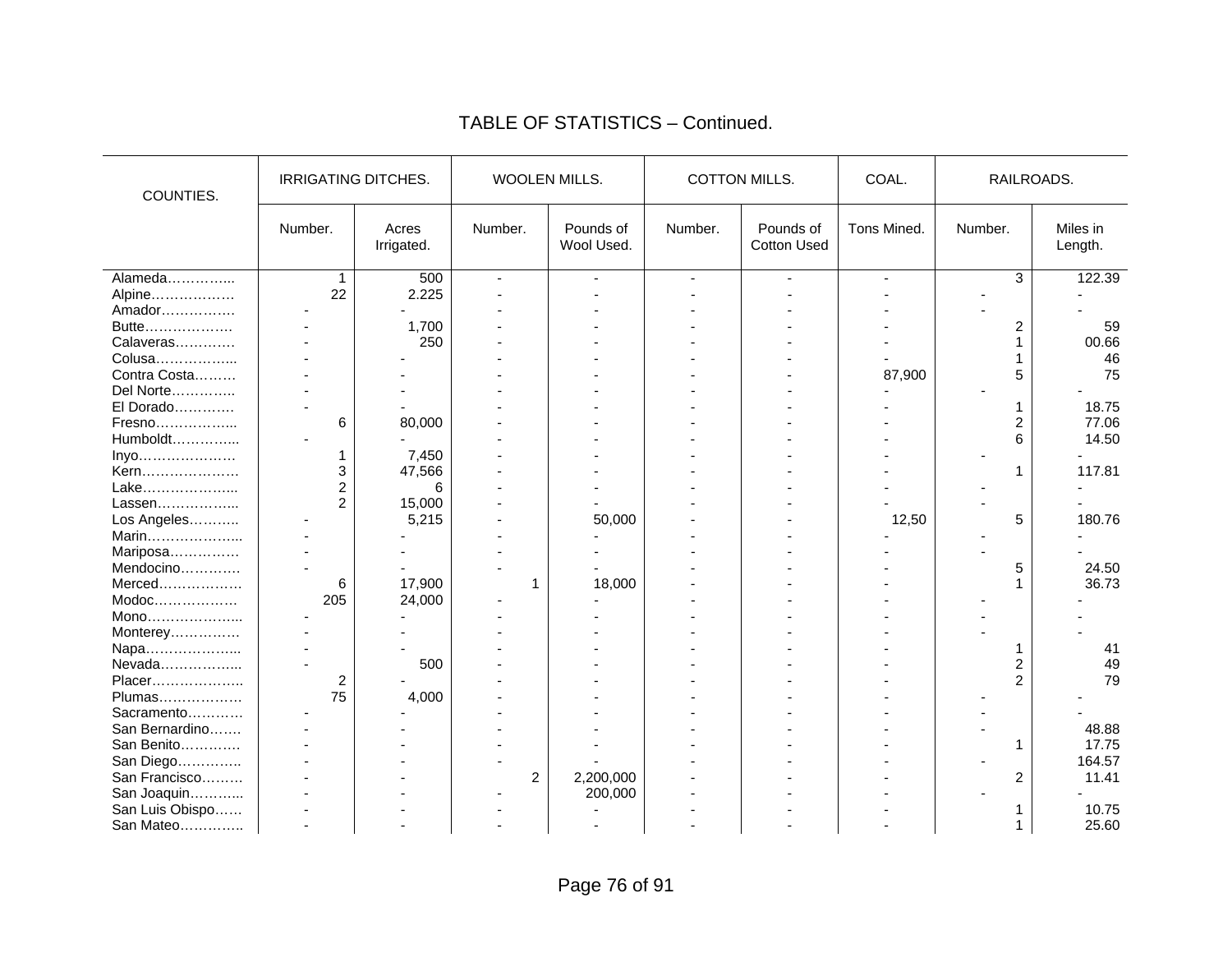| Santa Barbara |     |        |         |  |   |        |
|---------------|-----|--------|---------|--|---|--------|
| Santa Clara   |     |        | 300,000 |  |   | 95.20  |
| Santa Cruz    |     | 350    |         |  |   | 40.50  |
| Shasta        | 43  | 1,084  |         |  |   | 18.80  |
| Sierra        |     |        |         |  |   | 2.15   |
| Siskiyou      | 100 | 23,000 |         |  |   |        |
| Solano        |     |        |         |  |   | 73.95  |
| Sonoma        |     |        |         |  |   | 103.50 |
| Stanislaus    |     | 9,500  |         |  |   | 38     |
| Sutter        |     |        |         |  |   | 10     |
| Tehama        | 20  | 800    |         |  |   | 40.54  |
| Trinity       | 39  | 482    |         |  |   |        |
| Tulare        | 16  | 25,000 |         |  | 3 | 79.00  |
| Tuolumne      | 39  | 4,090  |         |  |   |        |
| Ventura       |     | 500    |         |  |   |        |
| Yolo          |     | 25,000 |         |  |   | 64.50  |
| Yuba          |     | 457    | 594,597 |  |   | 27.87  |
|               |     |        |         |  |   |        |
| Totals        |     |        |         |  |   |        |
|               |     |        |         |  |   |        |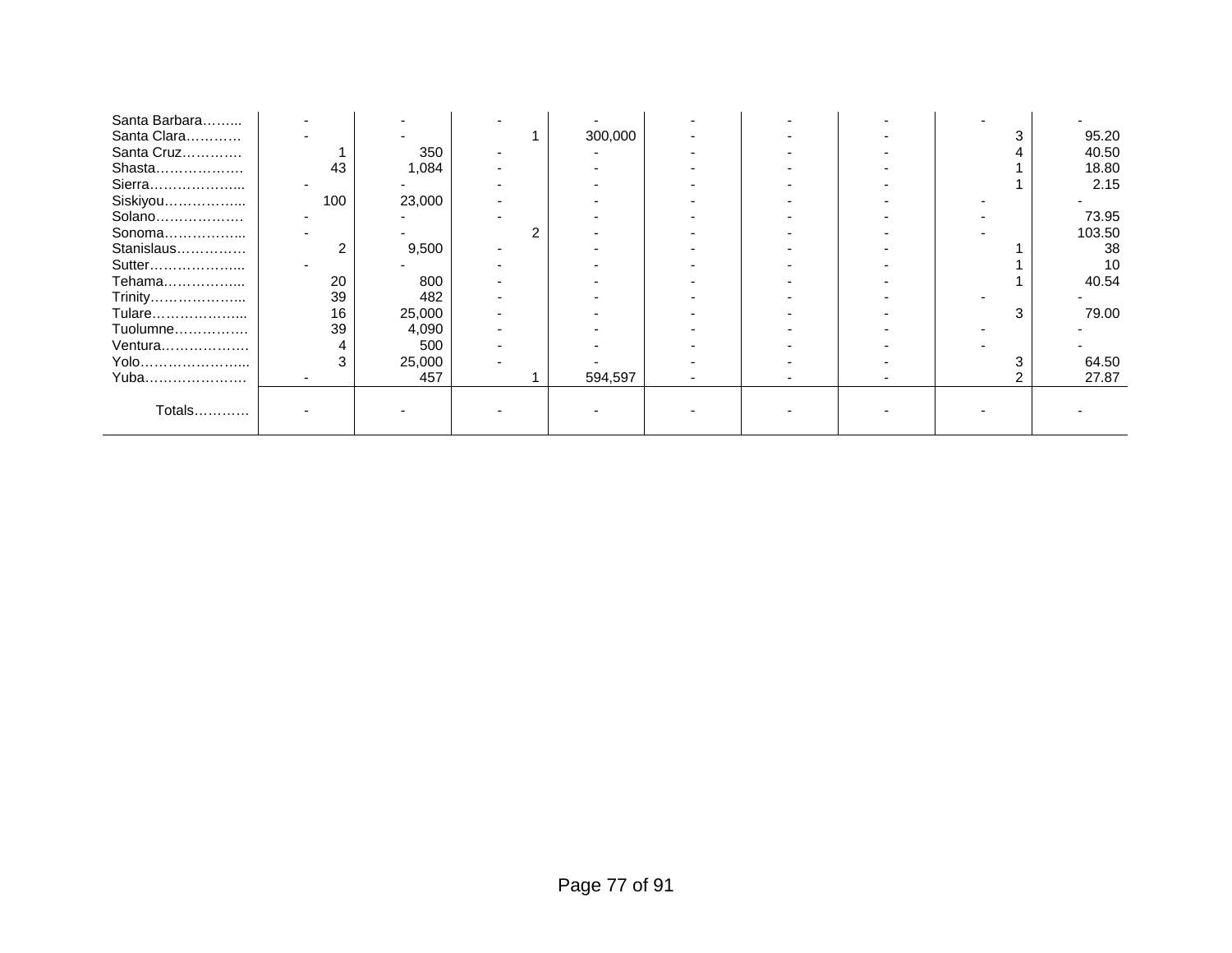| COUNTIES.      |                 | ASSESSED VALUE OF PROPERTY FOR 1880. | <b>Estimated Total</b><br>Population. | Registered Voters. |        |        |
|----------------|-----------------|--------------------------------------|---------------------------------------|--------------------|--------|--------|
|                | Real Estate.    | Improvements.                        | Personal Property.                    | Total Valuation.   |        |        |
| Alameda        | \$31,159,558 00 | \$10,543,866 00                      | \$3,640,976 00                        | \$45,344,400 00    |        |        |
| Alpine         | 13,506 00       | 11,162 00                            | 98,577 00                             | 132,245 00         | 450    | 180    |
| Amador         |                 |                                      |                                       |                    |        |        |
| Butte          | 7,000,000 00    | 2,000,000 00                         | 3,000,000 00                          | 12,000,000 00      | 19,000 | 4,300  |
| Calaveras      | 1,075,016 00    | 485,951 00                           | 1,083,969 00                          | 2,644,963 00       | 8,880  | 3,083  |
| Colusa         | 13,643,147 00   | 1,138,949 00                         | 2,745,003 00                          | 17,527,099 00      | 12,000 | 2,090  |
| Contra Costa   | 5,266,695 00    | 865,701 00                           | 1,348,985 00                          | 7,481,381 00       | 12,500 | 2,814  |
| Del Norte      | 230,457 00      | 192,794 00                           | 235,433 00                            | 658,684 00         | 26,000 | 555    |
| El Dorado      | 999,930 00      | 728,895 00                           | 1,476,148 00                          | 3,004,968 00       | 10,500 | 5,000  |
| Fresno         | 3,428,943 00    | 522,872 00                           | 1,716,342 00                          | 5,668,157 00       | 10,000 | 2,320  |
| $Humboldt$     | 3,500,004 00    | 1,226,429 00                         | 1,879,798 00                          | 6,606,231 00       | 15,515 | 4,308  |
| Inyo           | 412,929 00      | 363,086 00                           | 489,696 00                            | 1,265,711 00       | 3,000  | 878    |
| Kern           | 2,240,112 00    | 495,038 00                           | 1,390,703 00                          | 4,125,853 00       | 5,488  | 1,694  |
| Lake           | 1,338,725 00    | 557,902 00                           | 659,392 00                            | 2,556,019 00       | 6,601  | 2,029  |
| Lassen         | 434.626 00      | 227,870 00                           | 639,336 00                            | 1,301,832 00       | 3,500  | 800    |
| Los Angeles    | 11,981,089 00   | 3,009,27100                          | 3,513,424 00                          | 18,503,773 00      | 35,000 | 8,677  |
| Marin          | 6,163,582 00    | 1,236,499 00                         | 1,482,224 00                          | 8,882,105 00       |        | 1,522  |
| Mariposa       | 603,094 00      | 325,298 00                           | 540,768 00                            | 1,469,460 00       | 6,000  | 1,355  |
| Mendocino      | 2,832,316 00    | 1,077,503 00                         | 2,146,558 00                          | 6,056,377 00       | 11,000 | 2,800  |
| Merced         | 4,698,298 00    | 705,808 00                           | 1,353,496 00                          | 6,757,602 00       | 5,657  | 1,463  |
| Modoc          | 615,264 00      | 336,257 00                           | 820,701 00                            | 1,772,222 00       | 4,250  | 1,208  |
| Mono           | 726,272 00      | 805,944 00                           | 879,768 00                            | 2,411,984 00       | 6,000  | 1,424  |
| Monterey       | 5,773,385 00    | 688,822 00                           | 1,614,667 00                          | 8,076,874 00       | 15,000 | 3,000  |
| Napa           | 4,456,885 00    | 1,954,834 00                         | 1,903,228 00                          | 9,314,228 00       | 12,894 | 4,463  |
| Nevada         | 5,145,012 00    | 1,851,120 00                         | 2,073,055 00                          | 9,069,187 00       | 21,000 | 4,858  |
| Placer         | 2,929,976 00    | 472,913.00                           | 169,067.00                            | 3,571,956 00       | 17,278 | 3,300  |
| Plumas         | 929,854 00      | 524,320 00                           | 809,649 00                            | 2,263,823 00       | 6,243  | 1,760  |
| Sacramento     | 14,736,754 00   | 5,079,955 00                         | 6,681,735 00                          | 26,678,444 00      | 36,200 | 10,487 |
| San Bernardino | 1,702,142 00    | 562,310 00                           | 699,592 00                            | 2,964,044 00       | 7,153  | 2,851  |
| San Benito     | 2,498,278 00    | 484,235 00                           | 69,867 00                             | 3,052,380 00       | 5,000  | 1,150  |
| San Diego      | 820,494 00      | 304,887 00                           | 193,327 00                            | 2,038,708 00       | 9,000  | 1,456  |
| San Francisco  | 121,732,034 00  | 43,207,570 00                        | 87,896 060 00                         | 252,835,664 00     | 233,00 | 40,000 |
| San Joaquin    | 17,221,913 00   | 3,219,543 00                         | 5,620,318 00                          | 26,061,774 00      | 24,000 | 5,300  |

## TABLE OF STATISTICS – Continued.

 $^{\check{}}$  In two Districts.<br><sup>†</sup> In one District.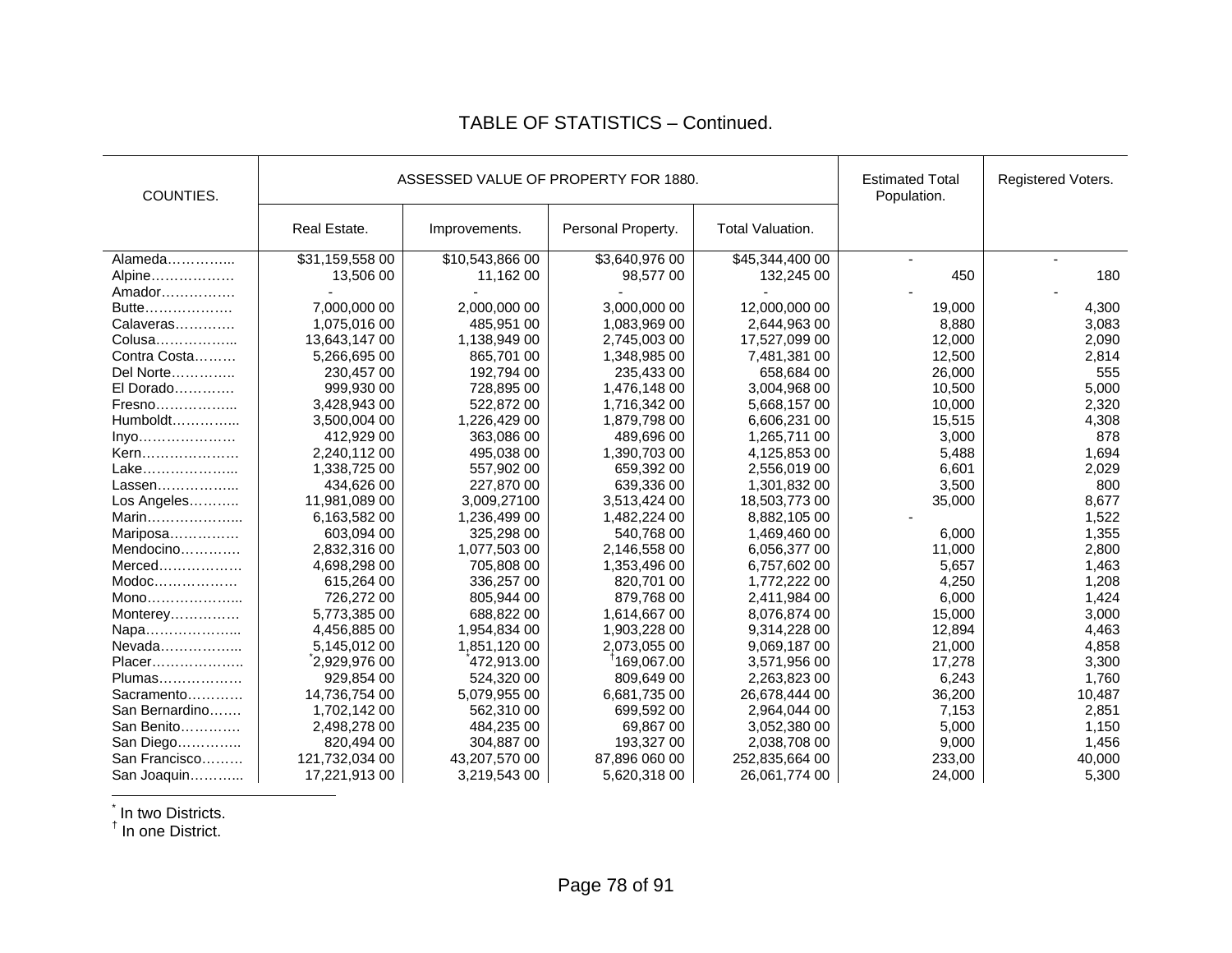| San Luis Obispo | 2,743,722 00  | 563,626 00   | 1,446,964 00 | 4,754,312 00  | 9,800  | 2,200 |
|-----------------|---------------|--------------|--------------|---------------|--------|-------|
| San Mateo       | 4,098,285 00  | 2,478,540 00 | 2,538,580 00 | 9,115,405 00  | 8,500  | 3,133 |
| Santa Barbara   | 3,220,198 00  | 701,138 00   | 1,272,476 00 | 5,193,812 00  | 9,000  | 2,230 |
| Santa Clara     | 15,552,327 00 | 4,940,757 00 | 5,079,693 00 | 25,572,777 00 | 35,000 | 6,043 |
| Santa Cruz      | 4,042,996 00  | 1,255,518 00 | 1,389,153 00 | 6,687,66700   | 12,500 | 2,329 |
| Shasta          | 1,814,721 00  |              | 1,009,930 00 | 2,824,651 00  | 9,500  | 1,653 |
| Sierra          | 711,629 00    | 485,132 00   | 547.191 00   | 1,743,952 00  | 5,609  | 1,839 |
| Siskiyou        | 1,218,842 00  | 703,910 00   | 1,755,036 00 | 3,677,788 00  | 8,401  | 1,987 |
| Solano          | 7,461,326 00  | 1,588,577 00 | 2,058,104 00 | 11,108,007 00 | 18,551 | 3,800 |
| Sonoma          | 7,806,499 00  | 2,430,219 00 | 8.392.088 00 | 18,628,806 00 | 40,000 | 6,000 |
| Stanislaus      | 6,620,694 00  | 772,595 00   | 1,780,721 00 | 9,182,010 00  | 8,600  | 1,800 |
| Sutter          | 3,655,028 00  | 434,902 00   | 909,120 00   | 4,999,050 00  | 7,400  | 2,247 |
| Tehama          | 3,937,715 00  | 608,666 00   | 1,257,203 00 | 5,804,584 00  | 9,500  | 2,000 |
| Trinity         | 448,054 00    | 105,600 00   | 459,348 00   | 1,073,002 00  | 4,982  | 1,112 |
| Tulare          | 1.344.916 00  | 615,116 00   | 1.577.756 00 | 6,537,788 00  | 11,330 | 2,503 |
| Tuolumne        | 703,489 00    | 613,266 00   | 637,272 00   | 1,954,027 00  | 8,500  | 1,800 |
| Ventura         | 1,711,717 00  | 389,057 00   | 499,876 00   | 2,600,650 00  | 5,000  | 1,426 |
| Yolo            | 7,920,827 00  | 1,352,965 00 | 1,468,684 00 | 10,742,476 00 | 11,600 | 3,266 |
| Yuba……………………    | 1,752,215 00  | 1,106,670 00 | 1,761,109 00 | 4,619,994 00  | 10,356 | 2,100 |
| Totals          |               |              |              |               |        |       |
|                 |               |              |              |               |        |       |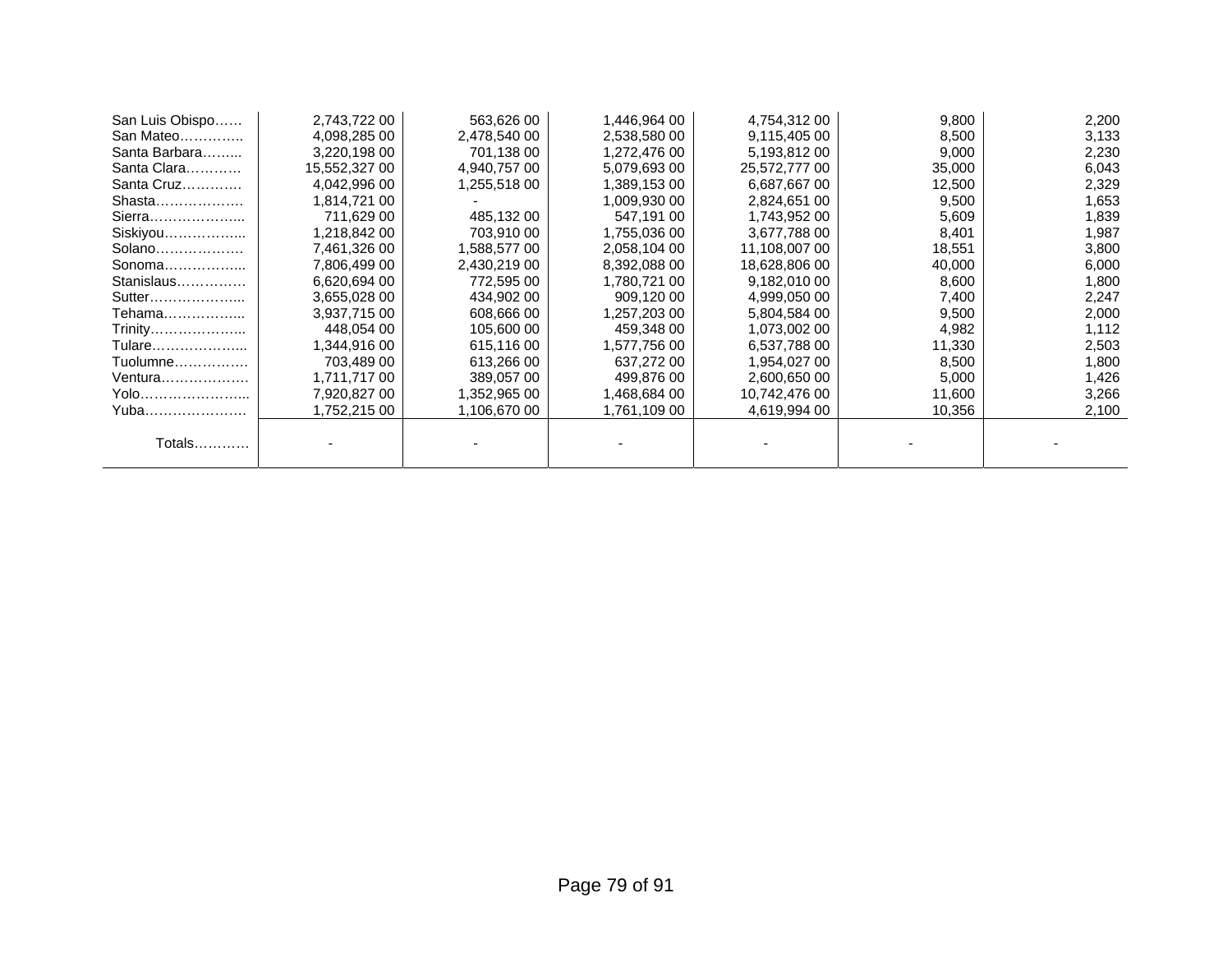# **Mechanical and Manufacturing Industries of San Francisco.**

\_\_\_\_\_

ASSESSOR'S OFFICE, SAN FRANCISCO, July 5<sup>th</sup>, 1880.

*To the Hon. J. W. Shanklin, Surveyor-General of the State of California:* 

 SIR: In obedience to the requirements of law, I herewith submit to you my annual report of the mechanical and manufacturing industries of this city and county, during the year 1879.

All of which is respectfully submitted.

 ALEXANDER BADLAM, City and County Assessor.

#### SUMMARY OF STATISTICS.

| 2           |
|-------------|
| 115         |
| \$306,000   |
| -1          |
| 10          |
| 1,360       |
| 26,700      |
| 23,000      |
| \$37,600    |
| 3           |
| 175         |
| 339,325     |
| 75          |
| 73,000      |
|             |
| 13,000      |
| \$211,000   |
| 5           |
| 247         |
| \$1,903,000 |
| 13,107,600  |
| 3           |
| 20          |
| 530         |
| \$180,000   |
|             |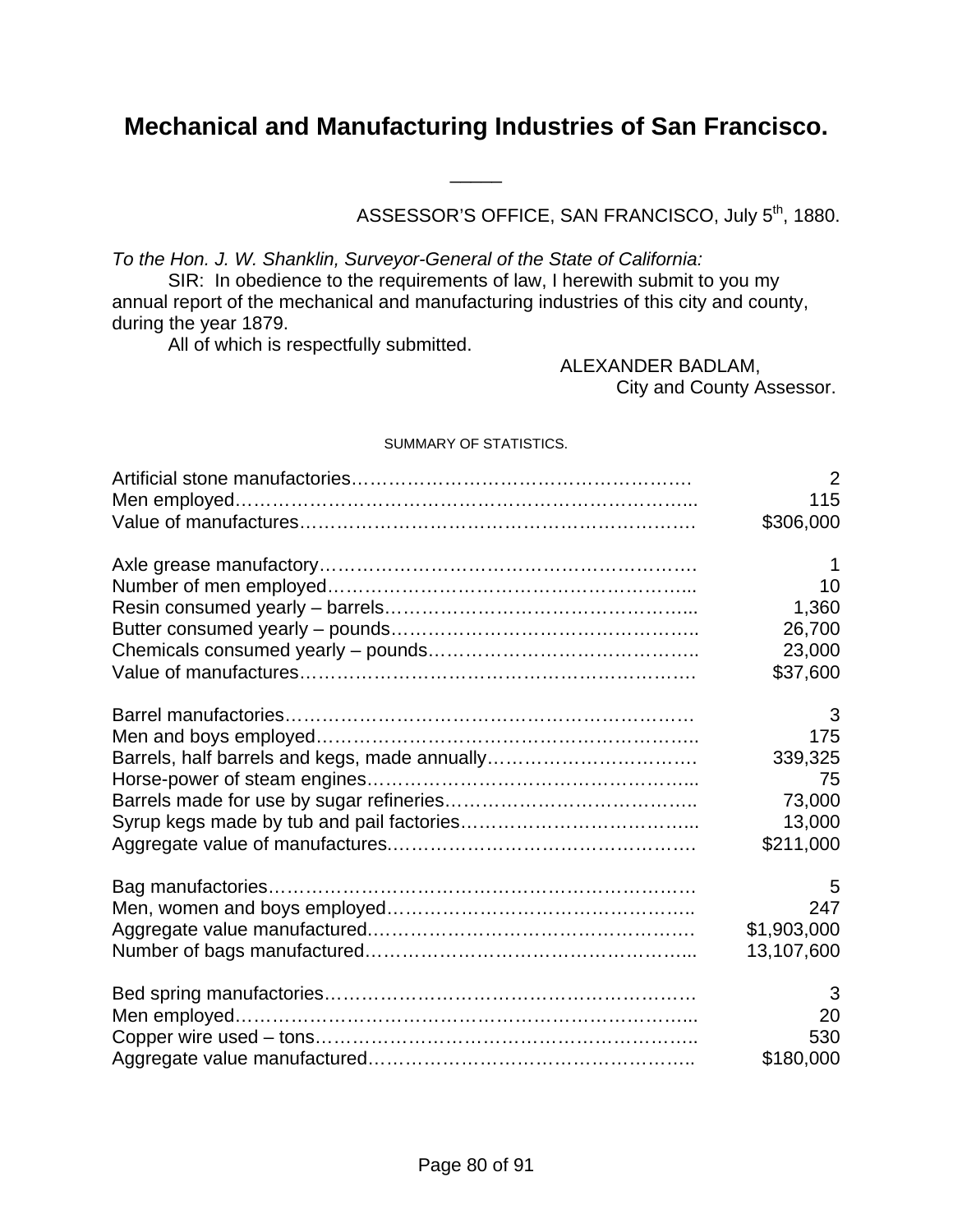|                                                         | 5<br>240       |
|---------------------------------------------------------|----------------|
|                                                         |                |
|                                                         | 400,000        |
|                                                         | \$130,000      |
|                                                         | $\overline{2}$ |
|                                                         | 12             |
|                                                         | 1,600          |
|                                                         | \$32,000       |
|                                                         | 7              |
|                                                         | 325            |
|                                                         | \$780,000      |
|                                                         | 3              |
|                                                         | 20             |
|                                                         | 127            |
|                                                         | \$28,000 00    |
|                                                         | 56             |
|                                                         | 2,700          |
|                                                         | \$1,675,000    |
|                                                         | 6              |
|                                                         | 290            |
|                                                         | 320            |
|                                                         | 8,100,000      |
|                                                         | \$912,000      |
|                                                         | 5              |
|                                                         | 56             |
|                                                         | 635,000        |
|                                                         | \$42,000       |
|                                                         | 3              |
|                                                         | 140            |
|                                                         | 240,000        |
|                                                         | \$110,000      |
|                                                         | 8              |
|                                                         | 290            |
| Value of manufactures, including copper used - 500 tons | \$510,000      |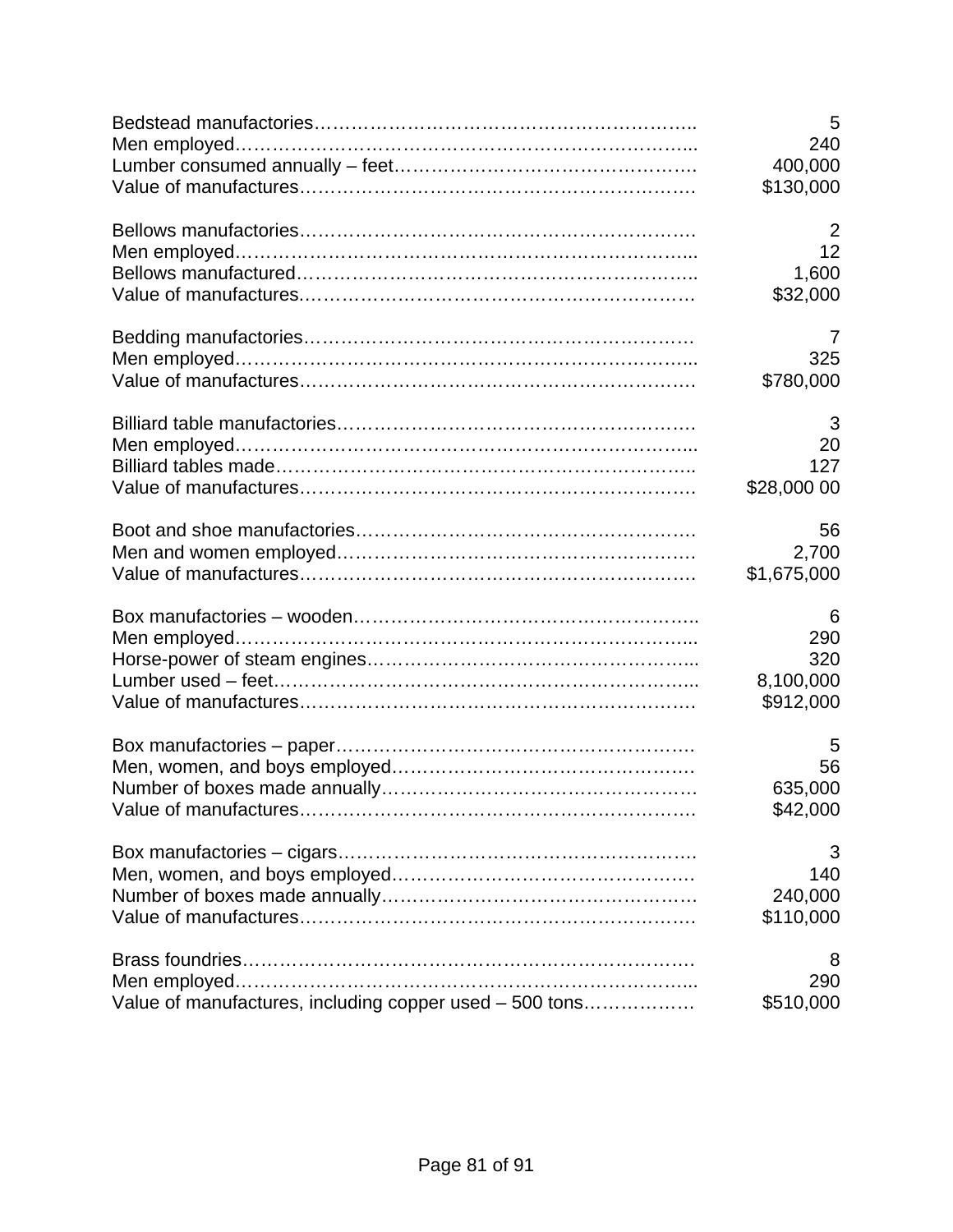|                                                 | 43           |
|-------------------------------------------------|--------------|
|                                                 | 310          |
|                                                 | 310,000      |
|                                                 | 550,000      |
|                                                 | 23,000       |
|                                                 | \$2,100,000  |
|                                                 | 14           |
|                                                 | 80           |
|                                                 | 50,000       |
|                                                 | \$150,000 00 |
|                                                 | 2            |
|                                                 | 10           |
|                                                 | 800,000      |
|                                                 | \$12,000     |
|                                                 | 3            |
|                                                 | 30           |
|                                                 | \$72,000     |
|                                                 | 4            |
|                                                 | 140          |
|                                                 | 210,000      |
|                                                 | \$490,000    |
|                                                 | 12           |
|                                                 | 4,200        |
| Value, including overalls, suits, and underware | \$3,150,000  |
|                                                 | 200          |
|                                                 | 3,200        |
|                                                 | 82,500,000   |
|                                                 | 9,000,000    |
|                                                 | 2            |
|                                                 | 150          |
|                                                 | \$350,000    |
|                                                 | 4            |
|                                                 | 130          |
|                                                 | 60           |
|                                                 | \$1,120,000  |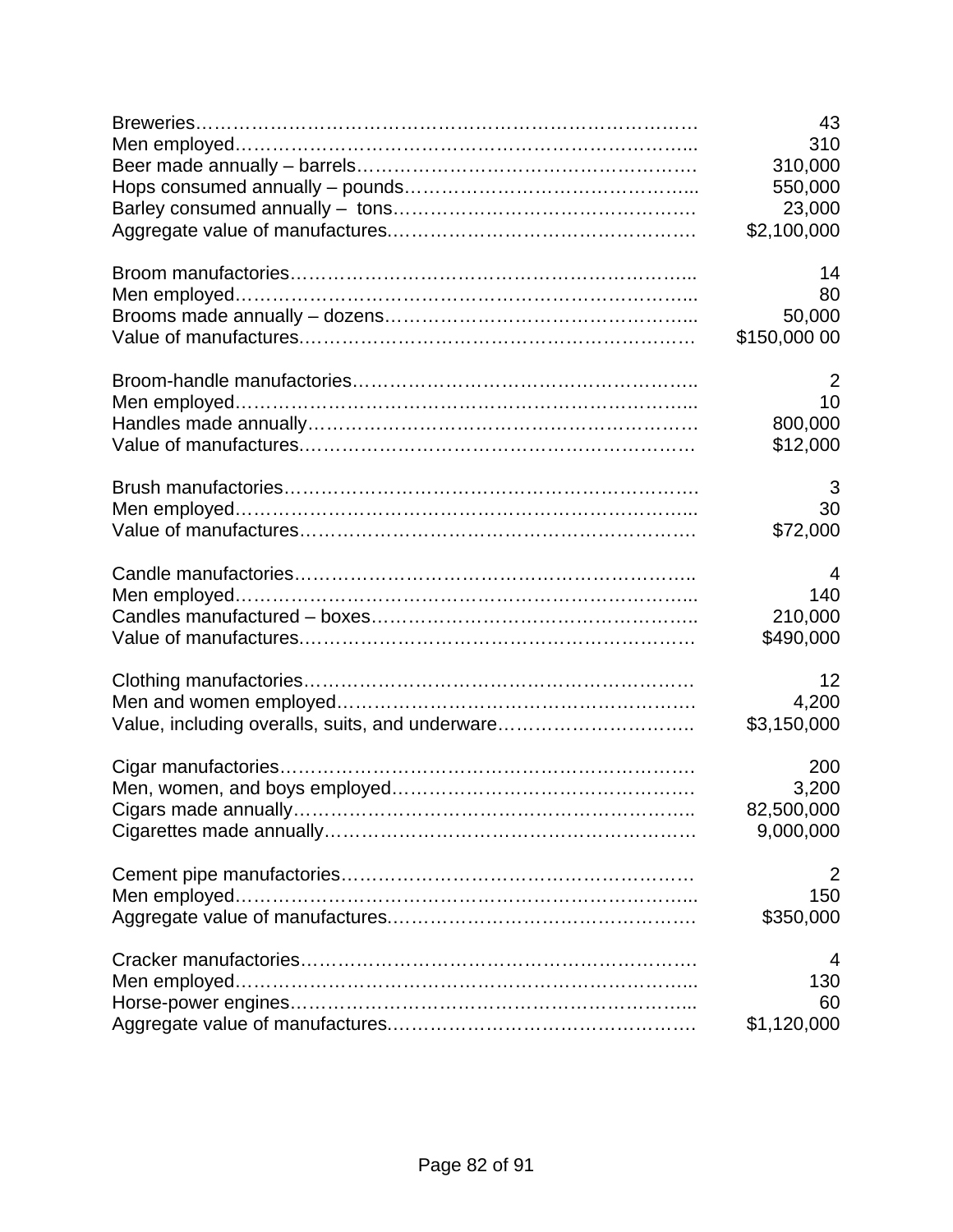| 3              |
|----------------|
| 85             |
| 2,700          |
| 4,500          |
| 600            |
| 8,000          |
| 300            |
| \$800,000      |
| 30             |
| 180            |
| 500            |
| 120            |
| 120            |
| \$330,000      |
| 16             |
| 130            |
| 5,700,000      |
| 327,000        |
| 500,000        |
| 230            |
| \$1,670,000    |
| 4              |
| 20             |
| \$15,000       |
| 4              |
| 30             |
| \$110,000      |
| $\overline{1}$ |
| 110            |
| 2,600          |
| 150            |
| \$560,000      |
| 1              |
| 17             |
| 130            |
| \$60,000       |
| 2              |
| 35             |
| \$50,000       |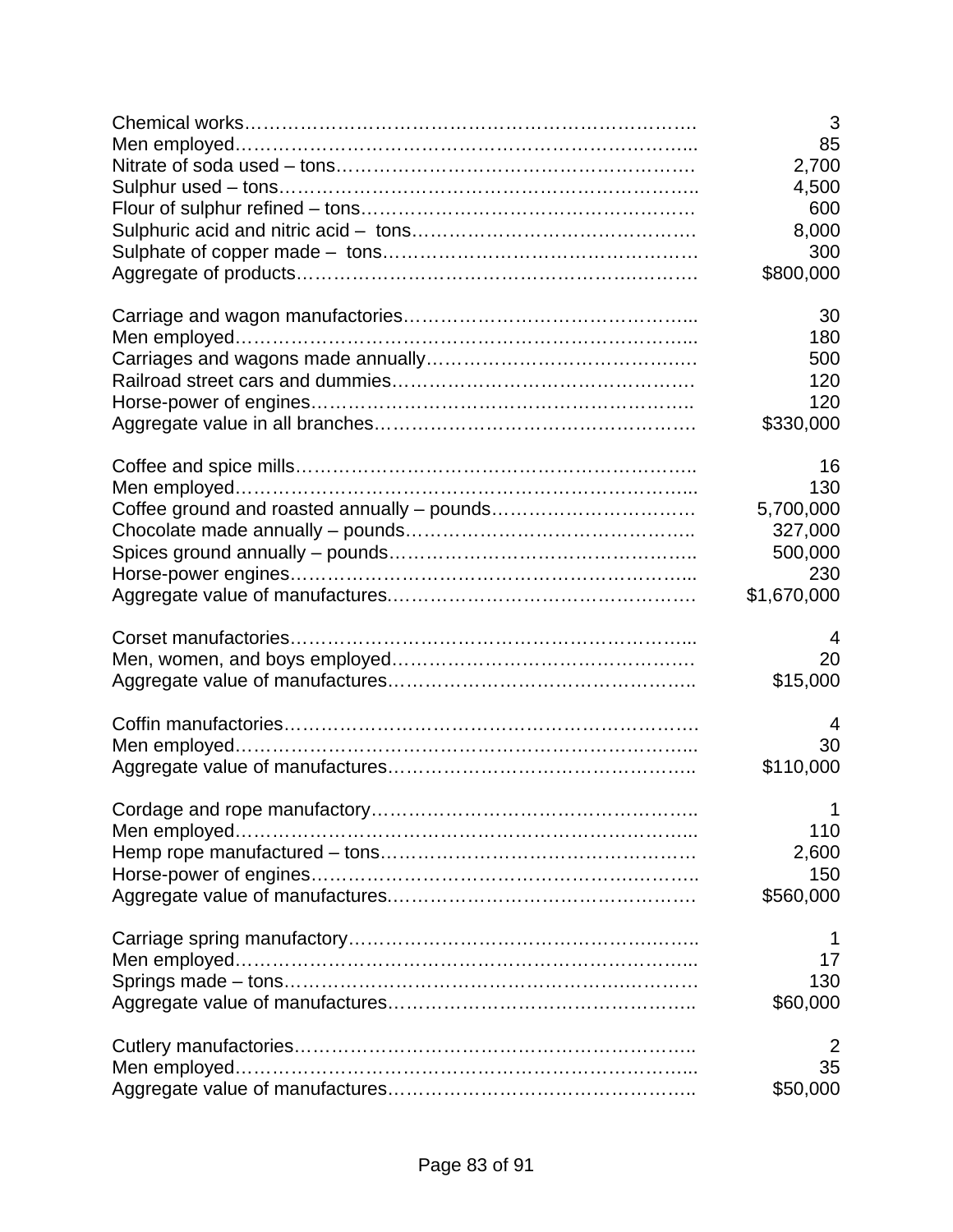|                                                       | 2<br>15   |
|-------------------------------------------------------|-----------|
| Capacity of docks – one of 1,800 and one of 800 tons  | 2,600     |
|                                                       | 1         |
|                                                       | 450       |
|                                                       | 120       |
|                                                       | 30        |
|                                                       | 90        |
|                                                       | 425       |
|                                                       | 22        |
| Capacity of pumps for clearing, per hour – cubic feet | 325,368   |
|                                                       | 4         |
| Dimensions of each boiler - diameter in inches        | 25        |
|                                                       | 16        |
|                                                       | 3,800     |
|                                                       | 6         |
|                                                       | \$675,000 |
|                                                       | 2         |
|                                                       | 40        |
|                                                       | \$150,000 |
|                                                       | 2         |
|                                                       | 25        |
|                                                       | \$70,000  |
|                                                       | 5         |
|                                                       | 52        |
|                                                       | \$75,000  |
|                                                       | 8         |
|                                                       | 75        |
|                                                       | 170,000   |
|                                                       | 215       |
|                                                       | 335       |
|                                                       | 2,300     |
|                                                       | 3,300     |
|                                                       | 8,100     |
|                                                       | 720       |
|                                                       | 530       |
|                                                       | 5,300     |
|                                                       | 610       |
|                                                       | 1,100     |
|                                                       | 600       |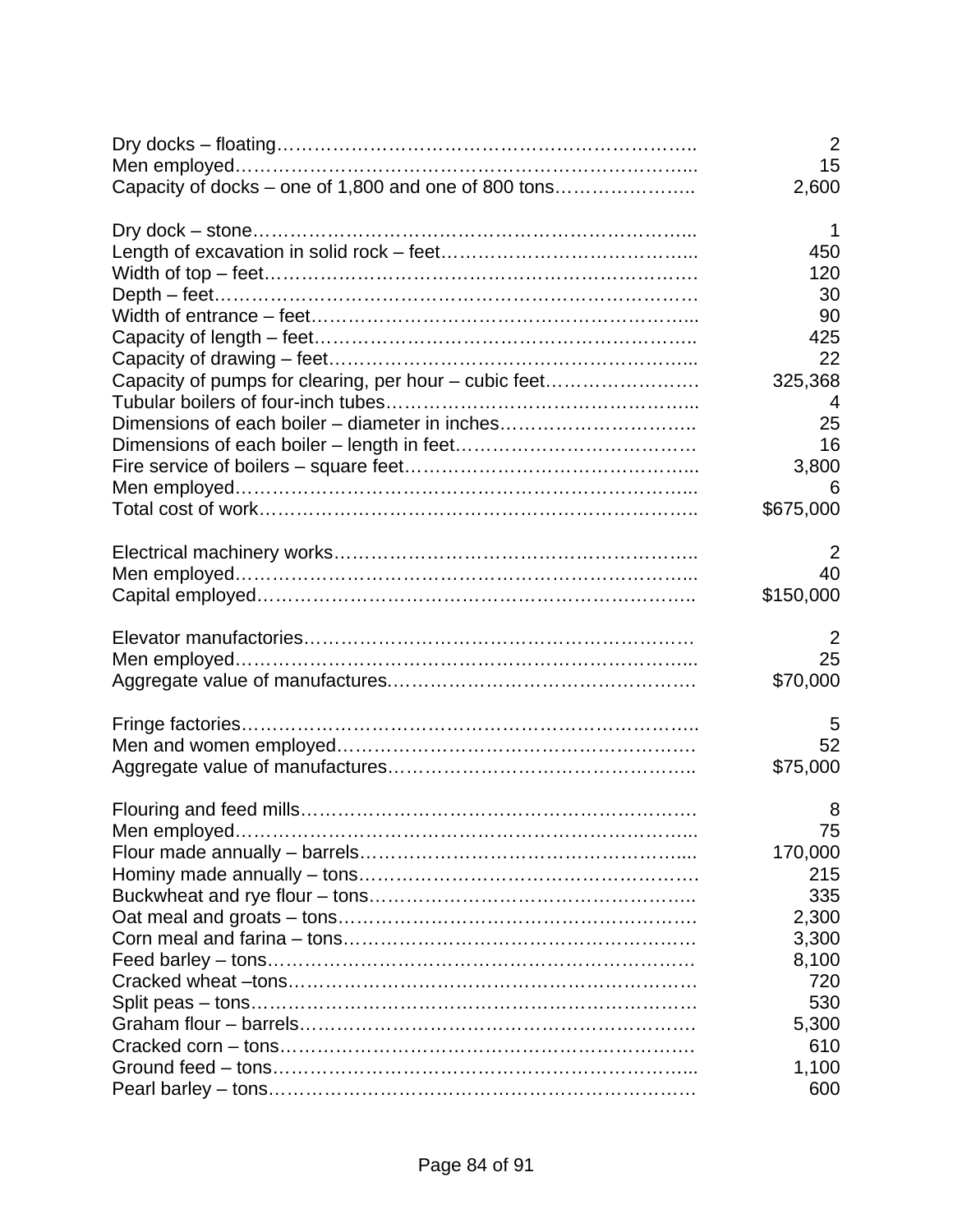| 1,100               |
|---------------------|
| 44                  |
| 15                  |
| 1,200               |
| 18,270              |
| 16,500              |
| 350                 |
| 1,900               |
| \$3,210,000         |
| 5                   |
| 55                  |
| \$270,000           |
| 18                  |
| 1,400               |
| 720,000             |
| \$1,650,000         |
| 400<br>\$10,000,000 |
| 1                   |
| 150                 |
| 17                  |
| 6                   |
| \$175,000           |
| 2                   |
| 18                  |
| \$50,000            |
| 5                   |
| 230                 |
| \$200,000           |
| 2                   |
| 15                  |
| 150                 |
| 6,500               |
| \$100,000           |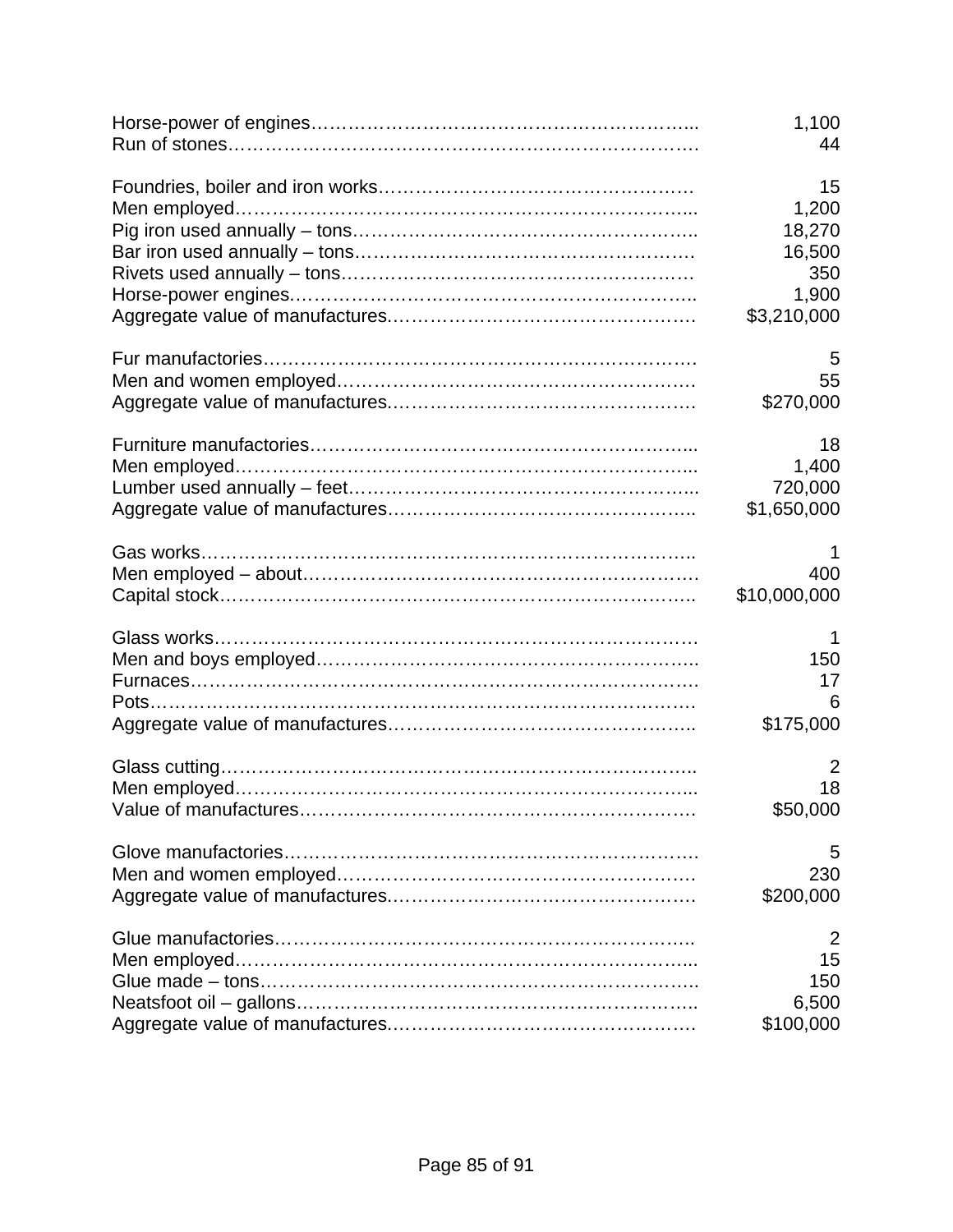|                                               | $\overline{2}$ |
|-----------------------------------------------|----------------|
|                                               | 50             |
|                                               | 40             |
| Gutta-percha and rubber manufacturing company | 1              |
|                                               | 9              |
|                                               | $\overline{2}$ |
|                                               | \$16,000       |
|                                               | 18             |
|                                               | 160            |
|                                               | \$310,000      |
|                                               | 5              |
|                                               | 25             |
|                                               | 1,600          |
|                                               | 160,000        |
|                                               | \$200,000      |
|                                               | 50             |
|                                               | 350            |
|                                               | \$1,000,000    |
|                                               | 1              |
|                                               | 9              |
|                                               | 67,000         |
|                                               | 3              |
|                                               | 35             |
|                                               | 22,000         |
|                                               | \$90,000       |
|                                               | $\overline{2}$ |
|                                               | 16             |
|                                               | \$21,000       |
|                                               | 16             |
|                                               | 140            |
|                                               | \$460,000      |
|                                               | 1              |
|                                               | 140            |
|                                               | 4,700          |
|                                               | \$700,000      |
|                                               | 100            |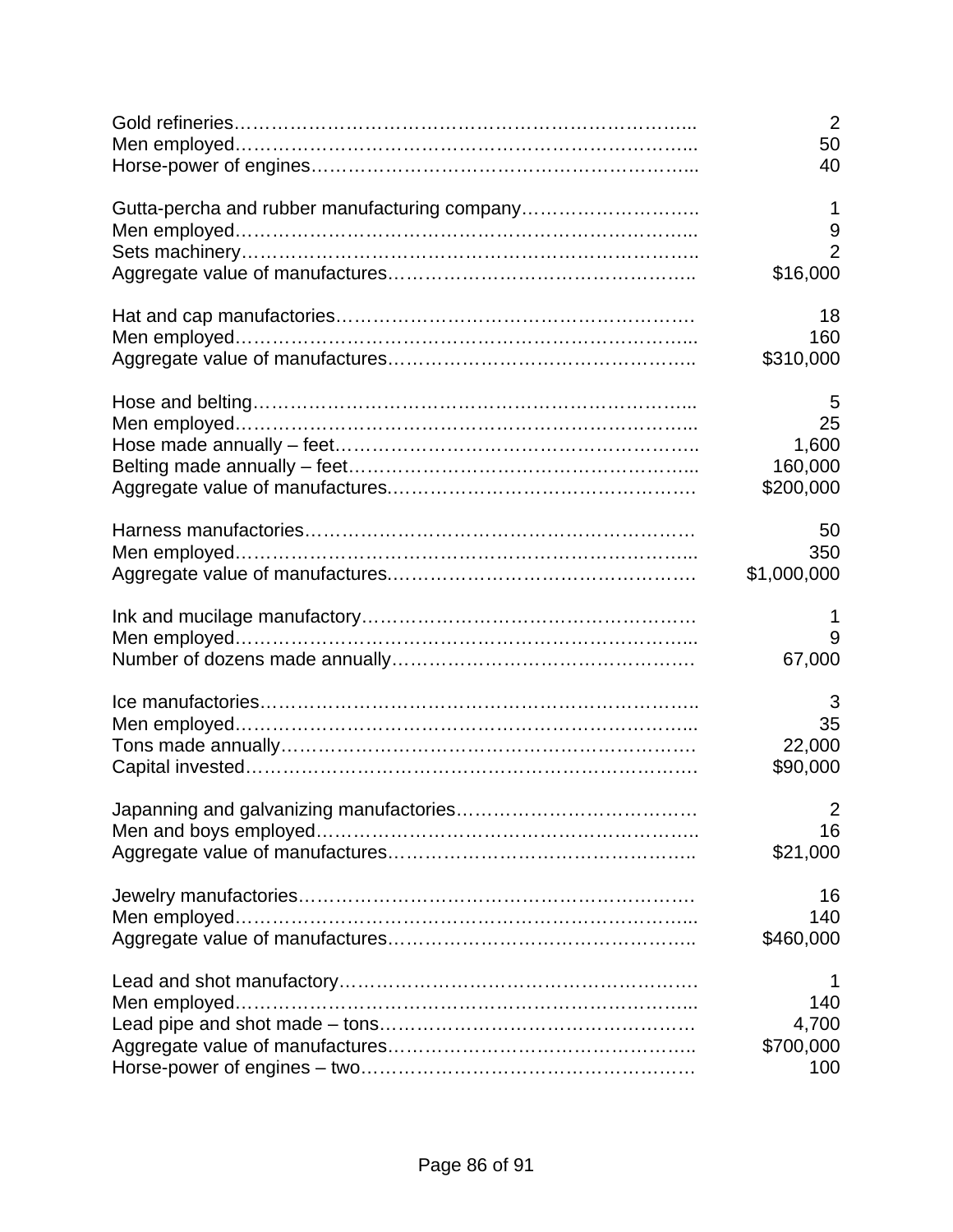| 1              |
|----------------|
| 116            |
| 60             |
| \$760,000      |
| $\overline{2}$ |
| 10             |
| 20             |
| 17,000         |
| \$22,000       |
| 1              |
| 60             |
| 4,300          |
| 800,000        |
| \$580,000      |
| \$135,000      |
| 6              |
| 33             |
| 140,000        |
| 6,300          |
| 100            |
| \$140,000      |
| 22             |
| 250            |
| \$550,000      |
| 8              |
| 50             |
| 340,000        |
| \$560,000      |
|                |
| 6<br>50        |
| 14,700         |
| \$700,000      |
|                |
| 2<br>6         |
| 3,500          |
| \$150,000      |
|                |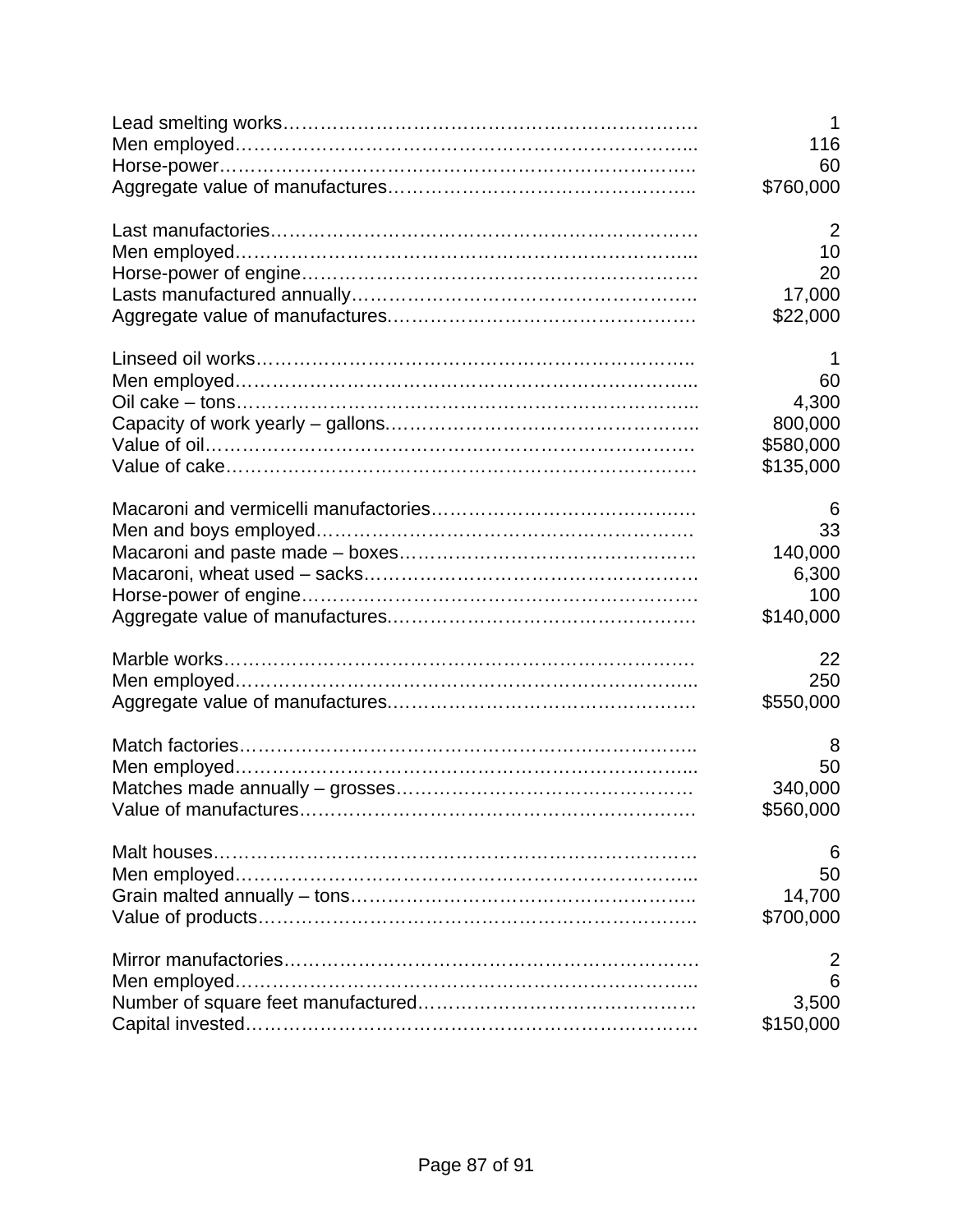|            | $\overline{2}$                      |
|------------|-------------------------------------|
|            | 16                                  |
|            | \$10,000                            |
|            | 4                                   |
|            | 20                                  |
|            | \$10,000                            |
|            | 1                                   |
|            | 20                                  |
|            | 10,000                              |
|            | \$40,000                            |
|            | 11                                  |
|            | 1,700                               |
|            | 500,000                             |
|            | 52,000                              |
|            | \$1,600,000                         |
|            | 2                                   |
|            | 62                                  |
|            | 26                                  |
|            | 2,663,000                           |
|            | \$900,000                           |
|            | 2                                   |
|            | 16                                  |
|            | 380                                 |
|            | 390,000                             |
|            | 1                                   |
|            | 319                                 |
|            | 630                                 |
|            | 28,314                              |
|            | 11,660                              |
|            | \$1,104,950                         |
| Salt works | 3<br>47<br>8<br>17,000<br>\$190,000 |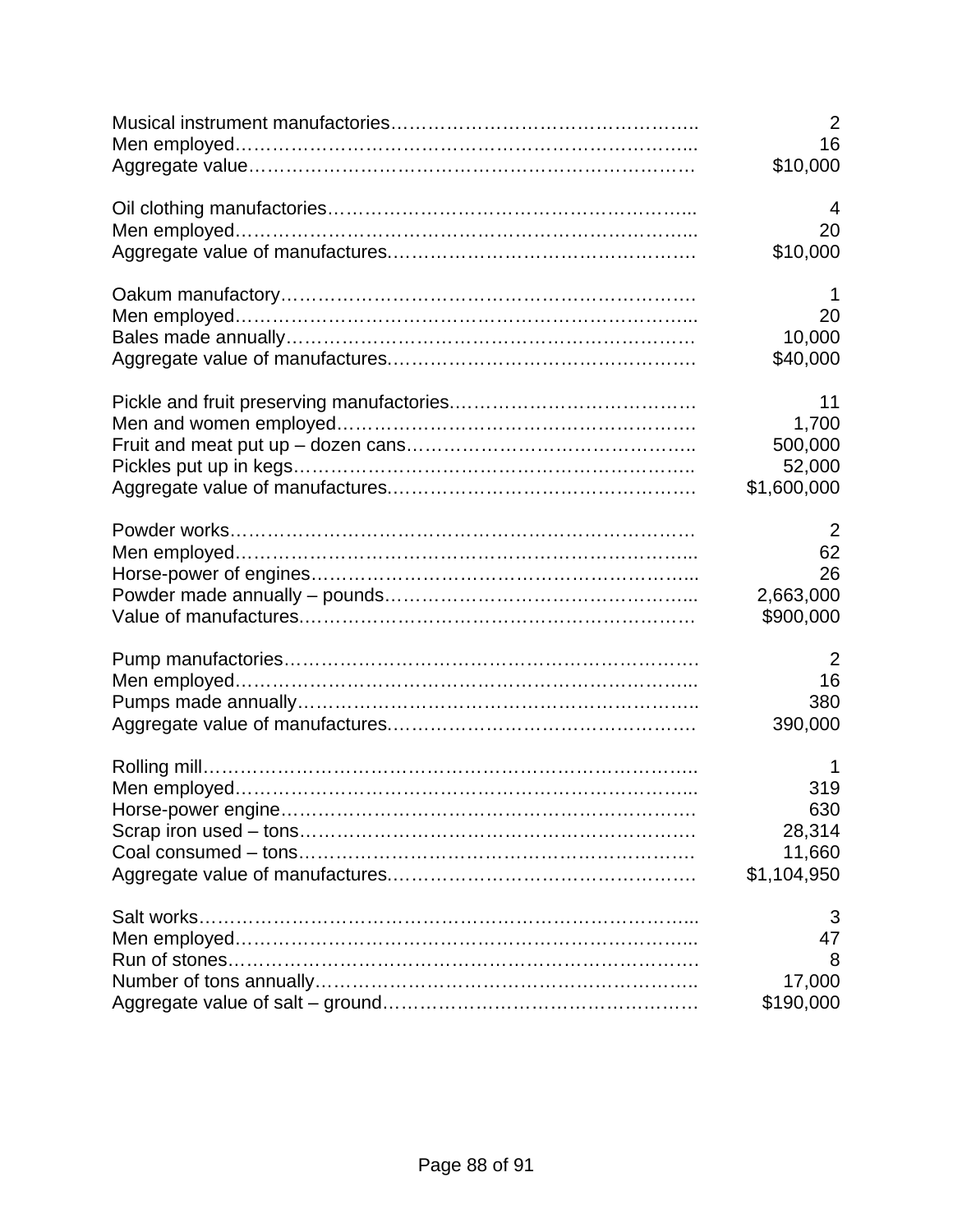| 4<br>40     |
|-------------|
| 50          |
| 50          |
| 15          |
| \$60,000    |
| 1           |
| 30          |
| 40          |
| 50          |
| \$100,000   |
| 15          |
| 1,400       |
| 1,000       |
| 11,000,000  |
| \$4,800,000 |
| 3           |
| 50          |
| \$150,000   |
| 20          |
| 1,100       |
| \$500,000   |
| 25          |
| 1,000       |
| \$470,000   |
| 21          |
| 300         |
| 24,000,000  |
| \$2,370,000 |
| 2           |
| 290         |
| 80,560,000  |
| 29,550,000  |
| 31,880,000  |
| 647,000     |
| \$6,635,000 |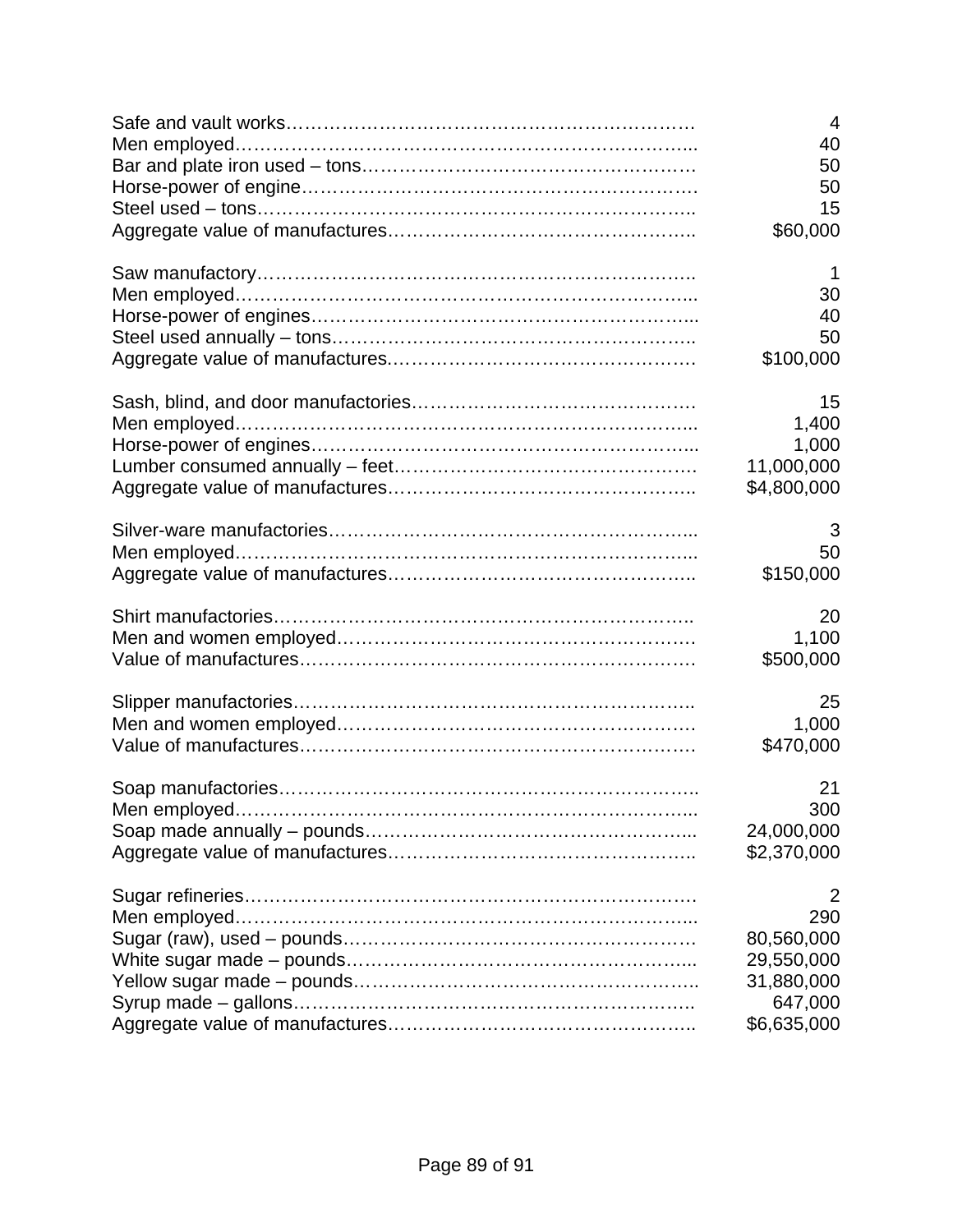| 43             |
|----------------|
| 330            |
| 150            |
| 5,100          |
| 342,000        |
| \$1,680,000    |
| 11             |
| 75             |
| \$160,000      |
| 2              |
| 46             |
| \$50,000       |
| $\overline{2}$ |
| 20             |
| 24,000,000     |
| \$180,000      |
| 1              |
| 75             |
| 2,400          |
| \$250,000      |
| 2              |
| 10             |
| 110            |
| \$22,000       |
| 1              |
| 40             |
| 80             |
| \$200,000      |
| 2              |
| 8              |
| \$6,000        |
| 1              |
| 700            |
| 130            |
| 37             |
| 50             |
| 50             |
| 13,000         |